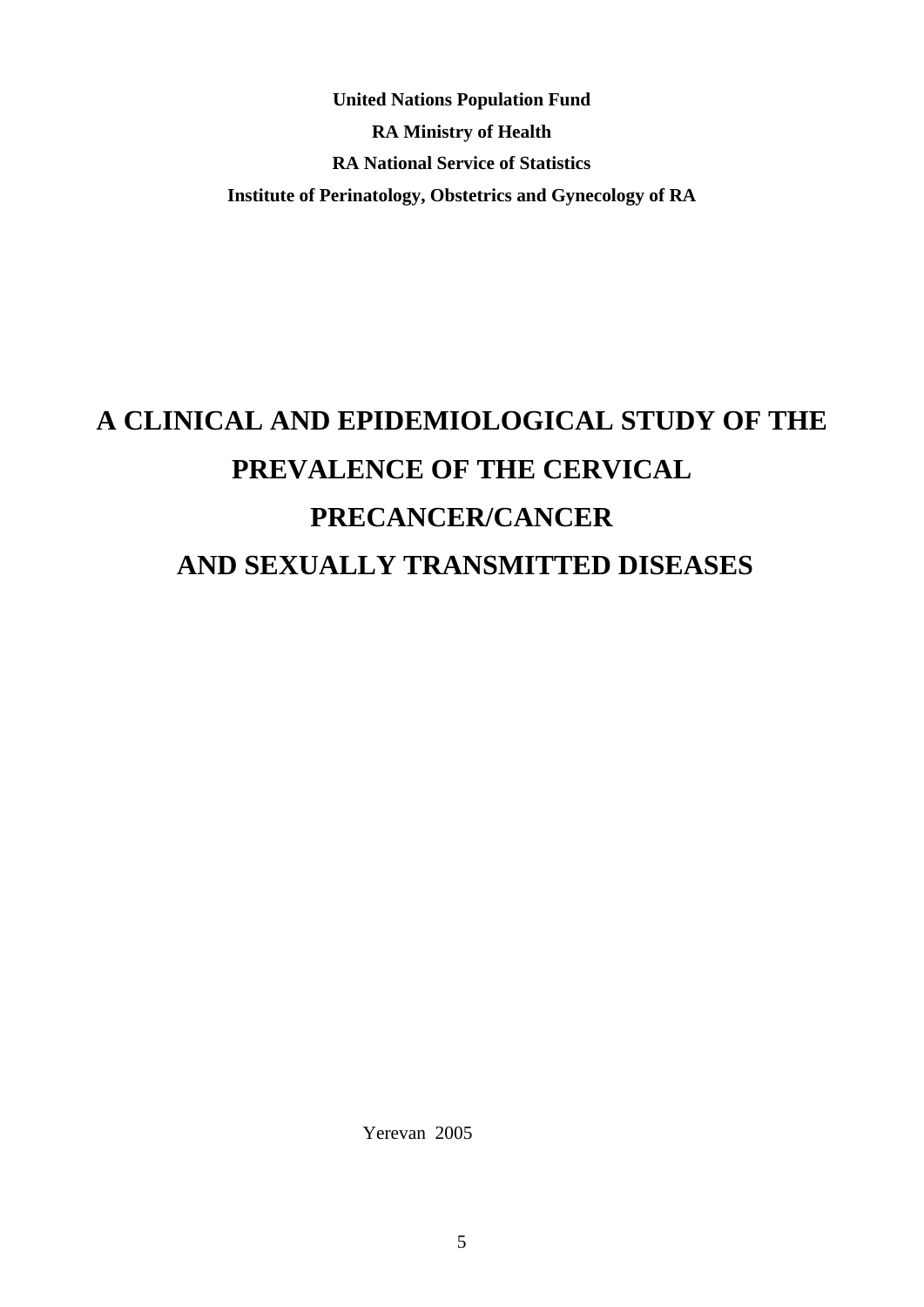### **Preface**

The present survey was conducted through the close collaboration of the Ministry of Health, was financed by United Nations Population Fund and with assistance provided by the National Statistical Service and the Institute of Perinatology, Obstetrics and Gynecology.

The successful implementation of the "Cancer/Precancer and STIs Prevalence Clinical and Epidemiological Survey" became possible due to mutual efforts of the above mentioned organizations. First of all we acknowledge the financial support of UNFPA.

We acknowledge the work of the field staff, whose joint efforts ensured the effective implementation of the survey. As a result of the survey very important practical conclusions have been made and the implementation of them will contribute to the improvement of women reproductive health, STDs and cervical cancer prevention.

### **Head of working group**

prof. R.Abrahamyan, Associate Member of RA National Academy of Science

### **Working group members**

prof. Gagik Jilavyan, Doctor Gayane Avagyan, Assistant professor, PhD Vahe Gyulkhasyan, Assistant professor, PhD Harout Tanielyan, PhD Karine Arustamyan, PhD Anna Hovhannisyan, MA in Demography Gennadi Terzikyan, PhD Diana Martirosova Zaruhi Haroutunyan Karine Hakobyan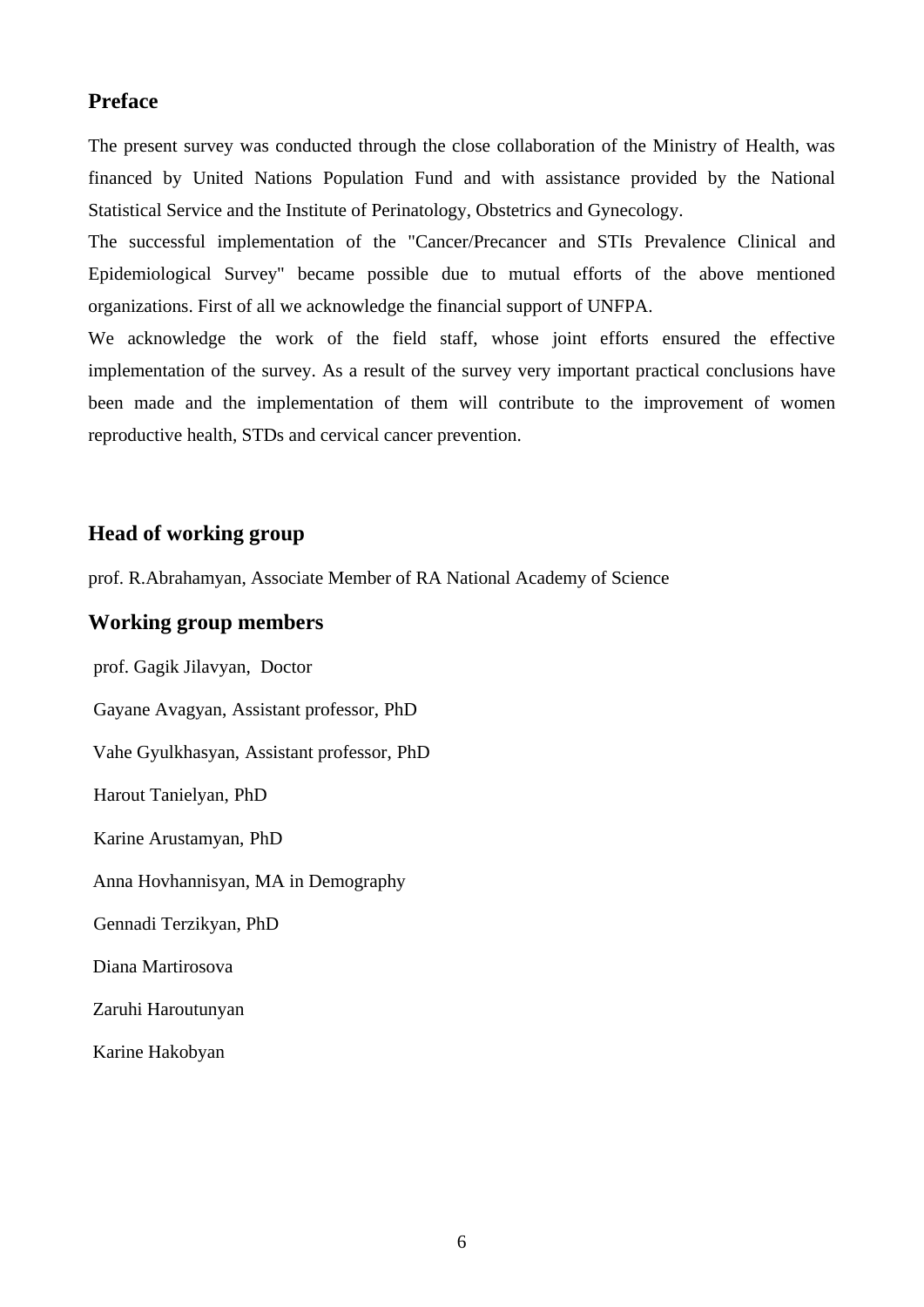### **TABLE OF CONTENTS**

| PART <sub>1</sub> |                                                                          |    |
|-------------------|--------------------------------------------------------------------------|----|
| <b>CHAPTER 1.</b> |                                                                          | 5  |
|                   |                                                                          | 5  |
|                   | 1.2. Epydemiology of cervical cancer in Armenia                          | 7  |
|                   |                                                                          | 7  |
|                   | 1.4 The health care system and epydemiological situation of Armenia      | 8  |
|                   | 1.5 Certain characteristics of demographic and health situation          | 9  |
|                   | 1.6. Summary of results and analysis                                     | 10 |
| <b>CHAPTER 2.</b> | THE GOALS AND PROBLEMS OF CURRENT SURVEY, SAMPLE                         |    |
|                   | DESIGN AND IMPLEMENTATION                                                | 12 |
|                   | 2.1. Household selection methodology                                     | 12 |
|                   | 2.2. Questionnaire                                                       | 12 |
| <b>CHAPTER 3.</b> | 3.1.1. Distribution of intervieed/investigated women according to marzes | 15 |
|                   | 3.1.2. Number of respondents according to place of living and age groups | 17 |
|                   | Distribution of respondents by age<br>3.1.3                              | 17 |
|                   | 3.1.4. Distribution of respondents by education                          | 18 |
|                   | 3.1.5. Employment and income of the respondents                          | 19 |
|                   | 3.1.6. Marital status of the respondents                                 | 21 |
|                   | 3.1.7. Sexual behaviour of the respondents                               | 23 |
| <b>CHAPTER 4.</b> | <b>FAMILY PLANNING AND USE OF CONTRACEPTIVES</b>                         | 26 |
|                   | 4.1. Ever used contraceptives                                            | 26 |
|                   | 4.2. Use of contraception at the moment of interview                     | 27 |
|                   | 4.3. Indexes of the use of contraceptive means compared with other       |    |
|                   | researches                                                               | 27 |
| <b>CHAPTER 5.</b> | <b>STI PREVALENCE</b>                                                    | 28 |
|                   | 5.1. Level of knowledge about sexually transmitted diseases              | 28 |
|                   | 5.2. Previously suffered STIs                                            | 30 |
| <b>CHAPTER 6.</b> | ACCESSIBILITY OF MASS MEDIA                                              |    |
|                   | 6.1. Selecting television as mass media                                  |    |
|                   | 62. Selecting radio programs as mass media                               | 36 |
|                   | 6.3. Receiving health regarding information from published materials     | 37 |
| <b>CHAPTER 7.</b> | <b>FERTILITY</b>                                                         | 39 |
|                   | 7.1. Fertility of the respondents                                        | 39 |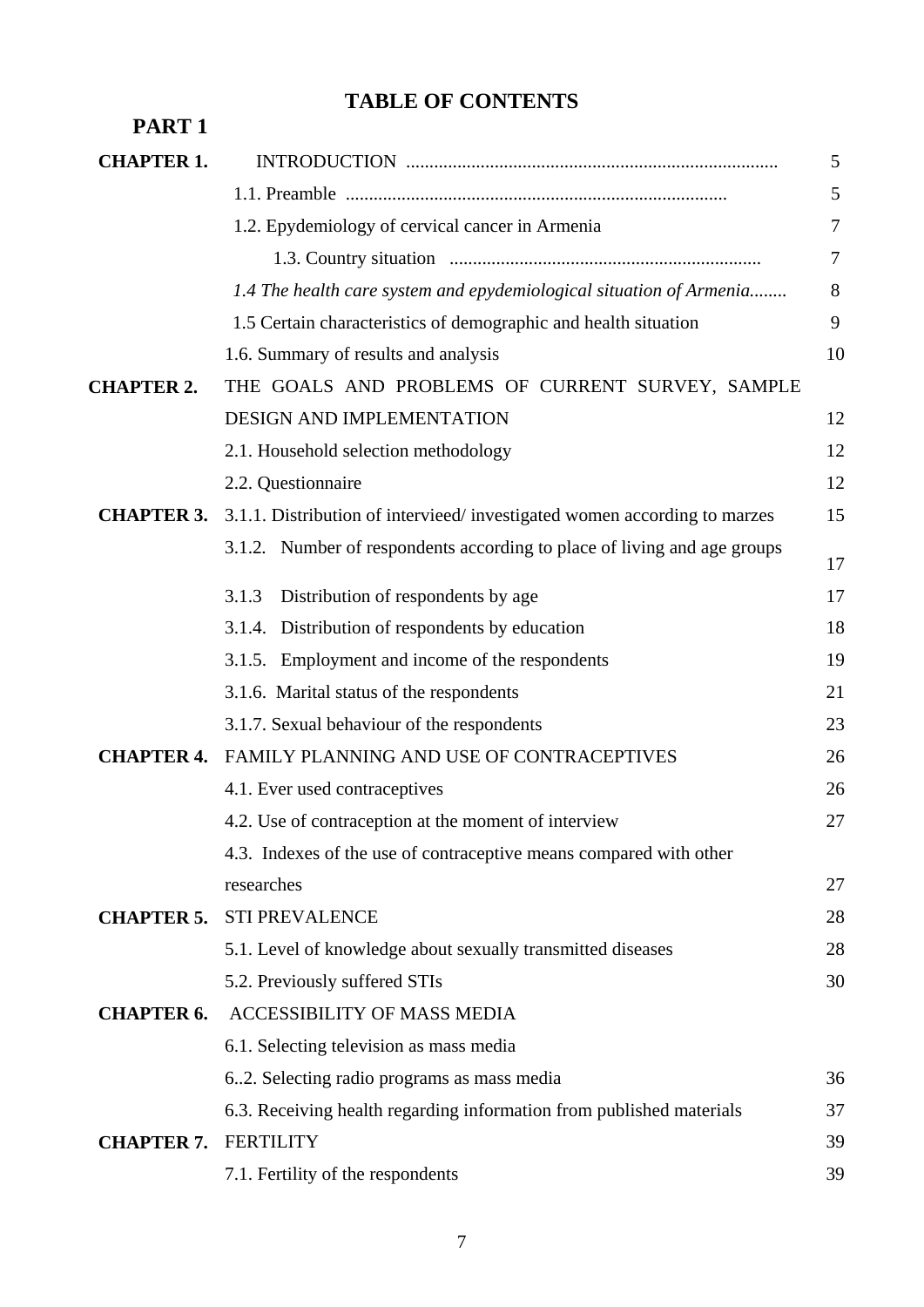|                    | 7.2. Current levels of fertility                                                | 40  |
|--------------------|---------------------------------------------------------------------------------|-----|
|                    | 7.3. Ever born and alive children                                               | 41  |
|                    | 7.4. Pregnancy outcomes                                                         | 46  |
|                    | 7.4.1 Miscarriages                                                              | 46  |
|                    | 7.4.2. Abortions                                                                | 46  |
|                    | 74.3. Other gestational complications                                           | 49  |
| <b>CHAPTER 8.</b>  | <b>INFERTILITY</b>                                                              | 51  |
| <b>CHAPTER 9.</b>  | ACCESSIBILITY OF MEDICAL CARE                                                   | 53  |
| <b>CHAPTER10.</b>  | MORBID CONDITIONS, BAD HABITS, DISEASES,<br><b>SURGICAL</b>                     |     |
|                    | <b>OPERATIONS</b><br>THAT HAVE NEGATIVE<br><b>INFLUENCE</b><br><b>THE</b><br>ON |     |
|                    | WOMEN'S REPRODUCTIVE HEALTH                                                     | 58  |
| <b>CHAPTER 11.</b> | <b>BAD HABITS</b>                                                               | 61  |
| PART <sub>2</sub>  |                                                                                 |     |
| <b>CHAPTER 1.</b>  | ULTRASOUND INVESTIGATIONS OF GENITALS AND ORGANS OF                             |     |
|                    | PELVIS MINOR                                                                    | 62  |
|                    | 1.1. Investigations of external genitals and vagina                             | 63  |
|                    | 1.2. Results of ultrasound investigations of internal female genital organs     |     |
|                    |                                                                                 | 64  |
| <b>CHAPTER 2.</b>  | <b>RESULTS OF LABORATORY INVESTIGATIONS</b>                                     |     |
|                    | 2.1 Volume of laboratory investigations                                         | 67  |
|                    | 2.2. Detection of STDs among the respondents                                    | 67  |
| <b>CHAPTER 3.</b>  | CLINICAL-EPIDEMIOLOGICAL INVESTIGATION OF CHLAMYDIA                             |     |
|                    | <b>PREVALENCE</b>                                                               | 71  |
| <b>CHAPTER 4.</b>  | RESULTS OF CYTOLOGICAL INVESTIGATION OF THE CERVIX                              | 78  |
|                    | 4.1. Methodology of the cytological investigation                               | 78  |
|                    | 4.2. Results of the cytological investigation                                   | 82  |
|                    | 4.3. Retests and specialized treatment                                          | 84  |
|                    | <b>CONCLUSIONS</b>                                                              | 86  |
|                    | Attachment 1                                                                    | 87  |
|                    | Attachment 2                                                                    | 100 |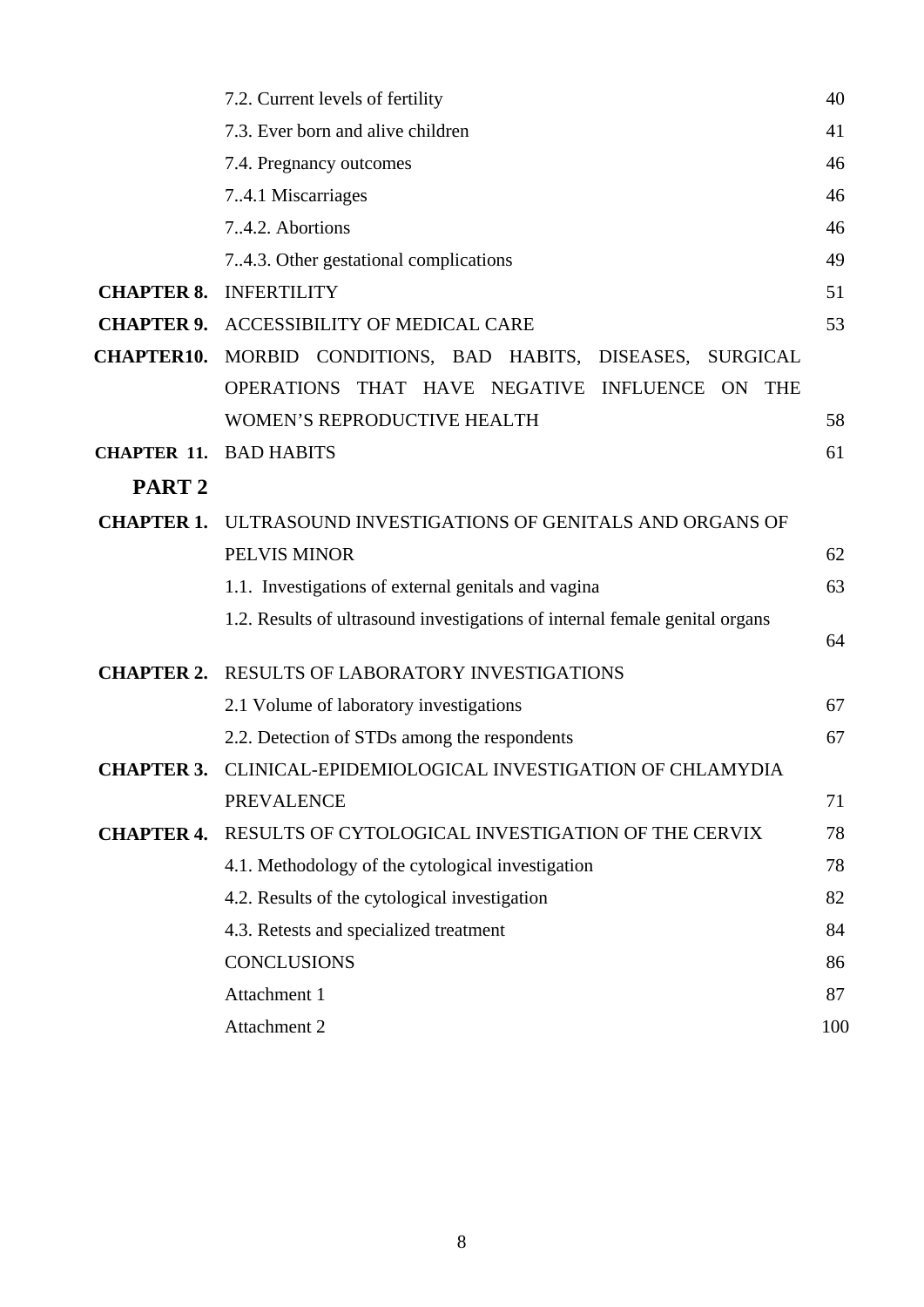### **CHAPTER 1**

### **INTRODUCTION**

### 1.1. **Preamble**

 Within the framework of cooperation between the Ministry of Health of RA and the United Nations Population Fund (UNFPA) in order to conduct §Cervical Cancer/Pre-Cancer and STIs Prevalence Clinical-Epidemiological Survey, the Steering Committee and Inter-Ministerial Working Group have been formed by the order of The Minister of Health of RA. For the implementation of the above-mentioned survey the following was decided:

- 1. To conduct the survey in all ten marzes and Yerevan City among 2600 women aged 18-49.
- 2. In order to keep the representativeness of the above-mentioned survey 200 women in each marz and 600 women in Yerevan City were interviewed.
- 3. To elaborate and adapt the questionnaire.
- 4. The screening of sexually transmitted diseases is based on trichomonosis, gardnerela, gonorrhea, and Chlamydia researches. The coverage of the other sexually transmitted diseases was considered as unreasonable due to the following reasons:

 a/ the information about syphilis is more than enough, cases and morbidity are very precise. But a simple screening can provide non-precise data (false positive reactions, cured cases, serological stability, prozon phenomenon, etc)

 b/ serological tests widely used in Armenia in case of sexual herpes, could not describe the real situation regarding the sexual herpes (tests of simple and sexual herpes are the same, and non type specific).

 c/ The is no screening for sexual warts. In case of clinical symptoms, screening via Polymeric Chain Reaction (PCR) is possible. General screening is not practiced in developed countries either. HPV is revealed back in pre-cancer and cancer cases.

5. The following algorithm was approved:

 To conduct a mirror screening for cervical pre-cancer diseases and cancer research, process with vinegar acid, take a pap-smear with spatula and cytobrush for cellular research covering all the interviewed women except those who would decline (about 2,400 were examined).

Fix, indicate, color and research by Papanikolau, according to the procedure.

6. Select and train 16 interviewers for conduction of interview and data collection.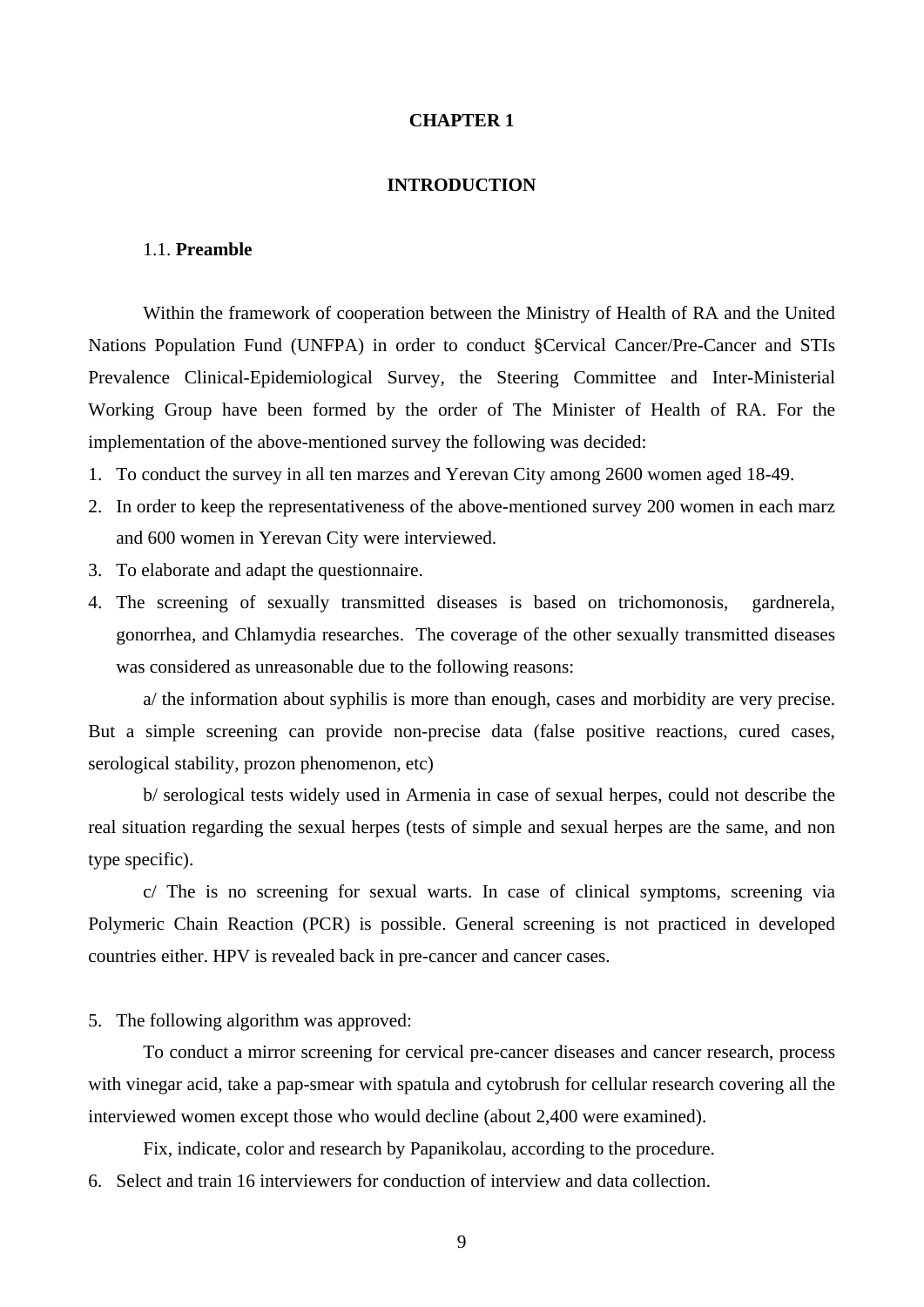- 7. Select and train 10 obstetricians-gynecologists for mirror screening, cellular research of cervix, research of sexually transmitted diseases, as well as vagina research.
- 8. Primary analysis (fixing, indication, placement into transportation container, transmission, and delivery) of materials to be researched were conducted by obstetrician-gynecologist.
- 9. For clinical research accessibility and interviewed women maximum coverage, it was decided to implement the researches by their place of residence at the primary health care centers. The above mentioned health care centers were enriched with necessary medical equipment and devices (mobile gynecological chair, gloves, mirrors, sanitary pads, subject glasses, Folkman spoons, cotton, vinegar acid, markers, fixing devices, etc).
- 10. In order to increase the reliability of cervix, pre-cancer diseases and cancer clinical research, reveal the side effects of chlamidia and gonorrhea, it was decided to conduct ultra-sound research among interviewed women. Thus, an ultra-sound specialist was involved in obstetricians-gynecologists group. Provision of mobile ultra-sound devices and the work of ultra-sound specialist will be provided free of charge as promotion by the Center of Perinatology, Obstetrics and Gynecology (CPOG).
- 11. The cellular research of sexually transmitted diseases and cervix were implemented by contract with the medical institution winning the tender.

### **1.2 Epidemiology of cervical cancer in Armenia**

 Cancer is the third leading reason among women morbidity in Armenia, moreover, in the structure of malignant neoplasm of women's reproductive system, cervical cancer is in the second place after breast cancer.

Though in the last decade cervical cancer cases per  $100,000$  persons comprised  $11 - 14$  in Armenia (Russian Federation – 15.94, Latvia – 25.09, France – 11.1, Finland – 5.2, source: WHO/Europe, HFA Database, January, 2005), the number of advanced disease cases is high which was doubled during the last years (table 1). If to mention that nowadays advanced cases are considered the ones at IB and II stages, which comprise a small number in all newly revealed cases, there is so doubt about the emergency of the above mentioned problem in Armenia.

 Besides, there is tendency of rejuvenation of malignant neoplasm, particularly cervical cancer. Unlike other countries where cervical cancer is more likely to be discovered at the age of 50 and over, each forth case  $(27%)$  in Armenia is registered in the age group of  $25 - 35$ .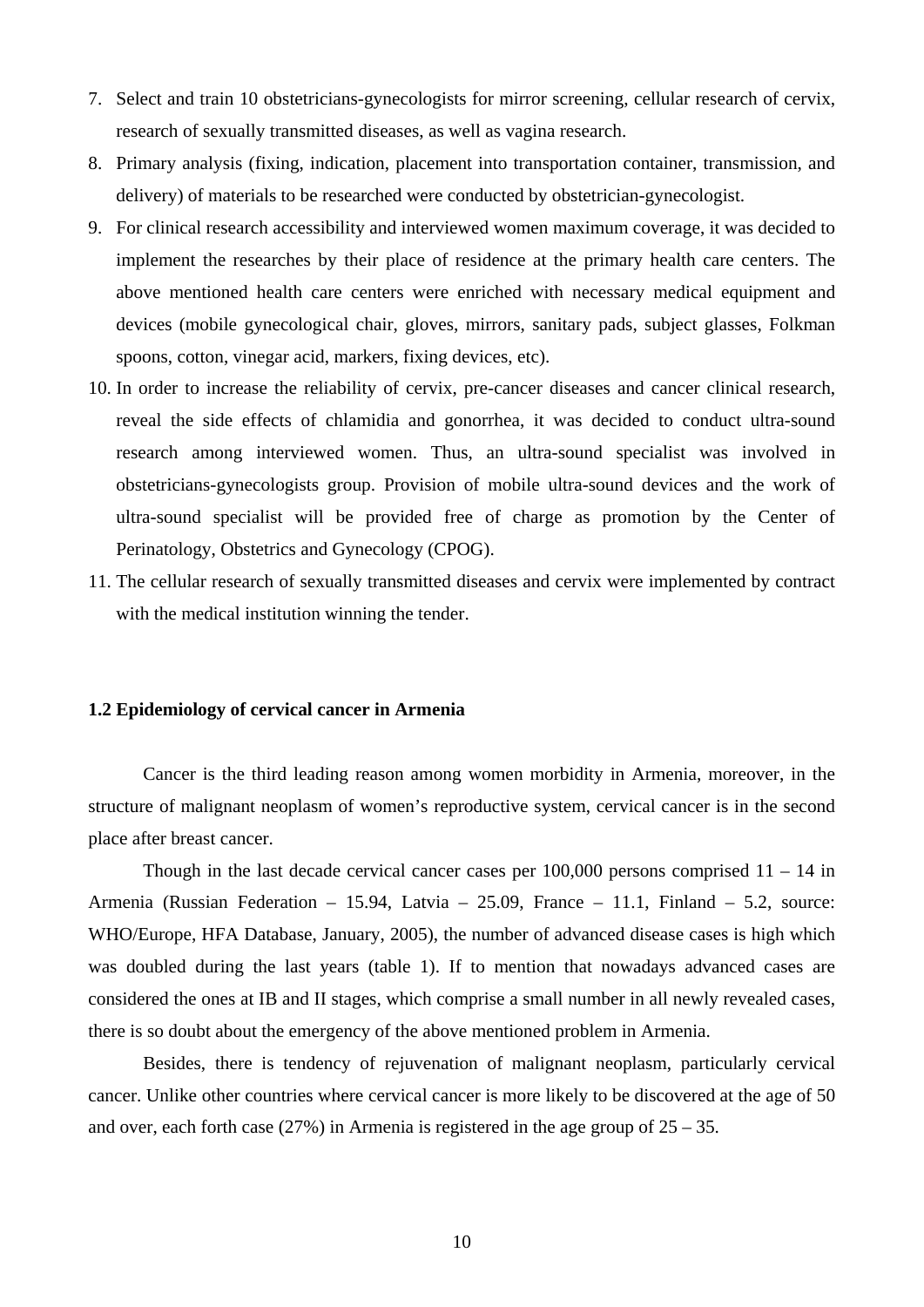| Years | Morbidity,<br>absolute<br>numbers | Indicator per<br>100,000 person | Mortality,<br>absolute<br>numbers | Advanced<br>cases,<br>absolute<br>numbers | Advanced<br>cases, % |
|-------|-----------------------------------|---------------------------------|-----------------------------------|-------------------------------------------|----------------------|
| 1985  | 169                               | 9.5                             | 113                               | 27                                        | 15.9                 |
| 1990  | 262                               | 14.3                            | 128                               | 36                                        | 13.7                 |
| 1995  | 192                               | 12.6                            | 130                               | 45                                        | 19.1                 |
| 1998  | 218                               | 11.2                            | 140                               | 88                                        | 40.4                 |
| 1999  | 214                               | 10.9                            | 136                               | 93                                        | 43.4                 |
| 2000  | 238                               | 12.8                            | 128                               | 104                                       | 43.7                 |
| 2001  | 215                               | 10.9                            | 150                               | 131                                       | 60.9                 |
| 2002  | 201                               | 10.6                            | 126                               | 108                                       | 53.7                 |
| 2003  | 241                               | 13,1                            | 144                               | 113                                       | 46.9                 |
| 2004  | 230                               | 13.8                            | 152                               | 109                                       | 47.4                 |

Table 1. Situation of cervical cancer morbidity and mortality in Armenia, 1985 - 2004

Source: Ministry of Health of the Republic of Armenia

### **1.3. Country situation**

The Republic of Armenia is landlocked country located between Caucasus and Middle Asia. Total territory comprises 29,800 square kilometers (11,175 square miles), with the total population of 3,200,000, the majority (97%) of which is Armenian.

Armenia was the first country in the world to adopt Christianity as state religion in 301.

The geographical location of Armenia has restricted the country from access to sea, which hardens the communication and economic development.

After the collapse of the Soviet Union, Armenia was the first republic to declare its independence by Constitution and become a democratic, state of law country in 1991.

The collapse of the Soviet Union caused the destruction of the centralized planned soviet system, industrial and trade relations, as well as brought to energetic and natural resource deficit and transition to free market economy. Besides the difficulties of the transition period, 1988 disastrous earthquake consequences brought up to 40 % decline in production capacity of Armenia, and the conflict between Azerbaijan and Mountainous Karabagh caused a big inflow of around 500,000 refuges to Armenia, meanwhile 700,000 people remained homeless.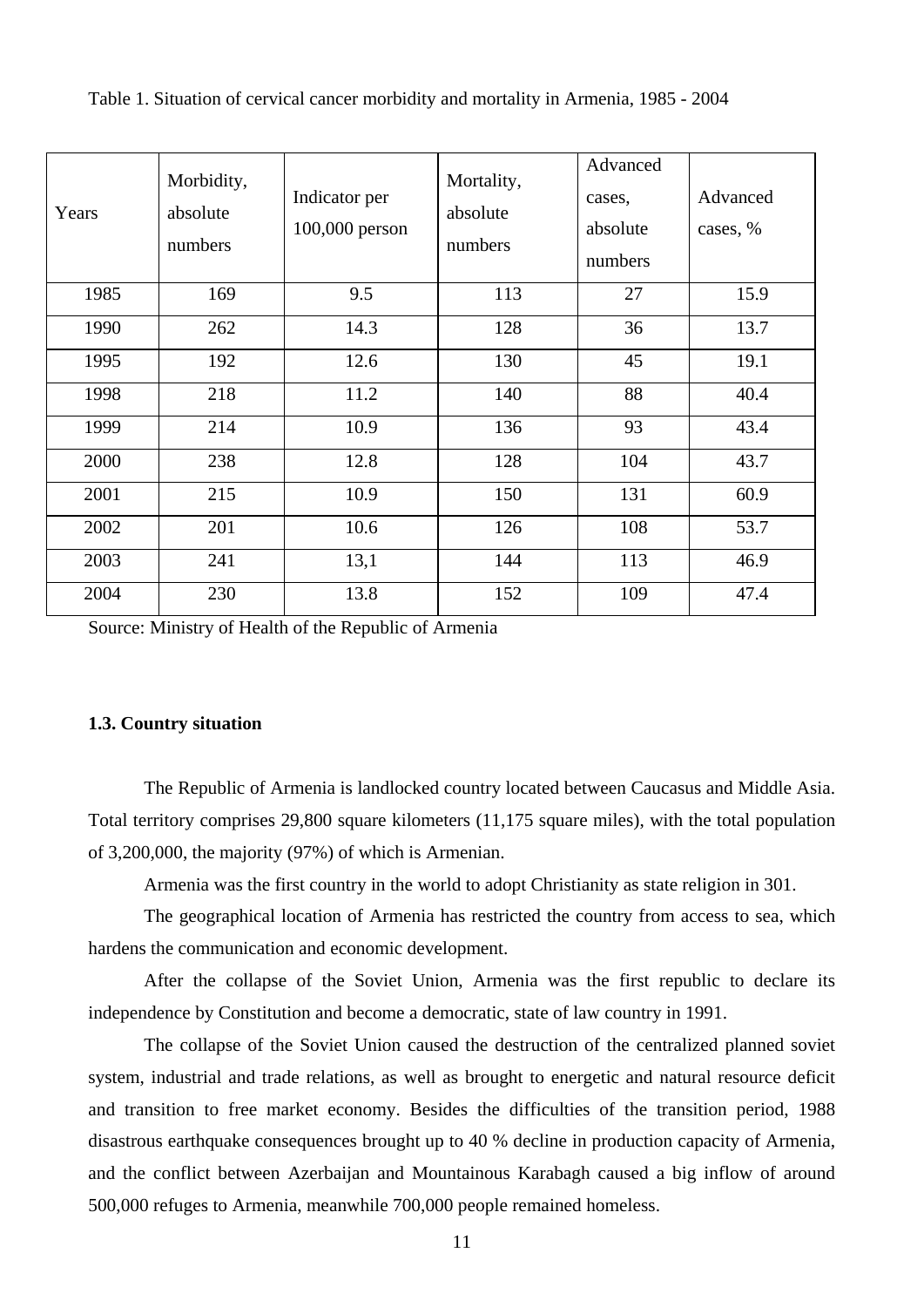All the above mentioned facts brought to the collapse of the economy, unemployment, sharp decline in the living standards and poverty, as well as population migration.

There are special groups of people (refuges, people suffered from the earthquake, unemployed, single pensioners, women and children) who need special approach in health care service organization.

### **1.4. The health care system and epidemiological situation in Armenia**

Not very long ago the health care system of Armenia, as a part of the Soviet Union heath care system, could have been qualified as a system with planned and centralized management, with huge number of medical institutions and health care personnel.

The health care services rendered to the population were free of charge in state medical institutions, financed solely from state budget. The preparation of big number of medical doctors and provision of big number of hospital beds were highly emphasized. The system was designed for provision of comprehensive health care services to the population, wide opportunities of health care accessibility, especially emphasizing prevention of diseases.

The health care services were provided by primary health care network (2,000-4,000 people in each center). Professional health care services were rendered in the secondary and further levels (hospital/in-patient level).

For the majority of population the Soviet health care system was the most successful in terms of adequate accessibility of health care services including population of rural and remote areas.

Although the Soviet health care system was solving the majority of available problems, the system itself and health situation of the population in general was worsening mostly due to the political and economical unstable situation, which was common for Armenia after the collapse of the Soviet Union. As a result, the country inherited such a health care system with may unsolved problems.

Considerable reforms were conducted in the last years to moderate the system and decrease the expenditures. The lack of state financing, health care inaccessibility caused the increase of morbidity and mortality in the country.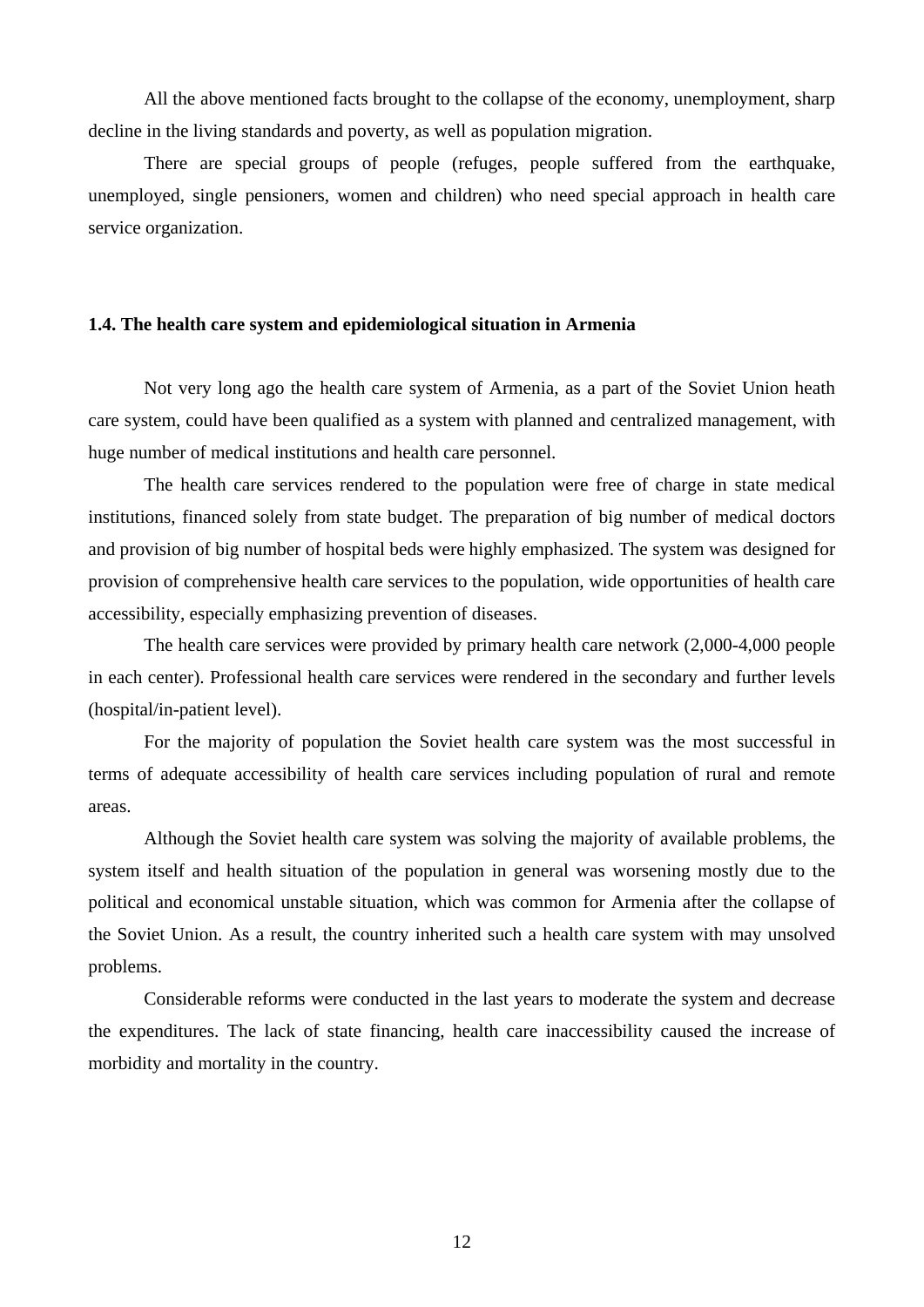#### **1.5. Certain characteristics of demographic and health situation**

In the last decade socio-economic decline has had negative influence on the whole population of Armenia, particularly on health condition of women and children. Considerable increase in social dependency diseases (cancer/pre-cancer, tuberculosis, STIs, anemia) was registered. Reproductive health indicators were worsened, fertility rate decline twice, natural growth indicator declined ten times, for example if in 1990 it there were 77,000 – 78,000 births, in 1998 the number of births was 39,000, in 2003 – 36,818, in 2004 – 37,654. Natural growth in 1990 comprised 16.3, in 2004 – 1.2 per 1,000 persons. Total mortality rate was increased and comprised 8.8 per 1,000 persons in comparison with 6.6.

Maternal mortality index still continues to remain high in comparison with the level suggested by WHO, in three-year period comprising approximately 30 per 100,000 live births. The main reasons of the above mention phenomena are bleedings, hypertensions, extra-genital diseases, trombo-embolic complications, etc. During the recent years, increasing tendency was registered in frequency of STIs, malignant neoplasm, particularly breast and cervical cancers and infecundity; the latest comprised around 32% which made it a national problem. The data on some STIs prevalence In Armenia, especially on Chlamydia trachomatis are missing.

### **1.6. Summary of results and analysis**

Cervical cancer/pre-cancer and STIs prevalence clinical-epidemiological survey is nationally representative. The field forks of the above mentioned survey were conducted in May-November 2004 among 2,600 women aged 18-49.

The survey was conducted by the National Statistical Service and the Ministry of Health of RA. The survey coordination was implemented by "Improvement of Reproductive Health" management office by United Nations Population Fund (UNFPA) financing.

Provision of mobile ultra-sound equipment and ultra-sound specialist were implemented by the Center of Perinatology, Obstetrics and Gynecology as an input to the survey.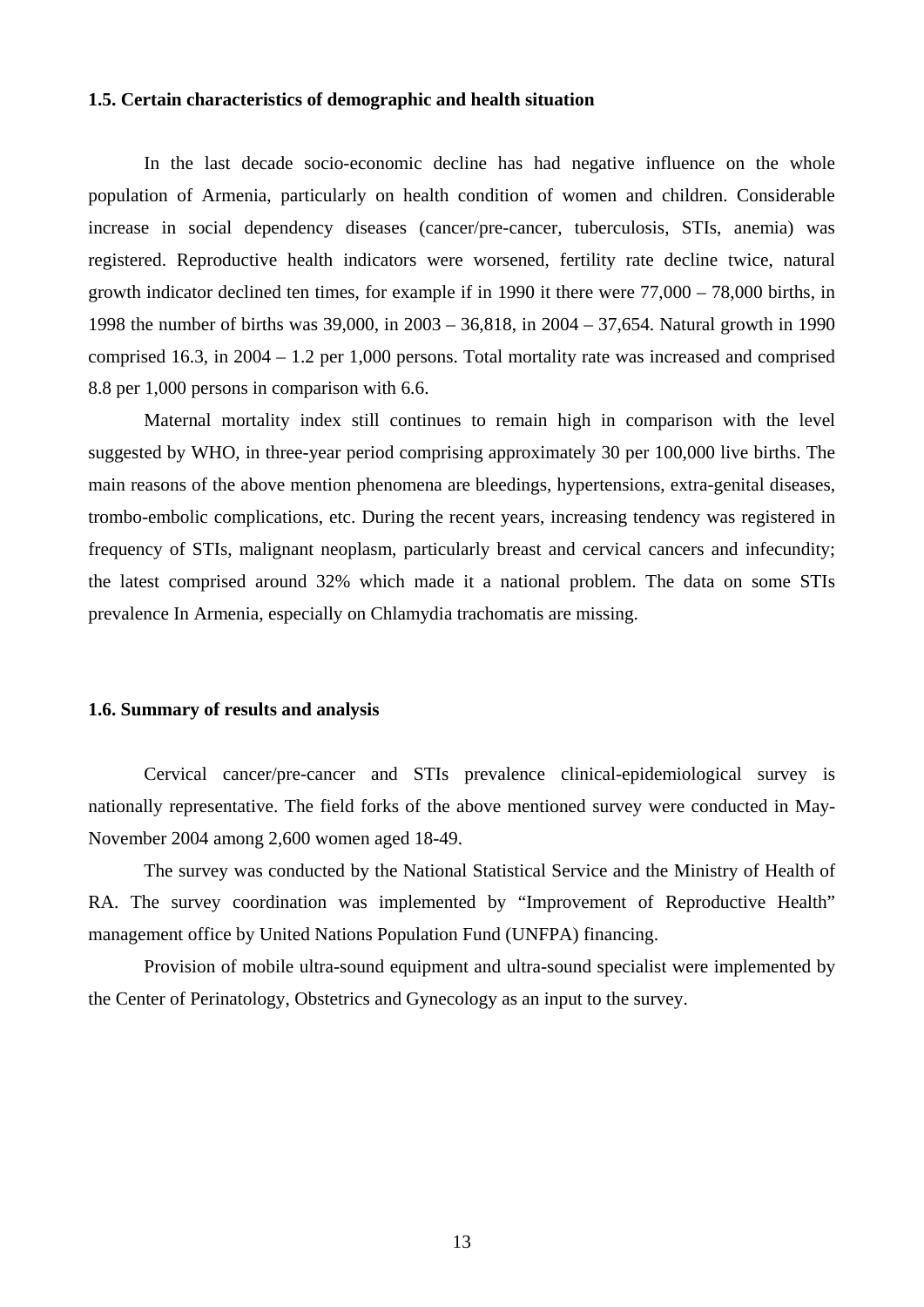### **Chapter 2.**

The goals and problems of current survey, sample design and implementation

Survey goals are:

- Collect data on women's reproductive health, fertility and sexual preferences, contraceptive means, sexually transmitted infections, including the knowledge on HIV/AIDS, on the national and regional levels,
- Collect data on fecundity, fertility, general and reproductive diseases,
- Collect data on STIs prevalence and cervix diagnosis via interviews and special research,

### **2.1. Household selection methodology**

The sample was designed in a very detailed structure to provide and allow collecting the information on fertility fecundity, infant and child mortality, somatic and reproductive health, as well as obtaining information on STIs, contraceptive means (methods), health condition and social security level, conditions negatively influencing on the reproductive health, previous diseases, surgical operations, and harmful habits.

Based on the received data, it was possible to estimate the knowledge, health condition and social security levels if the interviewed women, as well as cervix condition and STIs prevalence.

Collection of the above mentioned data in Yerevan City and marzes (urban, rural) was a basis sample design.

The sample size comprised 2,600 interview women aged 18-49.

Two-stage sample method was used. On the first stage the primary sampling units (PSUs/clusters) were selected. Each primary sampling unit was selected proportionally to population size by "systematic" sampling method from place of residence list. National Statistical Service of RA created and provided households database and addresses of 2001 which was used as a place of residence list. Many listed places of residences were big enough, and it was not possible to involve them directly. That's why in order to select preferable households, the special segmentation method was used. Selected big Places of residence were divided into segments, out of which two segments were included in the sample. The aggregate listing of households was conducted in the selected segments and those places of residence which were not segmented. Lists of listed households served as a sample frame for second stage sampling for household selection. In each place of residence, the households were selected systematically, in order to get certain number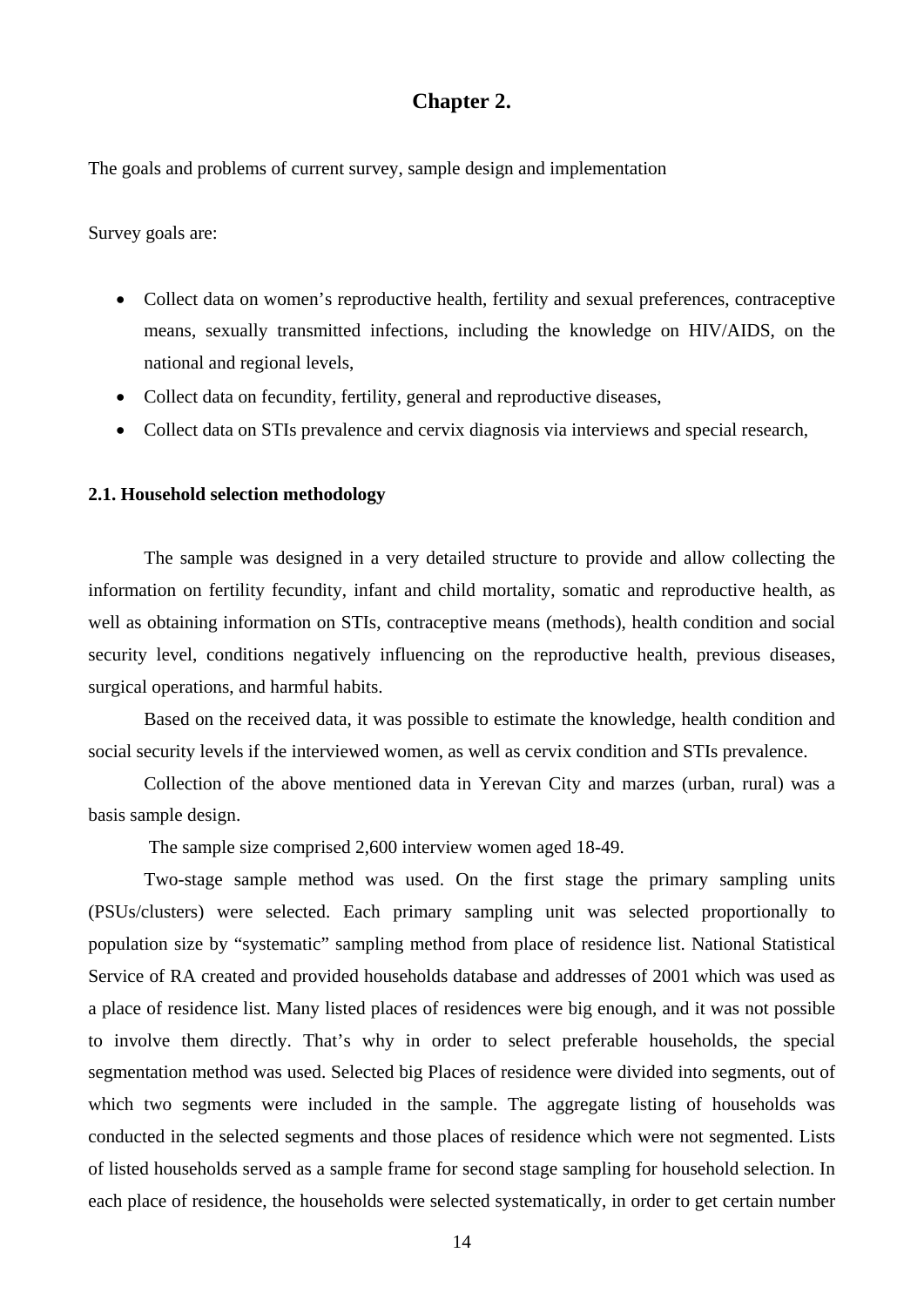of eligible women with completed interviews. All the women aged 18-49 who were present at the selected household in the pre-survey night were considered as eligible respondents for the survey.

### **2.2. Questionnaire**

For conduction of "Cervical cancer/pre-cancer and STI's prevalence clinical-epidemiological survey" in Armenia, two types of questionnaire were used:

- "Household questionnaire" (annex 1),
- "Individual questionnaire on cervical pap-smear" (annex 2).

The questionnaire was based on the master tools of the survey and it was elaborated by SPSS Software package. The master questionnaire was adopted in CPOG. The questionnaire was comprised in Armenian.

In April 2004 the pilot survey was conducted in order to test the household and individual questionnaire.

The household questionnaire was designed to obtain the information from reproductive age (18- 49) women on marital status, educational level of interviewed women and their husbands/partners, sexual behavior, reproductive health, etc.

Household questionnaire consists of the following main sections:

- 1. Individual data on interviewed person and reproductive aged women residing in the household,
- 2. General information about respondent and her sexual behavior,
- 3. Data on family planning and contraceptive methods used by the respondent
- 4. Knowledge on sexually transmitted infections prevalence (including AIDS),
- 5. Safe motherhood,
- 6. Unfecund marriage
- 7. Data on conditions negatively influencing on the reproductive health, previous diseases, surgical operations, and harmful habits.

In the individual questionnaire the data on pap-smear results taken from cervix are collected:

- 1. Sexually transmitted infections (trichonomias, gardnerela, gonorrhea, Candida, etc),
- 2. Chlamydia infection
- 3. Cervical diagnosis (cancer/pre-cancer)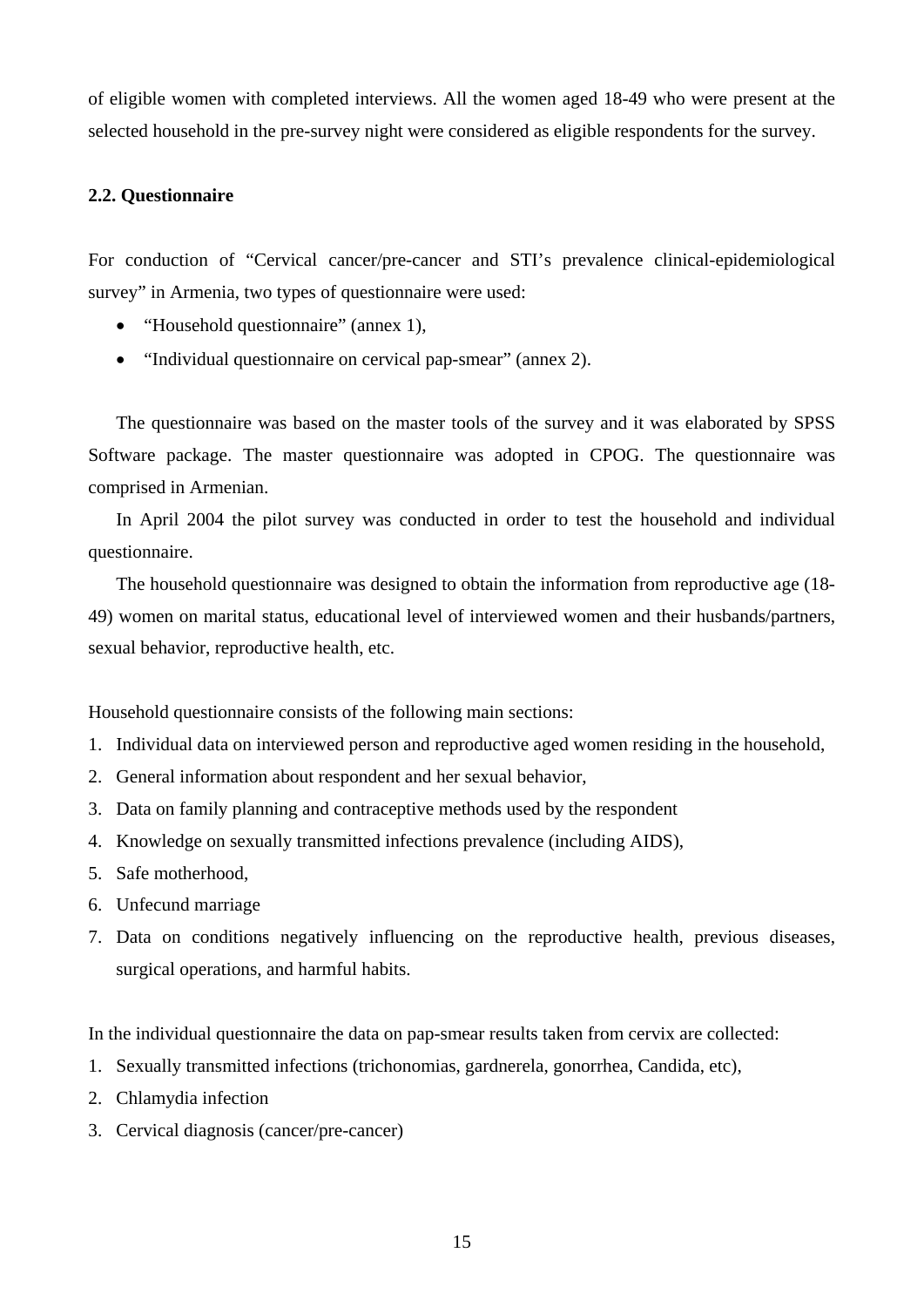### **Field staff**

Main field work started in May 2004 and finished in November 2004. All the control visits and interviews were finished in December 2004.

The questionnaires from each primary sampling units (clusters) were immediately returned to NSS and CPOG Yerevan offices for data processing. All the filled and returned questionnaires were checked and edited by special professionals. Using the SPSS special statistical software package, keyers team has inputted questionnaire data to the computers. Data checking, editing, input and processing activities started in parallel with field works in September 2004 and finished in May 2005.

### Response rates

Responds rates were between 97.0 and 99.0 (0.97 - 1).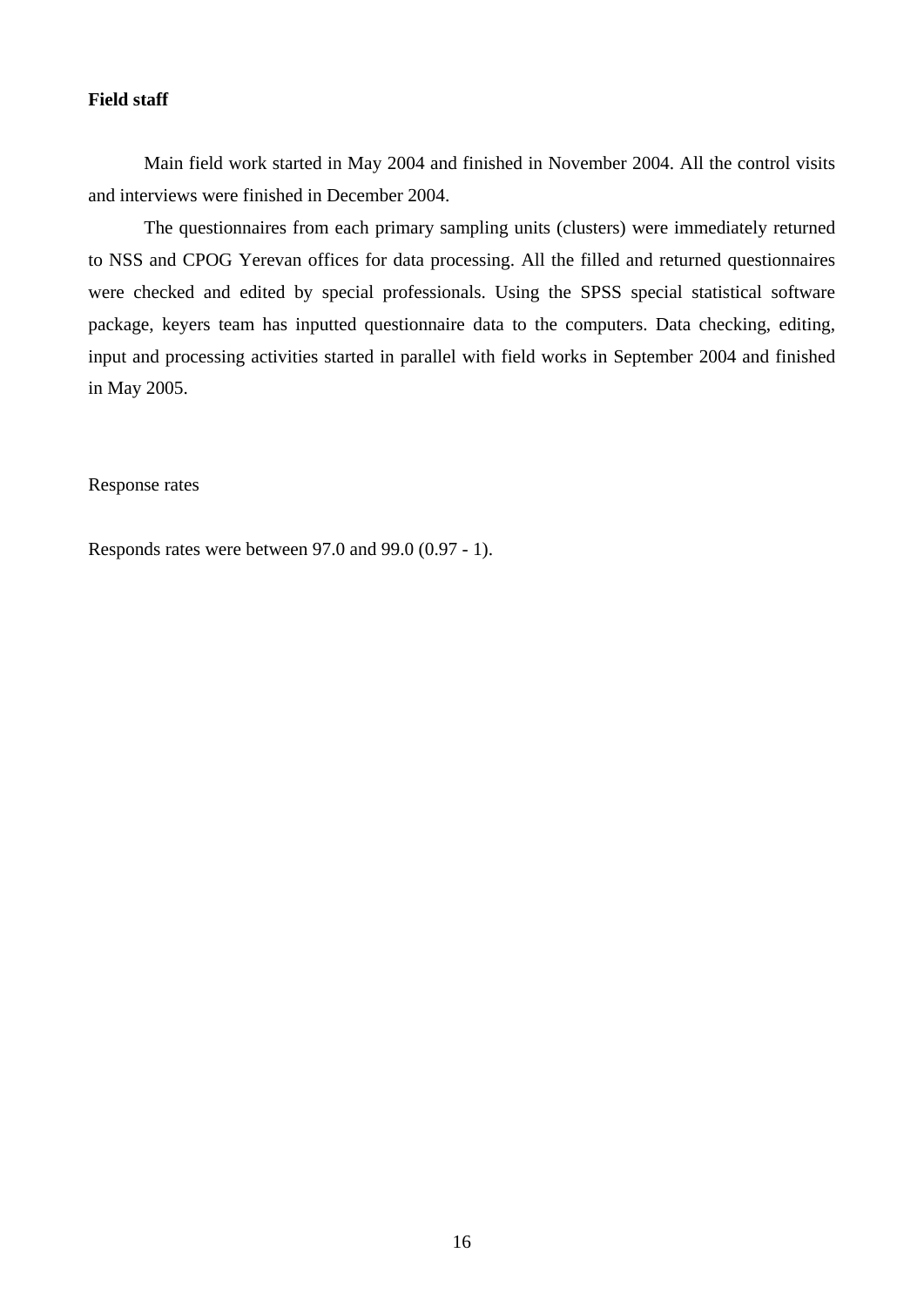### **CHAPTER 3.**

### **RESPONDENT CHARACTERISTICS**

### **3.1. Main characteristics of the respondents**

Armenia is an ethnically monorace country, all the respondents in the study were armenians. 60% of population of Armenia live in towns, and 1/3 of the population lives in Yerevan. So 768 women-respondents ingaged in the study live in Yerevan, which makes 30% of the sampling. 2600 women aged from 18 to 49 years living with sexual life have been interviewed and examined. Based on the informationed received their knowledge, health condition and social situation was evaluated, as well as the condition of their cervix and the prevalence of the STDs.

#### **3.1.1. Distribution of women interviewed/examined by marzes**

 In order to provide the representativeness the investigation was performed based on the sampling made by the RA National Statistical Service, with the addresses presented by them.

The number of the investigated was decided based on the population of the given marz. Thus, the distribution of the respondents in all 10 marzes and Yerevan has the following scheme:

### **Table 2.**

|                | <b>Marz</b> | <b>Marz</b> | <b>Number of women examined</b> |      |
|----------------|-------------|-------------|---------------------------------|------|
|                |             | code        |                                 |      |
| -1             | Yerevan     | 901         | 768                             | 29.6 |
| $\overline{2}$ | Aragatsotn  | 902         | 133                             | 5.1  |
| 3              | Ararat      | 903         | 219                             | 8.4  |
| $\overline{4}$ | Armavir     | 904         | 206                             | 7.9  |
| 5              | Gegharkunik | 905         | 197                             | 7.6  |
| 6              | Lori        | 906         | 228                             | 8.8  |
| $\overline{7}$ | Kotayk      | 907         | 260                             | 10.0 |
| 8              | Shirak      | 908         | 202                             | 7.8  |
| 9              | Syunik      | 909         | 172                             | 6.6  |
| 10             | Vayots Dzor | 910         | 76                              | 2.9  |
| 11             | Tavush      | 911         | 139                             | 5.3  |
|                |             |             |                                 |      |
|                |             |             | 2600                            | 100  |
|                | Total       |             |                                 |      |

### **Distribution of the respondents by marzes and Yerevan city**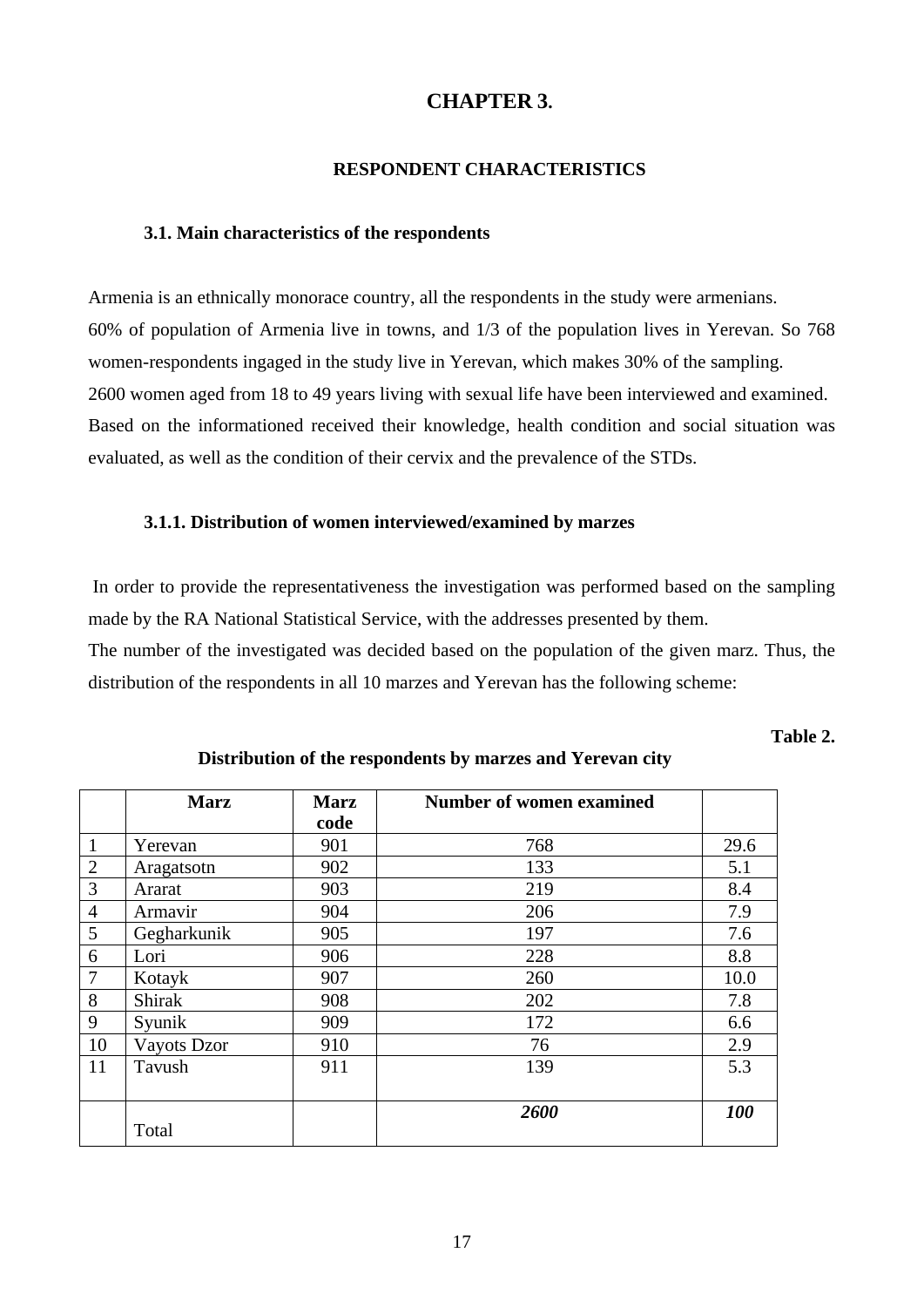

**Pic. 1. Distribution of the respondents by marzes and Yerevan city** 

### 3.**1.2***.* **Number of the respondents by place of living and age groups**

1025 (39,4%) of the women interviewed were urban, 1575 (60,6%) – rural.



### Pic. **2. Number of respondents by place of living**

### **3.1.3 Distribution of the respondents by age**

According to age the respondents were divided to 6 groups:

- 18-23 years old
- 24-28 years old
- 29-33 years old
- 34-38 years old
- 39-43 years old
- 44 and more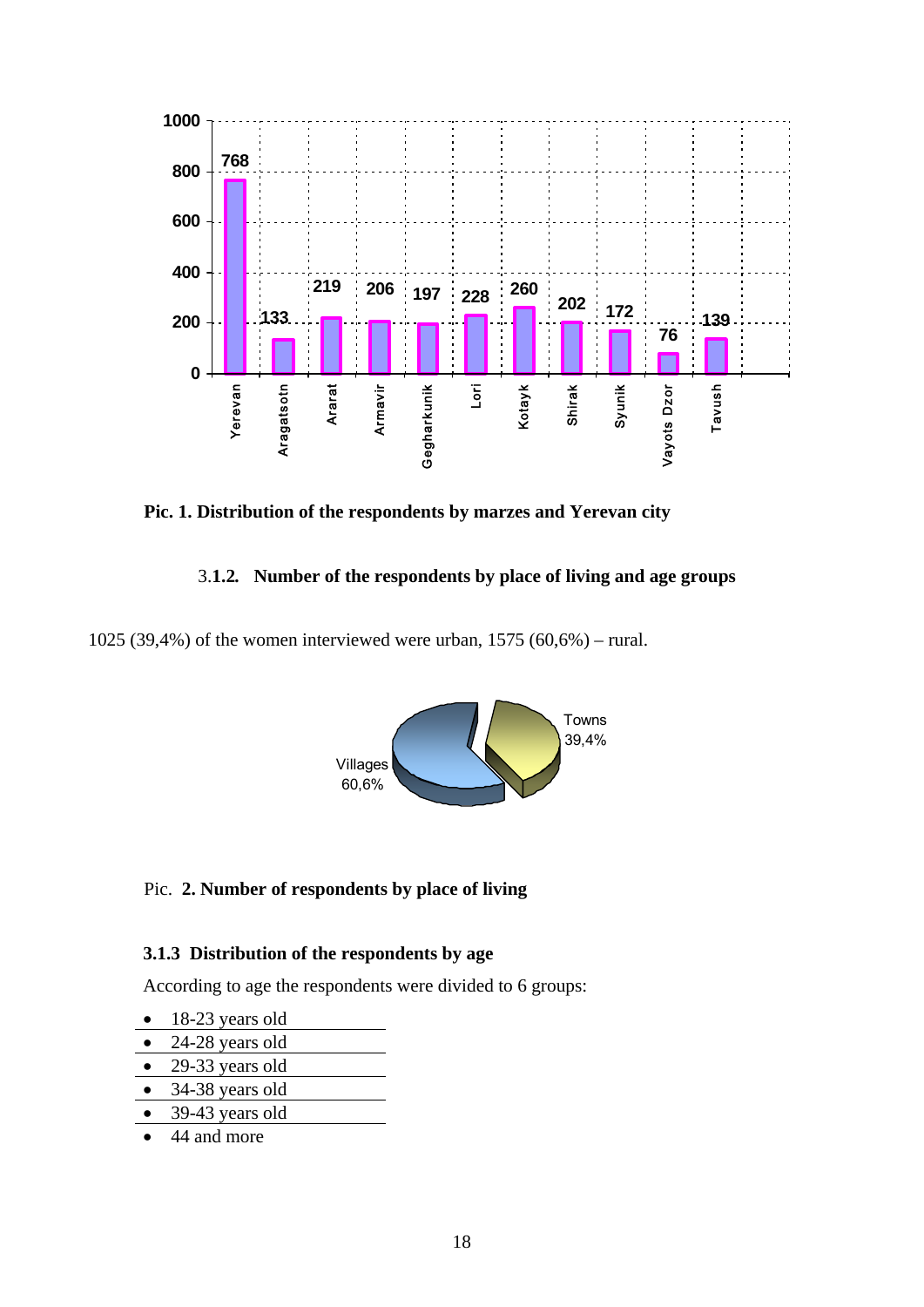The distribution of women examined by age groups is shown in Picture 3. As it can be seen from the information presented, every second respondent 1361 (53%)was in an active reproductive age (18-38 years old).



**Pic. 3 . Distribution of the respondents by age groups** 

The analysis of the presented data show (Table 3) that the number of the respondents in rural and urban areas is alike.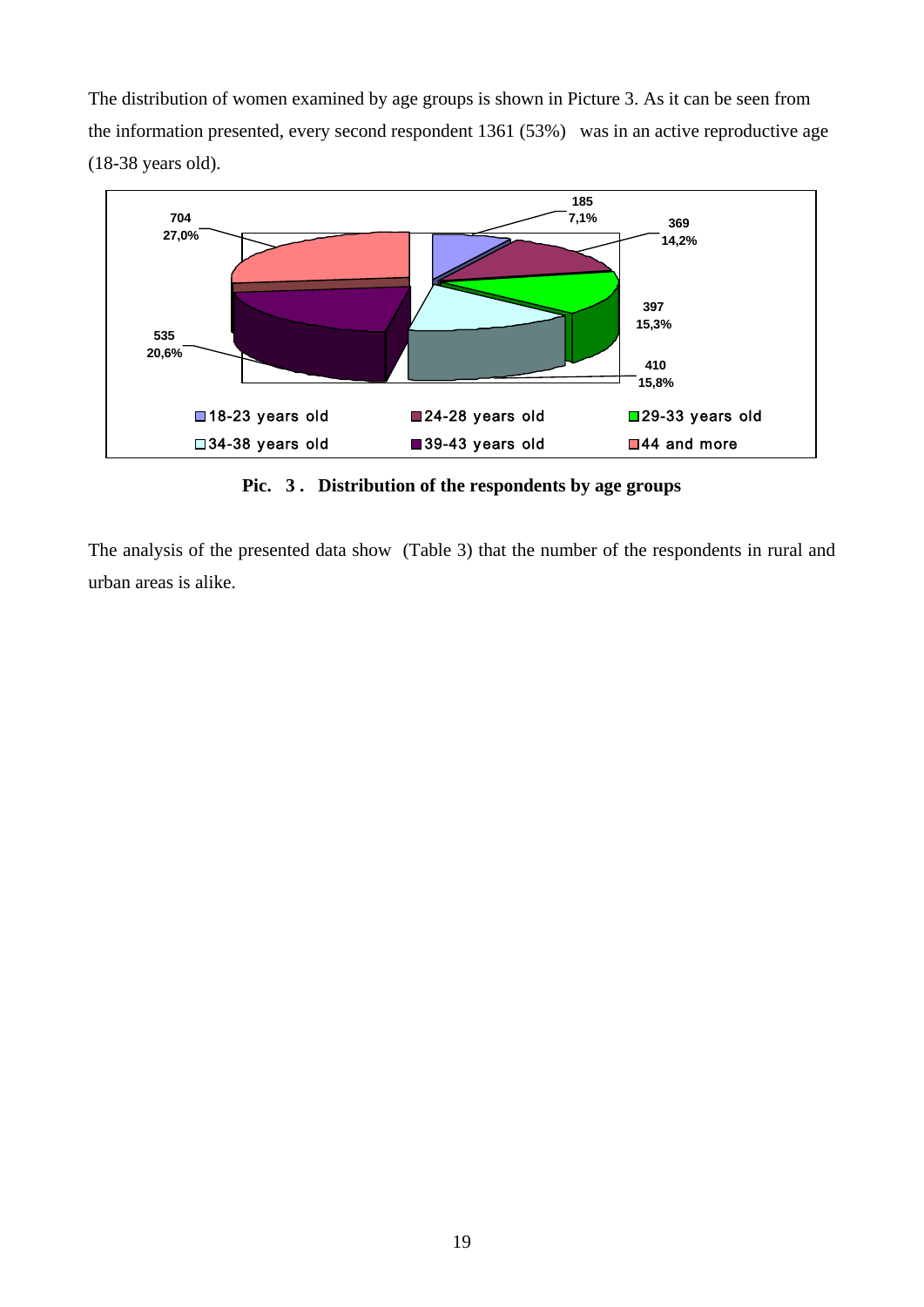|                    | Age groups |            |            |            |           |          |              |  |  |  |  |
|--------------------|------------|------------|------------|------------|-----------|----------|--------------|--|--|--|--|
| <b>Marz</b>        | $18-23$    | 24-28      | 29-33      | 34-38      | 39-43     | 44 and   | <b>Total</b> |  |  |  |  |
|                    |            |            |            |            |           | more     |              |  |  |  |  |
| Yerevan            | 56 /8%/    | 118/16%/   | 131/17%/   | 123/16%/   | 140/19%/  | 200/26%/ | 768          |  |  |  |  |
| <b>Aragatsotn</b>  | 13/10%/    | $16/12\%$  | 13/10%/    | 28/21%/    | 23/18%/   | 40/30%/  | 133          |  |  |  |  |
| <b>Ararat</b>      | 14/7%/     | 36/17%/    | $35/16\%/$ | 28/13%/    | 50/23%/   | 56/26%/  | 219          |  |  |  |  |
| <b>Armavir</b>     | 18/9%/     | $31/15\%$  | 32/16%/    | 31/15%/    | 39/19%/   | 55/27%/  | 206          |  |  |  |  |
| Gegharkunik        | $16/9\%/$  | 23/12%/    | 25/13%/    | 32/17%/    | 42/22%/   | 59/30%/  | 197          |  |  |  |  |
| Lori               | 17/8%/     | 28/13%/    | 33/15%/    | 38/17%/    | 37/17%/   | 75/33%/  | 228          |  |  |  |  |
| Kotayk             | 14/6%/     | 38/15%/    | $40/16\%$  | $36/14\%$  | $64/25\%$ | 68/27%/  | 260          |  |  |  |  |
| <b>Shirak</b>      | 13/7%/     | 26/13%/    | 26/13%/    | 37/19%/    | 52/26%/   | 48/24%/  | 202          |  |  |  |  |
| <b>Syunik</b>      | $16/10\%/$ | 28/17%/    | 24/14%/    | $31/16\%/$ | 28/17%/   | 45/27%/  | 172          |  |  |  |  |
| <b>Vayots Dzor</b> | 2/3%/      | $4/6\%/$   | 16/21%/    | 13/18%/    | 21/28%/   | 20/27%/  | 76           |  |  |  |  |
| <b>Tavush</b>      | 6/5%       | $21/16\%/$ | $22/16\%/$ | 13/10%/    | 39/28%/   | 38/28%/  | 139          |  |  |  |  |
| <b>Total</b>       | 185        | 369        | 397        | 410        | 535       | 704      | 2600         |  |  |  |  |

### **Number of respondents by place of living and age groups**

### **3.1.4. Distribution of the respondents by educational background**

The survey once again proved the fact that there is no illiteracy among the population (either men or women) in Armenia.

Only 6 women and 8 men had incomplete primary , primary and incomplete general education. As it can be seen from the Table 4 the vast majority of men and women (74% & 69%

correspondingly) have general secondary and specialized secondary education, and every 5-th respondent had high or incomplete high education.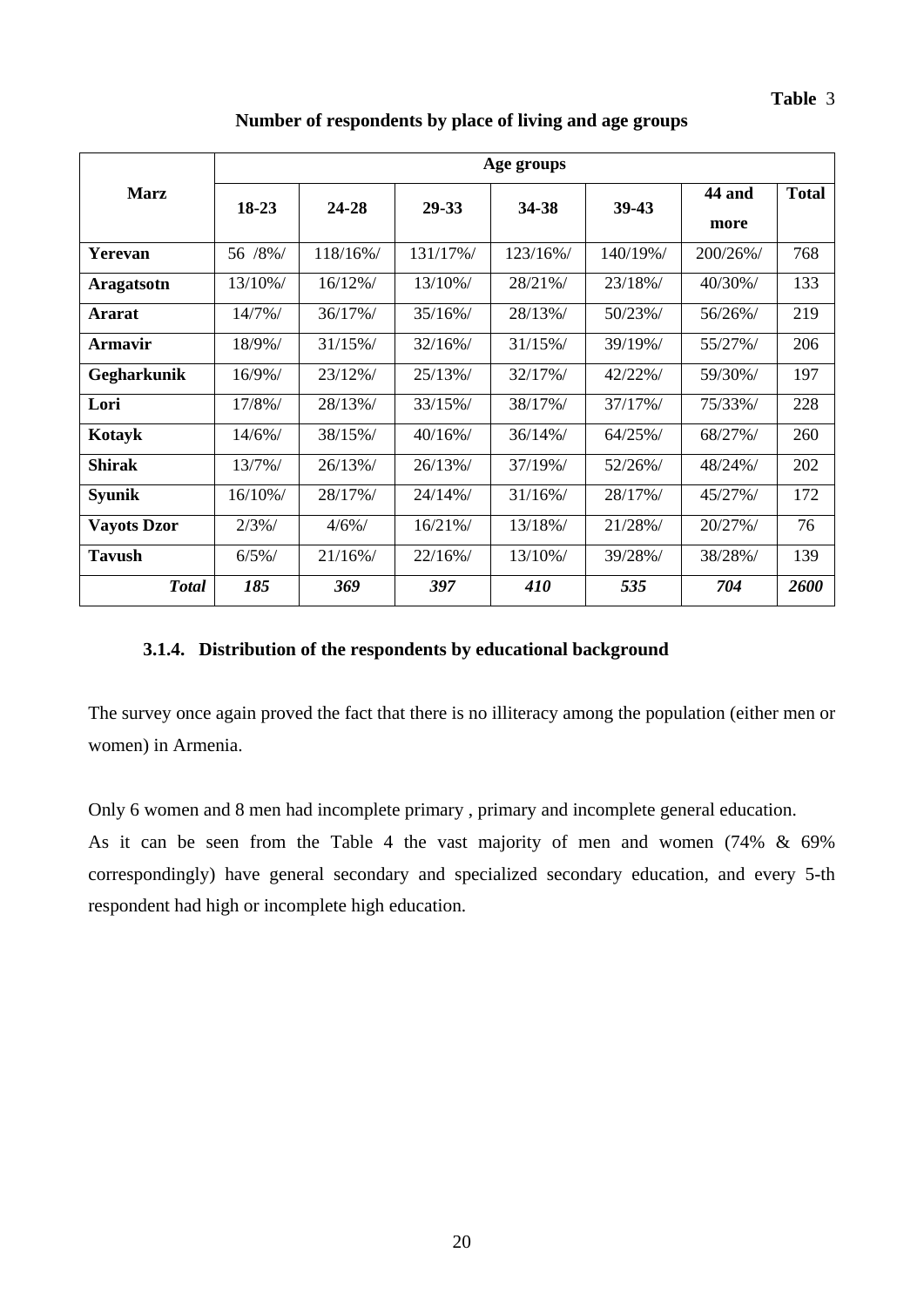

 **Pic. 4. Educational background of the respondent women**

**Table 4** 

|                | Educational background of the recent husband / partner of | abs.           | $\frac{6}{9}$ |
|----------------|-----------------------------------------------------------|----------------|---------------|
|                | the respondent                                            | number         |               |
| 1              | illiterate                                                | 1              | $\Omega$      |
| $\overline{2}$ | incomplete primary $(1 – 3$ grades)                       | $\mathbf{1}$   | $\theta$      |
| 3              | primary (4 grades)                                        | 3              |               |
| $\overline{4}$ | incomplete general $(5 – 7)$ grades)                      | 3              | 1             |
| 5              | full general (8 grades)                                   | 133            | 5.1           |
| 6              | incomplete secondary (9 grades)                           | 8              | 0.3           |
| $\tau$         | general secondary (10/11 grades)                          | 1004           | 38.7          |
| 8              | specialized secondary                                     | 775            | 29.8          |
| 9              | incomplete higher school                                  | 61             | 2.3           |
| 10             | higher school                                             | 584            | 21.7          |
| 11             | postgraduate                                              | $\overline{2}$ | $\cdot$ 1     |
|                | Total                                                     | 2575           | <b>100</b>    |

### **Educational background of the recent husband / partner of the respondent**

### **3.1.5. Employment and income of the respondents**

During the recent 12 months the vast majority of the respondents (68.8%) didn't have any regular or conditional job.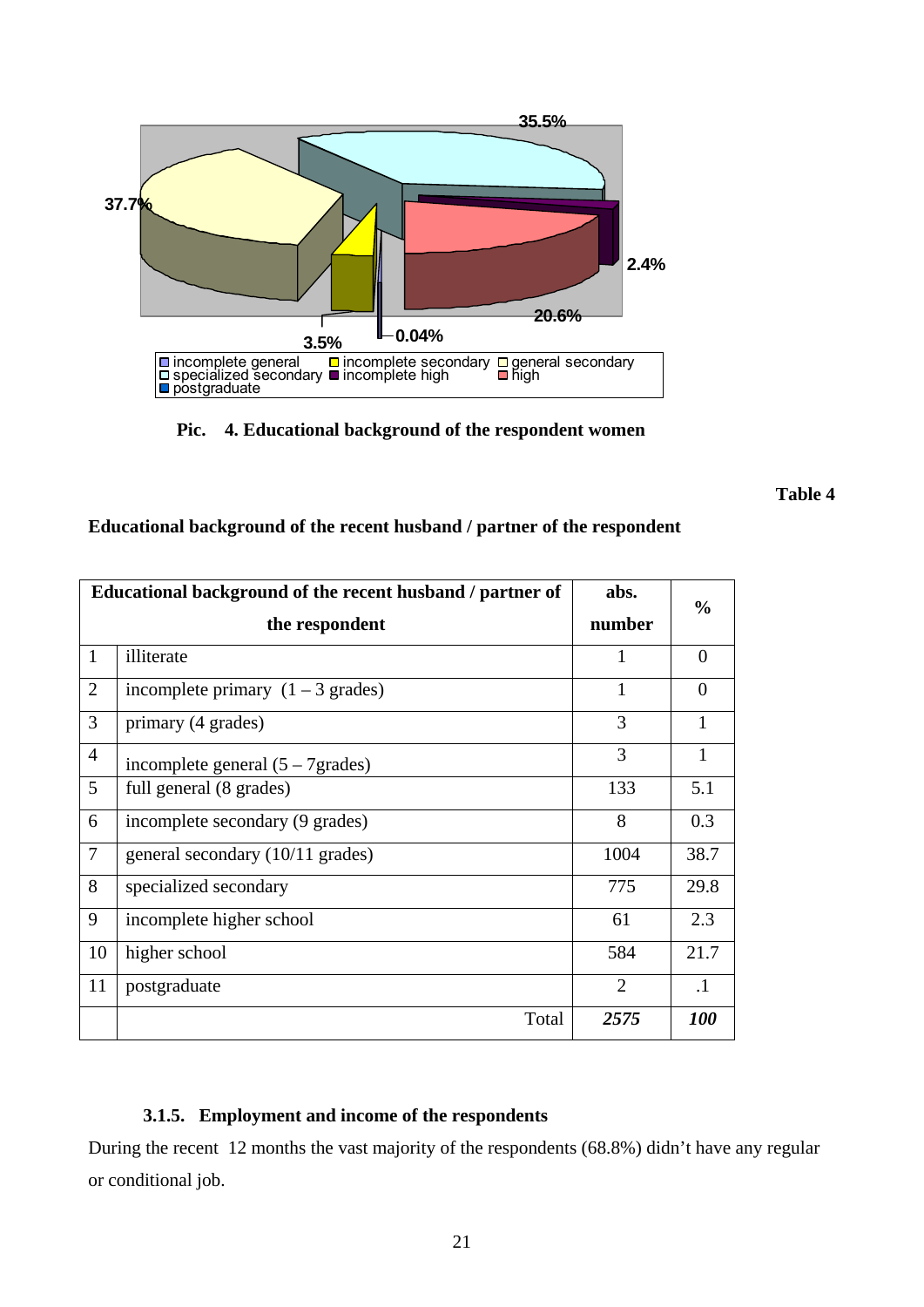### **Table 5**

|   | <b>Job done</b>                                | $\mu^3$ ó. | $\frac{0}{0}$ |
|---|------------------------------------------------|------------|---------------|
|   |                                                | .<br>ÃÇíÁ  |               |
|   | Performed work on regular or conditional basis | 801        | 30.8          |
| 2 | Disn't perform any work                        | 1788       | 68.8          |
|   | <b>Total</b>                                   | 2589       | 99.6          |

### **Number of people having regular or conditional job during the recent 12 months**

The majority of the respondents (approximately 70%) didn't have any job in 12 months period preceding the interview.

Every second woman (58%) didn't have any income in 12 months period preceding the interview (Table 5).

8.2% of the respondents had up to 10000 drams income, 17.5%- 10000-20000 drams, 15.5%- 20000- 50000 drams, and only 2.0% had income up to 150 000 drams (Picture. 5).



**Pic. 5. The average income of the respondents (in drams)** 

Special attention should be paid to the income sources of the women interviewed, their average earnings, as well as the dependence of the earnings from the education (absolute number and percentage), which are presented in the following Table.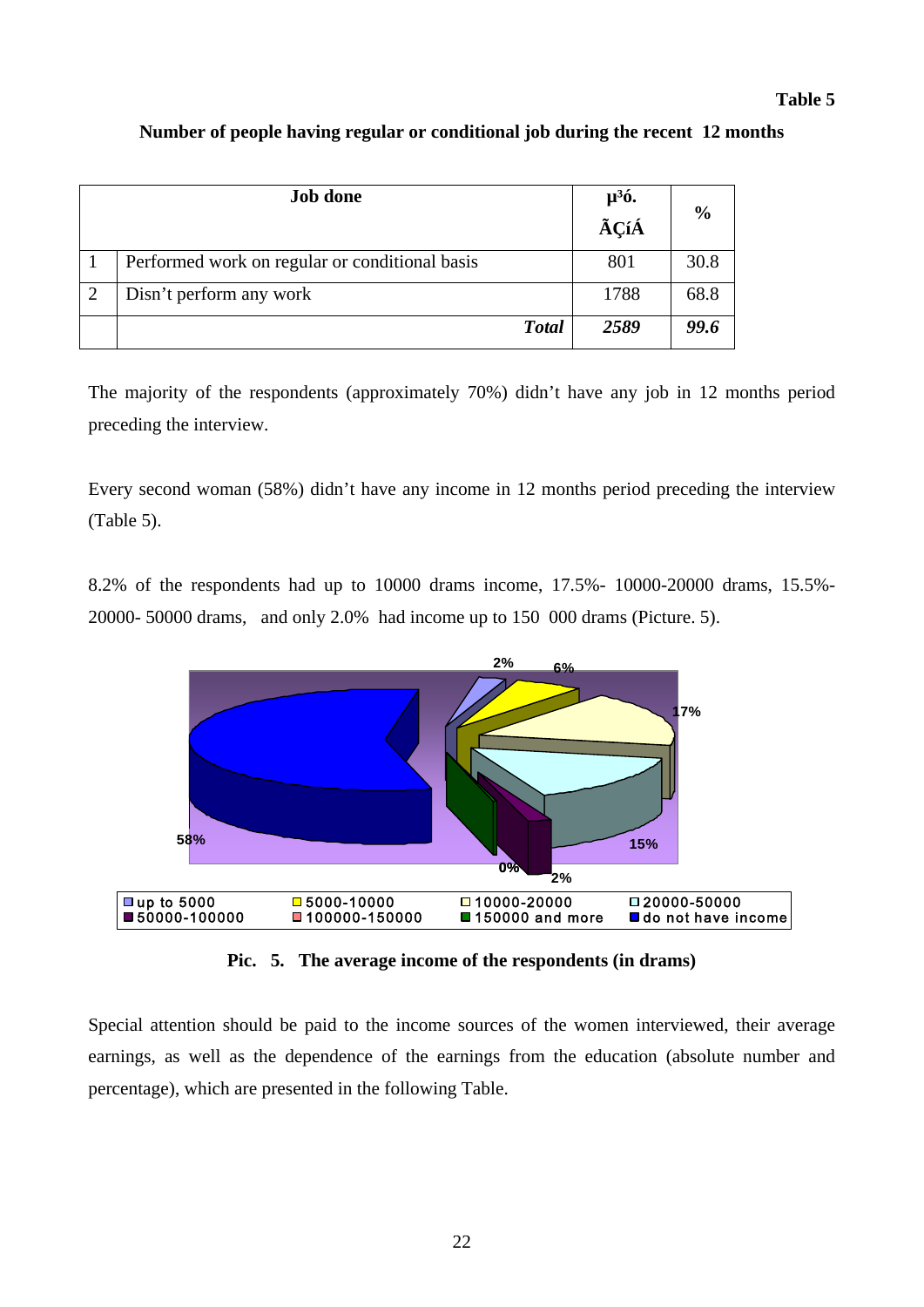| <b>Main source of income</b> | <b>Higher</b>  |               | Incomplete<br>higher |               | <b>Secondary</b> |               | Incomplete<br>secondary |               |
|------------------------------|----------------|---------------|----------------------|---------------|------------------|---------------|-------------------------|---------------|
|                              | abs.<br>num.   | $\frac{0}{0}$ | abs.<br>num.         | $\frac{0}{0}$ | abs.<br>num.     | $\frac{0}{0}$ | abs.<br>num.            | $\frac{6}{6}$ |
| Civil servant                | 80             | 69.6          | 19                   | 19.2          | $\overline{4}$   | 2.4           | 3                       | 0.8           |
| Agriculture                  | 8              | 6.9           | 40                   | 40.3          | 85               | 50.8          | 270                     | 64.2          |
| Trade                        | 3              | 2.6           | 32                   | 32.3          | 62               | 37.2          | 84                      | 20            |
| Gets aid                     | $\overline{4}$ | 3.5           | 3                    | 3.1           | $\overline{7}$   | 4.2           | 23                      | 5.5           |
| State sources                | 20             | 17.4          | 5                    | 5.1           | 9                | 5.4           | 40                      | 9.5           |
| <b>Total</b>                 | 115            | 100           | 99                   | 100           | 167              | 100           | 420                     | 100           |
| 801 women in total           |                |               |                      |               |                  |               |                         |               |

### **Occupation and Education**

As it can be seen from the table, there is a certain dependence between occupation and educational background.

The occupation of 69.6% respondents with higher education id the state service, as compared with 0.8% of respondents with incomplete secondary education. There is a diverse regularity in people of agricultural and trade sphere: 6.9 & 2.6% against 64.2% 20. The majority of people having chance income is among ones with higher educational background (17.4%), which is 3 times higher for the people having incomplete higher and secondary education.

### **3.1.6. Family status of the respondents**

At the moment of interview the vast majority of the respondents was married -2225 (85.6%), 113 (4,3%) of them were married but did not lived with their husbands, 104 women (4%) were widowed,  $102 (3.9%)$  – divorced,  $10 (0.4%)$  – had never been married,  $27 (1%)$  – mentioned other status ¥Pic 6¤.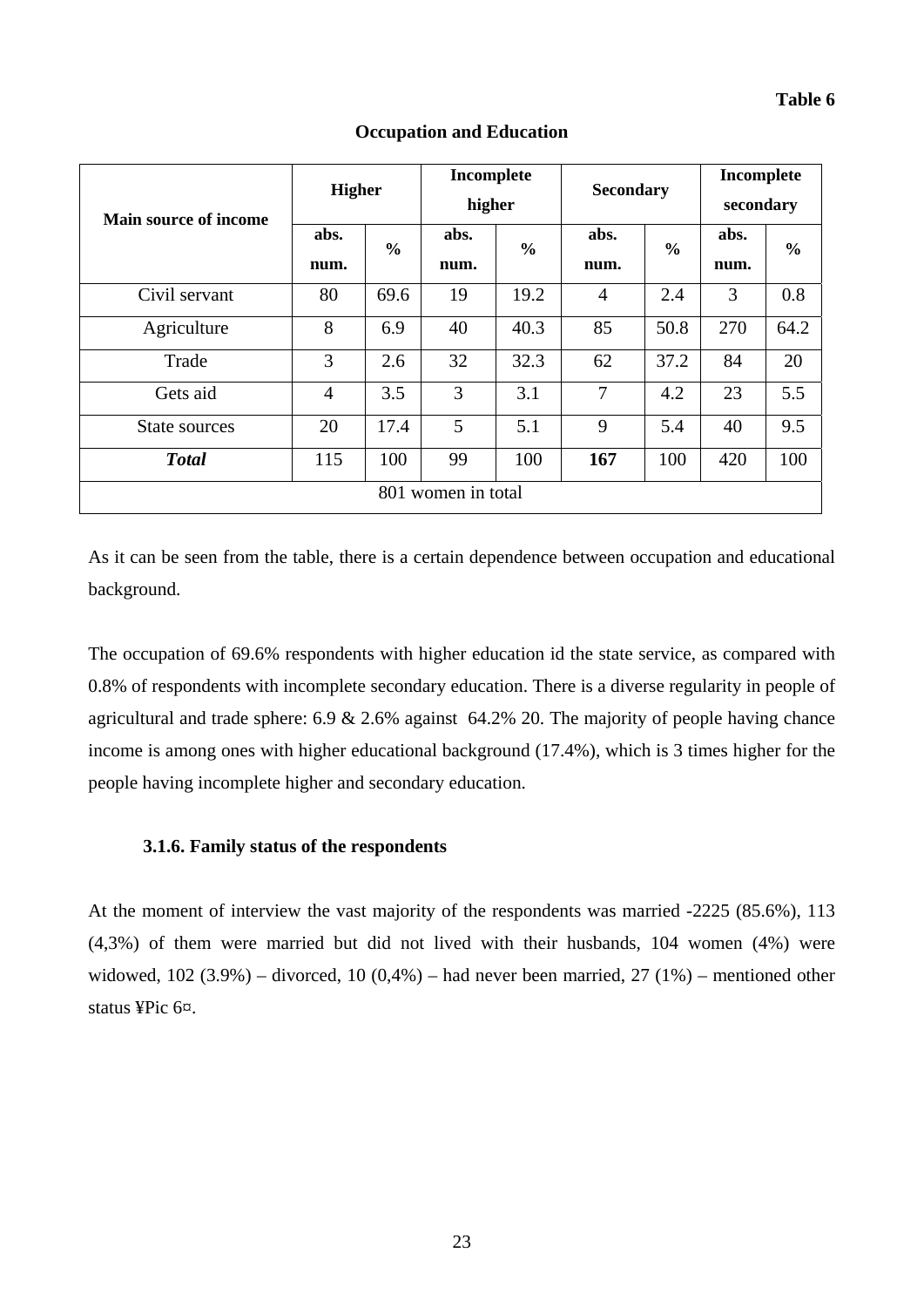

**Pic. 6.** *Family status of the respondents* 

**Table 7** 

|                                                                            |                |                                    |                |               |              |                         | Age groups     |               |              |                         |                           |                         |
|----------------------------------------------------------------------------|----------------|------------------------------------|----------------|---------------|--------------|-------------------------|----------------|---------------|--------------|-------------------------|---------------------------|-------------------------|
| Family status of                                                           | 18-23          |                                    |                | 24-28         |              | 29-33<br>34-38          |                |               |              | 39-43                   | $44 \degree 3/2 \text{E}$ |                         |
| the respondents                                                            | abs.<br>num.   | $\mathbf{0}_{\mathbf{0}}^{\prime}$ | abs.<br>num.   | $\frac{0}{0}$ | abs.<br>num. | $\frac{0}{0}$           | abs.<br>num.   | $\frac{0}{0}$ | abs.<br>num. | $\frac{0}{0}$           | abs.<br>num.              | $\frac{0}{0}$           |
| At present the woman<br>is married and lives<br>with her husband           | 171            | 93                                 | 338            |               | 352          | 89                      | 342            | 84            | 450          | 85                      | 572                       | 82                      |
| At present she is<br>married but they are<br>separated                     | 7              | $\overline{\mathbf{4}}$            | 7              |               | 15           | $\overline{\mathbf{4}}$ | 21             | 6             | 28           | 6                       | 35                        | 5                       |
| Lives with a man in a<br>civil marriage (without<br>marriage registration) | $\overline{2}$ | $\mathbf{1}$                       | 5              |               | 3            | $\mathbf{1}$            | 4              | $\mathbf{1}$  | 3            |                         | 1                         |                         |
| Divorced                                                                   | 3              | 1.4                                | 12             |               | 20           | 5                       | 18             | 5             | 21           | $\overline{\mathbf{4}}$ | 28                        | $\overline{\mathbf{4}}$ |
| Widowed                                                                    |                |                                    | $\overline{2}$ |               | 5            | $\overline{2}$          | 18             | 5             | 24           | 5                       | 55                        | 8                       |
| Has never been married<br>but has a child<br>(children)                    |                |                                    | 1              |               | $\mathbf{1}$ |                         | $\overline{2}$ |               |              |                         | 6                         |                         |
| Other                                                                      | $\overline{2}$ | $\mathbf{1}$                       | $\overline{4}$ |               | $\mathbf{1}$ |                         | 5              | $\mathbf{1}$  | 8            | $\overline{2}$          | $\tau$                    | $\mathbf{1}$            |
| <b>Total</b>                                                               | 185            |                                    | 369            |               | 397          |                         | 410            |               | 534          |                         | 704                       |                         |

### Family status of the respondents in different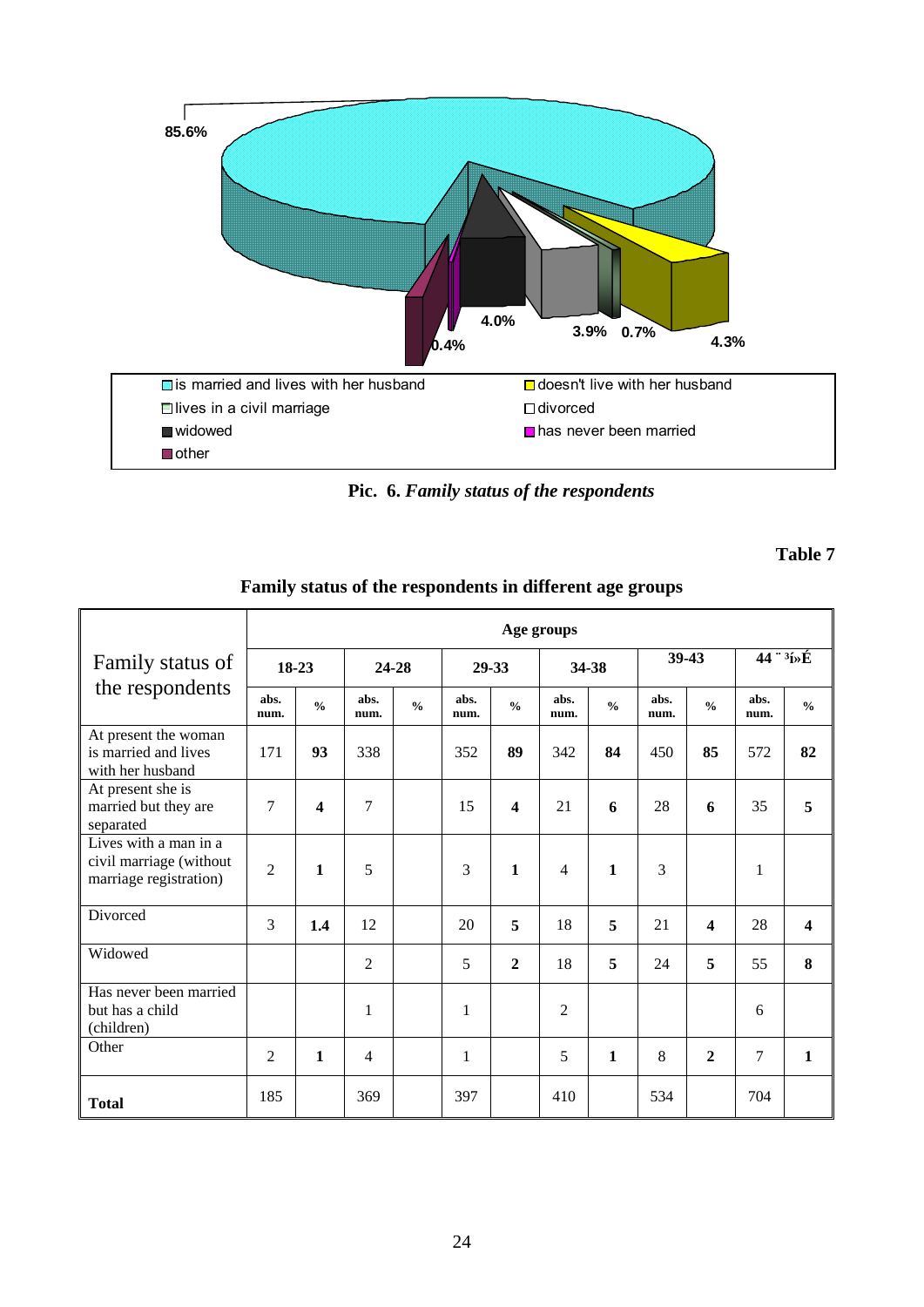The investigation of the family status of the respondents by age groups shows (Table7) that there is no separate link between age and family status, exclusive of the age groups 18-23 and 44 and more. The highest frequency of the answer "At present the woman is married and lives with her husband" (93%) is registered in the age group 18-23, the number of widowed women is 2 times higher in the age group 44 and more, making 8%.

The study of the number of the women interviewed is of a separate interest. According to our national description the majority of the respondents had one partner during their lifetime (97.5% $\alpha$ , 2.2% of them had 2 partners, and only 3 women had 3 and more partners (Table8).

### **Table 8**

|                         | Abs. number | $\frac{6}{6}$ |
|-------------------------|-------------|---------------|
| one husband (partner)   | 2535        | 97.5          |
| two partners            | 56          | 2.2           |
| three and more partners |             | 0.01          |
| Total                   | 2594        | 99.8          |

**Distribution of the respondents by the number of their partners** 

### **3.1.7. Sexual behaviour of the respondents**

### **3.1.7.1. Age at the time of the first sexual intercourse and marriage/cohabitation**

2597 of the women interviewed (99,9%) told the age when they had sexual intercourse at the first time, 3 women did not give answer.

The majority of the respondents were 17-25 years old at the time of the first sexual intercourse  $(88.7\% \times (Pic 7\times)$  Only 20 women started their sexual life at the age before 17  $(0.8\% \times, and 80\%)$ (3.1%¤ - in the age group 30 and more. According to our national description in 99% cases the time of the first sexual intercourse coincided with the marriage.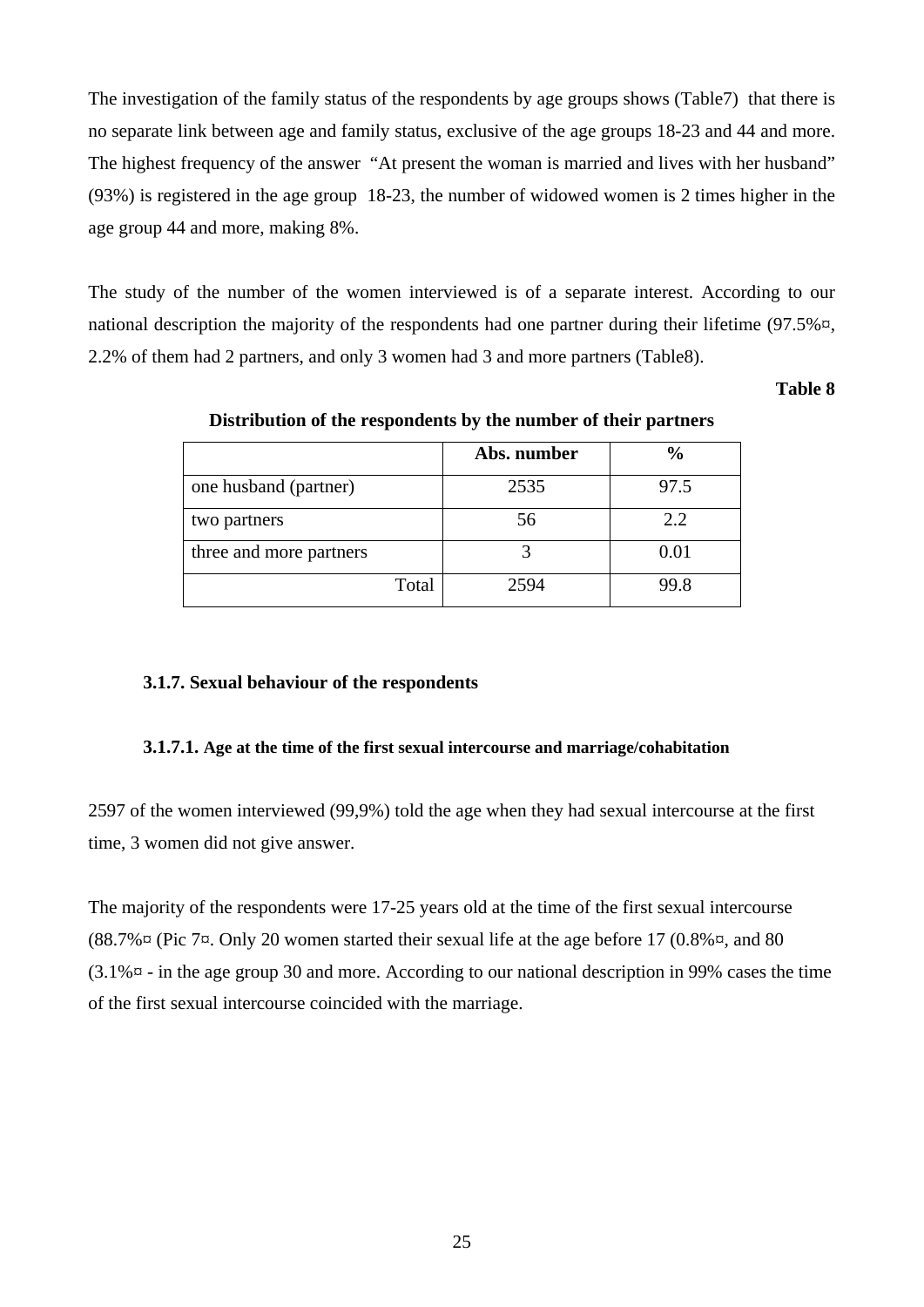

**Pic. 7. Age at the time of the first sexual intercourse**

### 3.1.7.2. **Duration of sexual life**

The Table 9 presents the duration of marital (sexual) life of the respondents.

238 (9.2%) respondents had a sexual life up to 1 year, 967 (37.2%) - 1-5 years, more than the half of them - 1395 (53.7%) 10 years and more.

**Table 9** 

| <b>Duration of the sexual</b><br>life | abs. number | $\frac{6}{9}$ |
|---------------------------------------|-------------|---------------|
| up to 1 year                          | 238         | 9.2           |
| $1-5$ years                           | 967         | 37.2          |
| $5-10$ years                          | 705         | 27.2          |
| 10 years and more                     |             | 26.6          |

### **Duration of the sexual life**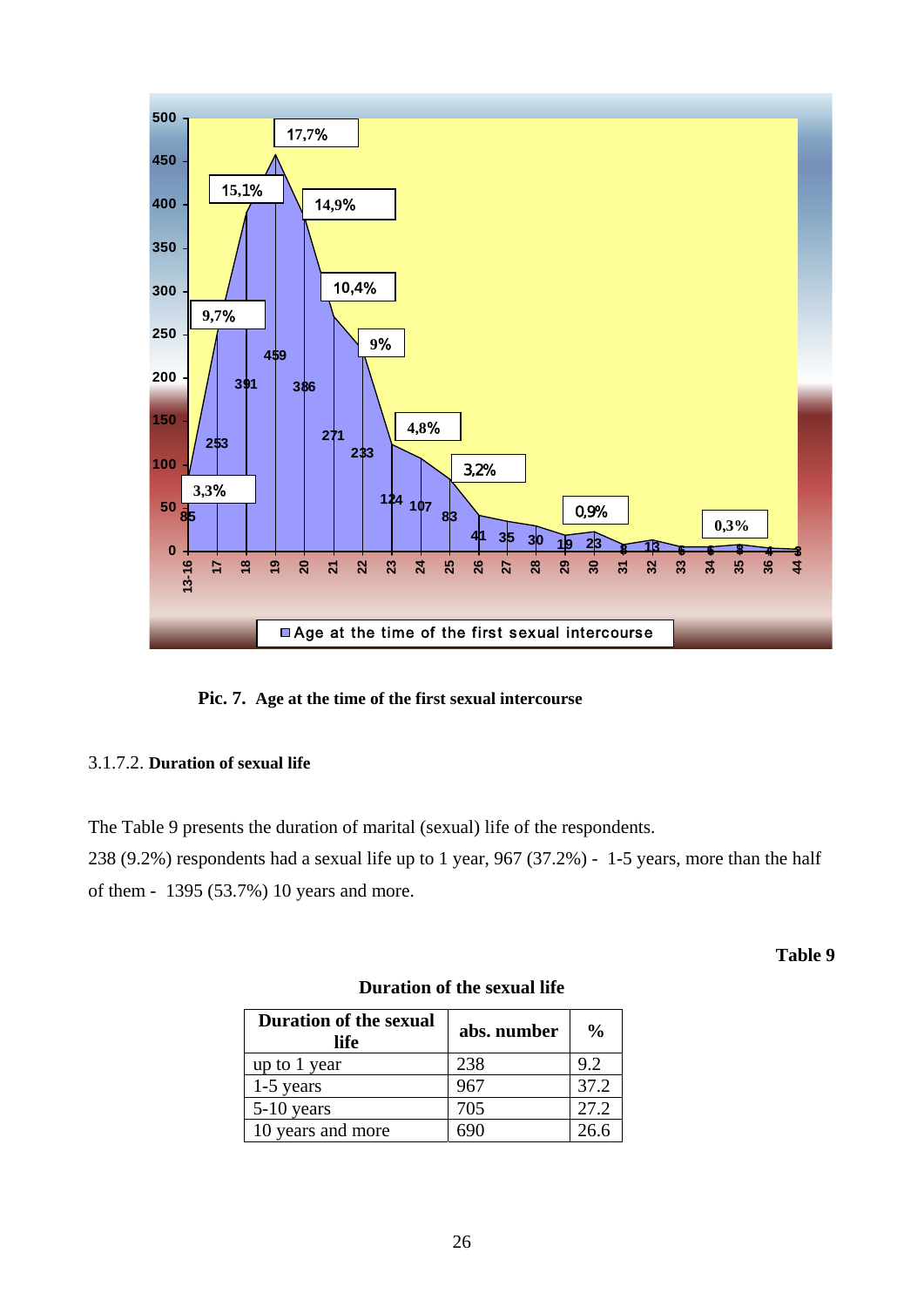### **3.1.7.3. Study of the frequency and periodicity of sexual life of the respondents within the last 2 years**

The data about the frequency of sexual life of the respondents is presented in the Table 10.

### **Table 10**

|   |                                         | abs.   | $\frac{0}{0}$ |
|---|-----------------------------------------|--------|---------------|
|   |                                         | number |               |
|   | Almost every day or every other day     | 574    | 22.1          |
| 2 | At least once a week                    | 967    | 37.2          |
| 3 | Not more than 3 times a month           | 280    | 10.8          |
| 4 | Rarely (occasionally and not in every   | 202    | 7.8           |
|   | month)                                  |        |               |
| 5 | There were no sexual relations involved | 215    | 8.3           |
| 6 | Doesn't want to answer                  | 314    | 12.1          |
|   | Other                                   | 45     | 1.7           |
|   | Total                                   | 2597   | 100           |

### **The frequency of sexual relations among the women interviewed**



**Pic. 8. The frequency of sexual relations among the women interviewed**

The prevalence of sexual relations 37% is among the women having sex at least once a week, every  $5<sup>th</sup>$  respondent (22%) had sex almost every day or every other day. 12% of women had sexual relations once a month.

The majority of the respondents 1856 (71.4%) had their recent sexual relations in 1 month prior to the interview,  $213 (8.2%) - in 6 months, 211 (8.2%) - in a year, 320 (12.3%) - in 1 year and more.$ The women having sexual relations at least once in 4 weeks prior to the interview were referred to the group of sexually active respondents, thus, 70% of the respondents were regarded to be sexually active.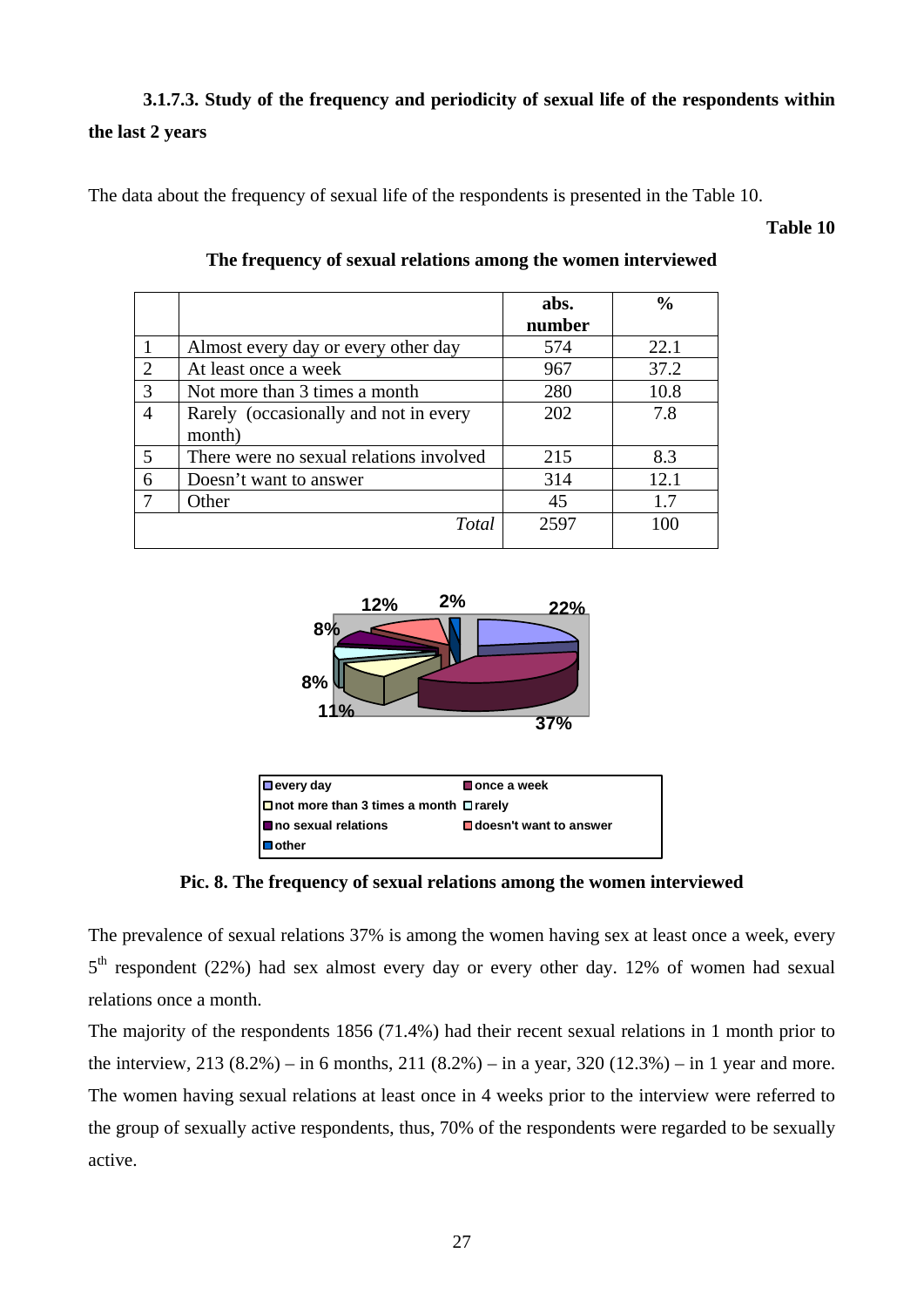### **CHAPTER 4.**

### **FAMILY PLANNING AND USE OF CONTRACEPTION**

### **4.1. Ever use of contraceptives**

All the women were asked if they or their husbands have ever used any method of contraception. The results are presented in the Table 11.

### **Table 11**

|                | What method of contraception has the respondent used         | abs.                        | $\frac{0}{0}$ |
|----------------|--------------------------------------------------------------|-----------------------------|---------------|
|                |                                                              | number                      |               |
| $\mathbf{1}$   | Never used any                                               | 1006                        | 38.7          |
| $\overline{2}$ | Hormonal pills                                               | 101                         | 3.9           |
| 3              | Injected hormonal preparations (injections)                  | 5                           | 0.2           |
| $\overline{4}$ | Hypodermic implants                                          |                             | 0.0           |
| 5              | Intrauterine contraceptive device                            | 398                         | 15.3          |
| 6              | Condoms                                                      | 339                         | 13.0          |
| $\tau$         | Vaginal diaphragms                                           | $\mathcal{D}_{\mathcal{L}}$ | 0.1           |
| 8              | Women's condoms                                              | 20                          | 0.8           |
| 9              | Vaginal spermicidal agents - suppositories, pills or jellies | 16                          | 0.6           |
| 10             | Tying up of the fallopian tubes (Female sterilization)       | 12                          | 0.5           |
| 11             | Tying up of the ejaculatory duct (male sterilization)        | 3                           | 0.1           |
| 12             | Abstaining from sex on certain days of the month (rhythmic   | 261                         | 10.0          |
|                | method)                                                      |                             |               |
| 13             | Withdrawal                                                   | 300                         | 11.5          |
| 14             | <b>Breastfeeding</b>                                         | 44                          | 1.7           |
| 15             | Vaginal infusions                                            | 82                          | 3.2           |
| 16             | Other                                                        | 9                           | 0.3           |
|                | Total                                                        | 2599                        | 99.9          |

### **Ever use of contraceptives**

Every third interviewed woman or **her partner** (38.7%) had never used any method of contraception. The most common methods were: IUDs (15.3%), condoms (13%), withdrawal (11.5%), abstaining (10%), hormonal methods (3.9%).

As it can be seen from the above mentioned data 32.2% of the respondents used modern methods of contraception, which is higher by 10% that the data provided by the "Armenian demographic and health survey", 2000.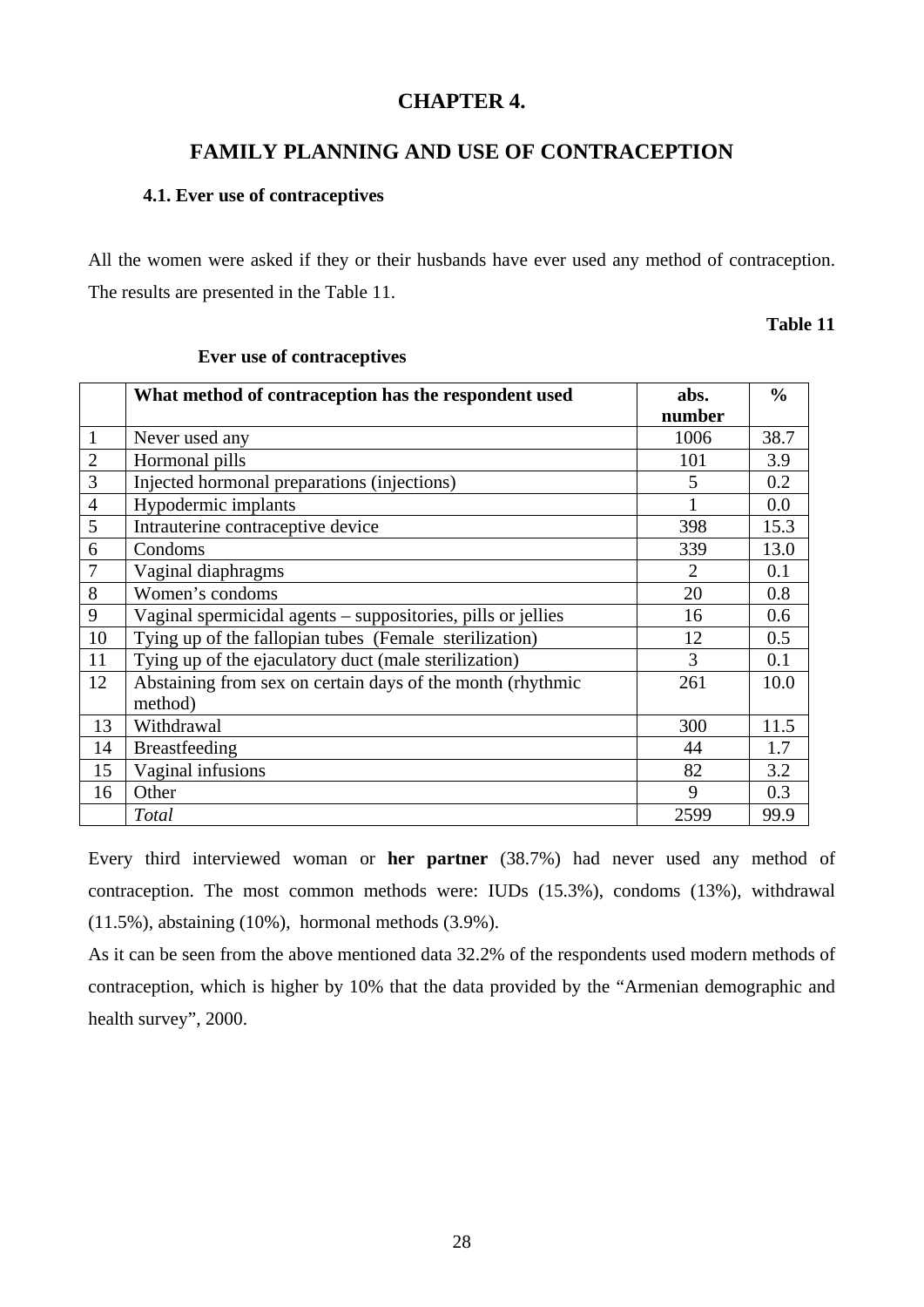### **4.2. Use of contraception at the time of interview**

The use of contraceptives at the moment of the interview is presented in Table 11.

At the moment of interview 854 (32,8%) respondents used some means to prevent conception, 747 (28,7%) women did not use any means, 999 (38,4%) women did not give a response to the queSTDon.

### **Table 12**

| Use of contraception at the time of interview |  |
|-----------------------------------------------|--|
|                                               |  |

|              | abs. number | $\frac{6}{9}$ |
|--------------|-------------|---------------|
| use          | 854         |               |
| do not use   | 747         |               |
| <b>Total</b> | 60          |               |

### **5..2.1. Use of condoms at the time of interview**

As far as the condoms are important not only for contraception but also to prevent the transmission of STDs, a separate question was asked regarding the use of condoms. Table 13 presents the number of condom users at the time of the interview.

**Table 13** 

|              | abs. number | $\frac{0}{0}$ |
|--------------|-------------|---------------|
| use          | າາ'         |               |
| do not use   |             |               |
| <b>Total</b> | 1570        |               |

### **Use of condoms at the time of interview**

192 (7,4%) out of 331 pairs regularly use condoms, 133 (5,1%) of them use rarely, 1241 (47.7%) – do not use condoms.

### **11.1. Indicators of contraceptives use by other surveys**

According to the data provided by the "Armenian demographic and health survey", 2000, 22.3% of the married women use a method of modern contraception, 39.5% - do not use any method of contraception, 1.1% of them use hormonal pills, 9.43% - use IUD, 6.9% - use condoms. According to the survey carried out in 1998 (M.Khachikyan, R.Abrahamyan) 57% of married women used a method of contraception, 2/3 of which used the method of withdrawal. Another survey ¥"National Program on Reproductive Health", RA Ministry of Health, 1998¤ also presented that 60% of married women used a method of contraception, half of them used the method of withdrawal.

It is obvious, that there is a improving tendency in the field of using modern methods of contraception.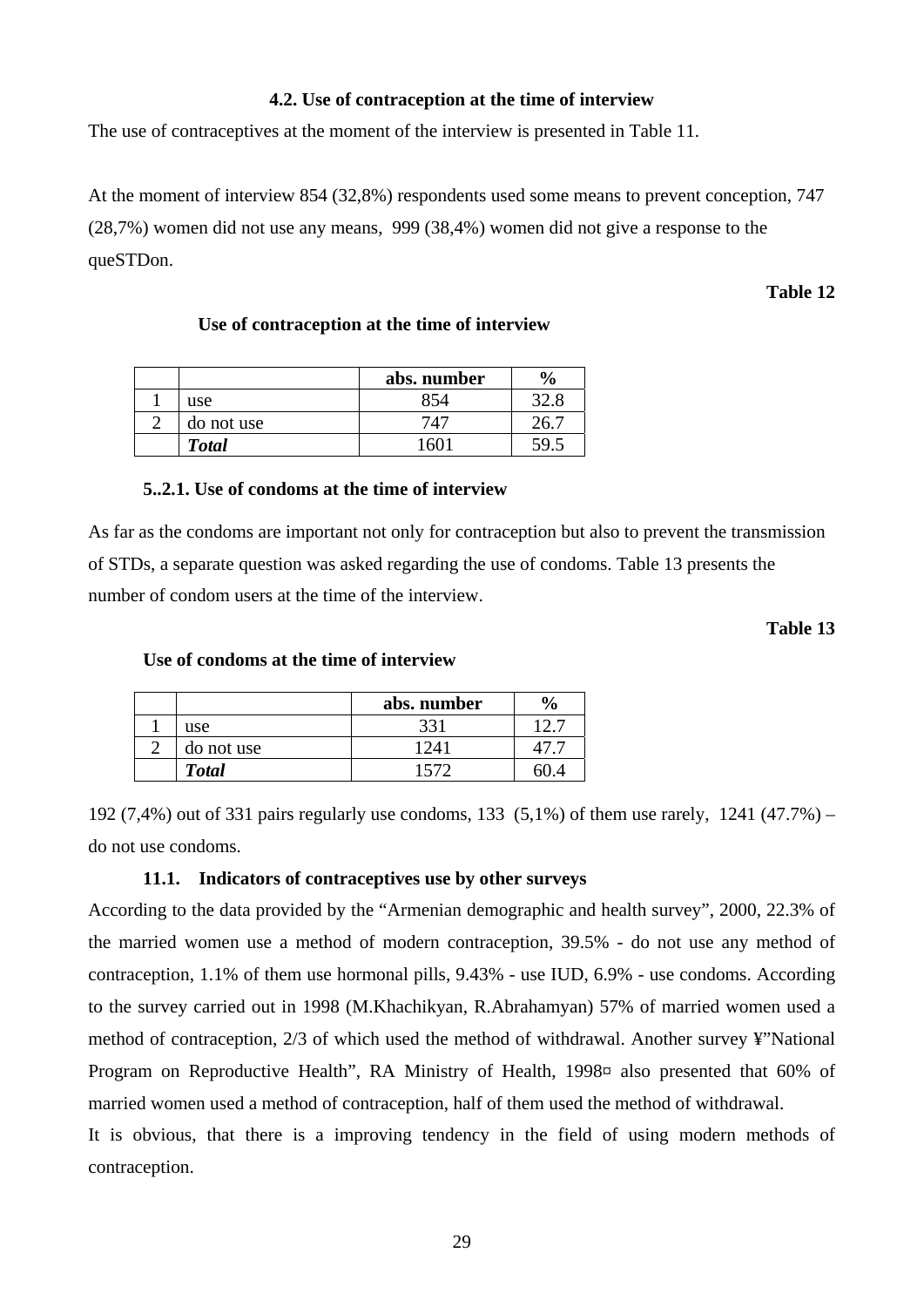### **CHAPTER 5.**

### **STD PREVALENCE**

### **5.1. The level of knowledge about sexually transmitted diseases**

Each respondent was asked if any of the mentioned diseases is regarded to STDs. The knowledge of women regarding the STDs mentioned is presented in Table 14.

### **Table 14**

|                |                          | sexually transmitted |               | not transmitted |               |  |
|----------------|--------------------------|----------------------|---------------|-----------------|---------------|--|
|                |                          |                      |               | sexually        |               |  |
|                |                          | abs. number          | $\frac{6}{9}$ | abs. number     | $\frac{6}{9}$ |  |
| $\mathbf{1}$   | gonorrhea                | 862                  | 33.2          | 1738            | 66.8          |  |
| $\overline{2}$ | tuberculosis             | 110                  | 4.2           | 2490            | 95.8          |  |
| 3              | toxoplasmosis            | 119                  | 4.6           | 2481            | 95.4          |  |
| $\overline{4}$ | chlamydiosis             | 376                  | 14.5          | 2224            | 85.5          |  |
| 5              | genital warts            | 661                  | 25.4          | 1939            | 74.6          |  |
| 6              | scab                     | 519                  | 20.0          | 2081            | 80.0          |  |
| 7              | syphilis                 | 2463                 | 94.7          | 137             | 5.3           |  |
| 8              | <b>HIV/AIDS</b>          | 2424                 | 93.2          | 176             | 6.8           |  |
| 9              | mycoplasma               | 129                  | 5.0           | 2471            | 95.0          |  |
| 10             | herpes                   | 289                  | 11.1          | 2311            | 88.9          |  |
| 11             | trichomoniasis           | 771                  | 29.7          | 1829            | 70.3          |  |
| 12             | influenza                | 135                  | 5.2           | 2465            | 94.8          |  |
| 13             | salmonellosis, dysentery | 101                  | 3.9           | 2499            | 96.1          |  |
| 14             | hepatitis                | 171                  | 6.6           | 2429            | 93.4          |  |
| 15             | pubis pediculosis        | 548                  | 21.1          | 2052            | 78.9          |  |

### **Knowledge about STDs**

The interviewed women are well informed about HIV/AIDS and syphillis, these diseases were marked as STDs in correspondingly 93.2 & 94.7%. 66.8% of the respondents had insufficient knowledge about gonorrhea, chlamydia (85.5%), genital warts (76,4%), scab (80%), herpes (88.9%). 4.2 & 5.2% of women correspondingly consider that tuberculosis and influenza are STDs.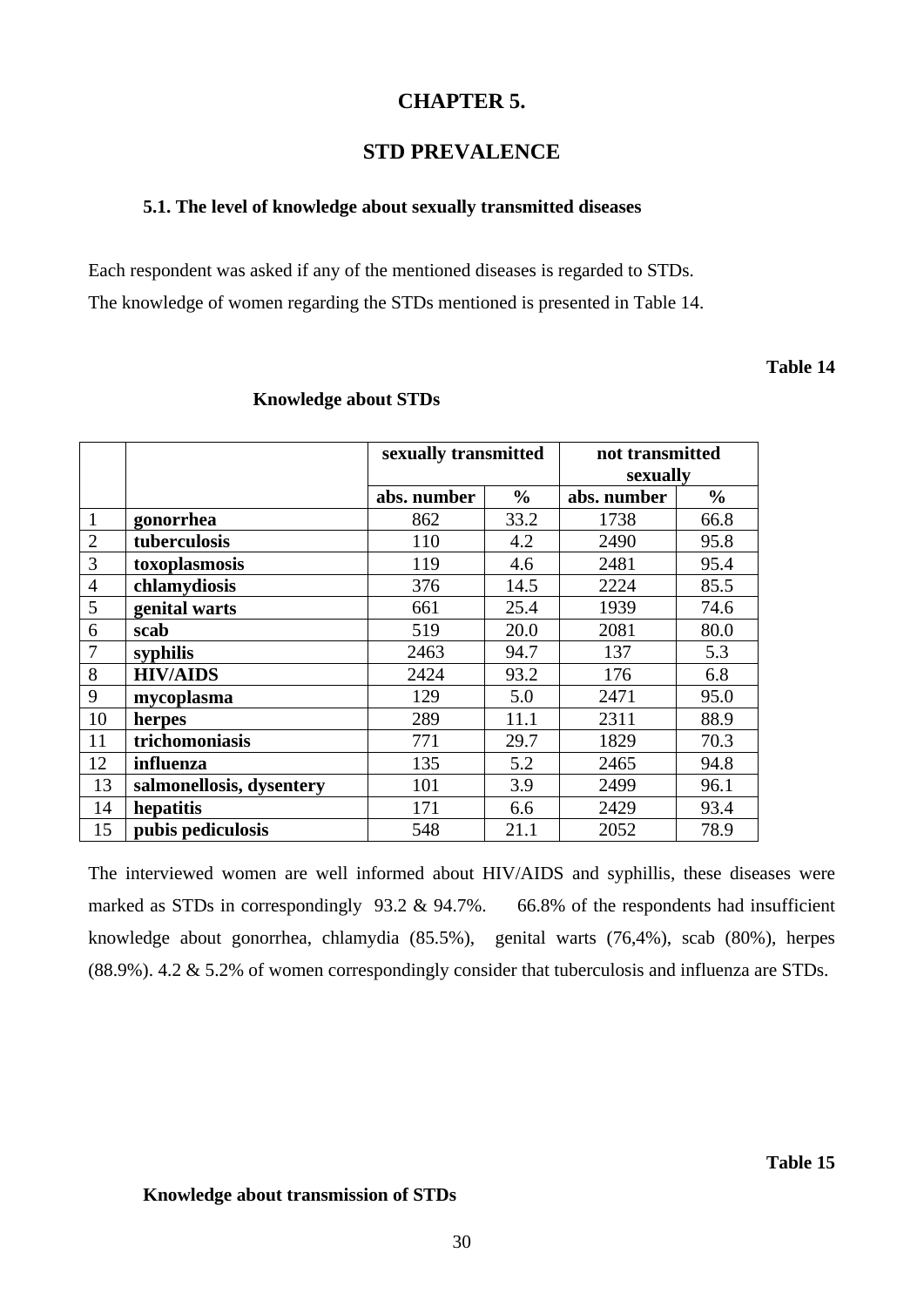|                | Way of STD                                                                          | yes, possible  |               | impossible           |               | in some cases  | doesn't know  |                |               |
|----------------|-------------------------------------------------------------------------------------|----------------|---------------|----------------------|---------------|----------------|---------------|----------------|---------------|
|                | transmission                                                                        | abs.<br>number | $\frac{0}{0}$ | abs.<br>number       | $\frac{0}{0}$ | abs.<br>number | $\frac{6}{9}$ | abs.<br>number | $\frac{6}{6}$ |
| $\mathbf{1}$   | during blood                                                                        |                |               |                      |               |                |               |                |               |
|                | transfusion                                                                         | 2328           | 89.5          | 35                   | 1.3           | 94             | 3.6           | 141            | 5.4           |
|                |                                                                                     |                |               | total answers` 2598  |               |                |               |                |               |
| $\overline{2}$ | In public bath-<br>houses                                                           | 1367           | 52.6          | 368                  | 14.2          | 581            | 22.3          | 274            | 10.5          |
|                |                                                                                     |                |               | total answers ` 2590 |               |                |               |                |               |
| 3              | When kissing                                                                        | 928            | 35.7          | 738                  | 28.4          | 550            | 21.2          | 375            | 14.4          |
|                |                                                                                     |                |               | total answers ` 2591 |               |                |               |                |               |
| $\overline{4}$ | Through sexual<br>intercourse                                                       | 2502           | 96.2          | 23                   | 0.9           | 33             | 1.3           | 36             | 1.4           |
|                |                                                                                     |                |               | total answers ` 2594 |               |                |               |                |               |
| 5              | When shaking<br>hands                                                               | 264            | 10.2          | 1470                 | 56.6          | 420            | 16.2          | 431            | 16.6          |
|                |                                                                                     |                |               | total answers ` 2585 |               |                |               |                |               |
| 6              | When being<br>injected with an<br>already used<br>syringe                           | 1975           | 76.0          | 149                  | 5.7           | 284            | 10.9          | 178            | 6.8           |
|                |                                                                                     |                |               | total answers ` 2586 |               |                |               |                |               |
| $\tau$         | Through a STDng<br>of a mosquitoes                                                  | 700            | 26.9          | 828                  | 31.8          | 418            | 16.1          | 637            | 24.5          |
|                |                                                                                     |                |               | total answers ` 2581 |               |                |               |                |               |
| 8              | When using the<br>household objects<br>of a person<br>diseased with<br>chlamydiosis | 648            | 24.9          | 370                  | 14.2          | 311            | 12.0          | 1250           | 48.5          |
|                |                                                                                     |                |               | total answers        |               |                |               |                |               |
| 9              | When getting<br>treatment from a<br>physician or<br>dentist                         | 1439           | 55.3          | 298                  | 11.5          | 543            | 20.9          | 314            | 12.1          |
|                |                                                                                     |                |               | total answers ` 2594 |               |                |               |                |               |
| 10             | Through<br>transmission from<br>mother to fetus                                     | 2305           | 88.7          | 19                   | $\tau$        | 142            | 5.5           | 130            | 5.0           |
|                |                                                                                     |                |               | total answers ` 2596 |               |                |               |                |               |

The knowledge of women about STDs was distributed in the following way (Table15). According to the data received during the interviews 89.5% percent of the respondents have sufficient knowledge about transmission of STDs through during blood transfusion, when being injected with an already used syringe (76.0%), through sexual intercourse (94%), through transmission from mother to fetus (88.7).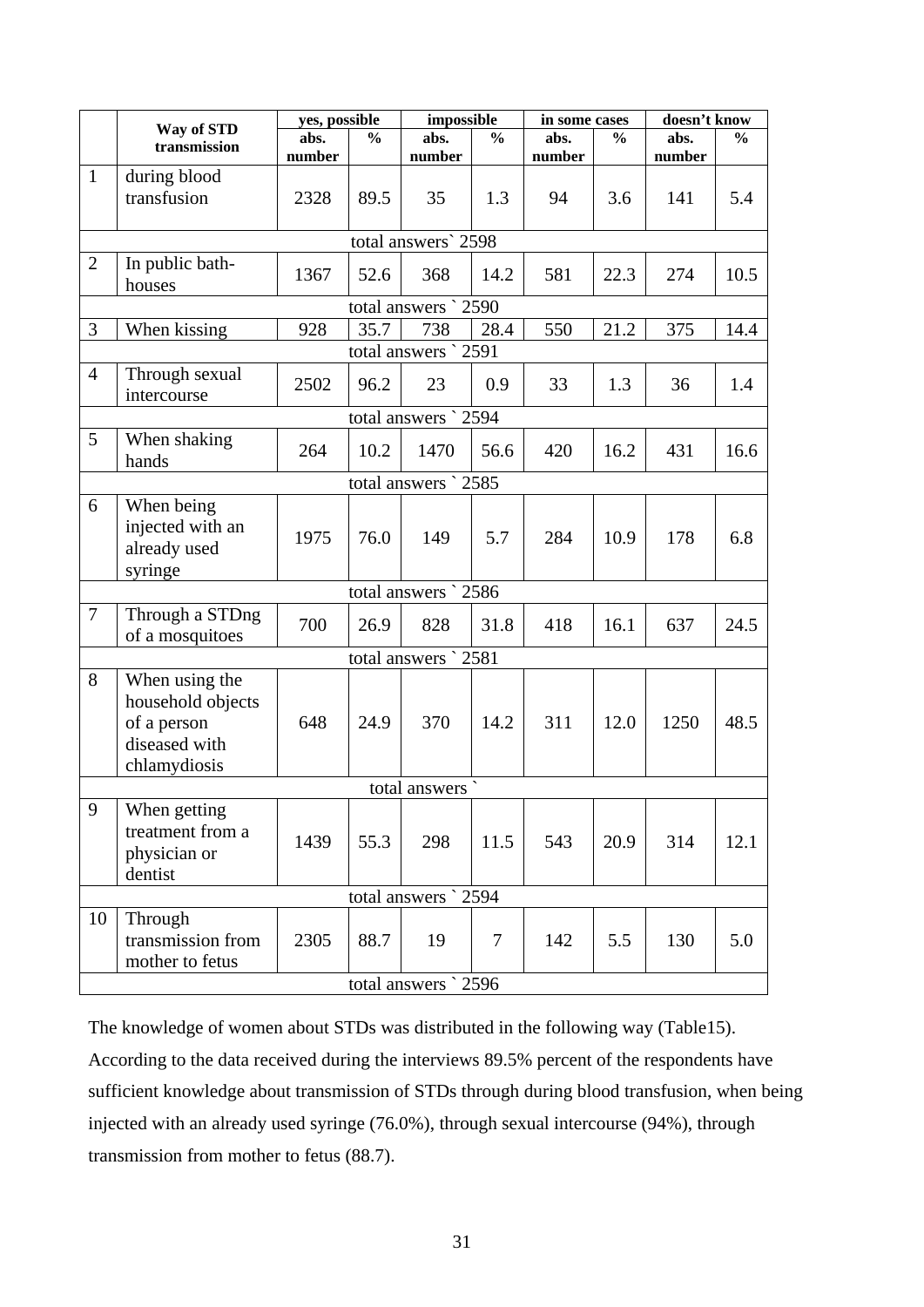The respondnents had very scanty knowledge about possible transmission of STDs through a sting of a mosquitoes (26.9%), In public bath-houses (52.6%), when shaking hands (10%) .

The knowledge is very scanty also regarding transmission of chlamydiosis. Every second respondent had no information about the ways of transmission of that disease.

### **5.2. STDs the respondents previously suffered.**

During the recent years a tendency to increase of sexually transmitted diseases is seen in Armenia and in the whole world. Most of those diseases have decisive importance for the causes and pathology rise of the reproductive illnesses. Enough to say that in 96-98% cases of cervical cancer/precancer papillomavirus, chlamydia or herpes virus is revealed. The results of the study (Table 16) showed that every 5-th repondent had a STD in the anamnesis. Approximately 2 % of the respondents didn't deny but didn't also confirm the fact of having a STD.

**Table 16** 

|                             | <b>Number of</b> | $\frac{0}{0}$ |
|-----------------------------|------------------|---------------|
|                             | women            |               |
| Previously had STDs         | 512              | 19.7          |
| Previously didn't have STDs | 2046             | 78.7          |
| Don't know                  | 39               | 1.5           |
|                             | 2597             | 99.9          |

#### **The study of previously suffered STDs**

Attention should be paid to the fact that ¥Table 17) in comparison to respondents living in villages the prevalence of STDs among the respondents living in towns was 2,5 times higher.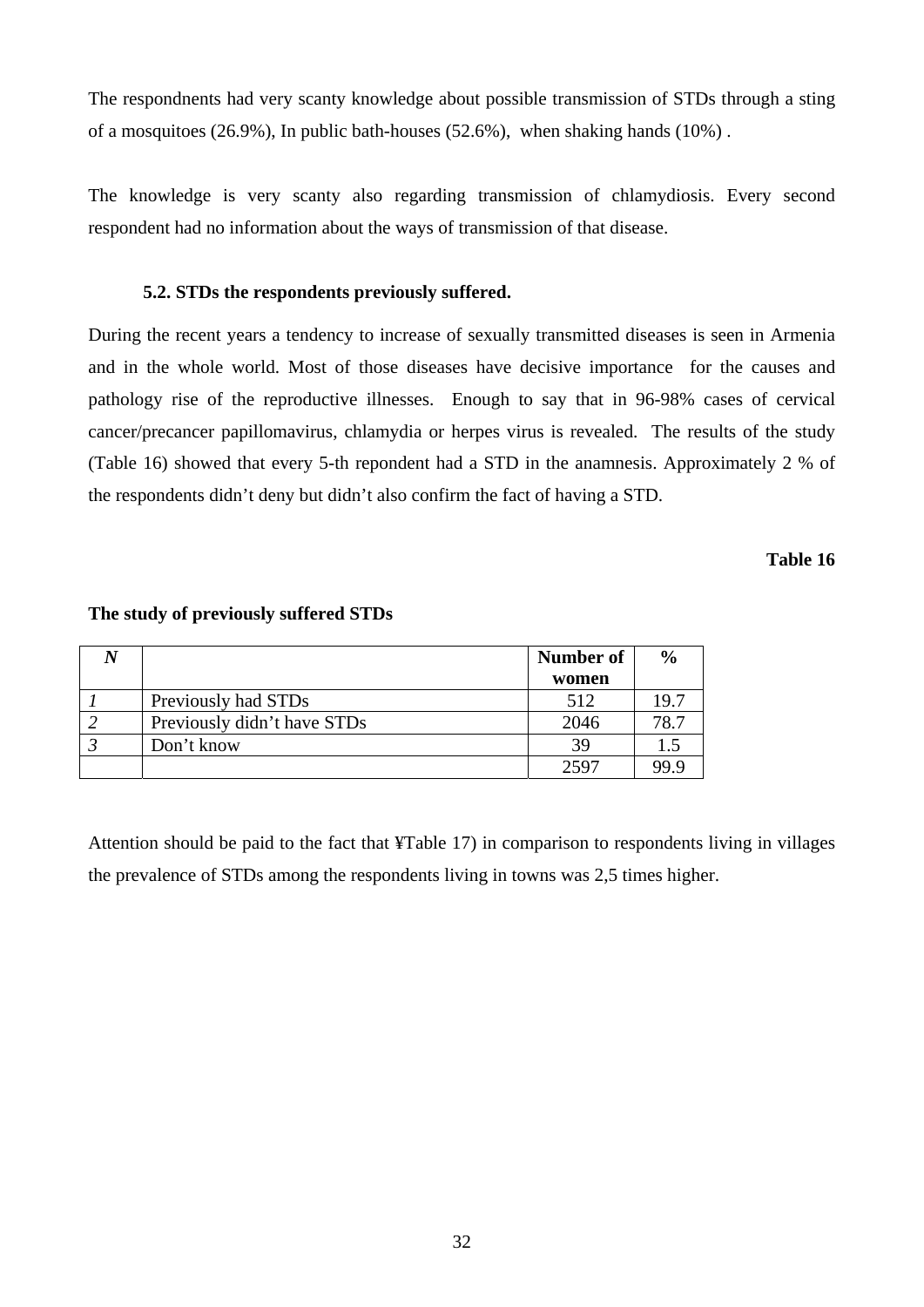| $\boldsymbol{N}$ | town / village | Total in<br>group | yes   |               | $\mathbf{n}\mathbf{o}$ |               |       | doesn't<br>know |  |
|------------------|----------------|-------------------|-------|---------------|------------------------|---------------|-------|-----------------|--|
|                  |                |                   | N of  | $\frac{0}{0}$ | N of                   | $\frac{0}{0}$ | N of  | $\frac{0}{0}$   |  |
|                  |                |                   | women |               | women                  |               | women |                 |  |
|                  | town           | 1870              | 445   | 23.8          | 1401                   | 74.8          | 24    | ◠               |  |
| -2               | village        | 728               | 67    | 9.2           | 645                    | 88.6          | 15    | 2.1             |  |
|                  |                | 2598              | 512   |               | 2046                   |               | 39    |                 |  |

### **The study of previously suffered STDs by town/village**

The frequency of STD occurrence by place of living is vary diverse, the highest rate of occurrence is in Tavush and Yerevan 36,7 & 34% correspondingly, and 23,7 & 23.8% in Kotayk and Vayots Dzor. The lowest is in Aragatsotn marz - 1.5%, then in Gegharkunik - %, and further in Shirak - 8.9 and Lori - 7% Table 18¤.

### **Table 18**

| $\boldsymbol{N}$ | Marz                                    | Total |               | yes           |              | $\mathbf{n}\mathbf{o}$ | doesn't<br>know |               |
|------------------|-----------------------------------------|-------|---------------|---------------|--------------|------------------------|-----------------|---------------|
|                  |                                         |       | N of<br>women | $\frac{6}{6}$ | N of         | $\frac{6}{6}$          | N of            | $\frac{6}{9}$ |
| $\boldsymbol{l}$ | Yerevan                                 | 767   | 261           | 34            | women<br>504 | 65.2                   | women<br>5      | 0.7           |
| $\mathfrak{2}$   | Aragatsotn                              | 133   | 2             | 1.5           | 131          | 98.5                   |                 |               |
| $\mathfrak{Z}$   | Ararat                                  | 219   | 28            | 12.8          | 190          | 86.8                   |                 |               |
| $\overline{4}$   | Armavir                                 | 206   | 32            | 15.5          | 165          | 80.1                   | 9               | 4.4           |
| 5                | Gegharkunik                             | 197   | 5             | 2.5           | 191          | 97.0                   |                 | 0.5           |
| 6                | Lori                                    | 228   | 16            | 7.0           | 209          | 91.7                   |                 | 0.4           |
| $\overline{7}$   | Kotayk                                  | 260   | 62            | 23.8          | 190          | 73.1                   | 8               | 3.1           |
| 8                | $P\tilde{\text{C}}\tilde{n}^3\tilde{l}$ | 202   | 18            | 8.9           | 181          | 89.6                   | 3               | 1.5           |
| 9                | Syunik                                  | 172   | 19            | 11.0          | 150          | 87.2                   | 3               | 1.7           |
| 10               | Vayots Dzor                             | 76    | 18            | 23.7          | 51           | 67.1                   | 7               | 9.2           |
| 11               | Tavush                                  | 139   | 51            | 36.7          | 87           | 62.6                   |                 | 0.7           |
|                  |                                         | 2599  | 512           |               | 2049         |                        | 33              |               |

### **The study of previously suffered STDs by marzes**

The study of previously suffered STDs by age groups showed that the highest prevalence of STDs is seen in the age 24-28 (29,3%), then in parallel with age growth there is a decreasing tendency. Thus, 29-33 - (24.8%), 34-38 - (21.5%), 39-43 it becomes 17%. It is interesting to mention that notwithstanding the fact that a relatively low frequency of STD occurrency is seen in the age group 18-23 (17.8%), but it is a rather high percent taking into consideration the short period of time they have sexual relations (Table19).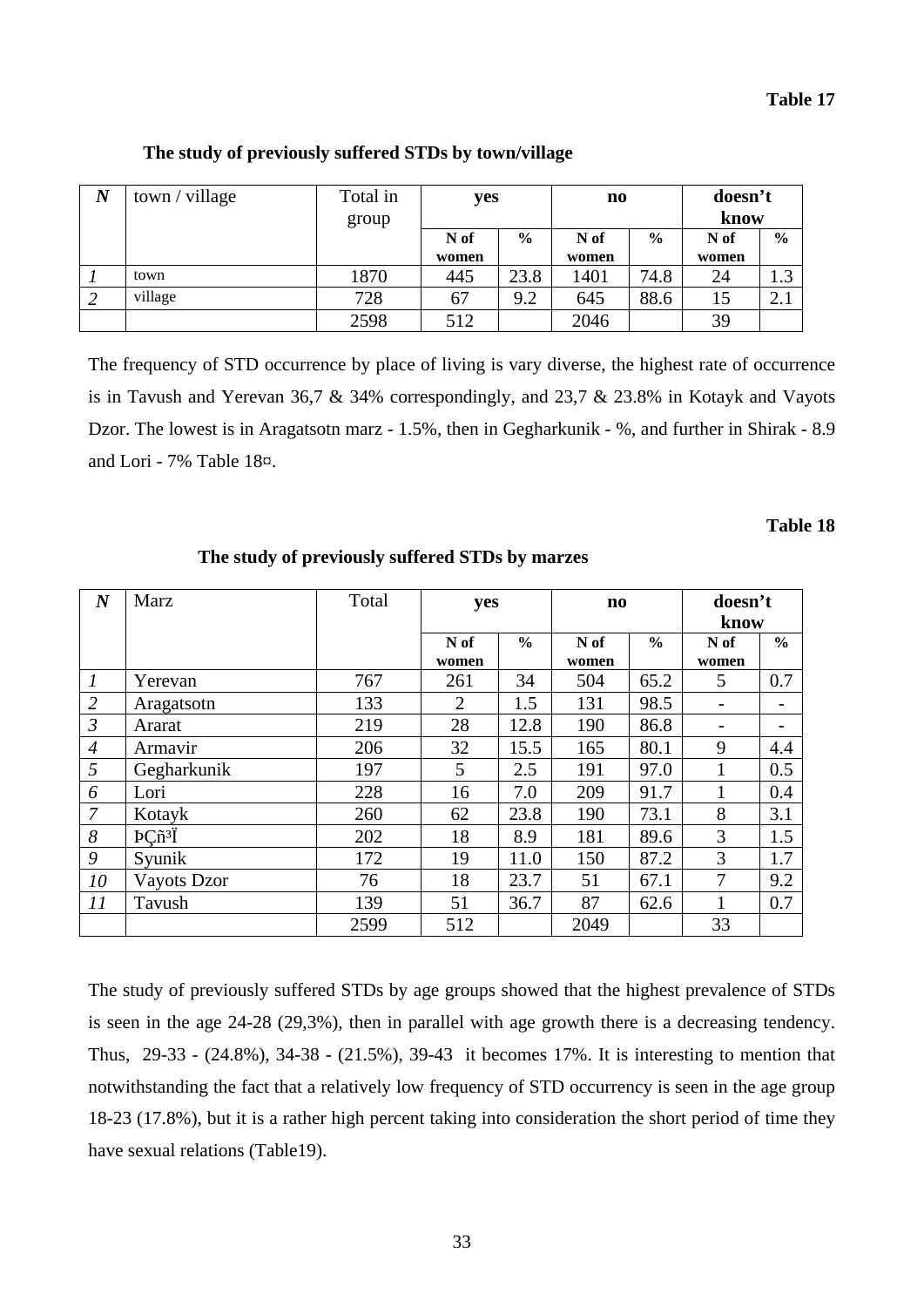| $\boldsymbol{N}$ | Age groups  | Total in | yes   |               | n <sub>0</sub> |               | doesn't |               |
|------------------|-------------|----------|-------|---------------|----------------|---------------|---------|---------------|
|                  |             | groups   |       |               |                |               | know    |               |
|                  |             |          | N of  | $\frac{6}{6}$ | N of           | $\frac{6}{9}$ | N of    | $\frac{6}{6}$ |
|                  |             |          | women |               | women          |               | women   |               |
|                  | 18-23       | 185      | 33    | 17.8          | 147            | 79.5          | 5       | 2.7           |
| 2                | 24-28       | 369      | 108   | 29.3          | 257            | 69.6          | 4       | 1.1           |
| $\mathfrak{Z}$   | 29-33       | 397      | 97    | 24.4          | 293            | 73.8          | 6       | 1.5           |
| $\overline{4}$   | 34-38       | 410      | 88    | 21.5          | 317            | 77.3          | 5       | 1.2           |
| 5                | $39 - 43$   | 535      | 93    | 17            | 429            | 80.2          | 12.2    | 2.2           |
| 6                | 44 and more | 704      | 93    | 13.2          | 603            | 85.7          | 7       | 1.0           |
|                  | Total       | 2600     | 512   |               | 2046           |               | 39.2    |               |

**The STDs the respondents previously suffered arranged by age groups** 

As for the type of the sexually transmitted diseases, 77% of the respondents mentioned mycotic infection, 21.3% - trichomoniasis, 4.5% - Hepatitis B, 4.3% - gardnerellez, 3.3% - chlamydiosis, 2.3% - herpes virus, 1.4% - cytomegalovirus, (Table 20).

### **Table 20**

|                | <b>Type of STD</b>       | abs. number | $\frac{0}{0}$ |
|----------------|--------------------------|-------------|---------------|
|                | Gonorrhea                |             | 0.6           |
| $\mathfrak{D}$ | <b>Syphilis</b>          |             | 0.2           |
| 3              | <b>Chlamydiosis</b>      | 17          | 3.3           |
|                | <b>Hepatitis B</b>       | 23          | 4.5           |
|                | <b>Herpes</b>            | 12          | 2.3           |
| 6              | <b>Trichomoniasis</b>    | 110         | 21.3          |
|                | <b>Mycotic infection</b> | 402         | 77.9          |
| 8              | <b>Gardnerellez</b>      | 22          | 4.3           |
| 9              | <b>Toxoplasmosis</b>     |             | 0.2           |
| 10             | Cytomegalovirus          | ⇁           | 1.4           |

 **The STDs the respondents previously suffered arranged by STD types** 

The study of prevalence of STDs the respondents previously suffered arranged by the place of living (town/village) showed Table 21¤ that of occurrence of some sexually transmitted diseases (chlamysia, gardnerella) has the same frequency in towns and villages, some STDs, particularly trichomoniasis, appears 2.3 times frequently in villages, but the rate of mycotic colpitis is by 29% higher among the people living in towns. Only 3 of respondents living in towns had gonorrhea, 12 of them – herpes, 1 – toxoplasmosis and 7 – cytomegaloviruus, and the only case of syphillis was found in a village.

The absence of infections in villages is most probably conditioned with lack of access to examination.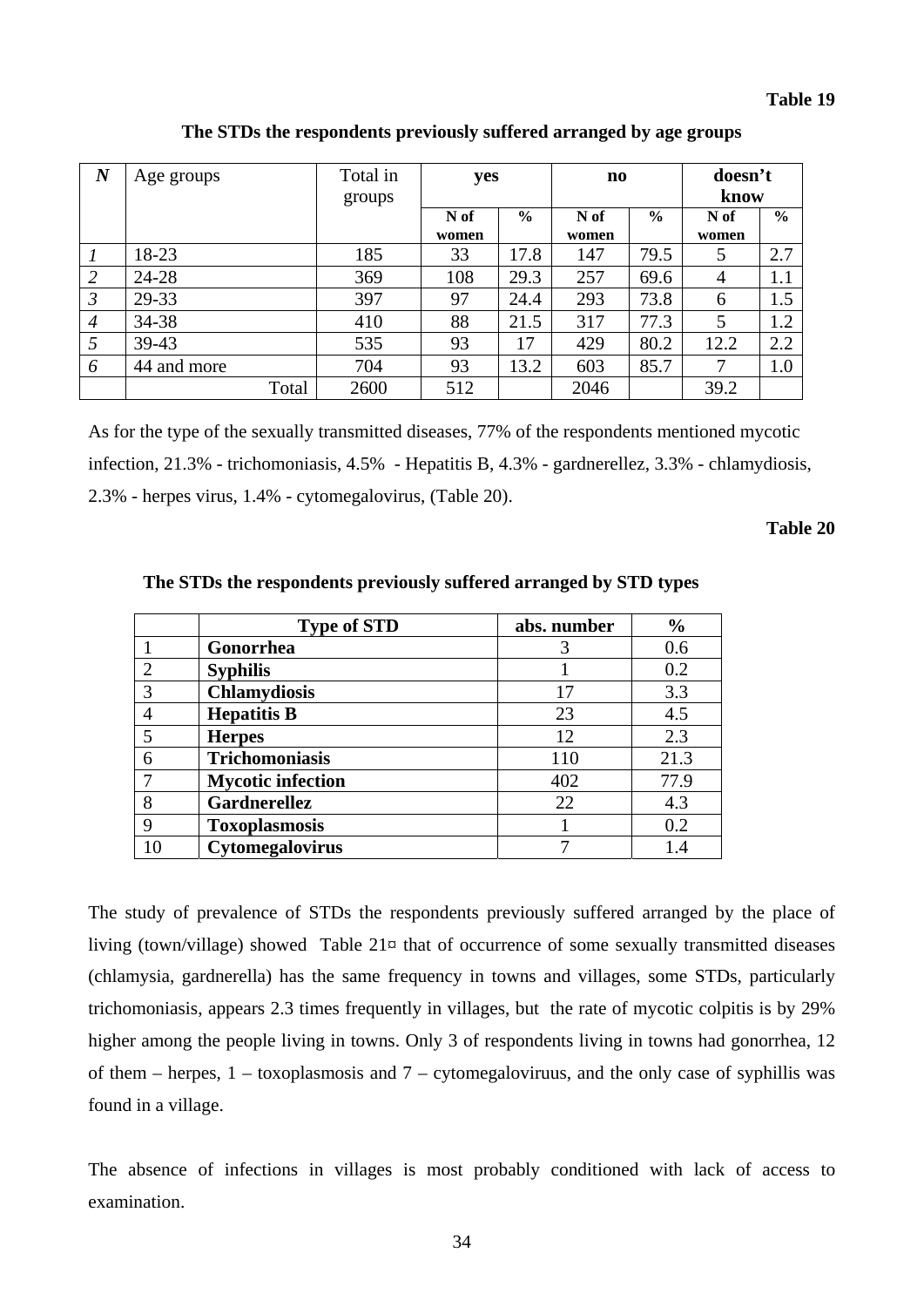### **Table 21**

|                |                          | town   |               | village                     |               |
|----------------|--------------------------|--------|---------------|-----------------------------|---------------|
|                | <b>Type of STD</b>       | abs.   | $\frac{6}{6}$ | abs.                        | $\frac{6}{6}$ |
|                |                          | number |               | number                      |               |
|                | Gonorrhea                | 3      | 0.7           |                             |               |
| 2              | <b>Syphilis</b>          |        |               |                             | 1.5           |
| 3              | <b>Chlamydiosis</b>      | 15     | 3.3           | $\mathcal{D}_{\mathcal{A}}$ | 3.0           |
| $\overline{4}$ | <b>Hepatitis B</b>       | 23     | 5.1           |                             |               |
| 5              | <b>Herpes</b>            | 12     | 2.7           |                             |               |
| 6              | <b>Trichomoniasis</b>    | 83     | 18.5          | 27                          | 40.3          |
| 7              | <b>Mycotic infection</b> | 360    | 80.2          | 42                          | 62.7          |
| 8              | <b>Gardnerellez</b>      | 19     | 4.2           | 3                           | 4.5           |
| 9              | <b>Toxoplasmosis</b>     |        | 0.2           |                             |               |
| 10             | Cytomegalovirus          |        | 1.6           |                             |               |
|                |                          | 520    |               | 75                          |               |

### **The STDs the respondents previously suffered arranged by STD types (town/village)**

The study of prevalence of STDs the respondents previously suffered arranged by the age groups showed that the utmost frequency of occurrence of sexually transmitted diseases is in the age group 24-28, which has a tendency to decrease in parallel with age growth (Table 22).

The low prevalence of STDs is explained by the unsymptom process of those illnesses, by the lack of accessibility to researches and insufficient level of laboratory services.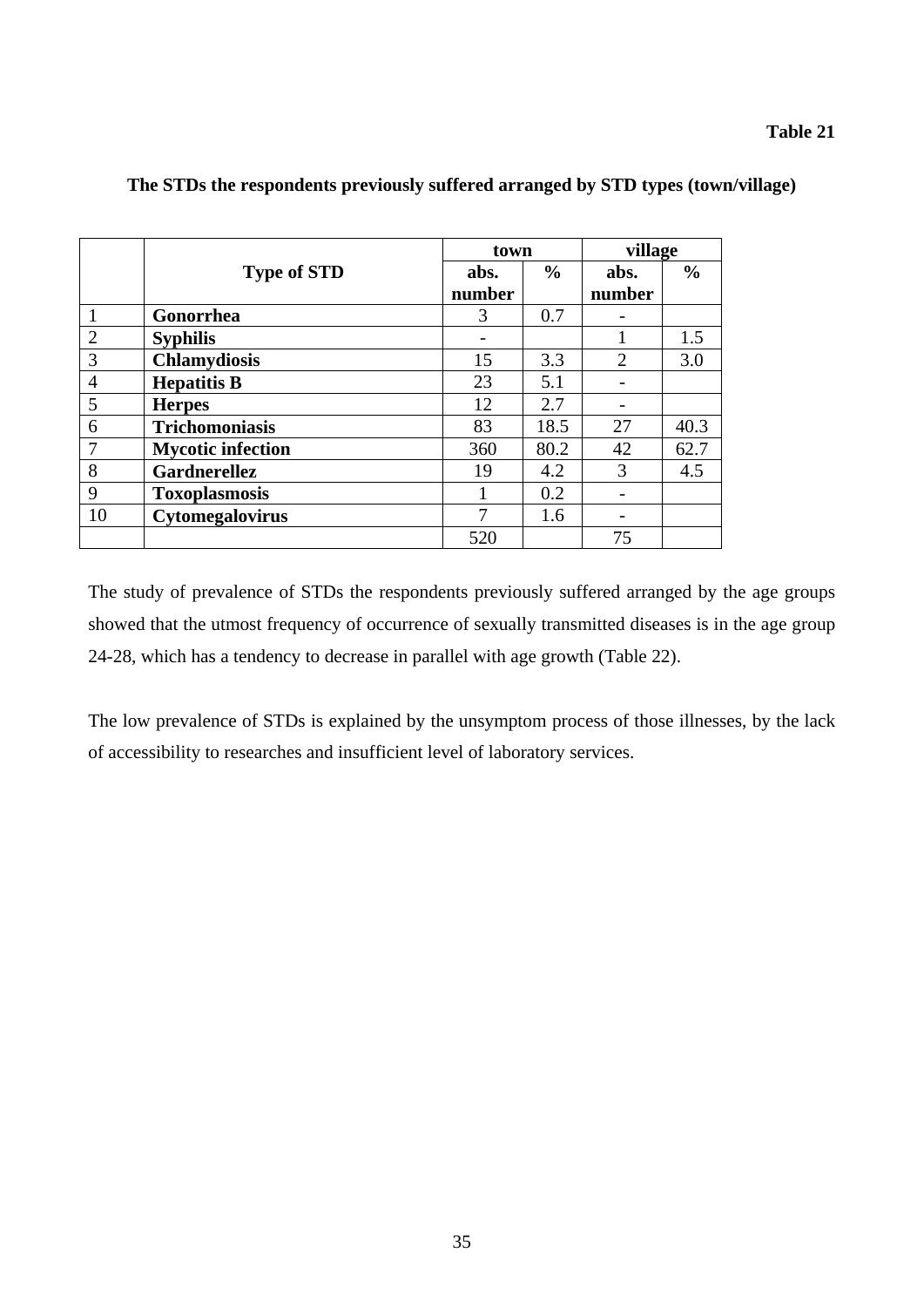| <b>STD</b>                | 18-23                    |               | 24-28          |               | 29-33                    |               | 34-38                    |               | 39-43                    |               | 44 and<br>more           |               |
|---------------------------|--------------------------|---------------|----------------|---------------|--------------------------|---------------|--------------------------|---------------|--------------------------|---------------|--------------------------|---------------|
|                           | abs.<br>num              | $\frac{0}{0}$ | abs.<br>num    | $\frac{0}{0}$ | abs.<br>num              | $\frac{0}{0}$ | abs.<br>num              | $\frac{0}{0}$ | abs.<br>num              | $\frac{0}{0}$ | abs.<br>num              | $\frac{0}{0}$ |
| Gonorrhea                 | $\overline{\phantom{a}}$ |               | $\overline{2}$ | 1.9           | $\mathbf{1}$             | 1.0           | $\overline{\phantom{a}}$ |               | $\overline{\phantom{a}}$ |               | $\overline{\phantom{a}}$ |               |
| <b>Syphilis</b>           | $\overline{\phantom{a}}$ |               |                | 0.9           | $\overline{\phantom{a}}$ |               | $\overline{a}$           |               | $\overline{\phantom{a}}$ |               | $\overline{a}$           |               |
| <b>Chlamydiosis</b>       | $\overline{2}$           | 5.9           | 5              | 4.6           | $\overline{4}$           | 4.1           | $\overline{4}$           | 4.5           | 2                        | 2.2           | $\overline{\phantom{a}}$ |               |
| <b>Hepatitis B</b>        | $\overline{2}$           | 5.9           | $\overline{7}$ | 6.5           | 3                        | 3.1           | $\overline{7}$           | 8.0           | 3                        | 3.2           | 1                        | 1.1           |
| <b>Herpes</b>             | 1                        | 2.9           | 5              | 4.6           | 1                        | 1.0           | $\blacksquare$           |               | 3                        | 3.2           | $\overline{2}$           | 2.1           |
| <b>Trichomoniasis</b>     | 6                        | 17.6          | 16             | 14.8          | 16                       | 16.3          | 21                       | 23.9          | 24                       | 25.8          | 27                       | 28.4          |
| <b>Mycotic infection</b>  | 26                       | 76.5          | 88             | 81.5          | 76                       | 77.6          | 68                       | 77.3          | 69                       | 74.2          | 75                       | 78.9          |
| <b>Gardnerellez</b>       | 1                        | 2.9           | $\overline{7}$ | 6.5           | $\overline{4}$           | 4.1           | $\mathbf{2}$             | 2.3           | 6                        | 6.5           | $\overline{c}$           | 2.1           |
| <b>Toxoplasmosis</b>      | $\mathbf{1}$             | 2.9           | $\blacksquare$ |               | $\overline{\phantom{a}}$ |               | $\overline{\phantom{a}}$ |               | $\overline{\phantom{a}}$ |               | $\overline{a}$           |               |
| Cytomegalovirus           | 1                        | 2.9           | 5              | 4.6           | $\overline{\phantom{a}}$ |               | $\overline{\phantom{a}}$ |               |                          | 1.1           | $\overline{\phantom{a}}$ |               |
| <b>Total infections</b>   | 40                       |               | 136            |               | 105                      |               | 102                      |               | 107                      |               | 107                      |               |
| Total respondents in marz | 34                       |               | 108            |               | 98                       |               | 88                       |               | 93                       |               | 95                       |               |

**The STDs the respondents previously suffered arranged by types and age groups** 

The study of prevalence of STDs the respondents previously suffered arranged by the marzes and Yerevan town showed that the utmost frequency of occurrence of sexually transmitted diseases is in Yerevan, Ararat, Armavir and Lori marzes, where there are possibilities of examinations and they are nor so far from the capital and it allows the people to make use of the services in Yerevan (Table 2).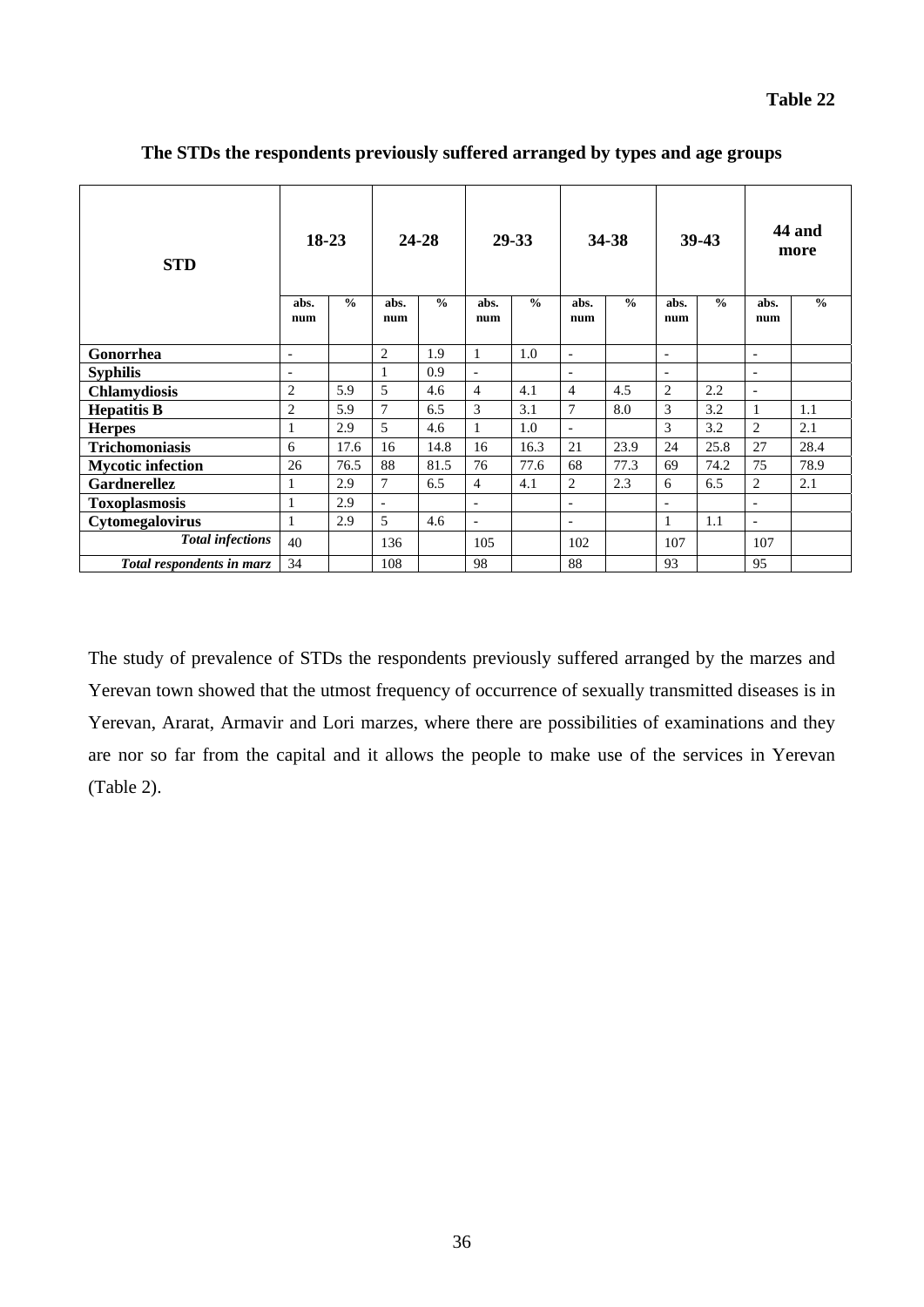#### **Table 23**

## **STDs the respondents previously suffered arranged by type and marz**

|                | <b>STD</b>                | erevan<br>≻              |               | Aragatsotn               |      | Ararat                   |                 | Armavir                  |           | Gegharkunik              |      | Lori                     |               | Kotayk                   |               | <b>Shirak</b>            |                          | Syunik                   |               | zor<br>Vayots D          |                 | Tavush                   |               |
|----------------|---------------------------|--------------------------|---------------|--------------------------|------|--------------------------|-----------------|--------------------------|-----------|--------------------------|------|--------------------------|---------------|--------------------------|---------------|--------------------------|--------------------------|--------------------------|---------------|--------------------------|-----------------|--------------------------|---------------|
|                |                           | abs.<br>num.             | $\mathcal{S}$ | abs.<br>num              | $\%$ | abs.<br>訓                | $\mathcal{S}_0$ | abs.<br>E                | $\approx$ | abs.<br>$\mathbf{m}$     | $\%$ | abs.<br>num.             | $\mathcal{S}$ | abs.<br>$\frac{1}{2}$    | $\mathcal{S}$ | num.<br>abs.             | $\mathcal{E}$            | abs.<br>冒                | $\mathcal{S}$ | abs.<br>num.             | $\mathcal{S}_0$ | abs.<br>num.             | $\mathcal{S}$ |
| $\mathbf{1}$   | Gonorrhea                 |                          | 0.4           | $\overline{\phantom{0}}$ |      | $\overline{\phantom{a}}$ |                 | $\overline{a}$           |           | $\overline{\phantom{a}}$ |      | $\overline{\phantom{a}}$ |               | 2                        | 3.2           | $\overline{\phantom{0}}$ |                          | $\overline{\phantom{a}}$ |               | $\overline{\phantom{a}}$ |                 | $\overline{\phantom{0}}$ |               |
| $\overline{2}$ | <b>Syphilis</b>           | $\overline{\phantom{a}}$ |               | $\sim$                   |      | $\overline{\phantom{a}}$ |                 | $\overline{\phantom{a}}$ |           | $\overline{\phantom{0}}$ |      | $\overline{\phantom{a}}$ |               |                          | 1.6           |                          |                          | $\overline{\phantom{a}}$ |               | $\overline{\phantom{0}}$ |                 | $\overline{\phantom{0}}$ |               |
| $\overline{3}$ | Chlamydiosis              | 12                       | 4.6           | $\overline{\phantom{a}}$ |      | $\overline{\phantom{a}}$ |                 | 3                        | 9.4       | $\overline{\phantom{0}}$ |      | $\overline{\phantom{a}}$ |               | 2                        | 3.2           |                          |                          | $\overline{\phantom{a}}$ |               | $\overline{\phantom{0}}$ |                 | $\overline{\phantom{0}}$ |               |
| $\overline{4}$ | <b>Hepatitis B</b>        | 13                       | 5.0           | $\overline{\phantom{a}}$ |      |                          | 3.4             | 6                        | 18.8      | $\overline{a}$           |      | 3                        | 18.8          | $\overline{\phantom{0}}$ |               | $\overline{\phantom{0}}$ |                          | $\overline{\phantom{0}}$ |               | $\overline{\phantom{0}}$ |                 | $\overline{\phantom{0}}$ |               |
| 5              | <b>Herpes</b>             | 10                       | 3.8           |                          |      | $\overline{\phantom{0}}$ |                 | 2                        | 6.3       | $\overline{\phantom{a}}$ |      | $\overline{\phantom{a}}$ |               | $\sim$                   |               | $\overline{\phantom{a}}$ |                          | $\sim$                   |               | $\overline{\phantom{a}}$ |                 |                          |               |
| 6              | Trichomoniasis            | 52                       | 19.8          | $\overline{\phantom{a}}$ |      | 3                        | 10.3            | 6                        | 18.8      | $\overline{a}$           |      | $\overline{4}$           | 25.0          | 18                       | 28.6          | 6                        | 33.3                     |                          | 5.3           | 5                        | 27.8            | 15                       | 29.4          |
| $\overline{7}$ | <b>Mycotic infection</b>  | 218                      | 83.2          | $\overline{\phantom{a}}$ |      | 24                       | 82.8            | $20\,$                   | 62.2      | $\overline{\phantom{a}}$ |      | 10                       | 62.5          | 49                       | 77.8          | 15                       | 83.3                     | $\overline{\phantom{a}}$ |               | 14                       | 77.8            | 25                       | 49.0          |
| 8              | Gardnerellez              | 8                        | 3.1           | $\overline{\phantom{a}}$ |      | $\overline{\phantom{0}}$ |                 | $\overline{\phantom{0}}$ |           | $\overline{\phantom{0}}$ |      | $\overline{\phantom{a}}$ |               | $\overline{a}$           |               |                          | $\overline{\phantom{a}}$ | $\overline{a}$           |               | $\overline{\phantom{a}}$ |                 | 14                       | 27.5          |
| 9              | <b>Toxoplasmosis</b>      |                          | 0.4           | $\sim$                   |      | $\overline{\phantom{a}}$ |                 | $\overline{\phantom{a}}$ |           | $\overline{\phantom{a}}$ |      | $\overline{\phantom{a}}$ |               | $\overline{\phantom{0}}$ |               |                          | $\overline{\phantom{a}}$ | $\overline{\phantom{a}}$ |               | $\overline{\phantom{a}}$ |                 | $\overline{\phantom{0}}$ |               |
| 10             | Cytomegalovirus           | $\mathbf{r}$             | 2.7           | $\overline{\phantom{a}}$ |      | $\overline{\phantom{a}}$ |                 | $\sim$                   |           | $\overline{\phantom{0}}$ |      | $\overline{\phantom{0}}$ |               | $\overline{\phantom{0}}$ |               |                          | $\overline{\phantom{a}}$ | $\overline{\phantom{a}}$ |               | $\overline{\phantom{0}}$ |                 | $\overline{\phantom{0}}$ |               |
|                | <b>Total infections</b>   | 321                      |               | $\overline{0}$           |      | 28                       |                 | 37                       |           | $\Omega$                 |      | 17                       |               | 72                       |               | 21                       |                          |                          |               | 19                       |                 | 54                       |               |
|                | Total respondents in marz | 262                      |               | 2                        |      | 29                       |                 | 32                       |           | 6                        |      | 16                       |               | 63                       |               | 18                       |                          | 19                       |               | 18                       |                 | 51                       |               |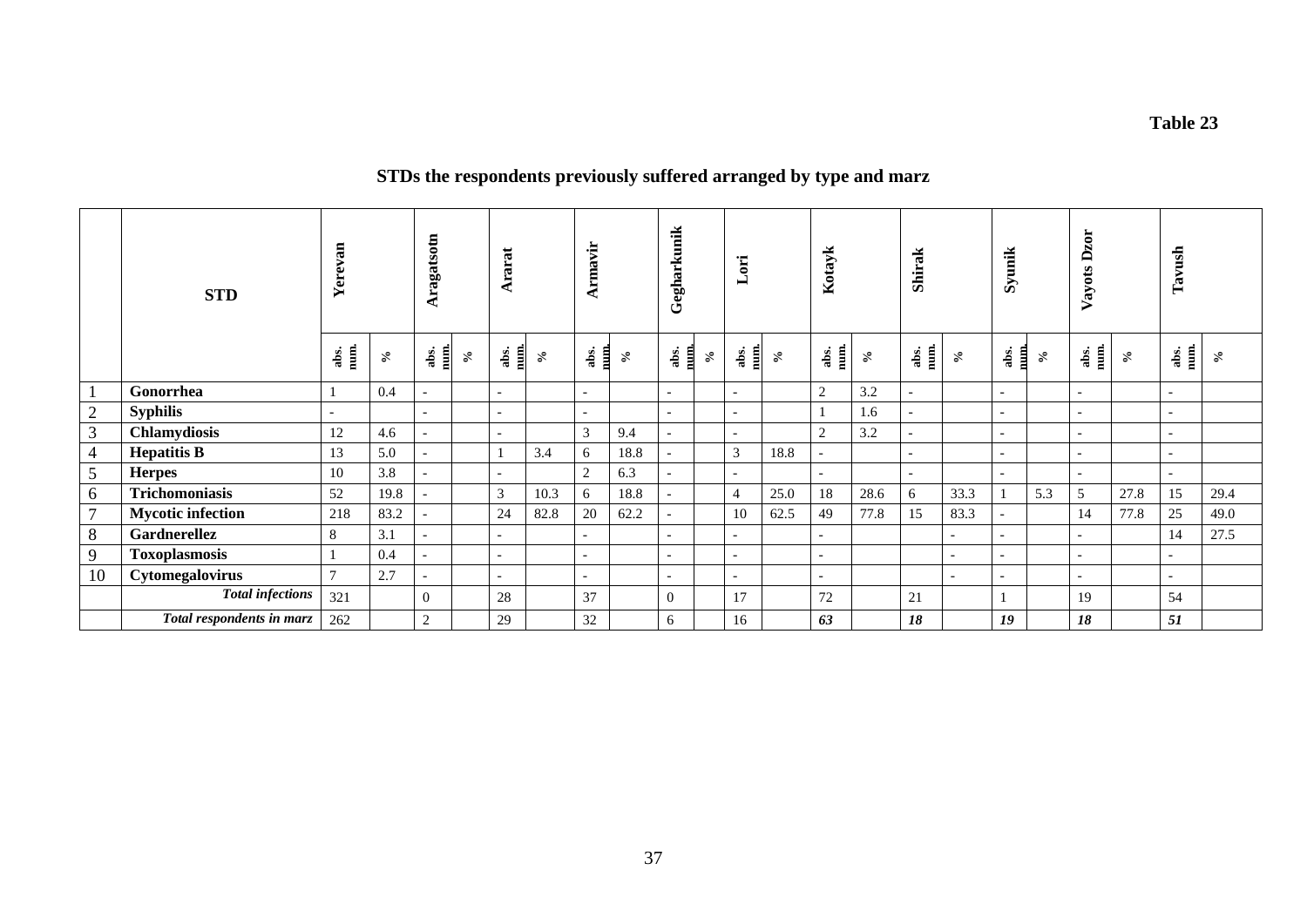# **CHAPTER 6. ACCESSIBILITY OF MASS MEDIA**

### **6.1. Choosing television as a mass media source**

2133 (82,0%) interviewed women have access to mass media and they watch TV programmes, 467 (18.0%) women do not watch TV programmes.

The vast majority of the respondents prefer the Armenian State TV channel H1 (83.2%), 79.4% - ALM, correspondingly 54 & 62% watch Russian channels ORT and RTR. The majority of women living in villages prefer local TV channels 78.5%, and especially ALM (81.4%).



**Pic. 9. The TV channelsmost frequently watched by the respondents.** 

### **6.2. Choosing radio as a mass media source**

The women interviewed usually listen to: 73.7%-1 source, 12% of the respondents listen to at least 2 or more radio channels.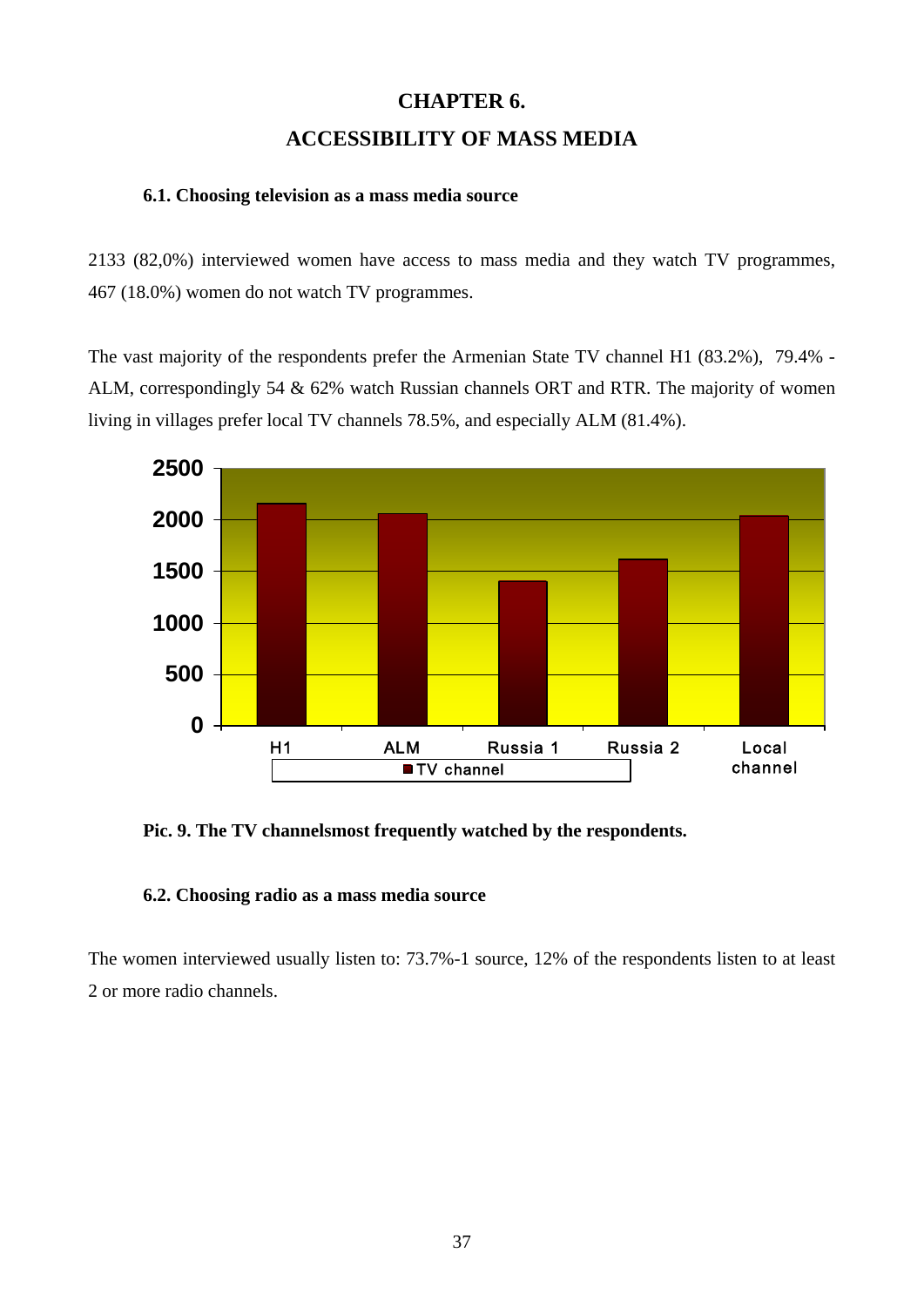|                         |                   | abs. number |      |
|-------------------------|-------------------|-------------|------|
|                         |                   |             |      |
|                         | at least 1 source | 1914        | 73.7 |
| 2                       | at least 2 source | 233         |      |
| 3                       | at least 3 source | 63          | 2.5  |
|                         | at least 4 source | 17          | 0.7  |
| $\overline{\mathbf{z}}$ | at least 5 source |             | 0.2  |
|                         |                   | 2231        |      |

### **Selection of radio channels**

### . **6.3. Getting the health concerning information from published materials**

The answers of the respondents regarding reading published materials on health is rather concerning. 68.7% of women do not read any publication about health. Only 4% of them periodically read materials about health, and 27% - read sometimes.



**Pic. 10. Getting information about health from published materials** 

In Table 25 the respondents gave their evaluation to expedience of providing knowledge about sexuality and reproductive health by the mass media.

At the same time the major mass media source was considered the television (53.9%), then the newspapers - 17.2%, but the information was mainly regarding reproductive health, the rate of providing information about other reproduction issues by mass media is very low.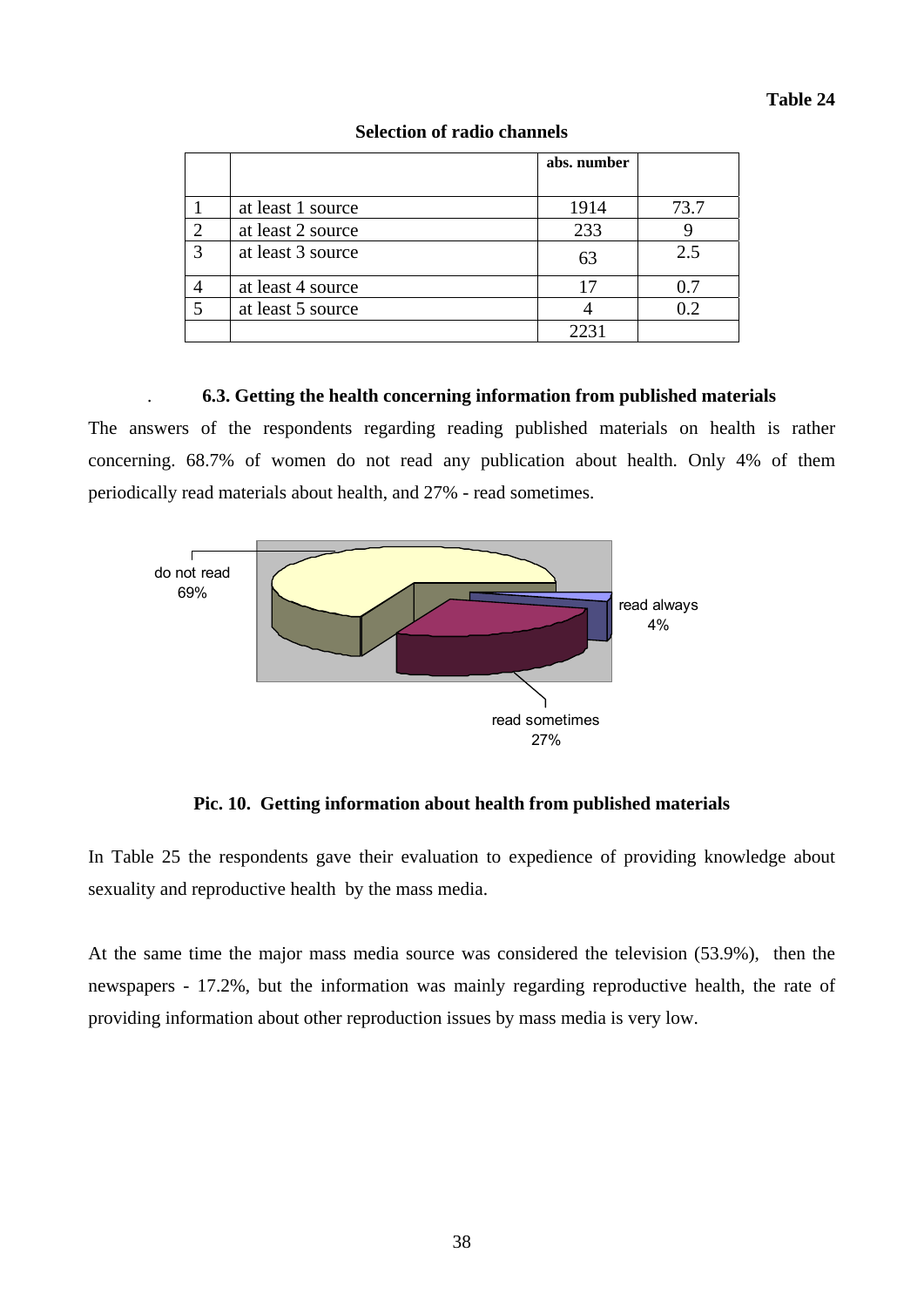### **Table 25**

|                | <b>Mass media</b>        | about family<br>planning |      | about<br>sexuality |          | about STDs     |                | about AIDS     |               | about<br>reproductive<br>health |          |
|----------------|--------------------------|--------------------------|------|--------------------|----------|----------------|----------------|----------------|---------------|---------------------------------|----------|
|                |                          | abs.<br>number           | $\%$ | abs.<br>number     | $\%$     | abs.<br>number | $\%$           | abs.<br>number | $\frac{0}{0}$ | abs.<br>number                  | $\%$     |
| 1              | newspapers               | 448                      | 17.2 |                    | $\Omega$ | $\theta$       | $\overline{0}$ |                | $\theta$      | 0                               | $\Omega$ |
| $\overline{2}$ | journals                 | 206                      | 7.9  | 179                | 6.9      | $\Omega$       | $\Omega$       | $\Omega$       | $\Omega$      | $\Omega$                        | $\Omega$ |
| 3              | books / brochures        | 289                      | 11.1 | 127                | 4.9      | 85             | 3.3            | $\Omega$       | $\Omega$      | $\Omega$                        | $\Omega$ |
| $\overline{4}$ | television               | 1401                     | 53.9 | 450                | 17.3     | 165            | 6.3            | 61             | 2.3           | $\theta$                        | $\Omega$ |
| 5              | radio                    | 17                       | 0.7  | 83                 | 3.2      | 39             | 1.5            | 20             | 0.8           | 4                               | 0.2      |
| 6              | video clips              | 3                        | 0.1  |                    | $\Omega$ | 6              | 0.2            | 2              | 0.1           | 4                               | 0.2      |
| 7              | none of the<br>mentioned | 229                      | 8.8  | $\overline{2}$     | 0.1      | $\theta$       | $\Omega$       | $\theta$       | $\Omega$      | $\theta$                        | $\Omega$ |
|                | Total                    | 2593                     | 99.7 | 843                | 32.4     | 295            | 11.3           | 84             | 3.2           | 8                               | 0.3      |

**Maximum information received from mass media by the respondents** 

As for the character of the information, 81% of the respondents found expedient the TV programmes. Every second respondent (50.9%) finds extremely inexpedient the demonstration of video clips. On the whole the attitude of the respondents towards clips, books, brochures and materials regarding their health was very negative (Table 26).

| fable 26 |  |
|----------|--|
|----------|--|

|                |                   | is very<br>expedient |               | is expedient in<br>some cases |               | is not expedient |               | <b>Total</b>   |               |  |
|----------------|-------------------|----------------------|---------------|-------------------------------|---------------|------------------|---------------|----------------|---------------|--|
|                | <b>Mass media</b> | abs.<br>number       | $\frac{0}{0}$ | abs.<br>number                | $\frac{6}{6}$ | abs.<br>number   | $\frac{0}{0}$ | abs.<br>number | $\frac{6}{6}$ |  |
| $\overline{1}$ | newspapers        | 1160                 | 44.6          | 968                           | 37.2          | 395              | 15.2          | 2523           | 97.0          |  |
| 2              | journals          | 1245                 | 47.9          | 921                           | 35.4          | 338              | 13.0          | 2504           | 96.3          |  |
| 3              | books / brochures | 1305                 | 50.2          | 824                           | 31.7          | 359              | 13.8          | 2488           | 95.7          |  |
| $\overline{4}$ | television        | 2109                 | 81.1          | 298                           | 11.5          | 174              | 6.7           | 2581           | 99.3          |  |
| 5              | radio             | 886                  | 34.1          | 837                           | 32.2          | 735              | 28.3          | 2458           | 94.5          |  |
| 6              | clips             | 316                  | 12.2          | 814                           | 31.3          | 1323             | 50.9          | 2453           | 94.3          |  |
| $\tau$         | other sources     | 65                   | 2.5           | 208                           | 8.0           | 391              | 15.0          | 664            | 25.5          |  |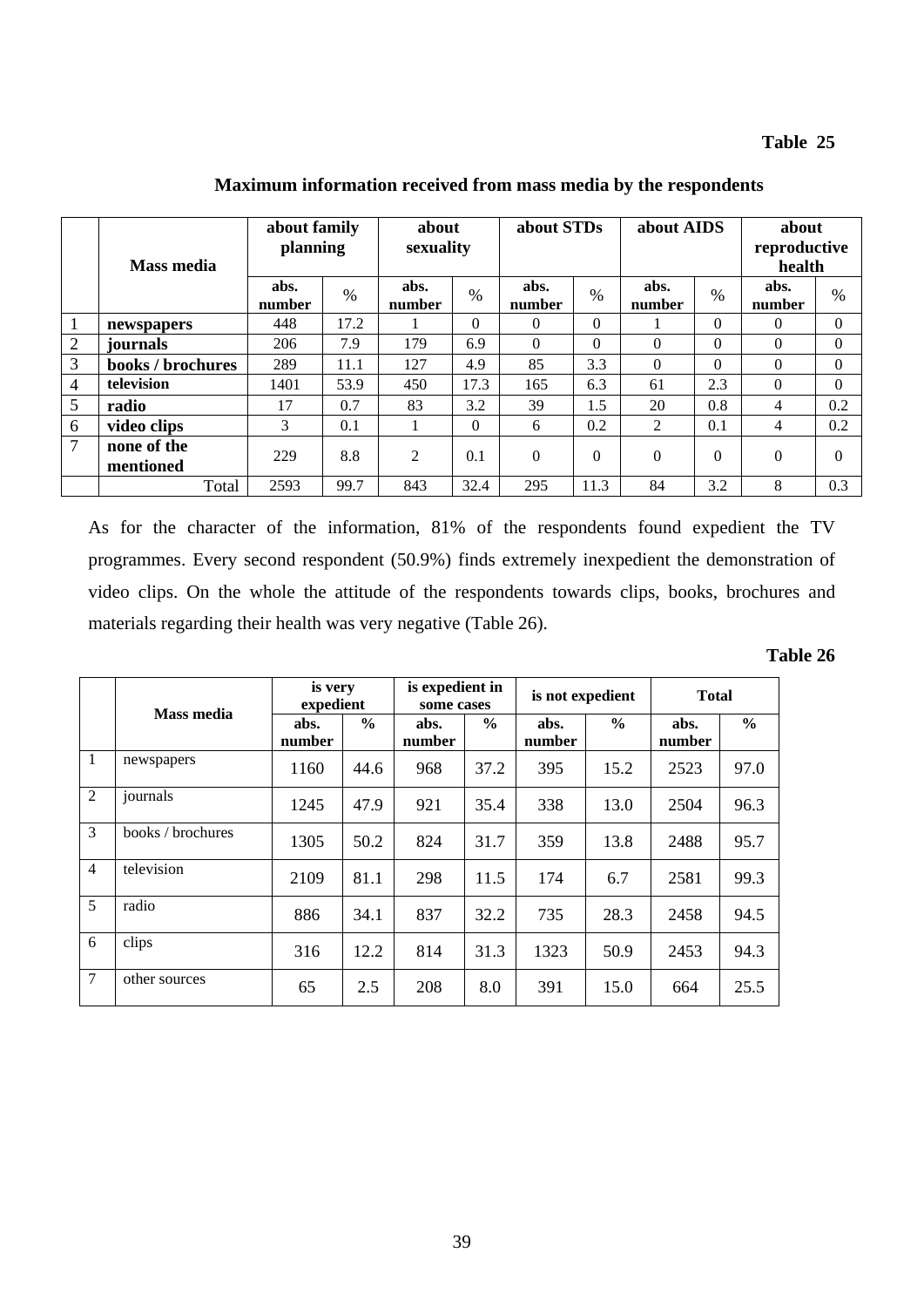### **CHAPTER 7 .**

## **FERTILITY**

#### **7.1. Fertility of respondents**

Fecundity of a woman is different by age, it begins to grow starting from the first menstruation and reaches its peak at the age of 20. Then it goes on reducing while coming closer to menopausa. The fecundity is highly dependent on social surroundings, and the couples are deciding the number of their children and the age intervals between them. In case of deliveries with a live fetus the term fertility is used. According to the WHO definition the delivery with a live fetus is the total discharge or isolation of the conception result from mother, when after that isolation, notwithstanding the duration of the delivery, it can breath or show any other sign of living. As a result of this study a number of measurements have been calculated. Age related fertility factors (AFF) reveal the number of deliveries of women defined by the age intervals per 1000 women. In this study the AFF for any special age group was calculated by the following way. The number of deliveries of women of the given age interval from 1 to 36 months prior to the interview was devided to the number of women of the same age interval by the number of years lived. The total fertility rate (TFR) is the presumptive number of children born, which the woman should have had during her lifetime, in case if during reproductive age she should have lived in the fertility age factor conditions currently observed. With the aim of TFR calculation the age peculiar current fertility factors are summed up and that sum is multipled by 5 (as far as 5-year age groups of women were used). Then the amount received is devided to 1000. One of the most important peculiarity of the total fertility rate is that it is not influenced by the age divisions of the population.

During the present study data was collected from the respondents about their whole reproductive hystory. While registering all those hystories each woman was asked how many pregnancies has she had , including those discharged with a live fetus or stillbirth, as well as artificial abortions or miscarriages. Thus, each pregnancy discharge was described in detail, as well as the duration, month of delivery and outcome of each pregnancy was registered. Each pregnancy outcome was classified to a delivery with a live fetus or a stillbirth, miscarriage or an abortion. Data collection was carried out regarding the last completed pregnancy, after which for each pregnancy concrete information was registered regarding the sex of the child, status of living and his age (for alive children) or the age at death, if the children had died. At the end when the data was received it became possible to decide the number of ever born and alive children, the intervals between the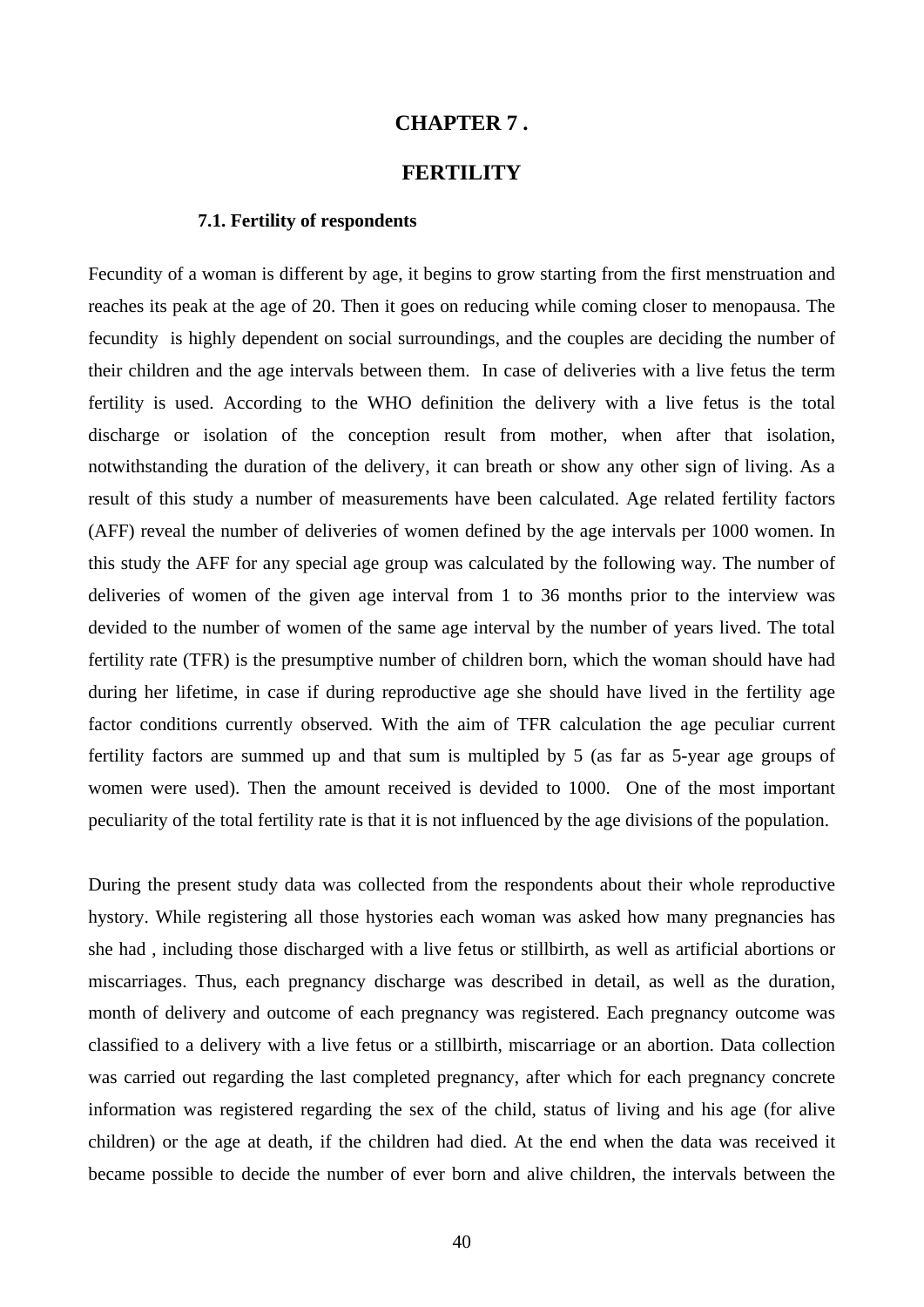deliveries, the age at the first delivery. Also the frequency of getting pregnant and giving birth in the age group of adolescents was investigated.

## **7.2. Current levels of fertility**

Table 27 and Picture 11 show the peculiar and total fertility factors of the period of time from November 2001 to November 2004 (3 years prior to the interview).

**Table 27** 

| The fertility indicators and fertility age specific summed factors and growth fertility indicators three |                  |                |              |  |  |  |  |  |  |  |
|----------------------------------------------------------------------------------------------------------|------------------|----------------|--------------|--|--|--|--|--|--|--|
| years prior to the interview according to place of living (town/village), Armenia 2005                   |                  |                |              |  |  |  |  |  |  |  |
| ‰‰                                                                                                       |                  |                |              |  |  |  |  |  |  |  |
| Age group and index                                                                                      |                  | Location       |              |  |  |  |  |  |  |  |
|                                                                                                          | <b>Town</b>      | <b>Village</b> | <b>Total</b> |  |  |  |  |  |  |  |
| Age                                                                                                      |                  |                |              |  |  |  |  |  |  |  |
| 18-23                                                                                                    | 118              | 204            | 152          |  |  |  |  |  |  |  |
| 24-28                                                                                                    | 84               | 96             | 89           |  |  |  |  |  |  |  |
| 29-33                                                                                                    | 30               | 38             | 33           |  |  |  |  |  |  |  |
| 34-38                                                                                                    | 18               | 12             | 15           |  |  |  |  |  |  |  |
| 39-43                                                                                                    | 4                |                | 3            |  |  |  |  |  |  |  |
| 44 and more                                                                                              | $\boldsymbol{0}$ |                | $\mathbf{0}$ |  |  |  |  |  |  |  |
| <b>Indicators/factors</b>                                                                                |                  |                |              |  |  |  |  |  |  |  |
| <b>Total Fertility factor</b>                                                                            | 1.5              | 2              | 1.6          |  |  |  |  |  |  |  |
| 18-49                                                                                                    |                  |                |              |  |  |  |  |  |  |  |
| <b>Total Fertility Indicator</b>                                                                         | 1.5              | $\overline{2}$ | 1.6          |  |  |  |  |  |  |  |
| 18-44                                                                                                    |                  |                |              |  |  |  |  |  |  |  |
| <b>General Fertility Indicator</b>                                                                       | 45               | 68             | 54           |  |  |  |  |  |  |  |
| Growth Fertility Indicator                                                                               | 11.9             | 15.8           | 13.1         |  |  |  |  |  |  |  |

## **Current fertility**

*The total fertility factors are expressed per 1 woman.* 

*Total fertility indicators are expressed per 1000 women (the number of deliveries is devided to the number of 18-44 year old women)* 

*Growth Fertility Indicator is expressed per 1000 men*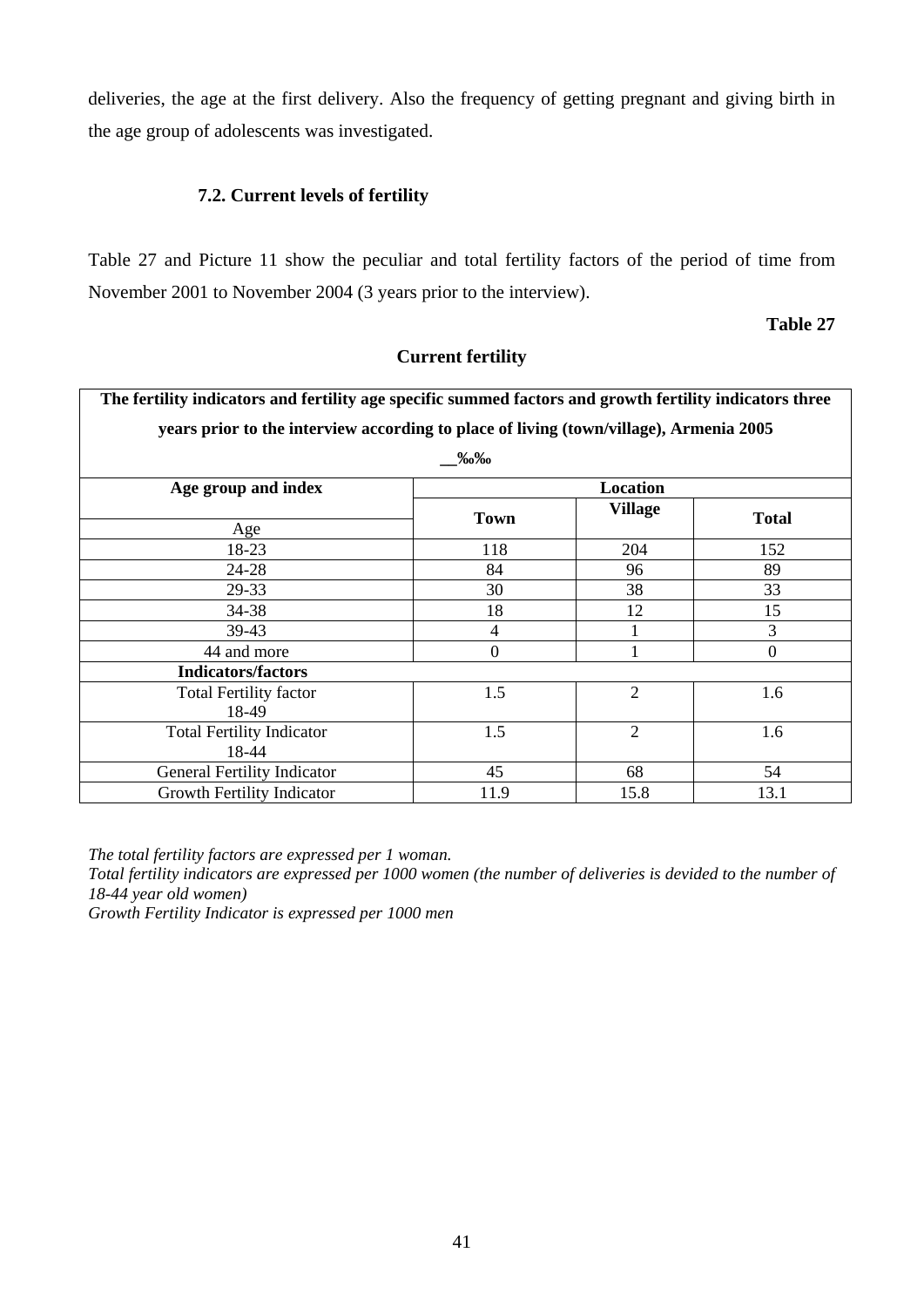

**Pic. 11. Age indicators of fertility according to place of living** 

For the calculation of those indicators a three-year period of time was chosen as an optimal period of time for the memory recollection.

The respondent women started their reproductive life at the age of about 20. The percent of deliveries at that age either among those who live in towns or in villages is 69%. Age specific fertility total indicator is the highest among the age group 20-24, regardless of the place of living, meanwhile the fertility rate of that age group urban women is 2 times lower as compared with rural women (118 against 204 per 1000 women).

Total Fertility Indicator for the period of three years prior to the interview per one woman made 1.6 children, which cannot be provided in a country of simple reproduction. According to the statistical data provided by the RA NSS, the total fertility indicator of the recent years makes 1.2 children per 1 woman.

#### **7.3. Ever born and alive children**

The answers of the questions "How did each of your pregnancies discharge" are as follows: The Table 28 presents the distribution of women interviewed according to the number of children ever born (delivery with a live fetus) during the current marriage. The women interviewed delivered in average less than 2 children during 24 years of their life.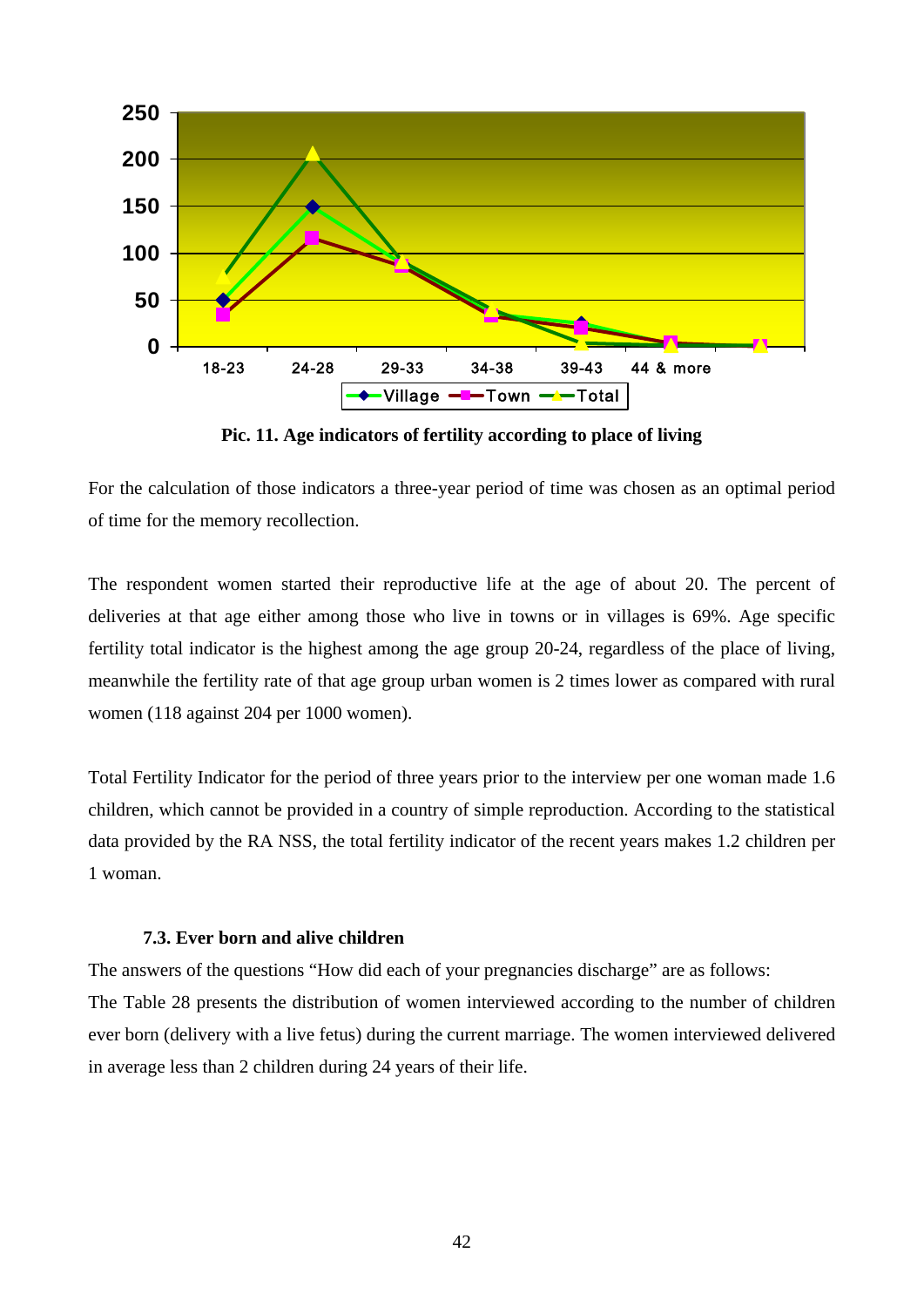| $\boldsymbol{N}$                                                                                                                                                                                                                                                                                                                                                                                                                                                                    | number of<br>children born | number of<br>women that<br>gave birth | $\frac{0}{0}$ |
|-------------------------------------------------------------------------------------------------------------------------------------------------------------------------------------------------------------------------------------------------------------------------------------------------------------------------------------------------------------------------------------------------------------------------------------------------------------------------------------|----------------------------|---------------------------------------|---------------|
|                                                                                                                                                                                                                                                                                                                                                                                                                                                                                     | 1 child                    | 369                                   | 14.2          |
| $\mathcal{D}_{\mathcal{L}}^{\mathcal{L}}(\mathcal{L}) = \mathcal{L}_{\mathcal{L}}^{\mathcal{L}}(\mathcal{L}) = \mathcal{L}_{\mathcal{L}}^{\mathcal{L}}(\mathcal{L}) = \mathcal{L}_{\mathcal{L}}^{\mathcal{L}}(\mathcal{L}) = \mathcal{L}_{\mathcal{L}}^{\mathcal{L}}(\mathcal{L}) = \mathcal{L}_{\mathcal{L}}^{\mathcal{L}}(\mathcal{L}) = \mathcal{L}_{\mathcal{L}}^{\mathcal{L}}(\mathcal{L}) = \mathcal{L}_{\mathcal{L}}^{\mathcal{L}}(\mathcal{L}) = \mathcal{L}_{\mathcal{L}}$ | 2 children                 | 1043                                  | 40.1          |
| 3                                                                                                                                                                                                                                                                                                                                                                                                                                                                                   | 3 children                 | 761                                   | 29.3          |
| 4                                                                                                                                                                                                                                                                                                                                                                                                                                                                                   | 4 children                 | 214                                   | 8.2           |
| 5                                                                                                                                                                                                                                                                                                                                                                                                                                                                                   | 5 children                 | 57                                    | 2.2           |
| 6                                                                                                                                                                                                                                                                                                                                                                                                                                                                                   | 6 children                 | 13                                    | 0.5           |
| 7                                                                                                                                                                                                                                                                                                                                                                                                                                                                                   | 7 children                 |                                       | 0.3           |
| 8                                                                                                                                                                                                                                                                                                                                                                                                                                                                                   | 8 children                 | 2                                     | 0.1           |
| 9                                                                                                                                                                                                                                                                                                                                                                                                                                                                                   | 9 children                 |                                       |               |
|                                                                                                                                                                                                                                                                                                                                                                                                                                                                                     | <b>Total</b>               | 2467                                  |               |

### **Number of children born during the current marriage**

As it can be seen from the Table 28, the share of people having one child is relatively low (14.2), 70% of them have 2 or 3 children.

The percent of women having 4 and more children makes 11.3%.

Only 10 women (0.4%) had stillbirths during their current marriage.

During the previous marriages there were 74 (0.4%) deliveries with a live fetus, 64 (2.5%) women had 1 child, 9 (0.3%) of them  $-2$  children, and 1 woman  $-3$  children. No deliveries with stillbirth were registered during the previous marriages.

The study of the number of children respondnents have from the view point of age (Table 29) showed a tendency to increase in the number of children. Thus, if in the age group 18-23 the number of women not having a child was 20.5%, but in a higher age group that number decreases and in the age group of 44 and higher it makes 3.6%.

The highest frequency of those having one child (50.8%) is seen in the age group 18-23 years old, the highest frequency of those having 2 children – in the age group 24-28 and 29-33 years old (approximately 53%). As for the respondents having 3 children – the highest is the age group 34-44 years old (35.9-42.8%).

The highest number of those having 4 and more children is the age group 39 years old and higher.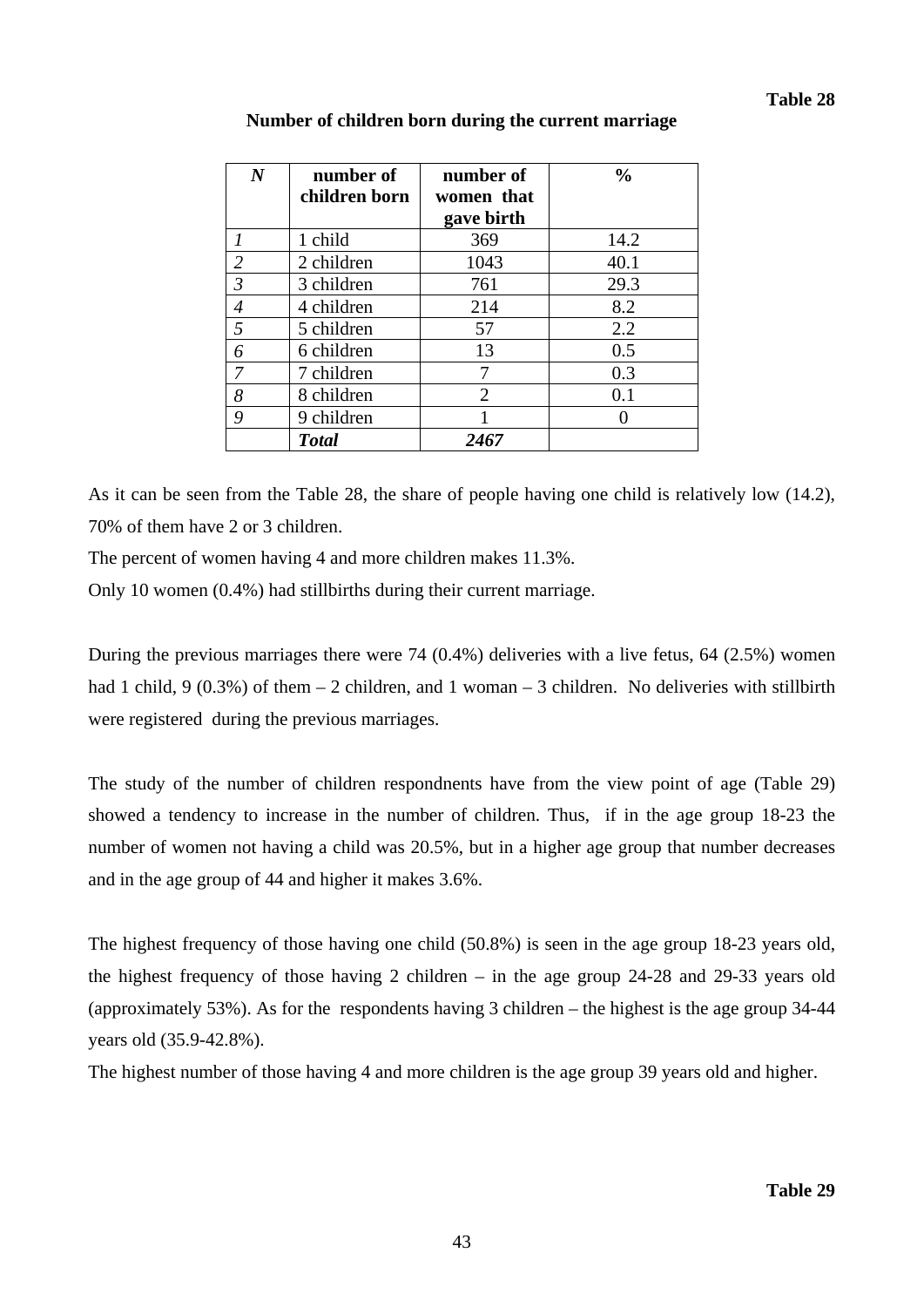|                  | 18-23              |               | 24-28              |               |                    | 29-33         |                    | 34-38         |                    | 39-43         |                    | 44 and more   |  |
|------------------|--------------------|---------------|--------------------|---------------|--------------------|---------------|--------------------|---------------|--------------------|---------------|--------------------|---------------|--|
|                  | abs.<br>num<br>ber | $\frac{6}{6}$ | abs.<br>num<br>ber | $\frac{6}{6}$ | abs.<br>numb<br>er | $\frac{0}{0}$ | abs.<br>numb<br>er | $\frac{6}{6}$ | abs.<br>numb<br>er | $\frac{0}{0}$ | abs.<br>numb<br>er | $\frac{6}{9}$ |  |
| Do not           | 38                 | 20,5          | 20                 | 5,4           | 13                 | 3,3           | 12                 | 2,9           | 16                 | 3,0           | 25                 | 3,6           |  |
| have<br>children |                    |               |                    |               |                    |               |                    |               |                    |               |                    |               |  |
| 1 child          | 94                 | 50,8          | 104                | 28,2          | 64                 | 16,1          | 32                 | 7,8           | 23                 | 4,3           | 52                 | 7,4           |  |
| 2 children       | 52                 | 28,1          | 196                | 53,1          | 207                | 52,1          | 175                | 42,7          | 197                | 36,8          | 209                | 29,7          |  |
| 3 children       | 1                  | , 5           | 42                 | 11,4          | 84                 | 21,2          | 147                | 35,9          | 200                | 37,4          | 301                | 42,8          |  |
| 4 children       |                    |               | 6                  | 1,6           | 21                 | 5,3           | 32                 | 7,8           | 75                 | 14,0          | 82                 | 11,6          |  |
| 5 children       |                    |               | 1                  | ,3            | $\overline{4}$     | 1,0           | 7                  | 1,7           | 17                 | 3,2           | 25                 | 3,6           |  |
| 6 children       |                    |               |                    |               | $\overline{2}$     | ,5            | 3                  | $\cdot$ 7     | 4                  | ,7            | 7                  | 1,0           |  |
| 7 children       |                    |               |                    |               | $\mathbf{1}$       | ,3            | $\mathbf{1}$       | ,2            | 3                  | ,6            | 3                  | ,4            |  |
| 8 children       |                    |               |                    |               | 1                  | ,3            | $\mathbf{1}$       | ,2            |                    |               |                    |               |  |
| 9 children       |                    |               |                    |               |                    |               | 1                  | 0.2           |                    |               |                    |               |  |
|                  | 185                |               | 369                |               | 397                |               | 410                |               | 535                |               | 704                |               |  |

**Number of children born according to age groups** 

 The study of the number of children according to the place of living (town/village), Table 30) revealed the following regularity: The number of people not having children is 1.5 times higher among urban population. It can probably be explained by the higher age of marriages. The number of people having 2 children is higher by 13% as compared with rural population and is lower by the same percent in the calculation of people having 3 children. Meanwhile the number of people having 4 children is 2 times lower in towns as compared with those living in villages.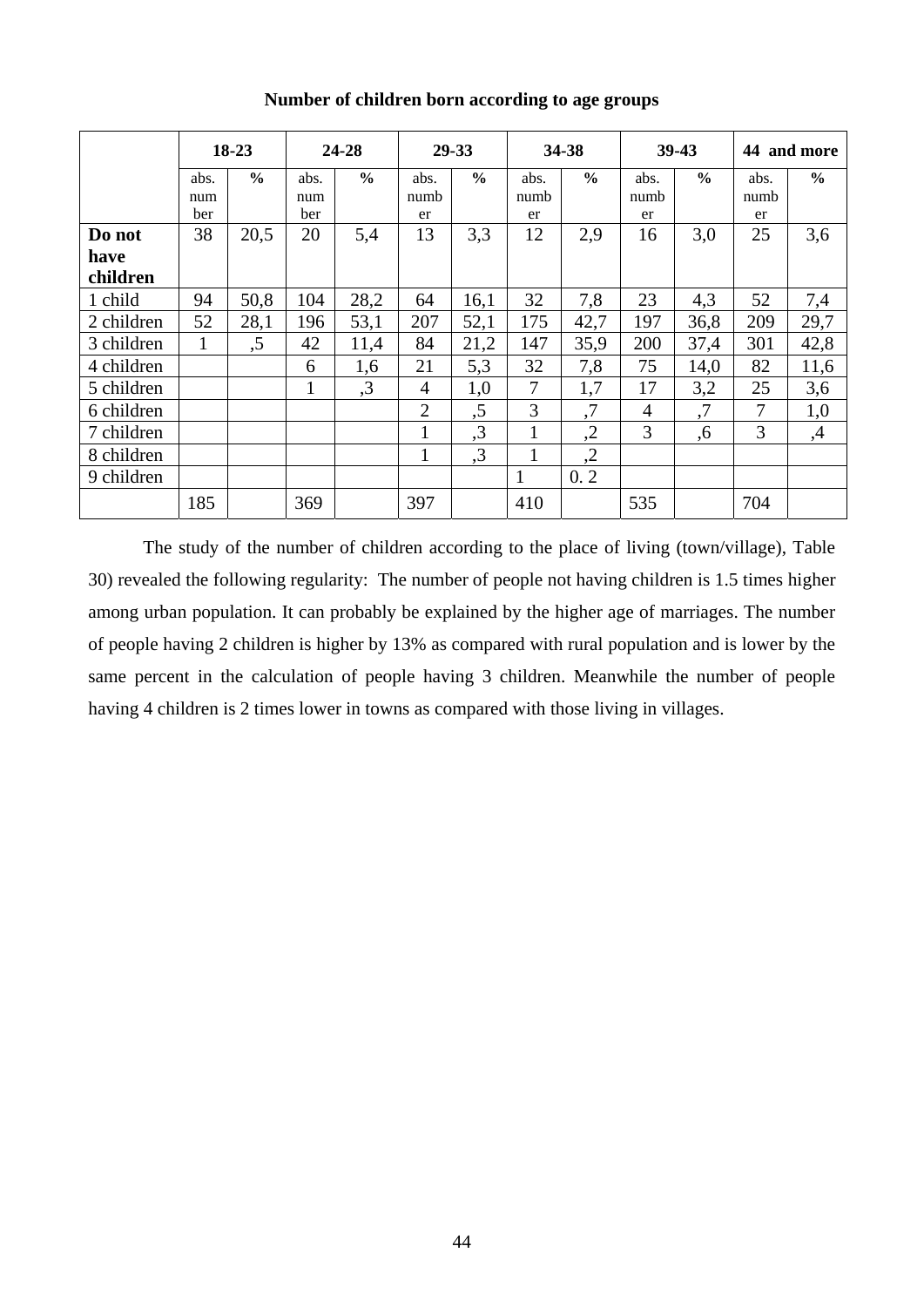|                         | town           |               |                | village       |  |  |  |
|-------------------------|----------------|---------------|----------------|---------------|--|--|--|
|                         | abs.<br>number | $\frac{0}{0}$ | abs.<br>number | $\frac{0}{0}$ |  |  |  |
| Do not have<br>children | 98             | 5,2           | 26             | 3,6           |  |  |  |
| 1 child                 | 303            | 16,2          | 66             | 9,1           |  |  |  |
| 2 children              | 811            | 43,3          | 225            | 30,9          |  |  |  |
| 3 children              | 489            | 26,1          | 286            | 39,3          |  |  |  |
| 4 children              | 121            | 6,5           | 95             | 13,0          |  |  |  |
| 5 children              | 37             | 2,0           | 17             | 2,3           |  |  |  |
| 6 children              | 9              | ,5            |                | 1,0           |  |  |  |
| 7 children              | 4              | ,2            | 4              | ,5            |  |  |  |
| 8 children              |                |               |                | ,1            |  |  |  |
| 9 children              |                |               |                | ,1            |  |  |  |
|                         | 1872           |               | 728            |               |  |  |  |

## **Number of children born according to place of living (in town/village)**

The study of the number of children according to the place of living (Yerevan town and villages, Table 31) showed that the number of people having one child is the highest in Yerevan and Armavir (18-19.4%), number of people having two children is the highest in Yerevan, Lori, Shirak and Tavush regions, thus making from 42.4 to 46.5%. The utmost frequency of people having 3-4 children is seen in Vayots Dzor (61.8%), then in Aragatsotn (52.6%), in Armavir (42%), in Gegharkunik (44.7%), in Tavush (39.6%): Number of people having 5 and more children is the highest in Vayots Dzor (6.6%), then in Gegharkunik (6.1%), Aragatsotn (5.2%), Kotayk (4.3%):

The same regularity was observed during ADHS 2000.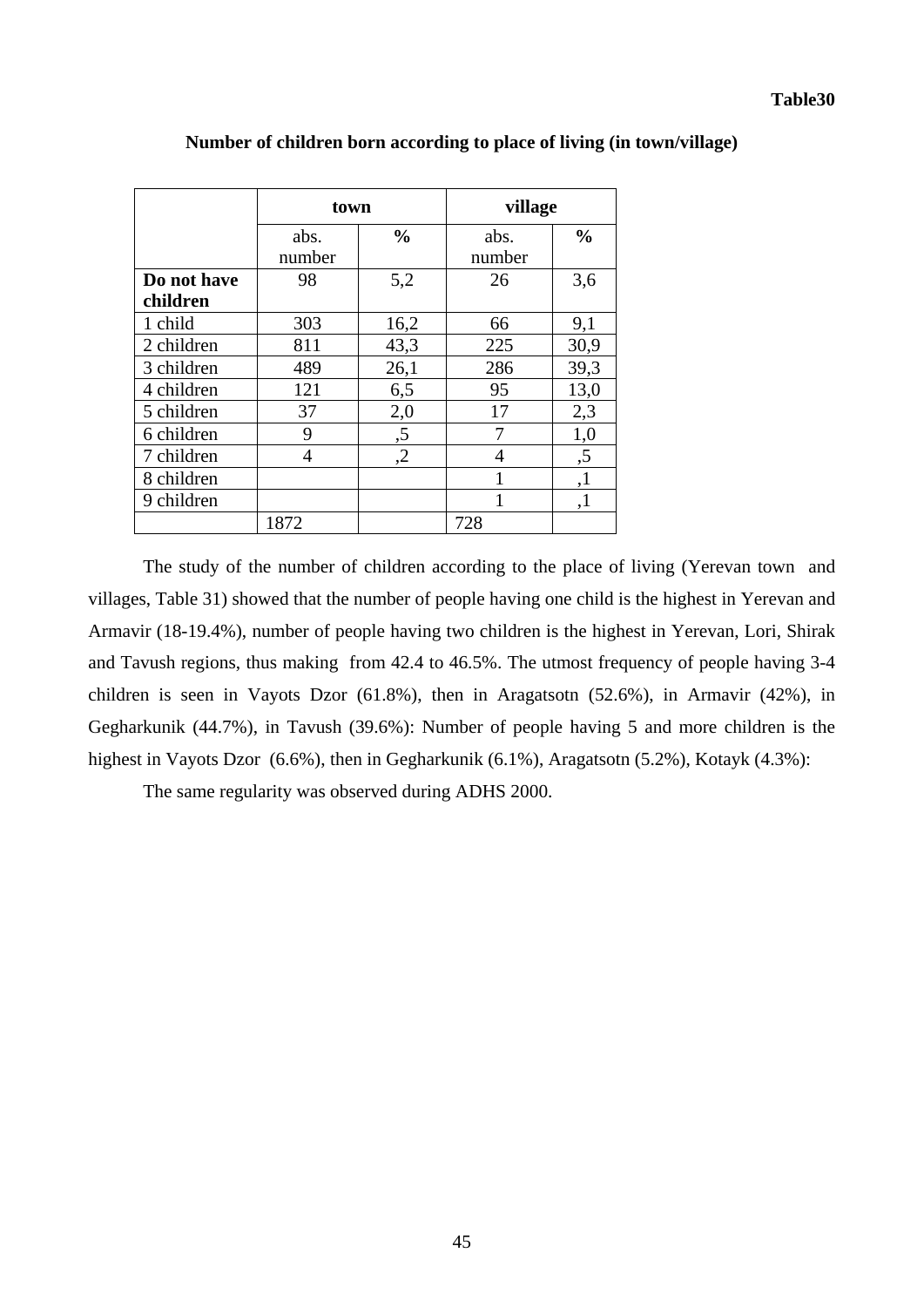# **Number of children born by marzes and Yerevan town**

|                |                            | Yerevan                  |      | Aragatsotn     |                   | Ararat         |      | Armavir        |      | Gegharkunik    |      | Lori           |      | Kotayk         |      | Shirak         |      | Syunik         |      | Dzor<br>Vayots 1 |      | Tavush         |      |
|----------------|----------------------------|--------------------------|------|----------------|-------------------|----------------|------|----------------|------|----------------|------|----------------|------|----------------|------|----------------|------|----------------|------|------------------|------|----------------|------|
|                |                            | number<br>abs.           | $\%$ | abs.<br>number | %                 | abs.<br>number | $\%$ | number<br>abs. | $\%$ | number<br>abs. | ℅    | number<br>abs. | ℅    | abs.<br>number | $\%$ | number<br>abs. | $\%$ | number<br>abs. | $\%$ | number<br>abs.   | $\%$ | abs.<br>number | ℅    |
| 1              | do not<br>have<br>children | 42                       | 5.5  | 9              | 6,8               |                |      | $\overline{7}$ | 3.4  | 11             | 5,6  | 14             | 6,1  | 6              | 2.3  | 9              | 4,5  | 6              | 3,5  | $\overline{2}$   | 2,6  | 5              | 3,6  |
| $\overline{2}$ | child                      | 149                      | 19.4 | 14             | 10.5              |                |      | 37             | 18,0 | 26             | 13,2 | 27             | 11,8 | 33             | 12,7 | 22             | 10,9 | 23             | 13,4 | $\overline{c}$   | 2,6  | 15             | 10,8 |
| 3              | 2 children                 | 357                      | 46.5 | 33             | 24,8              |                |      | 72             | 35,0 | 59             | 29,9 | 101            | 44,3 | 102            | 39,2 | 88             | 43,6 | 67             | 39,0 | 20               | 26,3 | 59             | 42,4 |
| $\overline{4}$ | 3 children                 | 181                      | 23.6 | 52             | 39,1              |                |      | 66             | 32,0 | 64             | 32,5 | 64             | 28,1 | 85             | 32,7 | 64             | 31,7 | 54             | 31,4 | 33               | 43,4 | 40             | 28,8 |
| $\mathfrak{S}$ | 4 children                 | 33                       | 4.3  | 18             | 13,5              |                |      | 21             | 10,2 | 24             | 12,2 | 17             | 7,5  | 22             | 8,5  | 13             | 6,4  | 14             | 8,1  | 14               | 18,4 | 15             | 10,8 |
| 6              | 5 children                 | 3                        | 0.4  | 6              | 4,5               |                |      | 2              | 1,0  | 9              | 4,6  | 2              | 9,   | 8              | 3,1  | 3              | 1,5  | $\tau$         | 4,1  | 4                | 5,3  | $\overline{2}$ | 1,4  |
| $\overline{7}$ | 6 children                 | 2                        | 0.3  |                | $\boldsymbol{.8}$ |                |      |                | .5   | 3              | 1,5  | 2              | .9   | 3              | 1,2  |                | .5   |                | .6   |                  | 1.3  | 2              | 1,4  |
| 8              | 7 children                 |                          | 0.1  |                |                   |                |      |                |      |                | .5   |                | ,4   |                | ,4   | 2              | 1,0  |                |      |                  |      |                | ,7   |
| 9              | 8 children                 | $\overline{\phantom{a}}$ |      |                |                   |                |      |                |      |                |      |                | 0.4  |                | 0.4  |                |      |                |      |                  |      |                |      |
| 10             | 9 children                 | $\overline{\phantom{a}}$ |      |                |                   |                |      |                |      |                | 0.5  |                |      |                |      |                |      |                |      |                  |      |                |      |
|                |                            | 768                      |      | 133            |                   |                |      | 206            |      | 197            |      | 228            |      | 260            |      | 202            |      | 172            |      | 76               |      |                |      |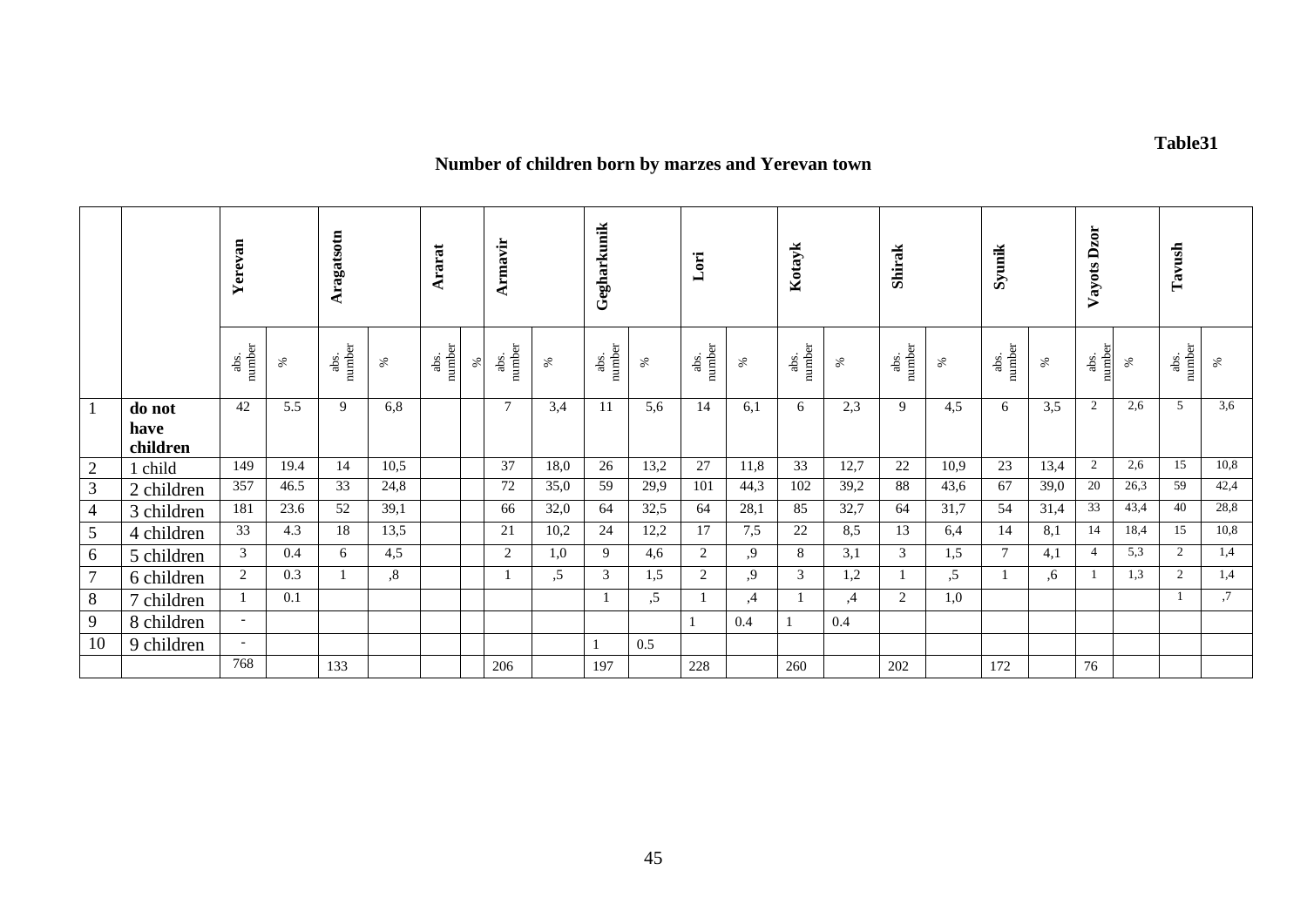## **7.4. Pregnancy outcomes**

## **7.4.1 Miscarriages**

 In Table 32 the outcomes of the pregnancies of the antecedent 3 years are represented. Miscarriages (up to 28 weeks) during the current marriage.

| $\boldsymbol{N}$ | Number of<br>miscarriages | Number of<br>women that<br>had | $\frac{0}{0}$ | $\frac{0}{0}$ |
|------------------|---------------------------|--------------------------------|---------------|---------------|
|                  |                           | miscarriages                   |               |               |
|                  |                           | 318                            | 12.2          | 71.9          |
| $\overline{2}$   | $\overline{2}$            | 75                             | 2.9           | 17.0          |
| $\mathfrak{Z}$   | 3                         | 27                             | 1.0           | 60.1          |
| $\overline{4}$   | $\overline{4}$            | 11                             | 0.4           | 2.5           |
| 5                | 5                         | $\overline{4}$                 | 0.2           | 0.9           |
| 6                | 6                         | 3                              | 0.1           | 0.7           |
| $\overline{7}$   | 10                        |                                | 0             | 0.2           |
| 8                | 15                        |                                | 0             | 0.2           |
| $\mathfrak g$    | 16                        |                                | 0             | 0.2           |
| 10               | 28                        |                                |               | 0.2           |
|                  | Total                     | 442                            | 17.0          | 100           |
|                  |                           | 2158                           | 83.0          |               |
|                  |                           | 2600                           | 100           |               |

## **Miscarriages**

The number of total miscarriages in the time of current marriage is 442 (17%), the majority of women (15%) had 1 or 2 miscarriages. 1.7% of the respondents had 3 and more miscarriages.

During the previous marriages 1 woman had 2 miscarriages.

**Table32**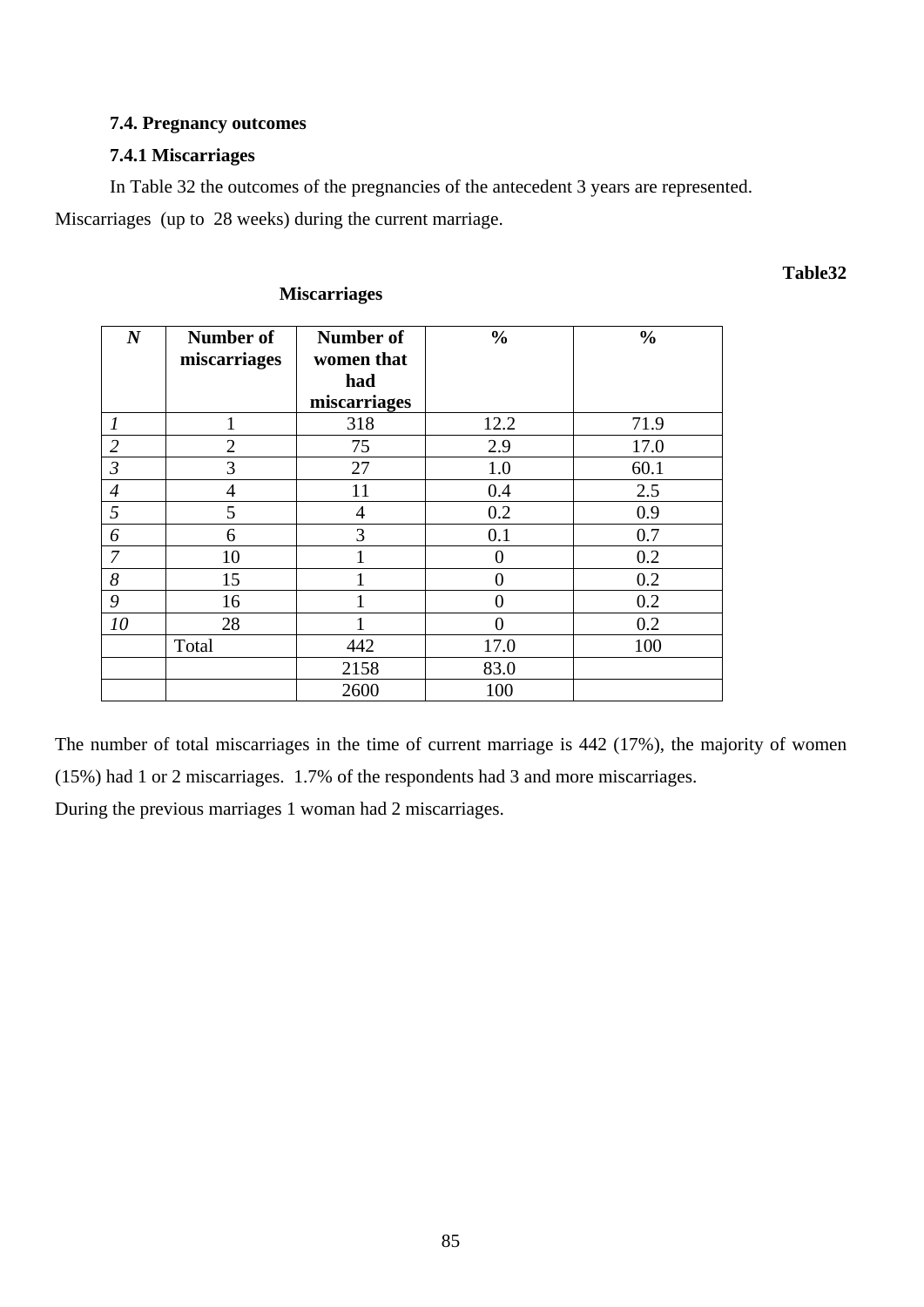## **7.4.2. Abortions**

#### **Abortions**

| $\boldsymbol{N}$      | Number of<br>abortions | <b>Number of</b><br>women that<br>had abortions | $\frac{0}{0}$    | $\frac{1}{2}$    |
|-----------------------|------------------------|-------------------------------------------------|------------------|------------------|
| $\boldsymbol{l}$      | $\mathbf 1$            | 371                                             | 14.3             | 23.6             |
| $\overline{c}$        | $\overline{2}$         | 360                                             | 13.8             | 22.9             |
| $\mathfrak{Z}$        | $\overline{3}$         | 250                                             | 9.6              | 15.9             |
| $\boldsymbol{4}$      | $\overline{4}$         | 161                                             | 6.2              | 10.2             |
| $\overline{5}$        | $\overline{5}$         | 107                                             | 4.1              | 6.8              |
| $\boldsymbol{\delta}$ | 6                      | 60                                              | $2.\overline{3}$ | 3.8              |
| $\overline{7}$        | $\overline{7}$         | $\overline{45}$                                 | $\overline{1.7}$ | $\overline{2.9}$ |
| $\delta$              | $\overline{8}$         | 41                                              | 1.6              | 2.6              |
| $\overline{9}$        | $\overline{9}$         | 10                                              | 0.4              | 0.6              |
| $10\,$                | 10                     | 62                                              | 2.4              | 3.9              |
| 11                    | 11                     | $\tau$                                          | 0.3              | 0.4              |
| 12                    | 12                     | 12                                              | 0.5              | 0.8              |
| 13                    | 13                     | 10                                              | 0.4              | 0.6              |
| 14                    | 14                     | $8\,$                                           | $\overline{0.3}$ | 0.5              |
| $\overline{15}$       | 15                     | 24                                              | 0.9              | $\overline{1.5}$ |
| 16                    | 16                     | $\overline{4}$                                  | 0.2              | 0.3              |
| 17                    | 17                     | $\overline{2}$                                  | 0.1              | 0.1              |
| 18                    | 18                     | $\overline{2}$                                  | 0.1              | 0.1              |
| ${\it 19}$            | 19                     | $\mathbf{1}$                                    | $\overline{0}$   | 0.1              |
| $\overline{20}$       | 20                     | 14                                              | $\overline{0.5}$ | 0.9              |
| $\overline{21}$       | 22                     | $\overline{c}$                                  | 0.1              | 0.1              |
| 22                    | 23                     | $\overline{2}$                                  | 0.1              | 0.1              |
| 23                    | 24                     | $\mathbf{1}$                                    | $\overline{0}$   | 0.1              |
| 24                    | 25                     | 5                                               | 0.2              | 0.3              |
| $\overline{25}$       | 28                     | $\mathbf{1}$                                    | $\overline{0}$   | 0.1              |
| 26                    | 30                     | 6                                               | 0.2              | 0.4              |
| $\overline{27}$       | 36                     | $\mathbf{1}$                                    | $\boldsymbol{0}$ | 0.1              |
| $\overline{28}$       | 39                     | $\overline{2}$                                  | 0.1              | 0.1              |
| $\overline{29}$       | 40                     | $\overline{2}$                                  | 0.1              | 0.1              |
| 30                    | 99                     | $\overline{1}$                                  | $\overline{0}$   | 0.1              |
|                       | Total                  | 1574                                            | 60.5             | 100              |
|                       |                        | 1026                                            | 39.5             |                  |
|                       |                        | 2600                                            | 100              |                  |

 The Table 30 shows the cases of abortions during the lifetime of the respondents. According to the research results more than the half of all the respondents had abortion (60.5%). The prevailing part of the interviewed had 1 abortion (14.3%), 13.8% - 2 abortions, 9.6% - 3 abortions. Together with the increase

### **Table33**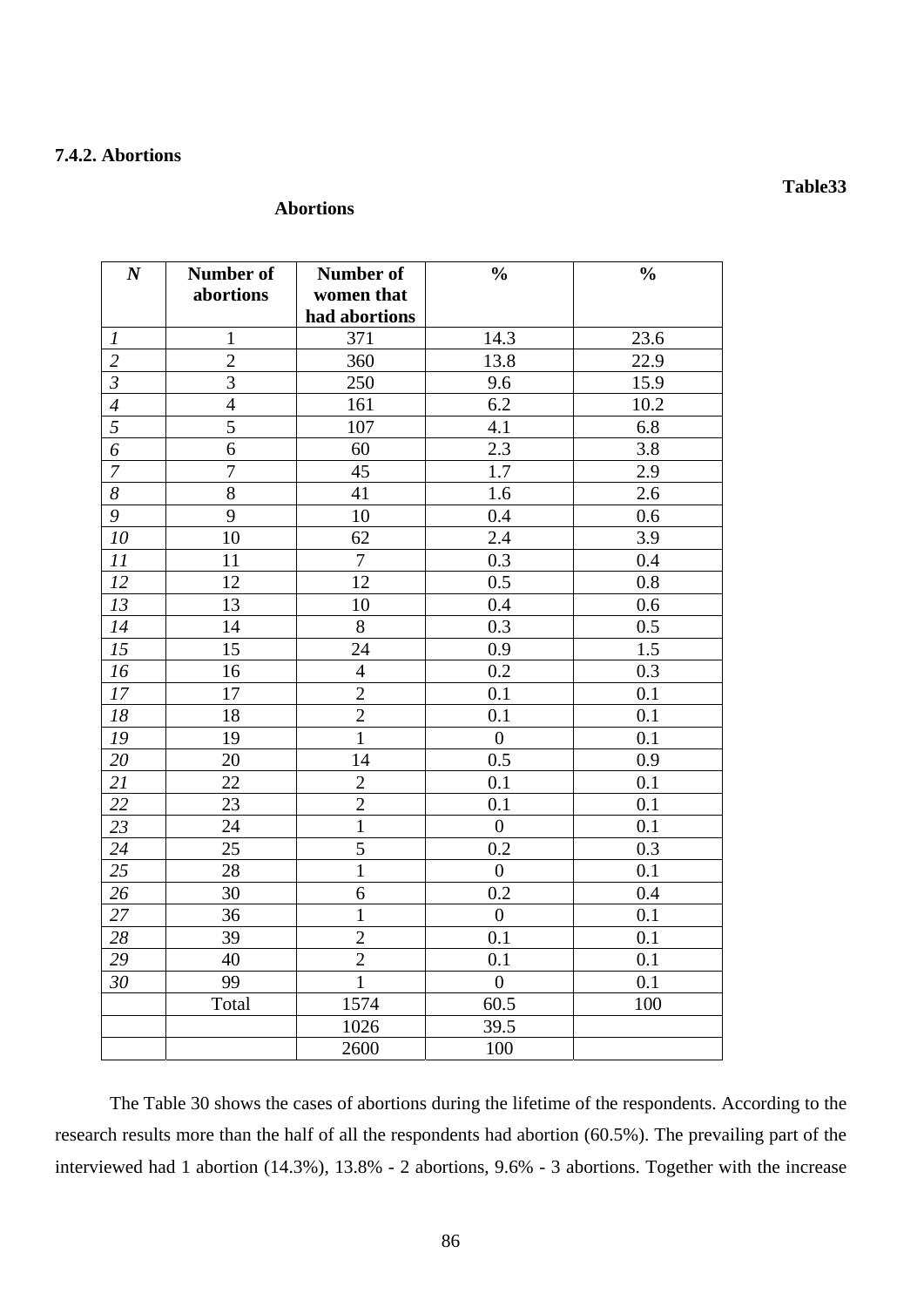in the number of abortions there is a decrease in the number of women that had abortions. Thus, 6.2% had abortions, but 12.7% of the respondents had 5 and more abortions.

The number of abortions per 1 woman is more than 3. As it was expected, the frequency of abortions is getting higher with age and if in the age group of 18-23 only 12% of respondents had abortions, among the age group of 24-33 - 52% of respondents had abortions, and 70.1% - in the age group 34 and higher. Certain dependence was revealed between the number of alive children and abortions made. Among the women who had no children there were no cases of abortions mentioned. While 21% of women having one child and 75% of women having 2-3 children had abortions. During the previous marriages 1 woman had 2 miscarriages.

There are no strict diversifications concerning abortions by town and village locations. There is also a curve correlation between educational level and artificial abortions undergone. Women with high and low educational level make fewer abortions. It is possible that the high fertility level of women with low educational level is conditioned with their low appliance to artificial abortions (that means, that when the woman is becoming pregnant she is more apt to giving birth). At the same time it is possible that women with higher education which use more experienced and trusted methods of contraception are less apt to have unexpected pregnancy.

There is a significant diversification regarding artificial abortions had during the life time. The prevalence in Lori and Vayots Dzor (41% & 39% correspondingly) is rather low, than that in other marzes - 74 % in Gegahrkunik, 75 % in Aragatsotn and Armavir.

These data can be seen also in the results of the ADHS 2000, that showed that 65% of ever married women had abortion, 79% of women that ever had abortions had more than one abortion (NPRH & MoH, 1998).

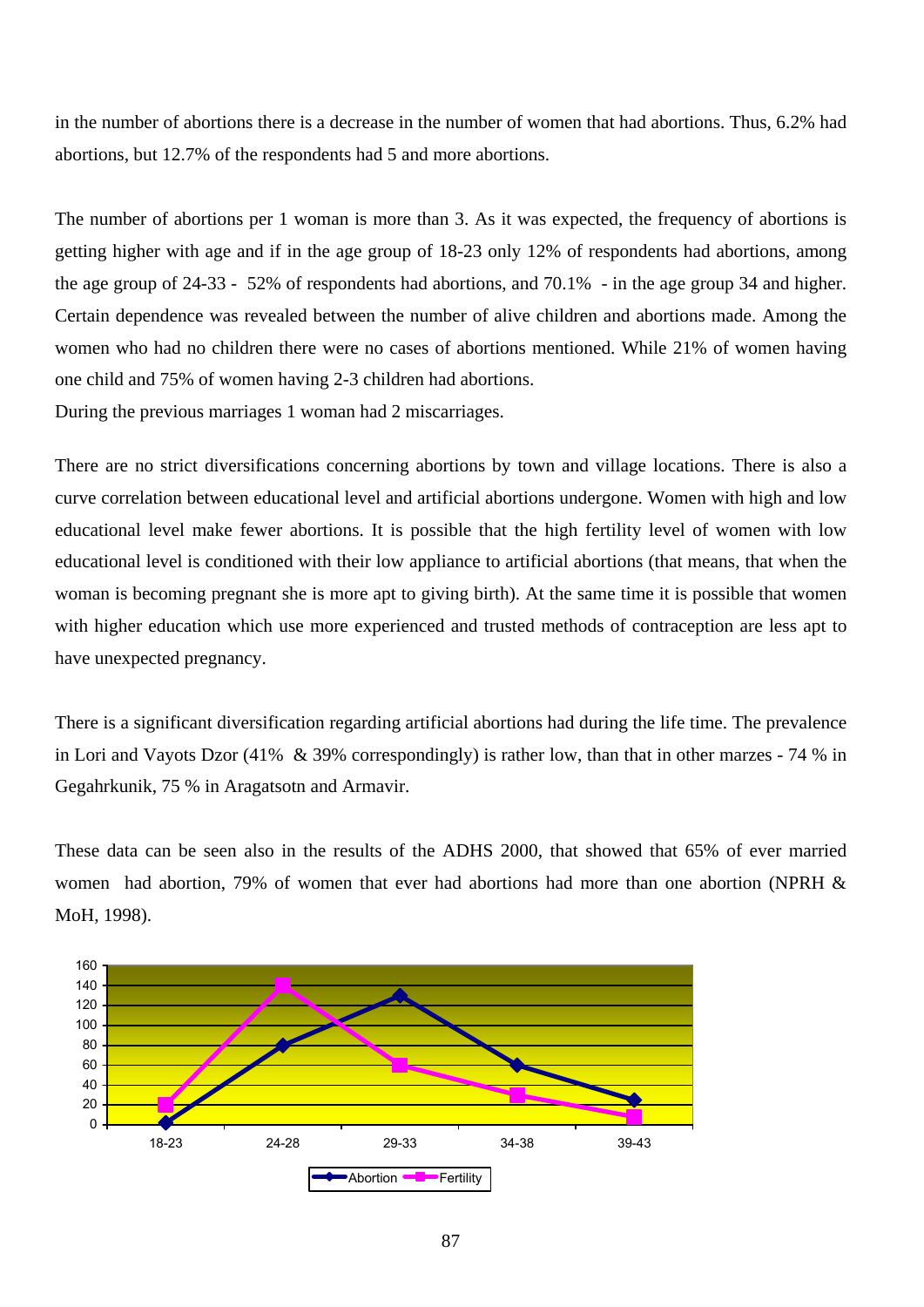#### **Pic.12. Age coefficients of fertility and abortions**

 As it can be seen from the Picture 12, the peak of the fertility is in the age group of 23-25 year olds, meanwhile the abortions - in the age group of 26-29 year olds. It means that armenian women go to abortion after having one child.

#### **7.4.3. Other gestational complications**

62 (2.4 %) of interviwed women had extrauterine pregnancy, and 57 (2.2 %) of them had 1, 4 (0.2 %) of them - 2, and 1 of them - 3 extrauterine pregnancies.

8 (0.3%) women had pregnancy complications with formation of bubble clusters, 18 (0.7 %) - had immature pregnancy.

Rather interesting information was received regarding the complications during the outcome of the last pregnancy, delivery or abortion.

Every 5th respondent 569 (21.9 %) had complications, 238 (9.2 %) of them had uterine tears, 46 (7.8 %) of them had inflammatory complications.

So, as the data from Table 22 show, 14.2% of the respondents had one delivery with alive fetus during their lifetime,  $42\%$  - 2 pregnancies,  $1058(40.7\%)$  - 3 and more.

72 (2.8 %) women had stillbirths during their life.

| $\boldsymbol{N}$ | Deliveries with a | number of women | $\frac{0}{0}$ | $\frac{0}{0}$ |
|------------------|-------------------|-----------------|---------------|---------------|
|                  | live fetus        |                 |               |               |
|                  |                   | 368             | 14.2          | 14.9          |
| 2                | $\overline{2}$    | 1045            | 40.2          | 42.3          |
| $\mathfrak{Z}$   | 3                 | 765             | 29.4          | 31.0          |
| $\overline{4}$   | 4                 | 215             | 8.3           | 8.7           |
|                  | 5                 | 53              | 2.0           | 2.1           |
| 6                | 6                 | 15              | 0.6           | 0.6           |
| 7                | 7                 | 7               | 0.3           | 0.3           |
| 8                | 8                 | $\overline{2}$  | 0.1           | 0.1           |
| 9                | 9                 |                 | 0             | 0             |
|                  | Total             | 2471            | 95.0          | 100           |
|                  |                   | 129             | 5.0           |               |
|                  |                   | 2600            | 100           |               |

#### **Live birth deliveries**

**Table34** 

 Out of 2470 interviewed women 2247 (86.4 %) have alive children, 173 (6.7%) had one child death, 50 (1.9 %) had 2 and more child deaths.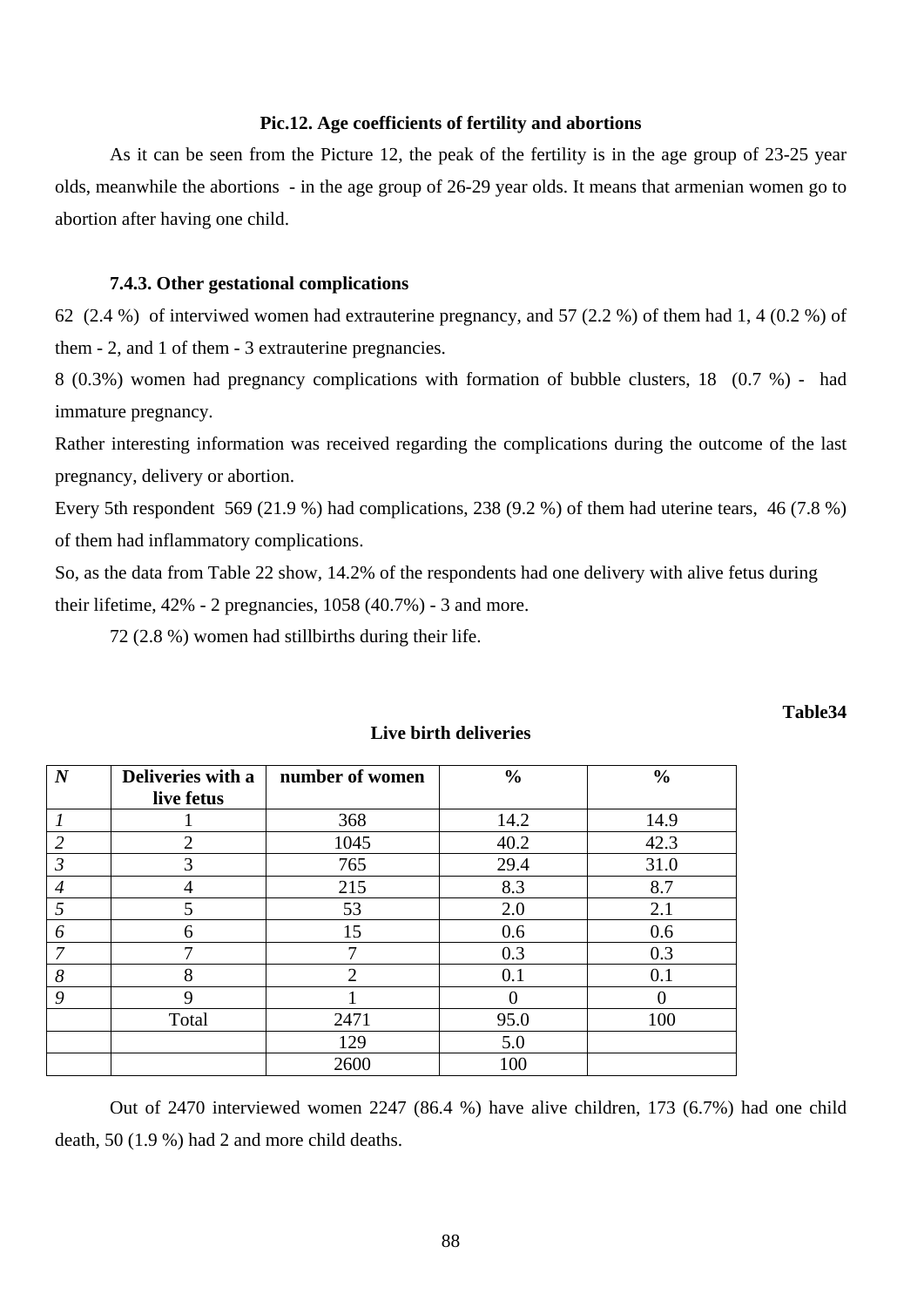# **Table 35**

| are alive or dead          | Number of<br>children | $\frac{0}{0}$ | $\frac{6}{6}$ |
|----------------------------|-----------------------|---------------|---------------|
| all are alive              | 2247                  | 86.4          | 91.0          |
| 1 child has died           | 173                   | 6.7           | 7.0           |
| more than 1 child has died | 50                    | 1.9           | 2.0           |
| Total                      | 2470                  | 95.0          |               |

## **Number of alive and dead children**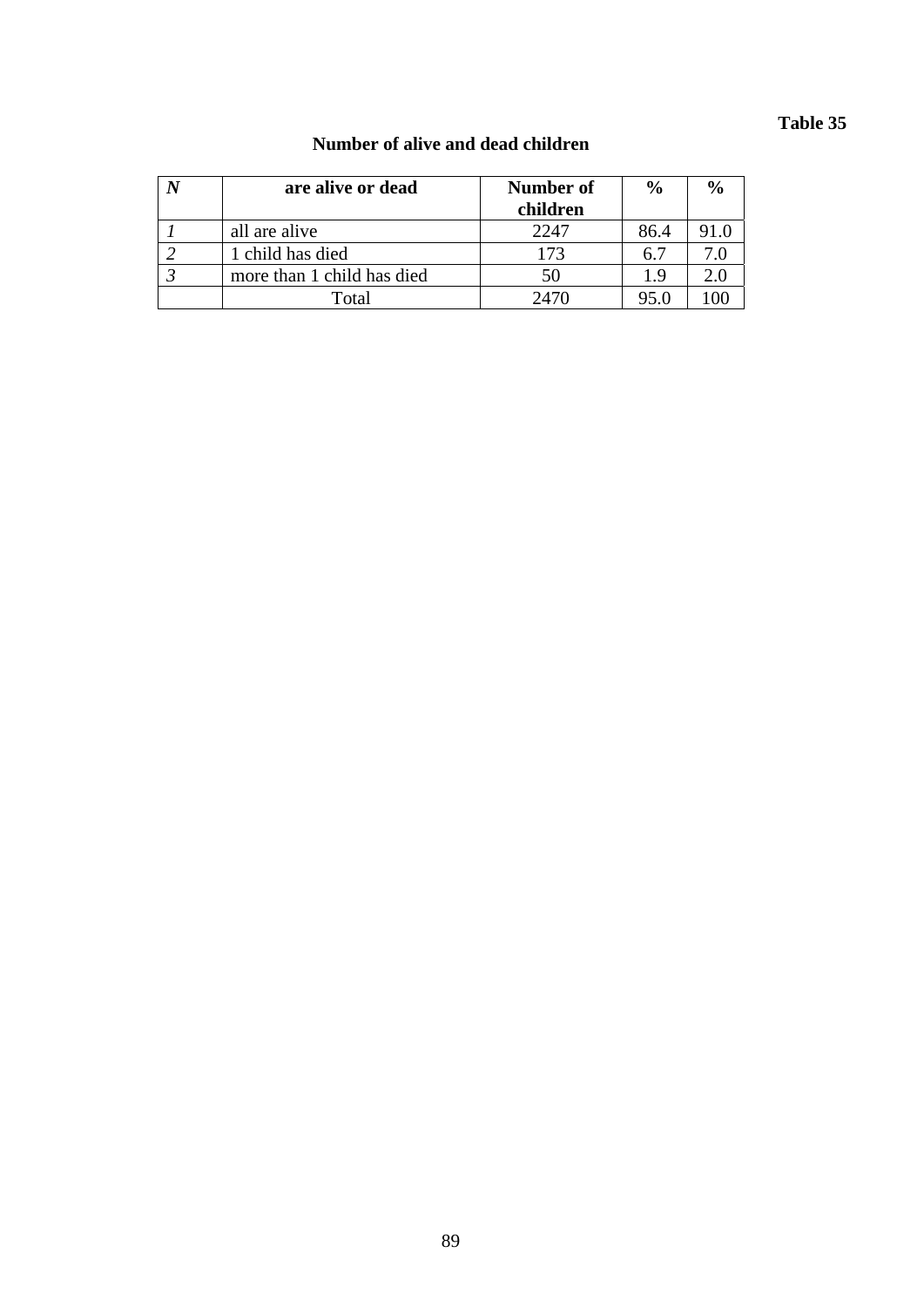# **CHAPTER 8. INFERTILITY**

 92 (3.5 %) of the respondents didn't have pregnancies, but 5 (0.2 %) of them took measures to prevent conception, 87(3.4 %) - tried to get pregnant.

 68 (2.7 %) women had regular sexual relations for more than 2 years without using any means to prevent pregnancy.

| $\boldsymbol{N}$ |                                              | number of<br>women | $\frac{0}{0}$ | $\frac{0}{0}$ |
|------------------|----------------------------------------------|--------------------|---------------|---------------|
|                  | rare or never had                            | 7                  | 0.3           | 6.5           |
| $\overline{2}$   | up to 6 months                               | 23                 | 0.9           | 21.5          |
| $\mathfrak{Z}$   | 7-12 months                                  | 9                  | 0.3           | 8.4           |
| $\overline{4}$   | 13-24 months                                 | 12                 | 0.5           | 11.2          |
| $\mathfrak{H}$   | 2-5 years                                    | 10                 | 0.4           | 9.3           |
| 6                | 6-10 years                                   | 12                 | 0.5           | 11.2          |
| $\overline{7}$   | more than 10 years                           | 10                 | 0.4           | 9.3           |
| 8                | doesn't remember, doesn't want<br>to respond | 20                 | 0.8           | 18.7          |
| 9                | used contraception                           | $\overline{4}$     | 0.2           | 3.7           |
|                  | <b>Total</b>                                 | 107                | 4.1           | 100           |
|                  |                                              | 2493               | 95.9          |               |
|                  |                                              | 2600               | 100           |               |

## **Table 37**

## **Sexual activity during the recent years without taking measures to prevent pregnancy**

| $\boldsymbol{N}$ | Frequency                                     | number of      | $\frac{6}{6}$ | $\frac{0}{0}$ |
|------------------|-----------------------------------------------|----------------|---------------|---------------|
|                  |                                               | women          |               |               |
|                  | every day or every other day                  | 43             | 1.7           | 33.9          |
| $\overline{2}$   | once a week                                   | 28             | 1.1           | 22.0          |
| 3                | not more than 3 times a month                 | 6              | 0.2           | 4.7           |
| $\overline{4}$   | rarely                                        | 12             | 0.5           | 9.4           |
| 5                | there were no sexual relations<br>involved    | 11             | 0.4           | 8.7           |
| 6                | doesn't remember or doesn't<br>want to answer | 25             | 1.0           | 19.7          |
| 7                | other                                         | $\overline{2}$ | 0.1           | 1.6           |
|                  | <b>Total</b>                                  | 127            | 4.9           | 100           |
|                  |                                               | 2473           | 95.1          |               |
|                  |                                               | 2600           | 100           |               |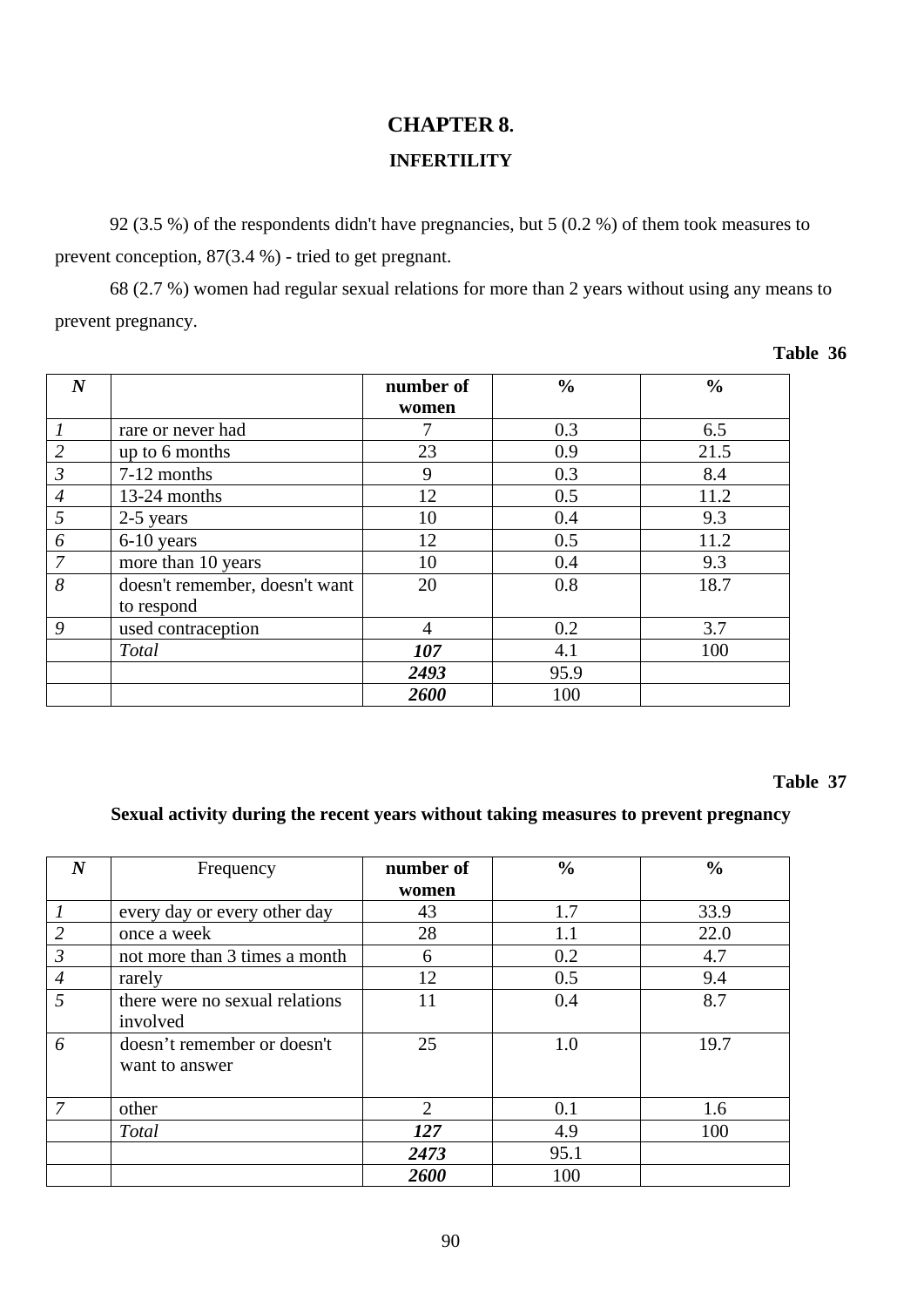*Regular can be considered the relations that take place at least once a week.* 

*Withdrawal, syringing and natural methods are also considered to be methods of preventing the pregnancy.* 

*Total period of time should be taken into consideration, which covers the period of either current or the previous marriages (cohabitations).* 

71 women have active sexual life and do not get pregnant for more than a 24 month period, which means that 3.4 % of the respondents suffers primary infertility.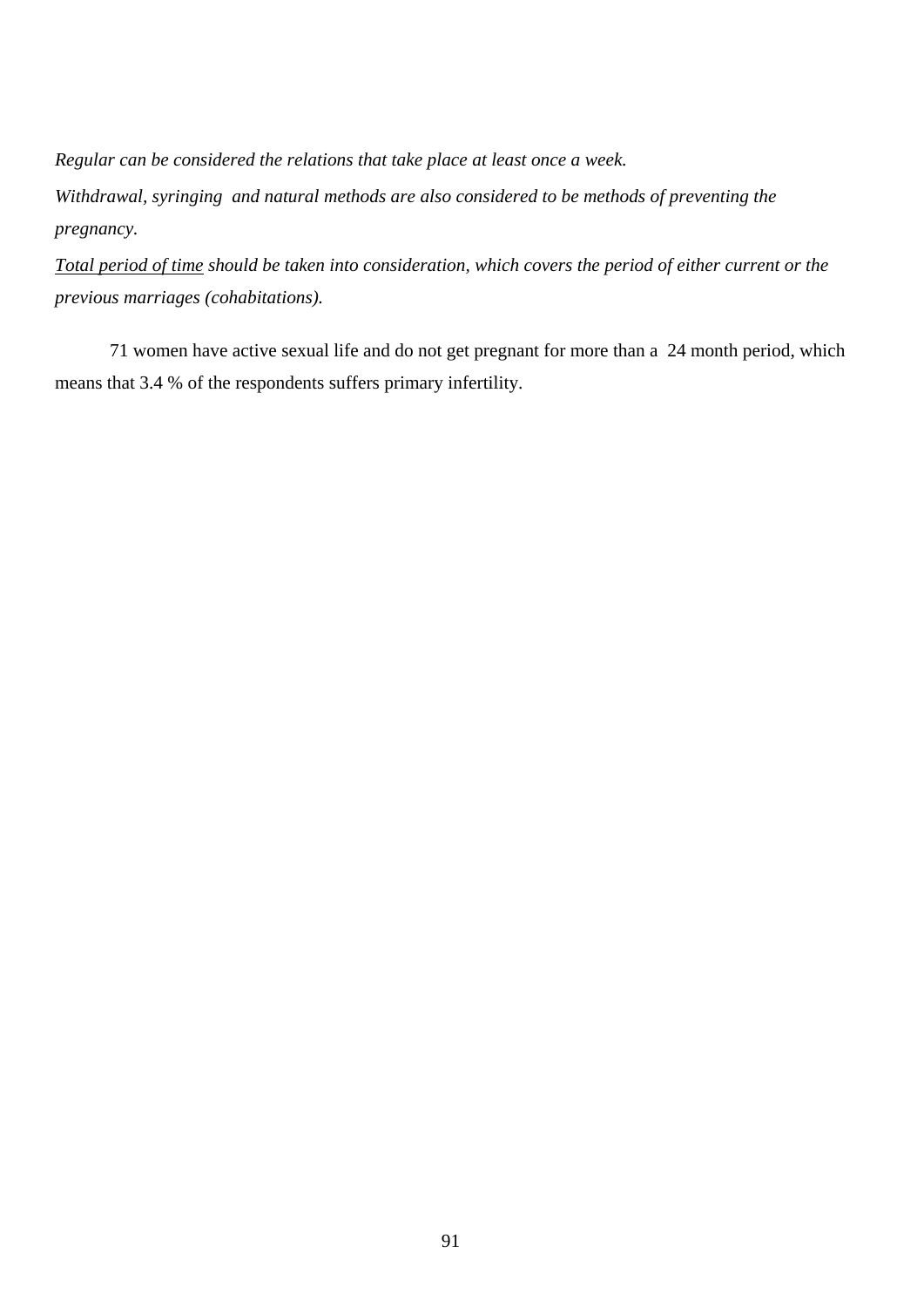#### **CHAPTER 9.**

#### **ACCESSIBILITY OF MEDICAL ASSISTANCE**

 Special attention should be paid to the investigation of peculiarities of applying to medical institutions of married couples having reproductive health problems. Below one can see the table 38, where we tried to find out if the respondent or her husband (partner) applied to a medical institution or traditional clinic (sorcerer) with the aim of receiving consultation or medical assistance for problems concerned with their reproductive health.

#### **Table 38**

| $\boldsymbol{N}$ | Person who applied                                                    | Quantity | $\frac{0}{0}$ | $\frac{6}{6}$ |
|------------------|-----------------------------------------------------------------------|----------|---------------|---------------|
|                  | neither of them                                                       | 891      | 34.3          | 34.3          |
| 2                | only woman applied                                                    | 1526     | 58.7          | 58.8          |
| $\mathfrak{Z}$   | only husband (partner) apllied                                        | 6        | 0.2           | 0.2           |
| $\overline{4}$   | woman apllied, but she is not<br>sure if her husband (partner)<br>did | 15       | 0.6           | 0.6           |
|                  | both of them applied                                                  | 158      | 6.1           | 6.1           |
|                  | total                                                                 | 2596     | 99.8          | 100           |
|                  |                                                                       |          | 0.2           |               |
|                  |                                                                       | 2600     | 100           |               |

#### **Accessibility of reproductive medical aid**

Some questions were asked to find out the levels of accessibility of reproductive services and the barriers that do not allow to apply. First of all the women were asked questions to find out if they had any health problem or need for medical assistance in 12 months period prior to the interview. The number of women who mentioned such a problem is 1526 (58.7 %).

According to every third respondent (34.3 %) neither the respondent, nor the husband (partner) applied for medical assistance with reproductive health problems.

Both the wife and the husband applied in 158 (6.1 %) cases. 42.3% of them mentioned that they hadn't applied for medical aid due to financial problems.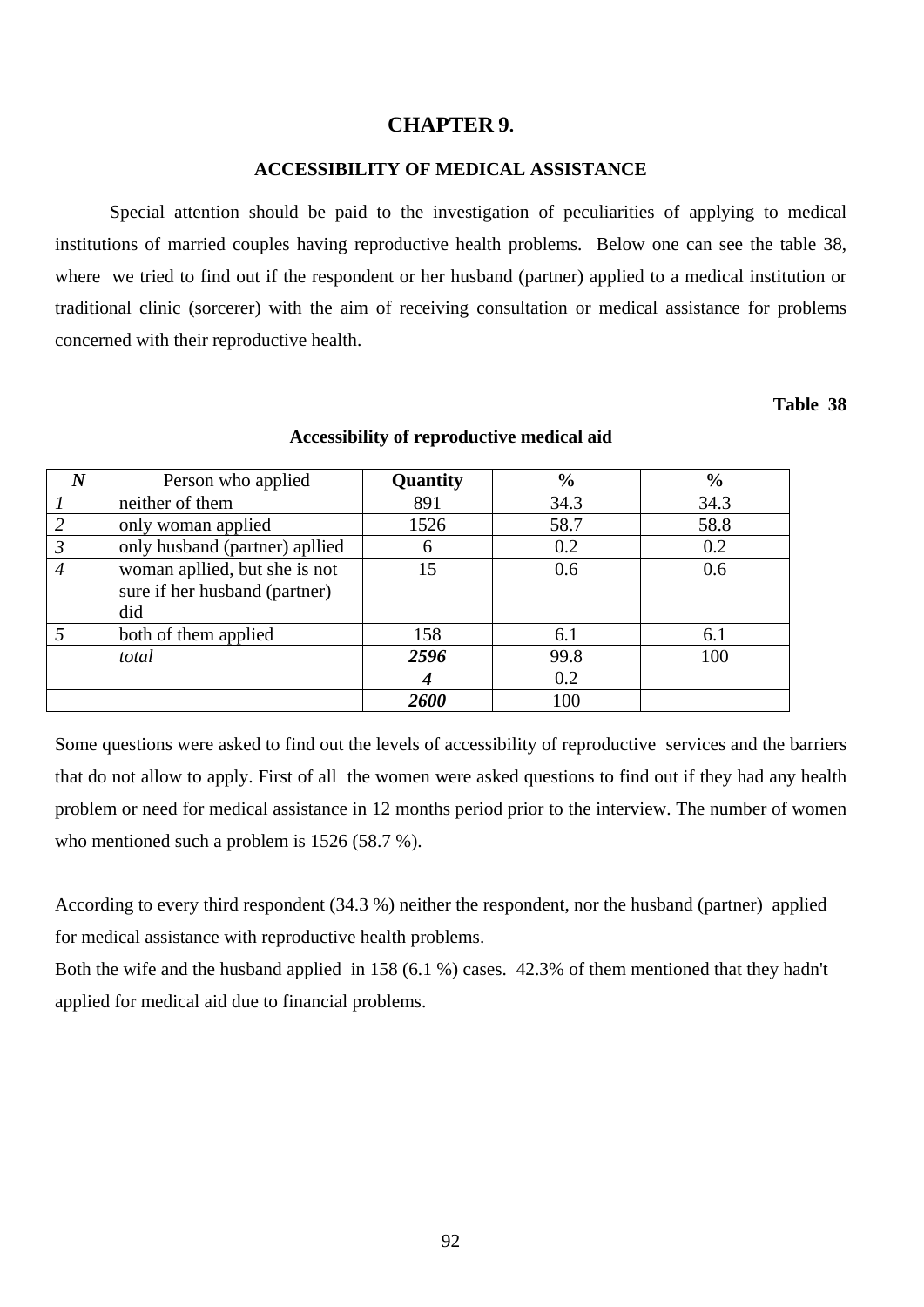#### **Table 39**

## **Reasons of non-applying**

| $\boldsymbol{N}$            | Reasons of non-applying                       | number of          | $\frac{6}{6}$ | $\frac{0}{0}$ |
|-----------------------------|-----------------------------------------------|--------------------|---------------|---------------|
|                             |                                               | women              |               |               |
| $\mathcal{I}_{\mathcal{I}}$ | Decided to wait a little bit more, hoping the | 59                 | 2.3           | 2.3           |
|                             | illness will pass without treatment           |                    |               |               |
| $\overline{2}$              | Financial problems                            | 269                | 10.3          | 10.3          |
|                             |                                               |                    |               |               |
| $\mathfrak{Z}$              | Don't know where to apply for addressing such | 8                  | 0.3           | 0.3           |
|                             | issues                                        |                    |               |               |
| $\overline{4}$              | Husband objects                               | 36                 | 1.4           | 1.4           |
| 5                           | Relatives object                              | $\overline{4}$     | 0.2           | 0.2           |
| 6                           | Are afraid of side effects or complications   | 31                 | 1.2           | 1.2           |
| $\overline{7}$              | Don't have time                               | 80                 | 3.1           | 3.1           |
|                             |                                               |                    |               |               |
| 8                           | Absence of favorable sanitary and hygiene     | 10                 | 0.4           | 0.4           |
|                             | conditions in medical institutions            |                    |               |               |
| 9                           | Other                                         | 637                | 24.5          | 24.5          |
|                             |                                               | <i><b>2600</b></i> | 100           |               |

The examination of the data regarding the non-applying of respondents to a medical institution or sorcerer with reproductive health problems for passing an investigation or receiving a treatment showed that 269 (10.3%) of people in need of medical assistance didn't apply because of financial problems, 637 (24.5**%**) - didn't mention any specific reasons, 59 (2.3 %) - decided to wait, hoping the illness will pass without treatment.

As it can be seen from the data of the Table 40 44.8%, abproximately the half of the respondents, have applied to women's consultancy or polyclinics with the aim of getting consultation for the disease, 17.3% - to the regional maternity hospital, 11%- to a specialized center.

#### **Table 40**

|               | Where or whom to apply                         | number of<br>women | $\frac{6}{6}$ |
|---------------|------------------------------------------------|--------------------|---------------|
|               | Junior surgeon's and obstetrics station (JSOS) | 6                  | 0.2           |
|               | Village ambulatory / hospital                  | 52                 | 2.0           |
| $\mathcal{R}$ | Women's polyclinics                            | 1165               | 44.8          |
|               | Regional maternity house/hospital              | 451                | 17.3          |
|               | Specialized center                             | 286                | 11.0          |
|               | Private clinic                                 | 30                 |               |

**Division of medical institutions by applying rate**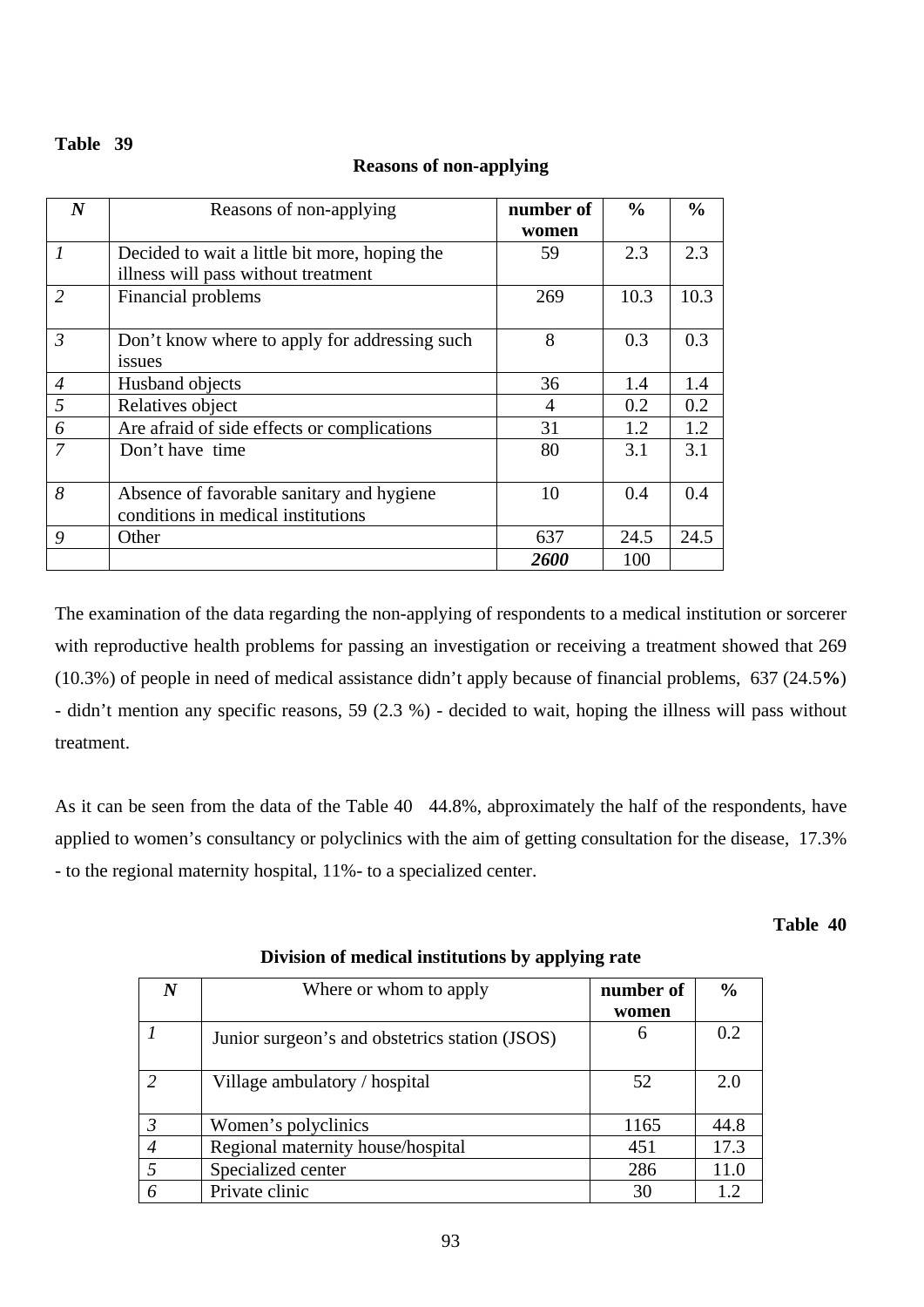|    | Private doctor                                  | 29   |     |
|----|-------------------------------------------------|------|-----|
|    | Sorcerer                                        | 20   | 0.8 |
|    | Other                                           | 66   | 2.3 |
| 10 | Doesn't know, is not sure about the place where |      |     |
|    | her husband (partner) applied                   |      |     |
|    |                                                 | 2600 |     |

808 (31.1%) respondents said that investigations concerned with reproductive health problems were performed, 1736 (66.8%) of the respondents didn't apply anywhere  $\acute{E}$ , 56 (2.2%) – gave other responces.

#### **Table 41**

**List of investigations performed to the respondents** 

| $\boldsymbol{N}$            | Investigation performed          | yes      |               | $\mathbf{n}\mathbf{o}$ |               | doesn't know |               |
|-----------------------------|----------------------------------|----------|---------------|------------------------|---------------|--------------|---------------|
|                             |                                  | quantity | $\frac{0}{0}$ | quantity               | $\frac{0}{0}$ | quantity     | $\frac{0}{0}$ |
| $\mathcal{I}_{\mathcal{I}}$ | Blood pressure measured          | 1550     | 59.2          | 1024                   | 39.4          | 36           | 1.4           |
| $\overline{2}$              | General physical examination     | 1289     | 49.6          | 1225                   | 47.1          | 86           | 3.3           |
| $\mathfrak{Z}$              | Gynecological examination        | 1686     | 64.8          | 893                    | 34.3          | 21           | 0.5           |
| $\overline{4}$              | Mirror examination               | 860      | 33.1          | 1555                   | 59.8          | 185          | 7.1           |
| 5                           | Smear tests                      | 1359     | 52.3          | 1142                   | 43.9          | 99           | 3.8           |
| 6                           | Testing for infections           | 518      | 19.9          | 1820                   | 70            | 262          | 10.1          |
| $\overline{7}$              | Testing for the quantity of      | 322      | 12.4          | 1924                   | 74            | 354          | 13.6          |
|                             | hormones in blood                |          |               |                        |               |              |               |
| 8                           | Cytological test of the uterus   | 398      | 15.3          | 1873                   | 72            | 329          | 12.7          |
|                             | cervix                           |          |               |                        |               |              |               |
| 9                           | Colposcopy                       | 168      | 6.5           | 2031                   | 78.1          | 401          | 15.4          |
| 10                          | Sonography                       | 875      | 33.7          | 1497                   | 57.6          | 228          | 8.8           |
| 11                          | Diagnostic scrape of the uterine | 157      | 6.0           | 2098                   | 80.7          | 345          | 13.3          |
|                             | cavity endometrium               |          |               |                        |               |              |               |
| 12                          | Hysterosalpingography            | 85       | 3.3           | 2138                   | 82.2          | 377          | 14.5          |
| 13                          | Laparoscopy                      | 74       | 2.8           | 2176                   | 83.7          | 350          | 13.5          |
| 14                          | Other                            | 34       | 1.3           | 2378                   | 91.5          | 188          | 7.2           |
|                             |                                  | 2600     | 100           |                        |               |              |               |

All the questions mentioned in the table have been read to the respondents, and they were asked to point out those investigations that they passed when applying to a medical institution. The data received show that the examination of women experiencing reproductive health problems was carried out in an insufficient level, gynecological examination has been performed in 64.8% cases, mirror examinations in 33.1% cases, smear tests - in 52.3% cases. Strictly insufficient is the level of investigations for revealing the infections - 19.9%, testing for the quantity of hormones in blood - 12.4%, diagnostic scrape of the uterine cavity endometrium - 15.3%, colposcopy – only in 6.5% cases.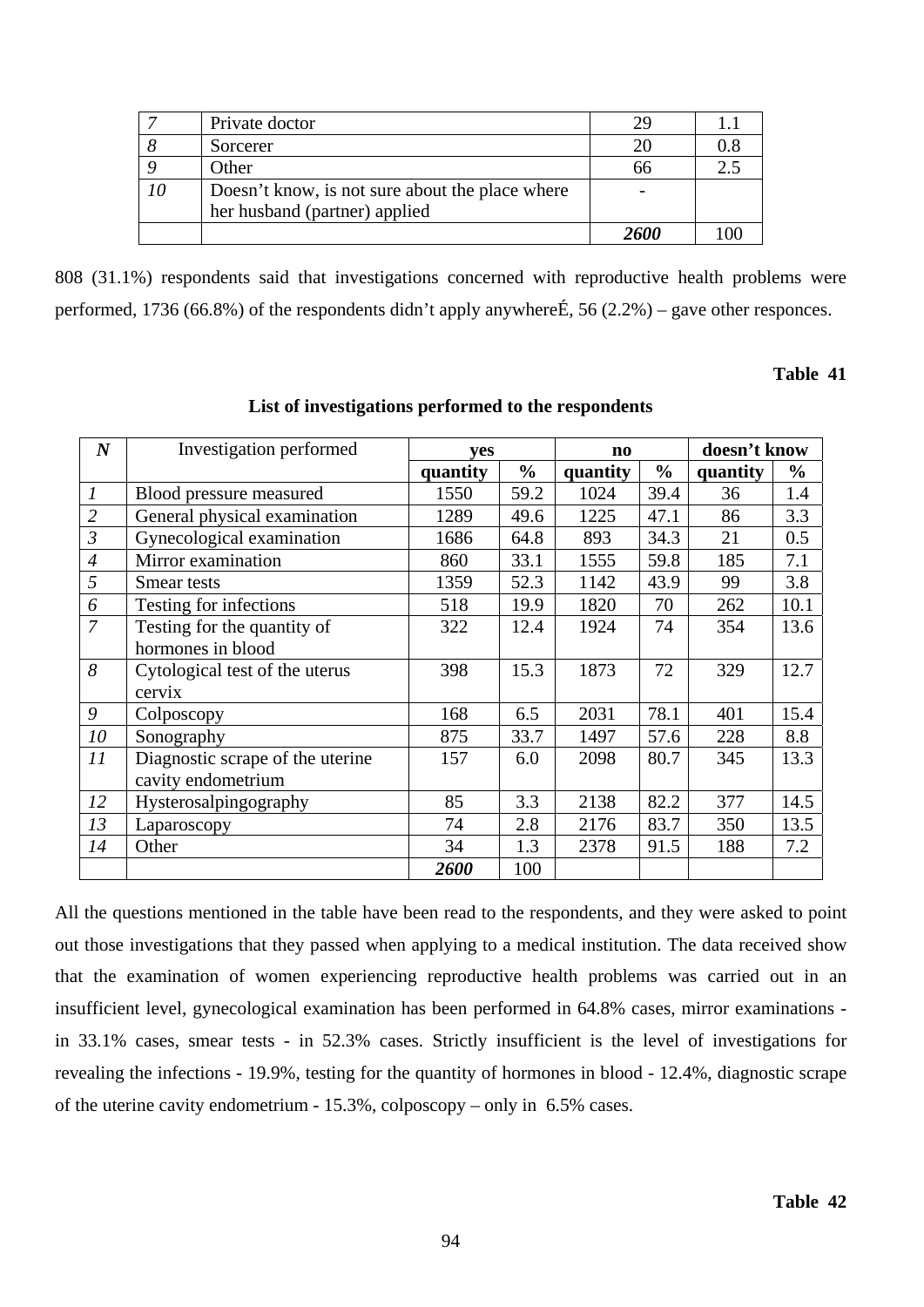| $\boldsymbol{N}$ | Investigation carried out     | ves    |               |        | $\mathbf{n}\mathbf{o}$ |        | doesn't know  |  |
|------------------|-------------------------------|--------|---------------|--------|------------------------|--------|---------------|--|
|                  |                               | number | $\frac{0}{0}$ | number | $\frac{6}{9}$          | number | $\frac{6}{6}$ |  |
|                  |                               | of     |               | of     |                        | of     |               |  |
|                  |                               | women  |               | women  |                        | women  |               |  |
|                  | Measurement of blood pressure | 158    | 6.1           | 1469   | 56.5                   | 39     | 1.5           |  |
| $\overline{2}$   | General physical observation  | 112    | 4.3           | 1502   | 57.8                   | 49     | 1.9           |  |
| $\mathfrak{Z}$   | Examination and tests for     | 87     | 3.3           | 1531   | 58.9                   | 47     | 1.8           |  |
|                  | urogenital infections         |        |               |        |                        |        |               |  |
| $\overline{4}$   | Sperm investigation           | 85     | 3.3           | 1544   | 59.4                   | 35     | 1.3           |  |
|                  | Doppler sonography            | 19     | 0.7           | 1570   | 60.4                   | 70     | 3.0           |  |
|                  |                               | 2600   | 100           |        |                        |        |               |  |

## **List of investigations performed to the husband (partner) of the respondent**

All the questions mentioned in the table have been read to the respondents, and they were asked to point out those investigations that they passed when applying to a medical institution.

The volume of the husbands (partners) of the respondents is much more concerning. According to data received from 2403 respondents for 92.(4.1)% of them not a single investigation was carried out, and only 181 (7%) women responded that certain medical investigations were carried out with the aim of checking the reproductive health condition of their husband (partner). The data received show that the examination of men experiencing reproductive health problems was carried out in an insufficient level, examination and tests for urogenital infections and sperm investigation has been carried out in 3.3%, and Doppler sonography - in 0,7 %.

### **Table 43**

|                | treatment method                  | number of | $\frac{0}{0}$ |
|----------------|-----------------------------------|-----------|---------------|
|                |                                   | women     |               |
|                | Antibiotics / Sulphanilamides     | 694       | 26.7          |
| $\mathcal{L}$  | <b>Tampons</b>                    | 476       | 18.3          |
| $\mathfrak{Z}$ | Physiotherapy                     | 63        | 2.4           |
|                | Antibacterial suppositories       | 183       | 7.0           |
|                | Non-traditional, sorcerer's means | 124       | 4.8           |
|                | Vitamins /Biostimulators          | 364       | 14.0          |
|                | Surgical intervention             | 234       | 9.0           |

## **Type of treatment received by the respondent**

Most often antibiotics therapy has been performed - 26.7 %, tampons - 18.3 %, vitamins, biostimulators -14 %, Surgical intervention - 9 %.

According to the data received 2311 women (88.9%) mentioned that the husband (partner) hadn't received any treatment, 57 (2.2%) women responded that their husband (partner) had received treatment but she doesn't know the details.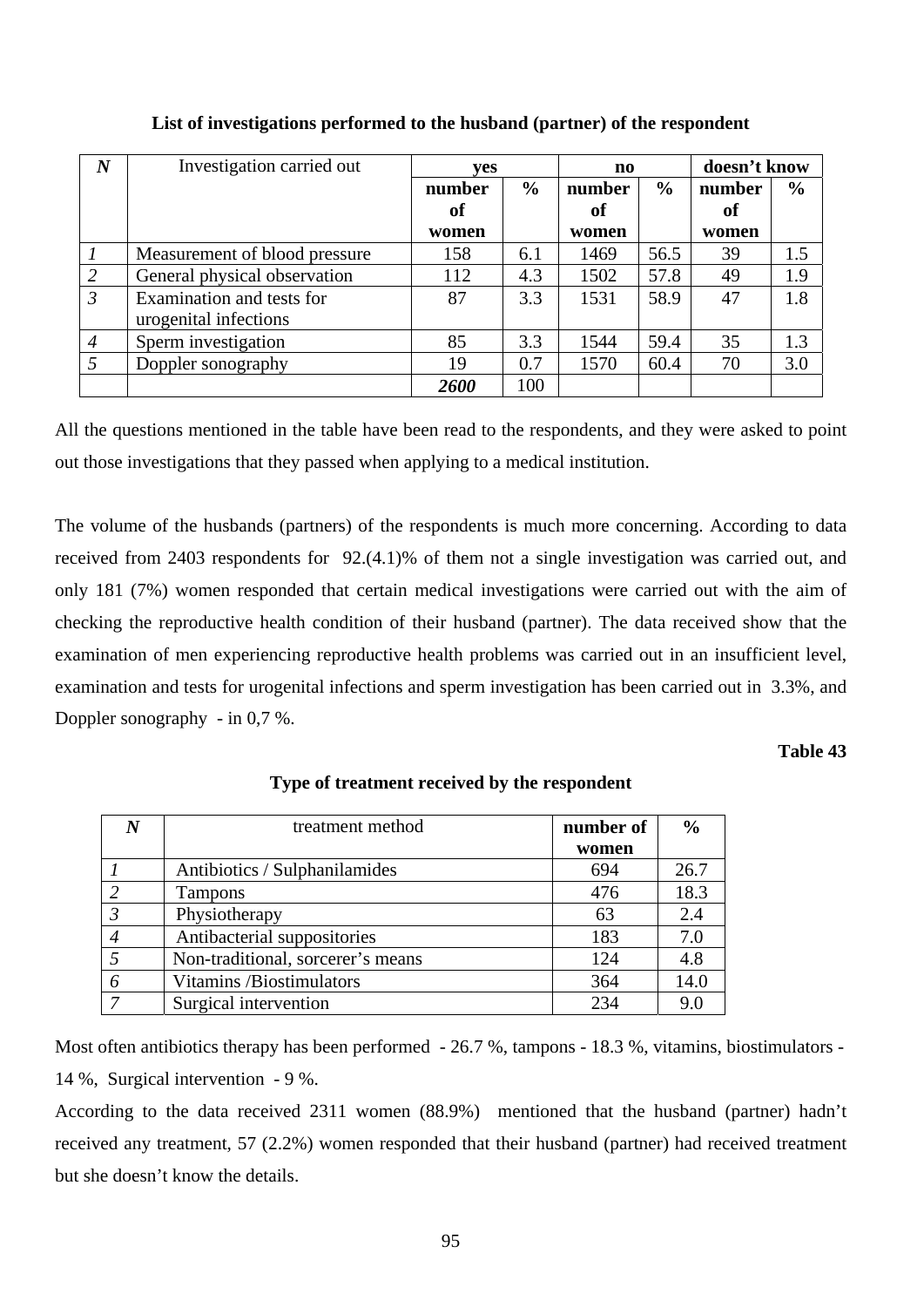# **CHAPTER 10.**

# **MORBID CONDITIONS, BAD HABITS, DISEASES, SURGICAL OPERATIONS THAT HAVE NEGATIVE INFLUENCE ON THE WOMEN'S REPRODUCTIVE HEALTH**

### **Table 44**

| $\boldsymbol{N}$ | Menstrual periodicity                           | N of  | $\frac{0}{0}$ | $\frac{6}{6}$ |
|------------------|-------------------------------------------------|-------|---------------|---------------|
|                  |                                                 | women |               |               |
|                  | regular, once in every 21-35 days               | 1773  | 65.2          | 68.2          |
| 2                | irregular                                       | 554   | 21.3%         |               |
| $\mathfrak{Z}$   | sometimes there happen intermenstrual bleedings | 38    | 1.5           | 1.5           |
| $\overline{4}$   | regular, but there happen intermenstrual        | 29    | 1.1           | $1_{-}1$      |
|                  | bleedings                                       |       |               |               |
| 5                | lack of menstruation for more than 6 months     | 152   | 5.8           | 5.8           |
| 6                | other                                           | 165   | 6.3           | 6.3           |
|                  |                                                 |       |               |               |

#### **Peculiarities of the menstrual function**

1773 (68.2%) women have regular and normal menstrual periodicity, 592 (22.8%) of them have irregular menstruation with intermenstrual bleedings. 152 (5.88%) of them have secondary amennorhea.

The fact that 139 (5.3%) respondents had bleeding during sexual intercourse is of interest.

Data collection concerning ulcerations, bubbles, wart-like or other neoplasms on the external genital organs and in their neighborhood showed that more than the half of the respondents - 1394 (53.6%) of them had inflammatory diseases of genitals.

191 women (7.3%) had ulcerations, bubbles, wart-like or other neoplasms on the external genitals or in their neighborhood.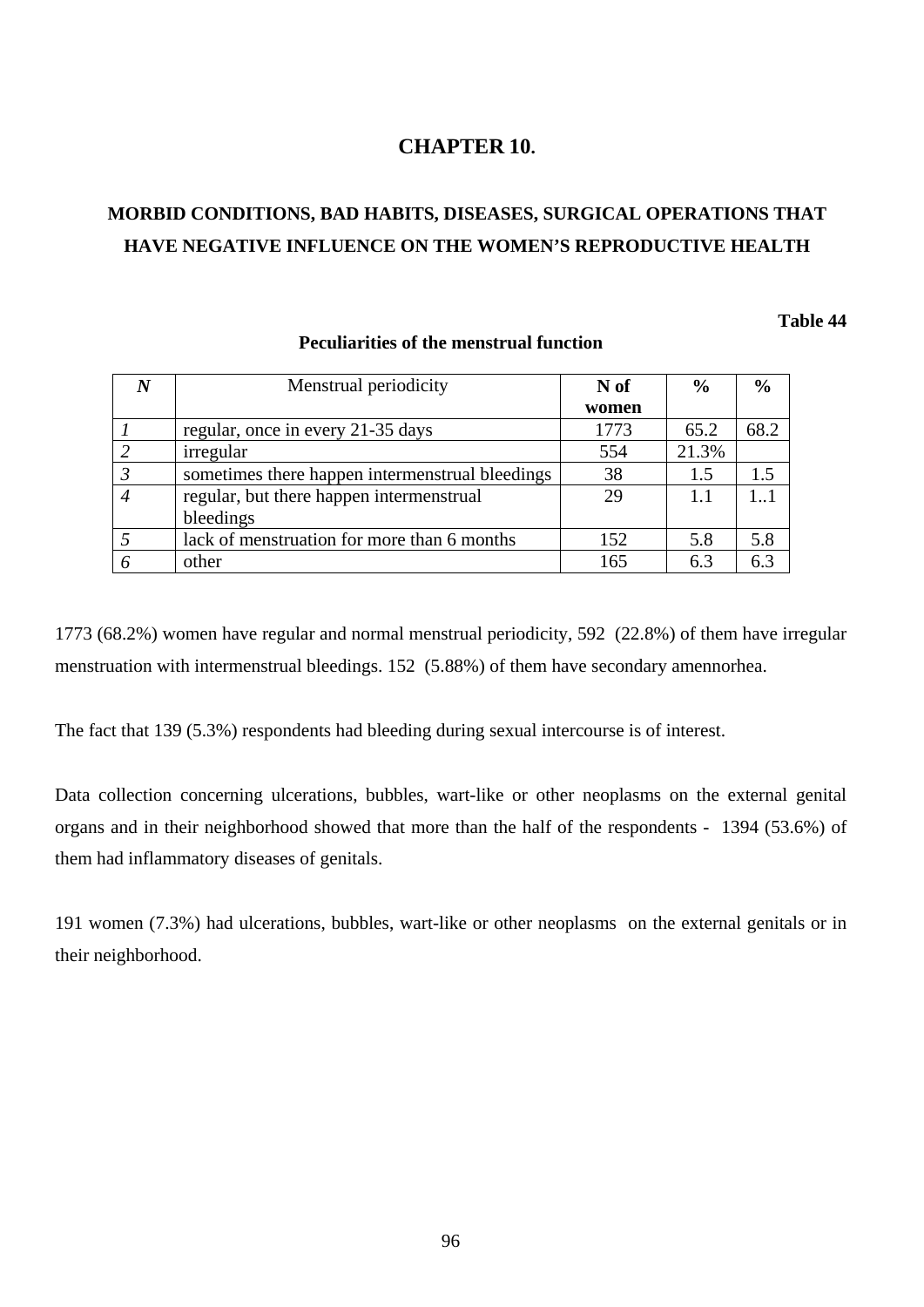| $\boldsymbol{N}$ | <b>Symptoms</b>                                                   |               | yes           |               | $\mathbf{n}\mathbf{o}$ |               | doesn't       |
|------------------|-------------------------------------------------------------------|---------------|---------------|---------------|------------------------|---------------|---------------|
|                  |                                                                   |               |               |               |                        | know          |               |
|                  |                                                                   | N of<br>women | $\frac{6}{6}$ | N of<br>women | $\frac{0}{0}$          | N of<br>women | $\frac{0}{0}$ |
| $\boldsymbol{l}$ | pain in the lower part of<br>abdomen or in waist                  | 1777          | 68.3          | 806           | 31.0                   | 10            | 0.4           |
| 2                | abundant secretion from<br>vagina                                 | 1095          | 42.1          | 1477          | 56.8                   | 21            | 0.8           |
| $\overline{3}$   | irritation and itching in<br>vagina or external genital<br>organs | 581           | 22.3          | 1981          | 76.2                   | 29            | 1.1           |
| $\overline{4}$   | pain, burning during<br>urination                                 | 462           | 17.8          | 2112          | 81.2                   | 19            | 0.7           |
| $\overline{5}$   | frequent urination with<br>difficulties                           | 321           | 12.3          | 2250          | 86.5                   | 22            | 0.8           |
| 6                | pain during sexual<br>intercourse                                 | 604           | 23.2          | 1956          | 75.2                   | 27            | 1.0           |

**Clinical symptoms of gynecological diseases** 

The analysis of the data received shows the high prevalence of gynecological diseases. It is sufficient to say that 2600 respondents presented approximately 4840 symptoms, that is every woman had in average 2 different symptoms.

More than the half of the respondents (68.3%) had pains in the lowers part of the abdomen or waist, every 2-nd woman had abundant secretion from vagina, every 5-th woman - irritation and itching in vagina or external genital organs, as well as pain, burning during urination (17.8%); 12.3% of respondents had frequent urination with difficulties, and 23.2% of them had pain during sexual intercourse.

Notwithstanding the high prevalence of morbidity, only 737 (28.3%) of the respondents and their husbands had received treatment, 1848 (71.1%) hadn't received treatment.

Only 339 women **(**49%) of 705 (27.1%) that received treatment of cervical erosion, had received contemporary treatment.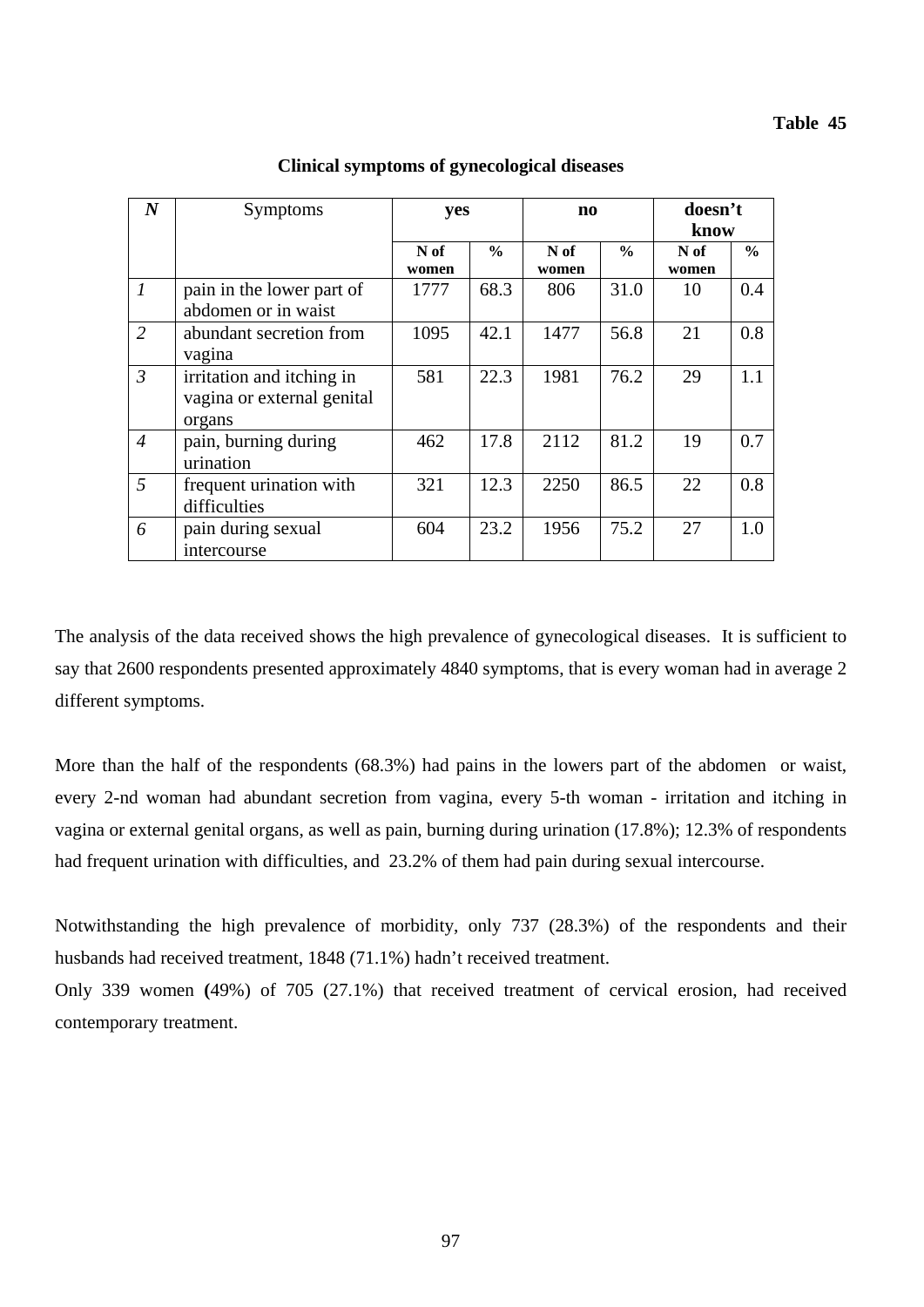# **Table 46**

# **Treatment received**

| $\bm{N}$                                                                                                                                                                                                                                                                                                                                                                                                                                                                            |               | Number of | $\frac{0}{0}$ | $\frac{0}{0}$ |
|-------------------------------------------------------------------------------------------------------------------------------------------------------------------------------------------------------------------------------------------------------------------------------------------------------------------------------------------------------------------------------------------------------------------------------------------------------------------------------------|---------------|-----------|---------------|---------------|
|                                                                                                                                                                                                                                                                                                                                                                                                                                                                                     |               | women     |               |               |
|                                                                                                                                                                                                                                                                                                                                                                                                                                                                                     | tampons       | 326       | 12.5          | 46.3          |
| $\mathcal{D}_{\mathcal{L}}^{\mathcal{L}}(\mathcal{L}) = \mathcal{D}_{\mathcal{L}}^{\mathcal{L}}(\mathcal{L}) = \mathcal{D}_{\mathcal{L}}^{\mathcal{L}}(\mathcal{L}) = \mathcal{D}_{\mathcal{L}}^{\mathcal{L}}(\mathcal{L}) = \mathcal{D}_{\mathcal{L}}^{\mathcal{L}}(\mathcal{L}) = \mathcal{D}_{\mathcal{L}}^{\mathcal{L}}(\mathcal{L}) = \mathcal{D}_{\mathcal{L}}^{\mathcal{L}}(\mathcal{L}) = \mathcal{D}_{\mathcal{L}}^{\mathcal{L}}(\mathcal{L}) = \mathcal{D}_{\mathcal{L}}$ | suppositories | 37        | 1.4           | 5.3           |
| 3                                                                                                                                                                                                                                                                                                                                                                                                                                                                                   | cauterization | 314       | 12.1          | 44.6          |
|                                                                                                                                                                                                                                                                                                                                                                                                                                                                                     | cryosurgery   | 21        | 0.8           | 3.0           |
|                                                                                                                                                                                                                                                                                                                                                                                                                                                                                     | extraction    |           | 0.2           | 0.6           |
|                                                                                                                                                                                                                                                                                                                                                                                                                                                                                     | other         |           | $0.1\,$       | 0.3           |
|                                                                                                                                                                                                                                                                                                                                                                                                                                                                                     |               | 704       |               |               |

312 (12.0%) women had surgical operations on genital organs.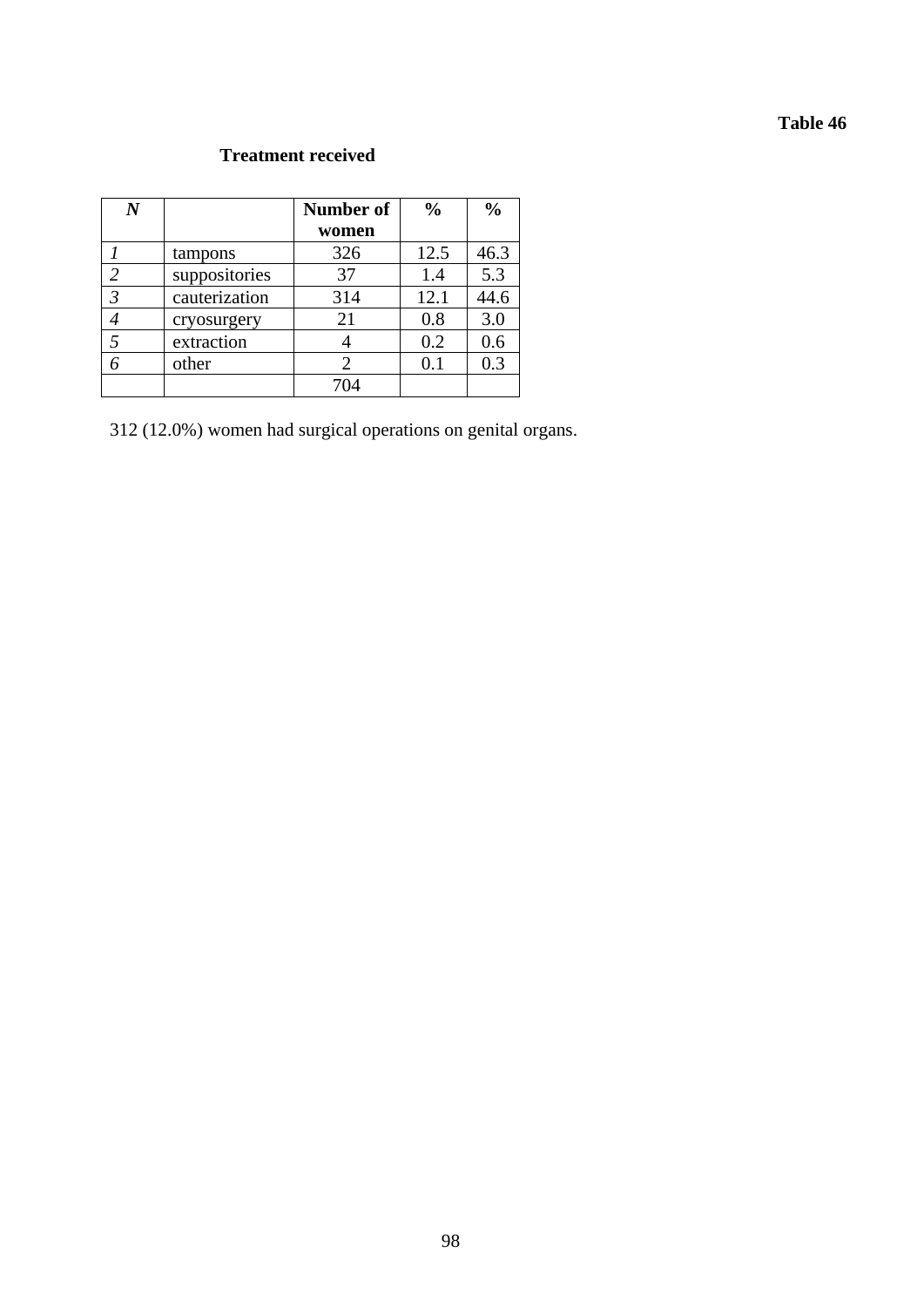### 99

# **CHAPTER 11.**

# **BAD HABITS**

On the whole only 79 (3.1%) of interviwed women smoke, meanwhile only 3 of them smoke more than 20 cigarettes.

Number of smokers among their husbands (partners) was 1682 (65%), meanwhile only 19.2% of them smoke more than 20 cigarettes.

## **Table 47**

## **Smoking, women**

|                            | <b>Number</b><br>of | $\frac{6}{6}$ |      |
|----------------------------|---------------------|---------------|------|
|                            | women               |               |      |
| up to 10 cigarettes        |                     | 1.5           | 50.6 |
| 10-20 cigarettes           | 36                  | 1.4           | 45.6 |
| more than 20<br>cigarettes |                     | 0.1           | 3.8  |
|                            |                     |               |      |

## **Table 48**

# **Smoking, men**

|                     | <b>Number</b> | $\frac{0}{0}$ | $\frac{0}{0}$ |
|---------------------|---------------|---------------|---------------|
|                     | of men        |               |               |
| up to 10 cigarettes | 319           | 12.3          | 18.9          |
| 10-20 cigarettes    | 864           | 33.2          | 51.2          |
| more than 20        | 499           | 19.2          | 29.5          |
| cigarettes          |               |               |               |
|                     | 1682          |               |               |

# **PART 2**

# **PRESENTATION OF THE RESULTS OF THE CLINICAL AND EMYDEMIOLOGICAL SURVEY**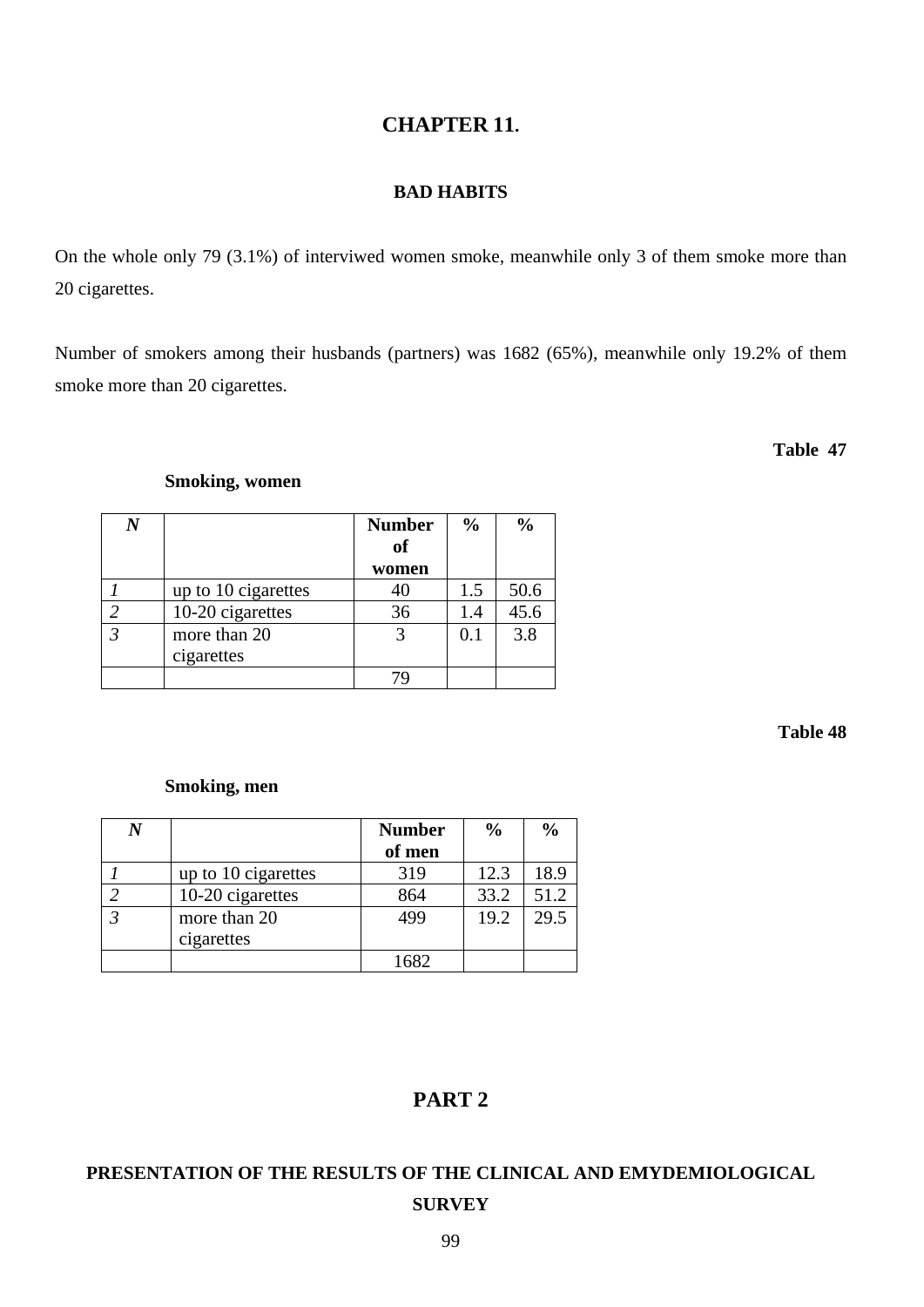# **CHAPTER 1**.

# **ULTRASOUND EXAMINATIONS OF THE GYNECOLOGICAL AND PELVIS MINOR ORGANS**

Gynecological and pelvis minor organs were exmanied with ultrasound, as well as STD tests were conduvted to 2494 women (gonococcus, thrichomonas, chlamydia, gardnerella, mycotic infection, bacterial coccus).

The people examined were distributed by place of living (town/village) in the following way:

- 1761 (98,7%) out of 1785 urban women were examined,
- 698 (98,4%) out of 709 rural women were examined .





Before starting the investigation each woman was told about her right not to participate in the investigation and smear test, and has signed an agreement form which allowed the doctors to examine her. 24 (1.3%) urban and 11(1.6%) rural respondents refused to pass the investigation.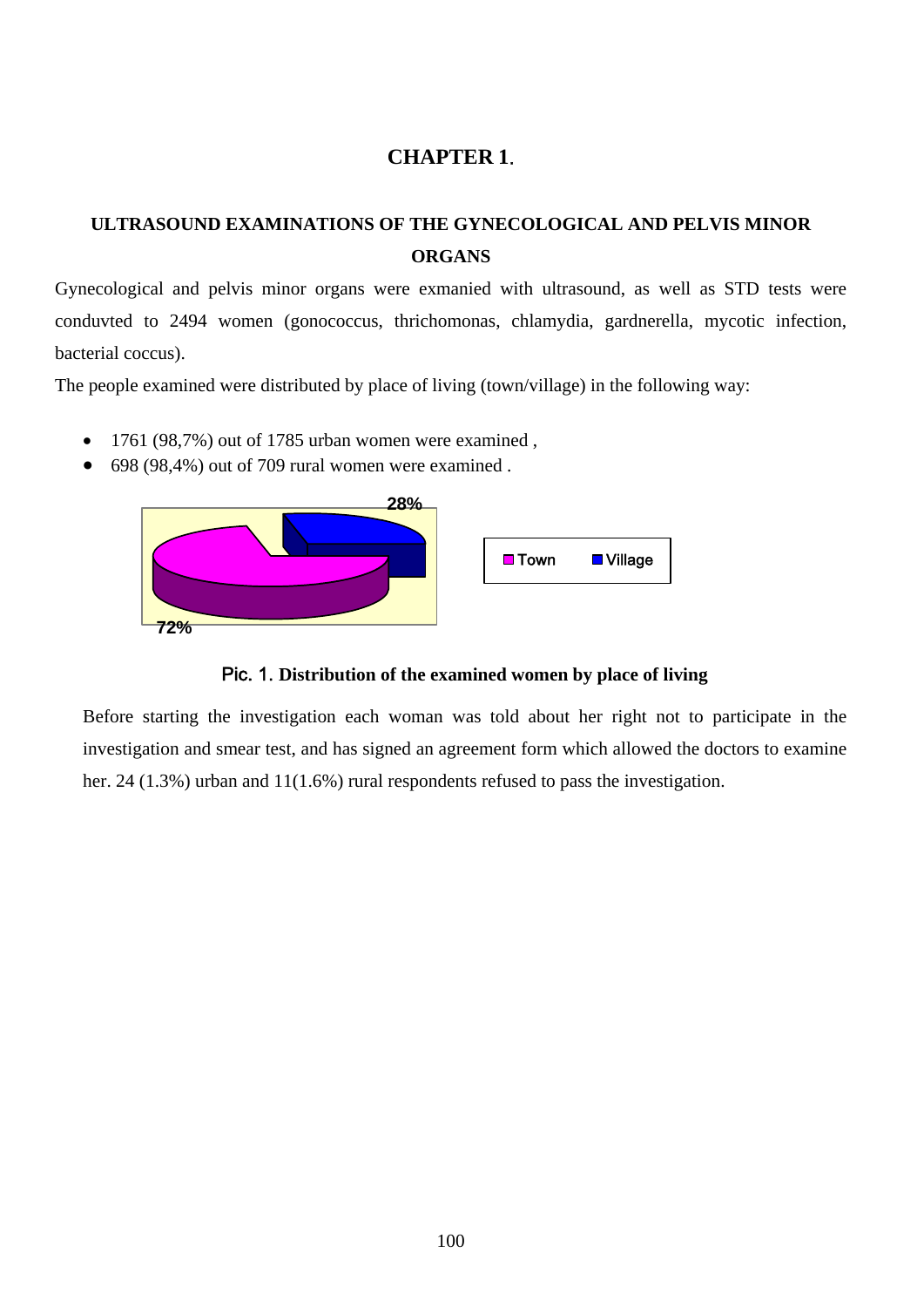## 1.1. **Investigation of external genital organs and vagina**

Only one case of genital warts and bubble clusters was revealed during the examination of the external geniats and vagina.

During the examniation of the vagina it was revealed that  $6(0.6%)$  urban and  $3(0.5%)$  rural examined women had warts and ulcers (Table1).

## Table 1.

## **Prevalence of warts, ulcers of the vagina by place of living (town/village)**

| Town/village |          | number of women having vaginal warts, ulcers |  |     |       |      |  |
|--------------|----------|----------------------------------------------|--|-----|-------|------|--|
|              | not      | Total in<br>revealed<br>%<br>$\%$            |  |     |       | $\%$ |  |
|              | revealed |                                              |  |     | group |      |  |
| Town         | 1779     | 99.7                                         |  | 0.3 | 1785  | 100  |  |
| Village      | 706      | 99.5                                         |  | 0.5 | 709   | 100  |  |
| Total        | 2485     |                                              |  |     |       |      |  |

The following was seen from the examination of vagina of the respondents: vaginal warts and ulcers had 4 women in Yerevan, 3 - in Armavir, 1 case in Gegharkunik and Shirak marz (Table 2).

6 (0.6%) urban and 3 (0.5%) rural women had warts and ulcers in the vaginal walls.

# Table 2

|                | <b>Marz</b>   | $\frac{6}{6}$<br>N of<br>women<br>examined |      | ulcers, warts on<br>the external<br>genitals |     | warts and<br>ulcers in<br>vagina |     |  |
|----------------|---------------|--------------------------------------------|------|----------------------------------------------|-----|----------------------------------|-----|--|
| $\mathbf{1}$   | Yerevan       | 768                                        | 29.6 |                                              | 0,1 | 4                                | 0.6 |  |
| $\overline{2}$ | Aragatsotn    | 133                                        | 5.1  |                                              |     |                                  |     |  |
| 3              | Ararat        | 219                                        | 8.4  |                                              |     |                                  |     |  |
| $\overline{4}$ | Armavir       | 206                                        | 7.9  |                                              |     | 3                                | 0,5 |  |
| 5              | Gegharkunik   | 197                                        | 7.6  |                                              |     |                                  | 0,5 |  |
| 6              | Lori          | 228                                        | 8.8  |                                              |     |                                  |     |  |
| $\overline{7}$ | Kotayk        | 260                                        | 10.0 |                                              |     |                                  |     |  |
| 8              | <b>Shirak</b> | 202                                        | 7.8  |                                              |     |                                  | 0,5 |  |
| 9              | Syunik        | 172                                        | 6.6  |                                              |     |                                  |     |  |
| 10             | Vayots Dzor   | 76                                         | 2.9  |                                              |     |                                  |     |  |
| 11             | Tavush        | 139                                        | 5.3  |                                              |     |                                  |     |  |
|                | Total         | 2600                                       | 100  |                                              |     |                                  |     |  |

# **The prevalence of vaginal warts and ulcers by marz**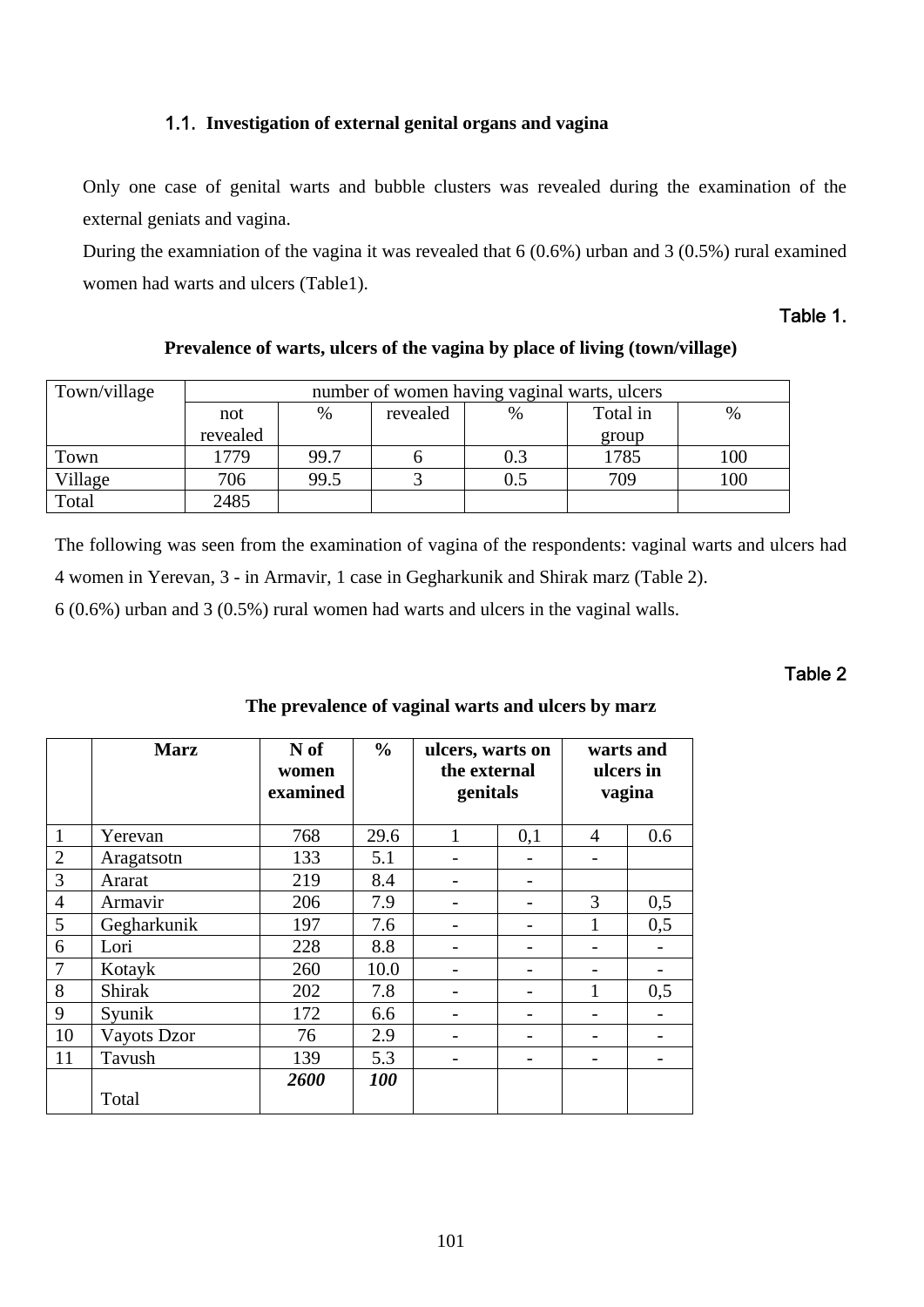# **1.2. Results of the Ultrasound Examination of the internal genital organs**

The ultrasound examination was carried out by a portable US scanner "ALOKA", that works in the real time regimen.

The results of the survey showed that every 4-5th woman had some kind of uterine pathology (Table 3), most frequent is mioma - in 17.8% cases, 23 (0.9%) women had hypoplastic uterus, 2 women had pathology of absence of the uterus, 38 (1.5%) had hysterectomy.

Every 5th examined, 520 (20.8%) women, had adnexa uteri pathologies, most often, in 13.2%, there was a right ovary enlargement, 4.1% - left ovary enlargement. 34 (1.8%) women had hypoplastic ovaries. Large number of women (2%) made ovaryectomy.

#### **Results of the US examination of the uterus**

# Table 4

# **Results of the US examination of the adnexa uteri**

| Ovaries                  | right |      | left |         |  |
|--------------------------|-------|------|------|---------|--|
|                          |       |      |      |         |  |
| enlarged                 | 330   | 13.2 | 102  | 4. .    |  |
| hypoplastic              | 23    | 0.9  |      |         |  |
| no development pathology |       |      |      | 0.1     |  |
| ablated                  | 31    | 1.2  | 19   | $0.8\,$ |  |
| Total                    | 385   |      | 135  |         |  |

According to the data received, the rural population had hysteromyoma by 15% more frequently (Table 5, 6), the rest of the pathologies had the same frequency of occurrence. As for the adnexa, the prevalence of the pathologies in rural areas is 2 times higher than in urban areas. (Table 7,8)

|                |                          | N of<br>women | $\frac{0}{0}$ |
|----------------|--------------------------|---------------|---------------|
|                |                          | examined      |               |
|                | normal                   | 1775          | 72            |
| $\overline{c}$ | enlarged                 | 445           | 17.8          |
| 3              | hypoplastic              | 23            | 0.9           |
| 4              | no development pathology |               | 0.1           |
| 5              | ablated                  | 38            | 1.5           |
|                |                          | 2283          |               |

## **Table 3**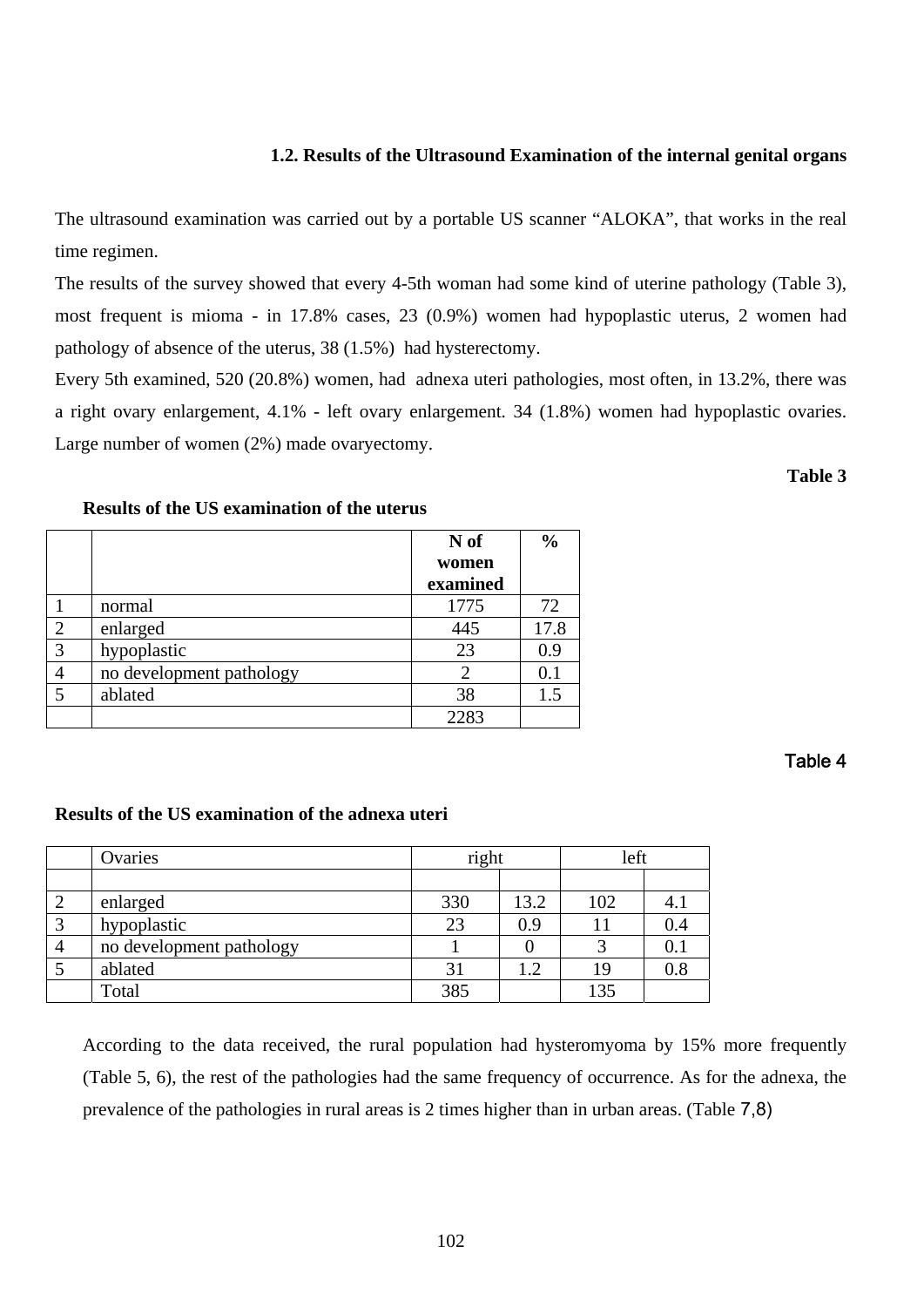# **Results of the US examination of the uterus (town)**

|   |                          | N of<br>women | $\frac{0}{0}$ |
|---|--------------------------|---------------|---------------|
|   |                          | examined      |               |
|   | normal                   | 1241          | 69.5          |
| 2 | enlarged                 | 304           | 17            |
| 3 | hypoplastic              | 15            | 0.8           |
|   | no development pathology |               | 0.1           |
| 5 | ablated                  | 22            | 1.2           |
|   |                          |               |               |

Table 6

# **Results of the US examination of the uterus (village)**

|   |                          | N of<br>women<br>examined | $\frac{6}{9}$ |
|---|--------------------------|---------------------------|---------------|
|   | normal                   | 534                       | 75.3          |
| 2 | enlarged                 | 141                       | 19.9          |
| 3 | hypoplastic              | 8                         | 1.1           |
| 4 | no development pathology |                           | 0.1           |
| 5 | ablated                  | 16                        | 2.3           |
|   |                          |                           |               |

Table 7

# **Results of the US examination of the adnexa uteri**

|                |                          | (town) |      |      |     |
|----------------|--------------------------|--------|------|------|-----|
|                | ovaries                  | right  |      | left |     |
|                |                          |        |      |      |     |
| $\overline{2}$ | enlarged                 | 192    | 10.8 | 71   | 4.0 |
| 3              | hypoplastic              | 16     | 0.9  |      | 0.2 |
| 4              | no development pathology |        | 0.1  |      | 0.1 |
| 5              | ablated                  | 23     | 1.3  |      | 0.5 |
|                | Total                    | 232    |      |      |     |
|                |                          |        |      |      |     |

Table 8

## **Results of the US examination of the adnexa uteri**

|                |                          | (village) |      |      |     |
|----------------|--------------------------|-----------|------|------|-----|
|                | ovaries                  | right     |      | left |     |
|                |                          |           |      |      |     |
| $\overline{2}$ | enlarged                 | 138       | 19.5 | 31   | 4.4 |
| 3              | hypoplastic              |           |      | 0.1  |     |
| 4              | no development pathology |           |      |      | 0.1 |
| 5              | ablated                  | 8         | 0.1  | 10   |     |
|                | Total                    |           |      |      |     |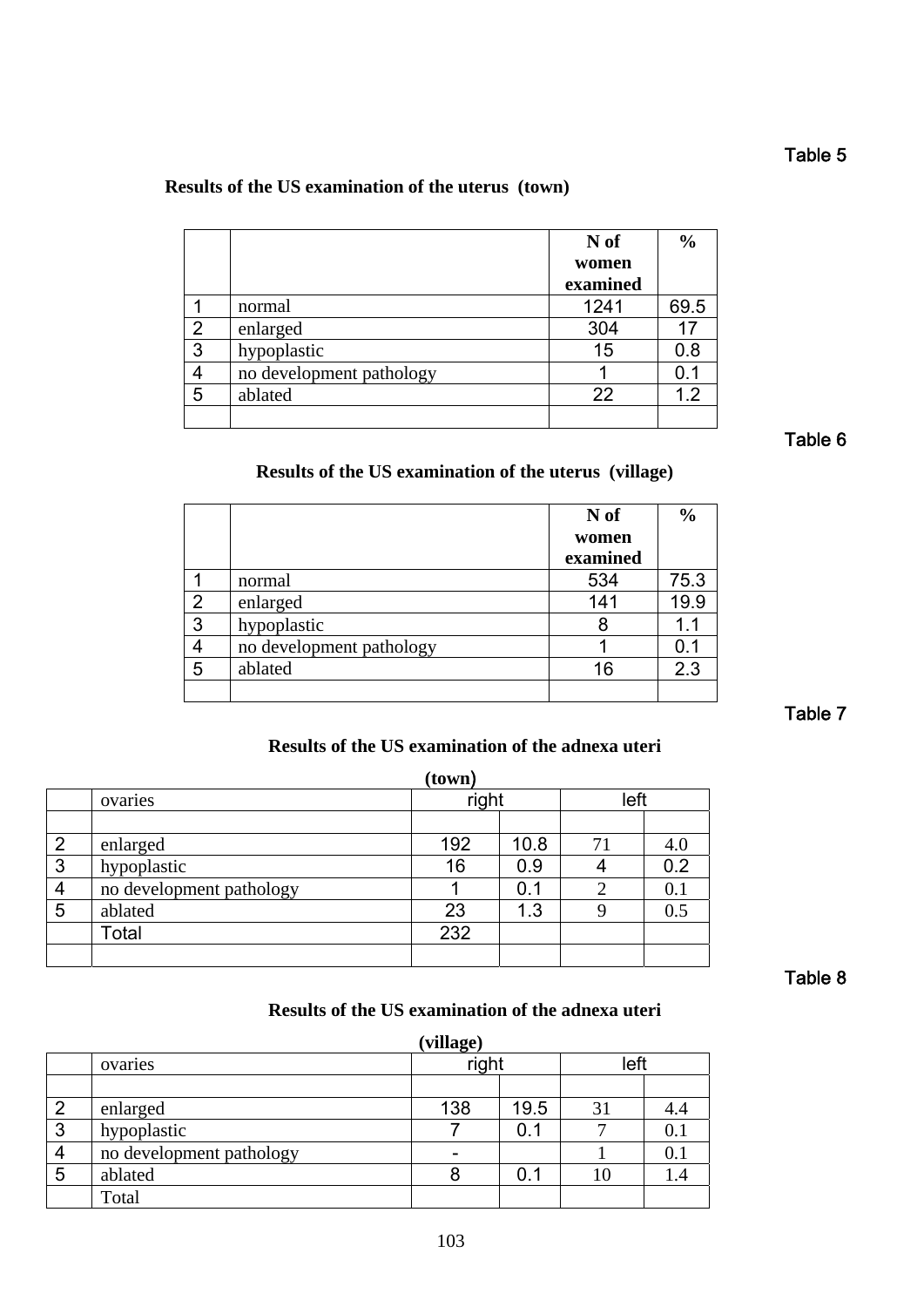## Table 9

|                |                   | N of     |               |        |      |                |      |
|----------------|-------------------|----------|---------------|--------|------|----------------|------|
|                | <b>Marz</b>       | women    | $\frac{6}{9}$ | uterus |      | ovary          |      |
|                |                   | examined |               |        |      |                |      |
| 1              | Yerevan           | 768      | 29.6          | 55     | 7.8  | 8              | 0.1  |
| $\overline{2}$ | Aragatsotn        | 133      | 5.1           | 39     | 29.5 | 7              | 5.3  |
| 3              | Ararat            | 219      | 8.4           | 42     | 20.9 | 17             | 7.0  |
| $\overline{4}$ | Armavir           | 206      | 7.9           | 35     | 17.0 | 15             | 7.3  |
| 5              | Gegharkunik       | 197      | 7.6           | 55     | 27.9 | 1              | 0.5  |
| 6              | Lori              | 228      | 8.8           | 85     | 37.3 | 10             | 4.4  |
| 7              | Kotayk            | 260      | 10.0          | 56     | 21.6 | 4              | 1.5  |
| 8              | Shirak            | 202      | 7.8           | 4      | 2.0  | $\overline{4}$ | 2.0  |
| 9              | Syunik            | 172      | 6.6           | 30     | 19.7 | 24             | 15.8 |
| 10             | Vayots Dzor<br>76 |          | 2.9           | 16     | 21.0 | $\overline{2}$ | 2.6  |
| 11             | Tavush            | 139      | 5.3           | 28     | 20.3 | 13             | 9.4  |
|                |                   | 2600     | <b>100</b>    | 445    |      | 105            |      |
|                | Total             |          |               |        |      |                |      |

**The results of the US examination of the uterine pathologies by marzes** 

The highest prevalence of hysteromyoma was observed in Lori (37.3%), Aragatsotn (29.5%), Gegharkunik (27.9%), Yerevan (7.8%), and Shirak (2%). The highest percent of adnexa pathologies was in Syunik (15.8%), Tavush (13.9%). The lowest frequency of occurrence was in Gegharkunik (0.5%), Kotayk (1.5%) and Shirak (2%).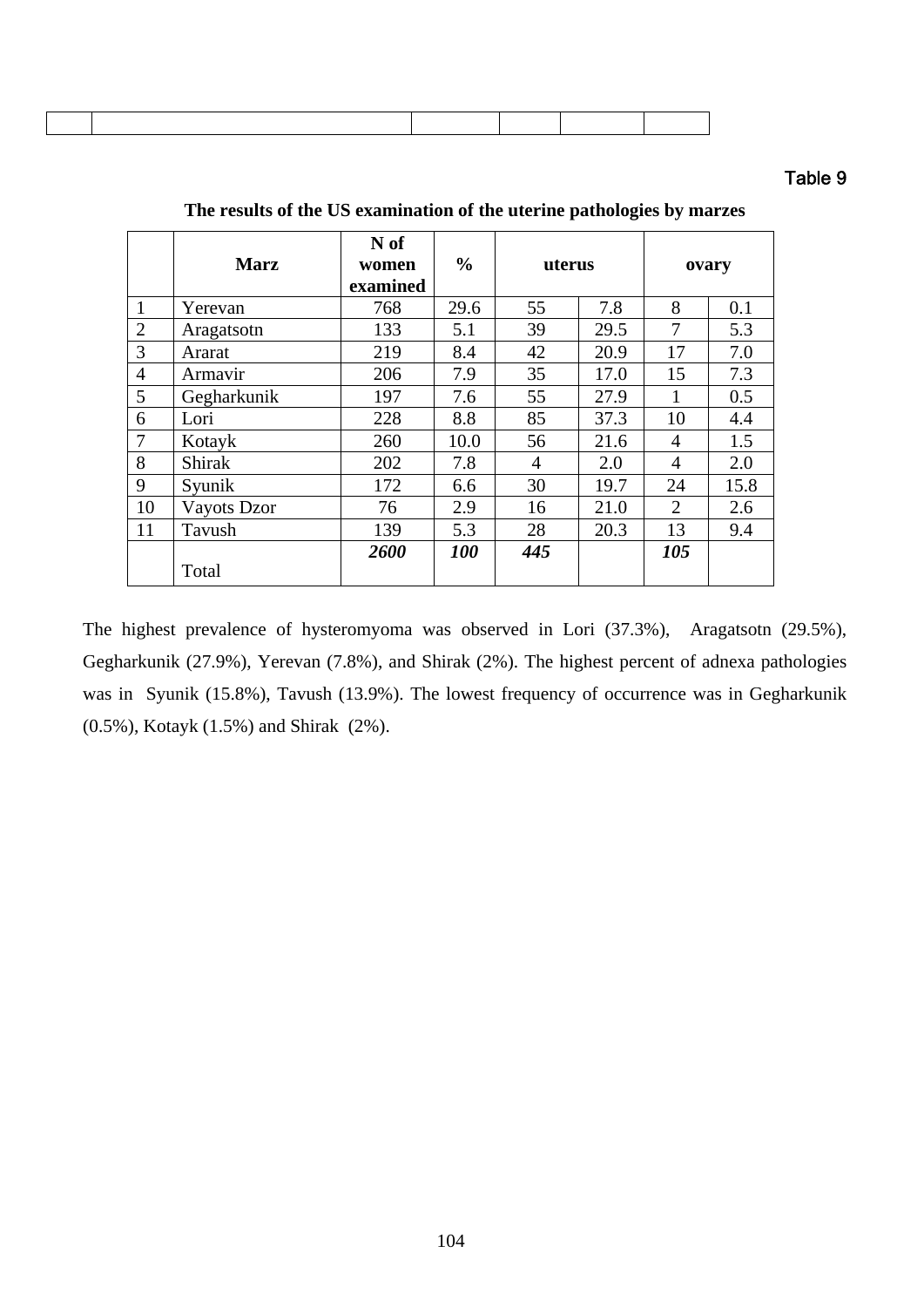# **CHAPTER 2.**

# **RESULTS OF LABORATORY EXAMINATIONS**

#### **2.1 The volume of laboratory examinations**

The following examination were performed:

- 1. a vaginal smear was taken for the microscopical analysis,
- 2. a vaginal smear was taken for chlamydia identification,
- 3. a smear was taken for a Pap-smear test

## Table 10.

| Town/village | number of women examined |      |           |      |           |      |  |  |  |
|--------------|--------------------------|------|-----------|------|-----------|------|--|--|--|
|              | microscopical            | $\%$ | chlamydia | $\%$ | PAP-smear | $\%$ |  |  |  |
|              |                          |      | smear     |      |           |      |  |  |  |
| Town         | 1763                     | 98.8 | 1761      | 98,7 | 1757      | 98,4 |  |  |  |
| Village      | 692                      | 97.6 | 692       | 97.6 | 691       | 97.5 |  |  |  |
| Total        | 2455                     |      | 2453      |      | 2448      |      |  |  |  |

### **Distribution of women examined by type of examination (town / village)**

**\*(1785 are urban population, 709 are rural, in total - 2485 women)** 

#### **2.2. STD revealing among respondents**

The chlamydia trachomatis examination was carried out by Direct Immunofluorescence Method (DFA) by examining the biomaterial taken from the cervix. The examination of trichomoniasis, gonorrhea, gardnerella, candidosis - by the Gram method, with the bacterioscopic analysis of the smear. In doubtful cases it was decided to do a bacteriological analysis for the revealing of gonorrhea.

The majority of the women examined, 1785 urban and 709 rural population ( 2494 in total ), had dysbiosis, vaginitis or some other STD.

The distribution of the STDs revealed is presented in the Table 11.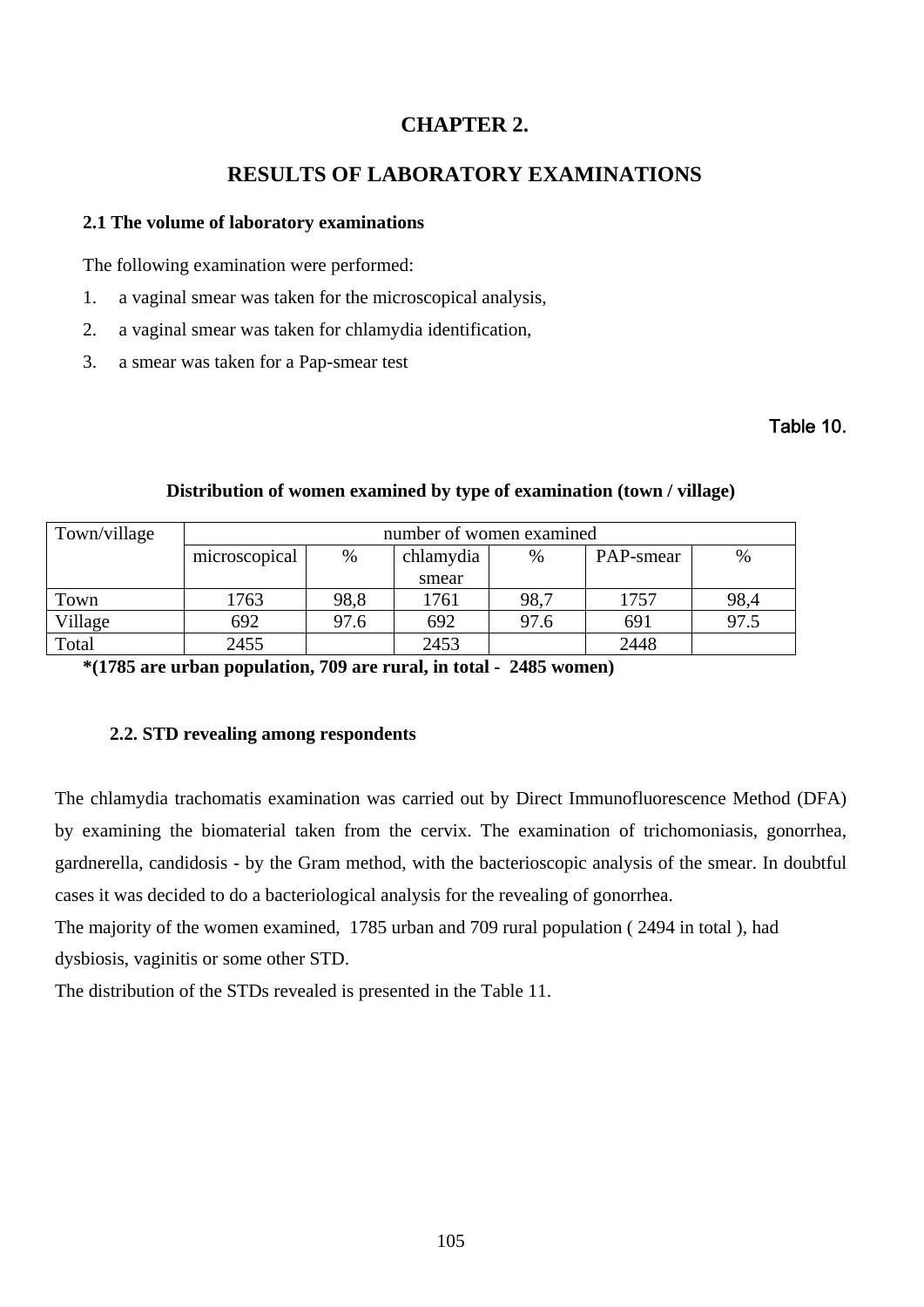## Table 11

|                  |                             | <b>STDs</b> |                                       |     |                    |      |                    |      |                            |      |                           |      |       |  |  |
|------------------|-----------------------------|-------------|---------------------------------------|-----|--------------------|------|--------------------|------|----------------------------|------|---------------------------|------|-------|--|--|
| Town/<br>village | gonorrhea<br>J <sub>1</sub> |             | trichomonia<br>S <sub>1</sub> S<br>J2 |     | chlamydiosis<br>J3 |      | gardnerellez<br>J4 |      | mycotic<br>infection<br>J5 |      | bacterial<br>coccus<br>J6 |      | Total |  |  |
|                  |                             | $\%$        |                                       | %   |                    | $\%$ |                    | %    |                            | %    |                           | $\%$ |       |  |  |
| Town             | Q                           | 0.5         | 78                                    | 4.4 | 193                | 10.8 | 474                | 26.6 | 403                        | 22.6 | .156                      | 64.8 | 2313  |  |  |
| Village          | ◠<br>∠                      | 0.3         | 36                                    | 5.1 | 65                 | 9.2  | 224                | 31.6 | 142                        | 20   | 649                       | 91.5 | 1138  |  |  |
| Total            |                             | 0.4         | 114                                   | 4.6 | 258                | 10.3 | 698                | 27.9 | 545                        | 21.8 | 1805                      | 72.3 | 3431  |  |  |

**The prevalence of STDs among the women examined** 

Bacterial coccus were revealed in the majority of cases - 1805 (72,4%), gardnerella - in 698 (28%) cases, mycotic infection - in 545 (21,9%) cases, chlamydia trachomatis - in 258 (10,3%) cases, trichomoniasis in 114 (4,6%) cases, gonorrhea - in 11 (0,4%) cases.



**Pic. 2. STD Prevalence**

The total number of STDse among the women examined made 3431, that is, the share per woman is 1.4 STD, the average coefficient per woman in towns is not much differing from the total coefficient. (1.3). The STD coefficient in rural areas is 1.6, which is high either per urban or general population. It can be explained by the lack of access to medical services for the rural population, lower educational level of the rural population and inability to carry for their own health.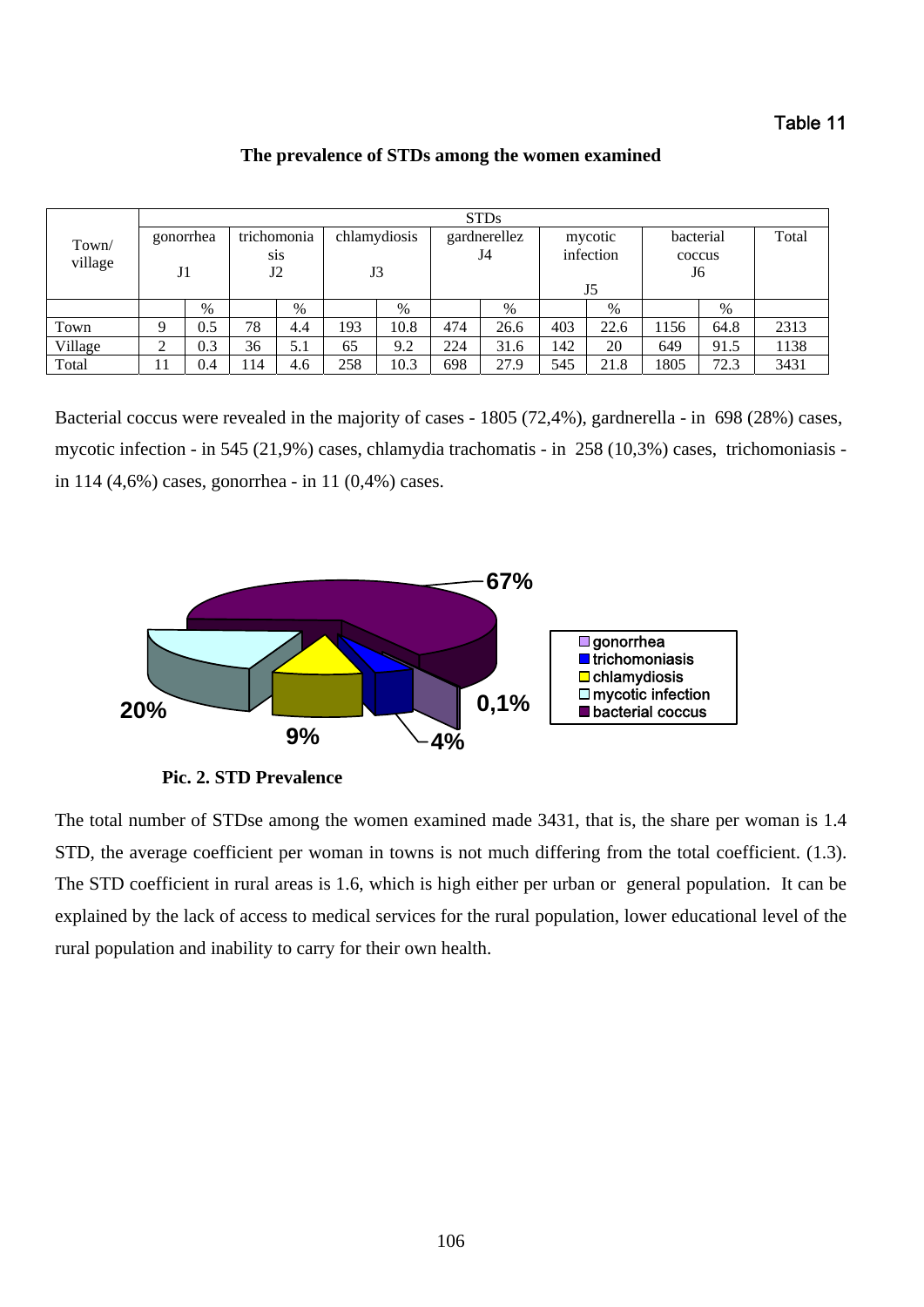|                | <b>Marz</b> | gonorrhea                |     |     | trichomoniasis |                | chlamydiosis |     | gardnerella | mycotic |           | <b>bacterial</b>         |      |
|----------------|-------------|--------------------------|-----|-----|----------------|----------------|--------------|-----|-------------|---------|-----------|--------------------------|------|
|                |             |                          |     |     |                |                |              |     |             |         | infection | coccus                   |      |
| $\mathbf 1$    | Yerevan     |                          | 0.1 | 32  | 4.6            | 82             | 11.7         | 165 | 23.5        | 208     | 29.6      | 236                      | 33.6 |
| $\overline{2}$ | Aragatsotn  | $\overline{\phantom{0}}$ |     | 7   | 5.3            | 18             | 13.6         | 35  | 26.5        | 28      | 21.2      | 119                      | 90.2 |
| 3              | Ararat      | 6                        | 3.0 | 13  | 6.5            | 23             | 11.4         | 66  | 32.8        | 49      | 24.4      | 192                      | 95.5 |
| 4              | Armavir     | 2                        | 1.0 | 15  | 7.3            | 27             | 13.1         | 54  | 26.2        | 45      | 21.8      | 202                      | 98.1 |
| 5              | Gegharkunik | $\overline{\phantom{0}}$ |     | 4   | 2.0            | 18             | 9.1          | 68  | 34.5        | 30      | 15.2      | 195                      | 99.0 |
| 6              | Lori        | $\overline{\phantom{0}}$ |     | 10  | 4.4            | 33             | 14.5         | 74  | 32.5        | 50      | 21.9      | 221                      | 96.9 |
| $\overline{7}$ | Kotavk      | $\overline{2}$           | 0.6 | 14  | 5.4            | 24             | 9.3          | 84  | 32.4        | 56      | 21.6      | 228                      | 88.0 |
| 8              | Shirak      | -                        |     | 8   | 4.0            | $\overline{4}$ | 2.0          | 80  | 39.6        | 43      | 21.3      | 201                      | 99.5 |
| 9              | Svunik      | $\overline{\phantom{a}}$ |     |     |                | ۰              |              |     |             | -       |           | $\overline{\phantom{0}}$ |      |
| 10             | Vayots Dzor | $\overline{\phantom{0}}$ |     | 3   | 3.9            | 15             | 19.7         | 22  | 28.9        | 12      | 15.8      | ۰                        |      |
| 11             | Tavush      | ۰                        |     | 8   | 5.8            | 14             | 10.1         | 50  | 36.2        | 24      | 17.4      | 135                      | 97.8 |
|                |             | 11                       | 0.4 | 114 | 4.6            | 258            | 10.3         | 698 | 27.9        | 545     | 21.8      | 1729                     | 72.3 |
|                | Total       |                          |     |     |                |                |              |     |             |         |           |                          |      |

**The prevalence of the STDs revealed by marzes** 

As it is seen in the Table 6, the highest frequency of occurrence of bacterial coccus is in Shirak marz (99.5%), Gegharkunik (99%), Armavir (98.1%), Lori (96.9%), while in Yerevan it makes 33.6%, and 72.7% is the total percent of the examined. Dysbiosis and vaginosis are most commonly occurring types of vaginal microphlora pathologies. Gardnerella and candidosis are in the second place in the list of the STDs. Gardnerella was revealed in 27.9% cases, the highest frequency was in Shirak (39.6%), Tavush (36.2%), Gegharkunik (34.5%), while in Yerevan it was 23.5%. As for the candidosis, the rate of occurence of it is 21.8%, the highest frequency of occurrence is in Yerevan (29.6%), Ararat (24.4%), the lowest - in Vayots Dzor (15,8%), Tavush (17.4%). Though gonorrhea is in the list of tests the pregnants are obliged to pass, the results of the survey show that it has been revealed in only 11 cases, while every 10th examined had chlamydia trachomatis, which has a destructive influence of the reproductive system. The highest rate of chlamydia was in Vayots Dzor (19.7%), Lori (14.5%), Armavir (13.1%), Aragatsotn (13.6%). The rate of chlamydiosis in Shirak is very low (2%).

The highest frequency of trichomoniasis was observed in Armavir (7.3%), Ararat (6.5%), Tavush (5.8%), and Yerevan (4.6%), the lowest frequency of occurrence was in Gegharkunik (2%), Vayots Dzor (3.9%), total share among the examined - 4.6%.

The prevalence of gonorrhea is very low, only 11 cases, which was distributed in the following way: Ararat - 6, Armavir -2, Kotayk - 2 and Yerevan - 1.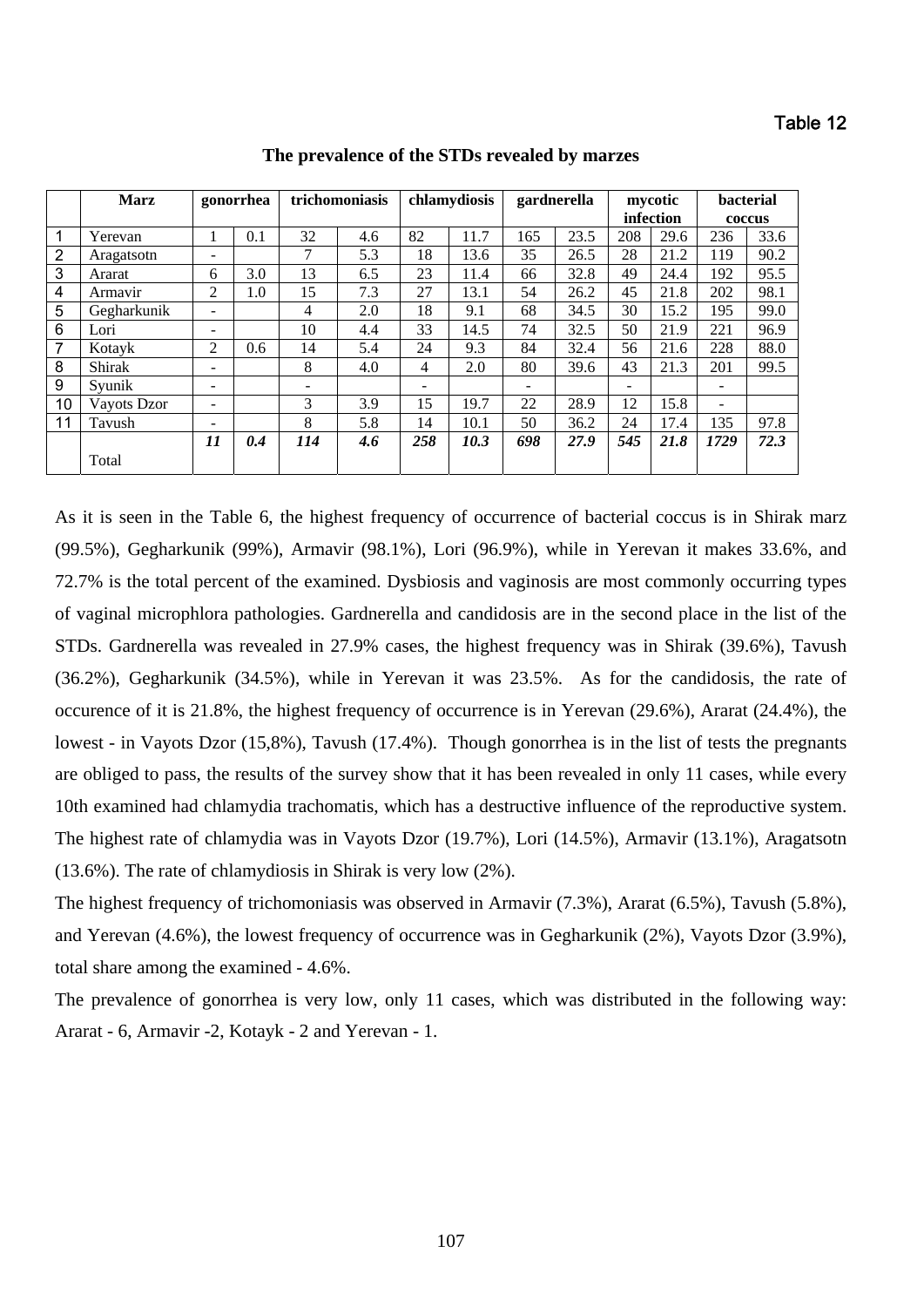# **CHAPTER 3.**

## **CLINICAL AND EPYDEMIOLOGICAL SURVEY OF CHLAMYDIOSIS PREVALENCE**

The results of the survey regarding the chlamydia infection are as follws:

• 258 out of 2494 examined women (10.3%) had chlamydia infection



**3. Prevalence of chlamydia infection among the women examined** 

As it can be seen from the analysis of the survey, no difference was revealed among the chlamydia occurrence by place of living (town/village) (Table 13).

**Table 13** 

| Town/village | Number of women examined for the revealing of chlamydia |          |      |      |       |      |  |  |
|--------------|---------------------------------------------------------|----------|------|------|-------|------|--|--|
|              | not                                                     | total in | $\%$ |      |       |      |  |  |
|              | revealed                                                |          |      |      | group |      |  |  |
| Town         | 1592                                                    | 89.2     | 193  | 10.8 | 1785  | 71.6 |  |  |
| Village      | 644                                                     | 90.8     | 65   | 9.2  | 709   | 28.4 |  |  |
| Total        | 2236                                                    | 89.7     | 258  | 10.3 | 2494  |      |  |  |

## **Prevalence of chlamydia by place of living (town/village)**

The results of the examinations by age groups (Table 14) showed that the highest frequency of occurrence of chlamydia was observed in the age group 29-33 (13.8%), the lowest - in the age group 18-23 (8.8%).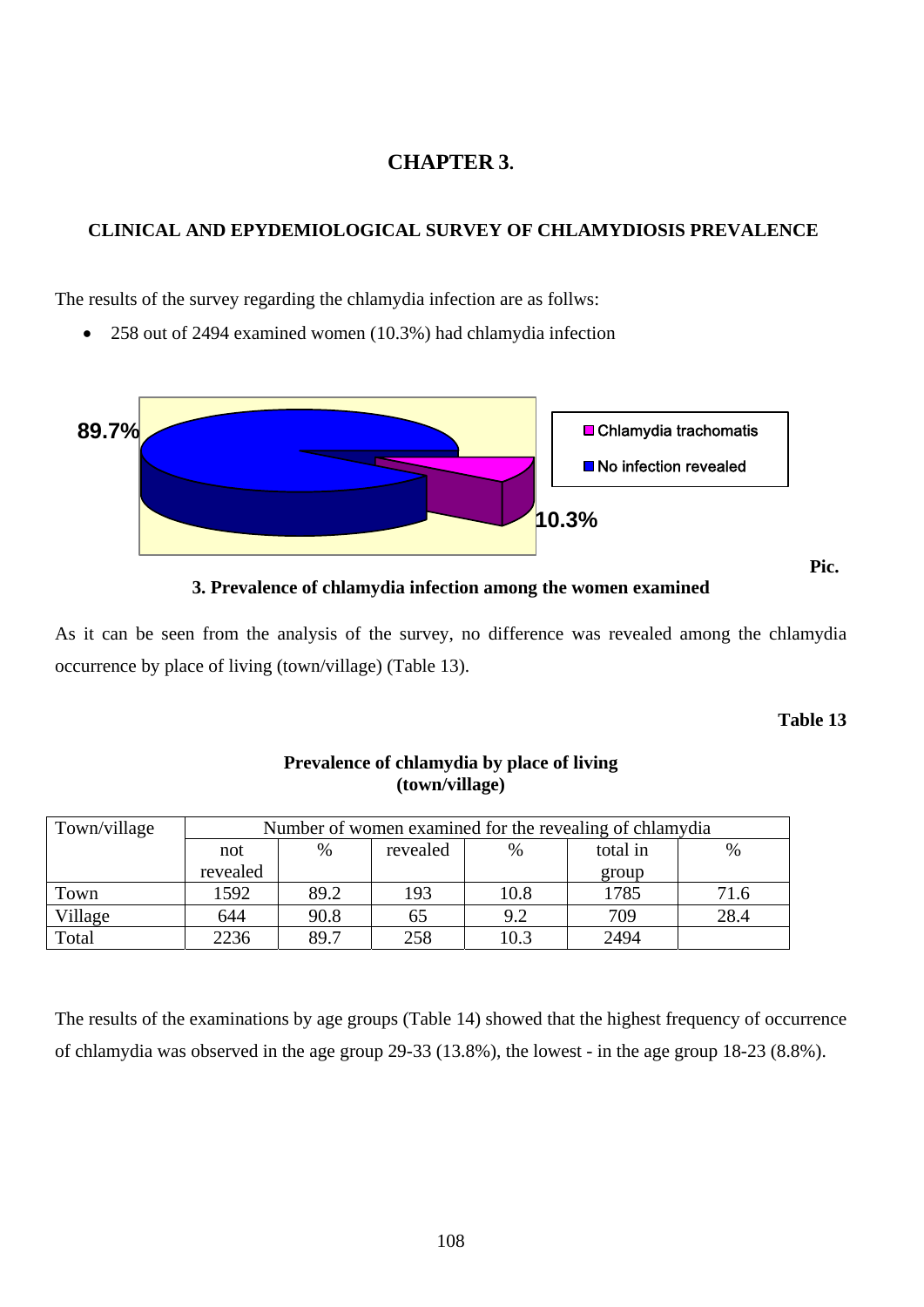## Table 14

|             | Number of women examined for the revealing |      |          |      |  |  |  |
|-------------|--------------------------------------------|------|----------|------|--|--|--|
|             | of chlamydia                               |      |          |      |  |  |  |
| Age group   | not                                        | $\%$ | revealed | $\%$ |  |  |  |
|             | revealed                                   |      |          |      |  |  |  |
| 18-23       | 165                                        | 91,2 | 16       | 8,8  |  |  |  |
| 24-28       | 318                                        | 90.6 | 33       | 9.4  |  |  |  |
| 29-33       | 325                                        | 86.2 | 52       | 13.8 |  |  |  |
| 34-38       | 354                                        | 89.2 | 43       | 10.8 |  |  |  |
| 39-43       | 466                                        | 90   | 52       | 10   |  |  |  |
| 44 and more | 608                                        | 90.7 | 62       | 9.3  |  |  |  |
| Total       | 2236                                       | 89.7 | 258      | 10.3 |  |  |  |

#### **Prevalence of chlamydia infection by age**





It can bee seen from the picture that the infectiousness rates are increasing along with the age growth, thus the infection is rare in the age groups 18-23 and 24-28 as compared with all other groups.

The results of the examination by the educational background of the respondents showed that (Table 15) there is an indirect dependency between educational background and chlamydia infectiousness. Along with increase of the educational level, the rate of the infectiousness decreased.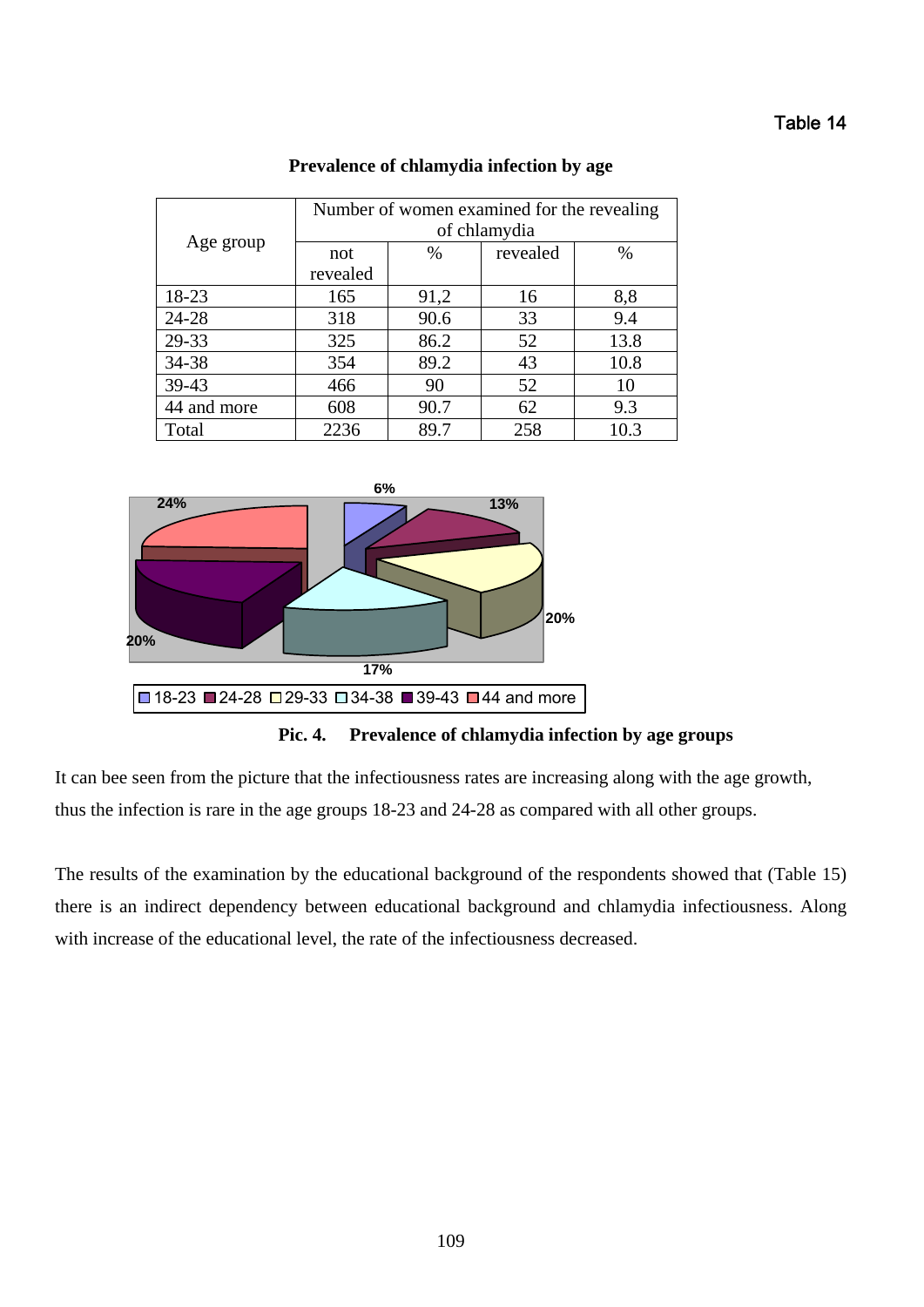|                                          | results received from the examination of women for revealing<br>chlamydia infection |               |                |               |                      |               |  |  |
|------------------------------------------|-------------------------------------------------------------------------------------|---------------|----------------|---------------|----------------------|---------------|--|--|
| Age group                                | not<br>revealed                                                                     | $\frac{6}{6}$ | revealed       | $\frac{6}{9}$ | examined in<br>group | $\frac{6}{6}$ |  |  |
| 2. incomplete primary                    | $\overline{2}$                                                                      | 100           |                |               | 2                    | 0.1           |  |  |
| 3. primary (4 grades)                    |                                                                                     | 100           |                |               |                      | $\theta$      |  |  |
| 4.5-7 grades                             | 3                                                                                   | 100           |                |               | 3                    | 0.1           |  |  |
| 5.8 grades                               | 69                                                                                  | 94.5          | $\overline{4}$ | 1.6           | 73                   | 3.0           |  |  |
| 6. incomplete secondary                  | 11                                                                                  | 91.7          |                | 0.4           | 12                   | 0.5           |  |  |
| 7. general secondary<br>$/10-11$ grades/ | 839                                                                                 | 87.9          | 115            | 44.6          | 954                  | 38.3          |  |  |
| 8. specialized secondary                 | 790                                                                                 | 88.8          | 100            | 38.8          | 890                  | 35.7          |  |  |
| 9. incomplete higher                     | 53                                                                                  | 89.8          | 6              | 2.3           | 59                   | 2.4           |  |  |
| 10. higher                               | 467                                                                                 | 93.6          | 32             | 12.4          | 499                  | 20.0          |  |  |
| 11.postgraduate                          |                                                                                     | 100           |                |               |                      | $\theta$      |  |  |
| Total                                    | 2236                                                                                | 89.7          | 258            | 10.3          | 2494                 | 100           |  |  |

#### **Prevalence of chlamydia infection by educational background**



### **Pic. 5. Chlamydia prevalence connceted with the educational background**

It can be seen from the picture that the infectiuosness of women reduces along with educational increase:

Out of the total number of infected women

- 45% had general secondary (10-11 grades),
- 39% specialized secondary,
- $\bullet$  12% higher,
- 4% other education.

The results of the examination by family status (Table 16) showed that the majority of infected women ( 228 (89%) are married and live with their husbands, 10 (4%) of them are married but are separated at present, 9 (3%) women are divorced, 9 (3%) - are widowed.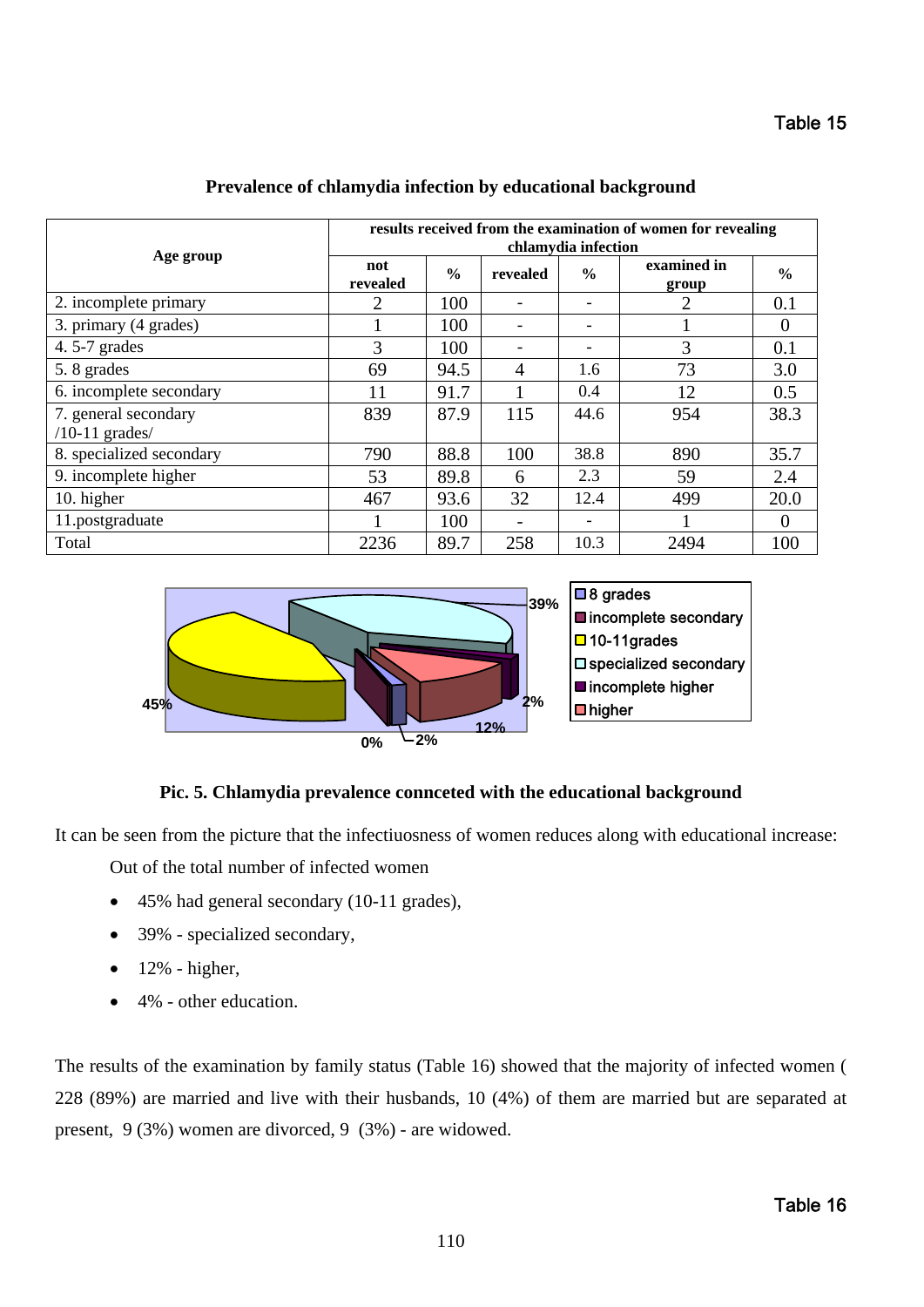|                                                                              | Data received from the chlamydia test |      |                |               |                             |               |  |  |
|------------------------------------------------------------------------------|---------------------------------------|------|----------------|---------------|-----------------------------|---------------|--|--|
| Age group                                                                    | not<br>revealed                       | $\%$ | revealed       | $\frac{0}{0}$ | <b>Examined in</b><br>group | $\frac{0}{0}$ |  |  |
| 1. Currently married, living with her                                        | 1906                                  | 85,3 | 228            | 88,4          | 2134                        | 85.6          |  |  |
| husband                                                                      |                                       |      |                |               |                             |               |  |  |
| 2. Currently married, but separated                                          | 100                                   | 4,5  | 10             | 3,9           | 110                         | 4.4           |  |  |
| 3. Cohabits with a man in a civil marriage<br>(without registering marriage) | 18                                    | 0,8  |                | $\Omega$      | 18                          | 0.7           |  |  |
| 4. Divorced                                                                  | 88                                    | 3,9  | $\mathbf Q$    | 3,5           | 97                          | 3.9           |  |  |
| 5. Widowed                                                                   | 89                                    | 4,0  | 9              | 3,5           | 98                          | 3.9           |  |  |
| 6. Never married but has a child(ren)                                        | 10                                    | 0.4  |                | $\Omega$      | 10                          | 0.4           |  |  |
| 7. Other                                                                     | 24                                    | 1,1  | $\overline{2}$ | 0.7           | 26                          | 1.0           |  |  |
| Total                                                                        | 2235                                  | 100  | 258            | 100           | 2493                        | 100           |  |  |

**Prevalence of chlamydia infection by marital status** 



# **Pic. 6. Prevalence of chlamydia depending on marital status**

The results of the examination of chlamydia revealing by respondents' marital status showed that (Table

17) the majority of infection carriers (254 (98%)) had been married once.

Only 4 (8.5%) women having 2 partners had chlamydia.

No case of chlamydia was revealed among the women that had 3 or more partners.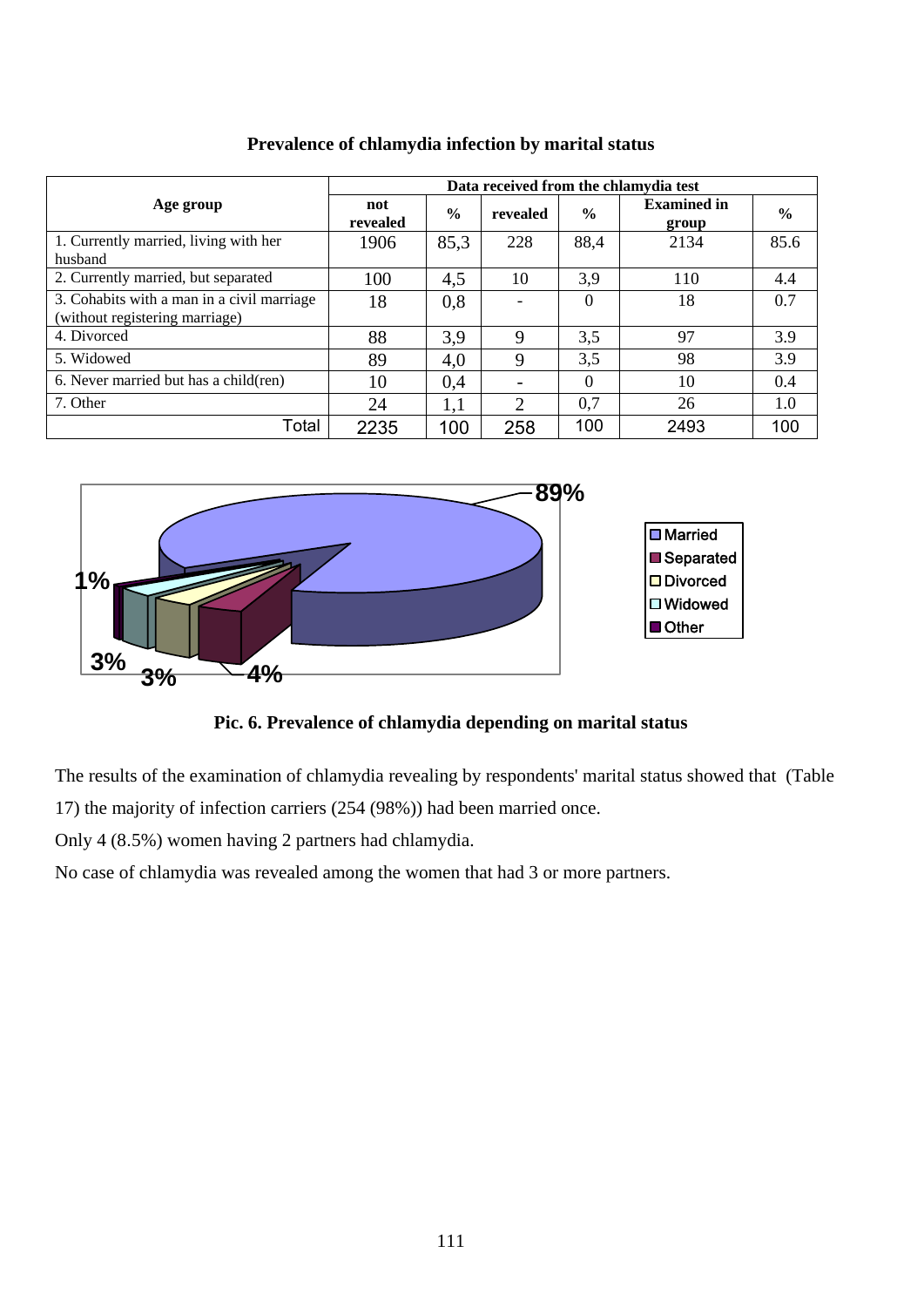| Town/village             | Number of women examined |      |          |      |                   |      |  |  |
|--------------------------|--------------------------|------|----------|------|-------------------|------|--|--|
|                          | not<br>revealed          | %    | revealed | $\%$ | Total in<br>group | $\%$ |  |  |
| 1 husband<br>(partner)   | 2180                     | 97.8 | 254      | 98.4 | 2434              | 97,9 |  |  |
| 2 husbands<br>(partners) | 47                       | 2.1  | 4        | 1.6  | 51                | 2,0  |  |  |
| 3 and more<br>partners   | 3                        | 0.1  |          |      | 3                 | 0,1  |  |  |
| Total                    | 2230                     | 89.6 | 258      | 10.4 | 2488              | 100  |  |  |

## **Prevalence of chlamydia infection by family status**



## **Pic. 7. Prevalence of chlamydia infection connected with the number of partners**

The results of the examination of chlamydia revealing by the age at the time of the first sexual intercourse showed (Table 18) that the rate of revealing of chlamydia infection among women that had first sexual intercourse before the age 16 was very low (up to 3%). An increase tendency was observed between the chlamydia prevalence and the age at the time of the first sexual intercourse , starting from the age 17 years. So if the rate of the chlamydia infectiousness among the ones that had first sexual intercourse at the age 17 was  $16.4\%$ , among  $18-20$  - that number is two times higher (about  $32-25\%$ ), then there is a gradual decrease tendency and among the age group 25 and higher the revealing rate of chlamydia is 1- 2%. It can be explained by the high resistency against the infection of the cylindrical epithelium at that age.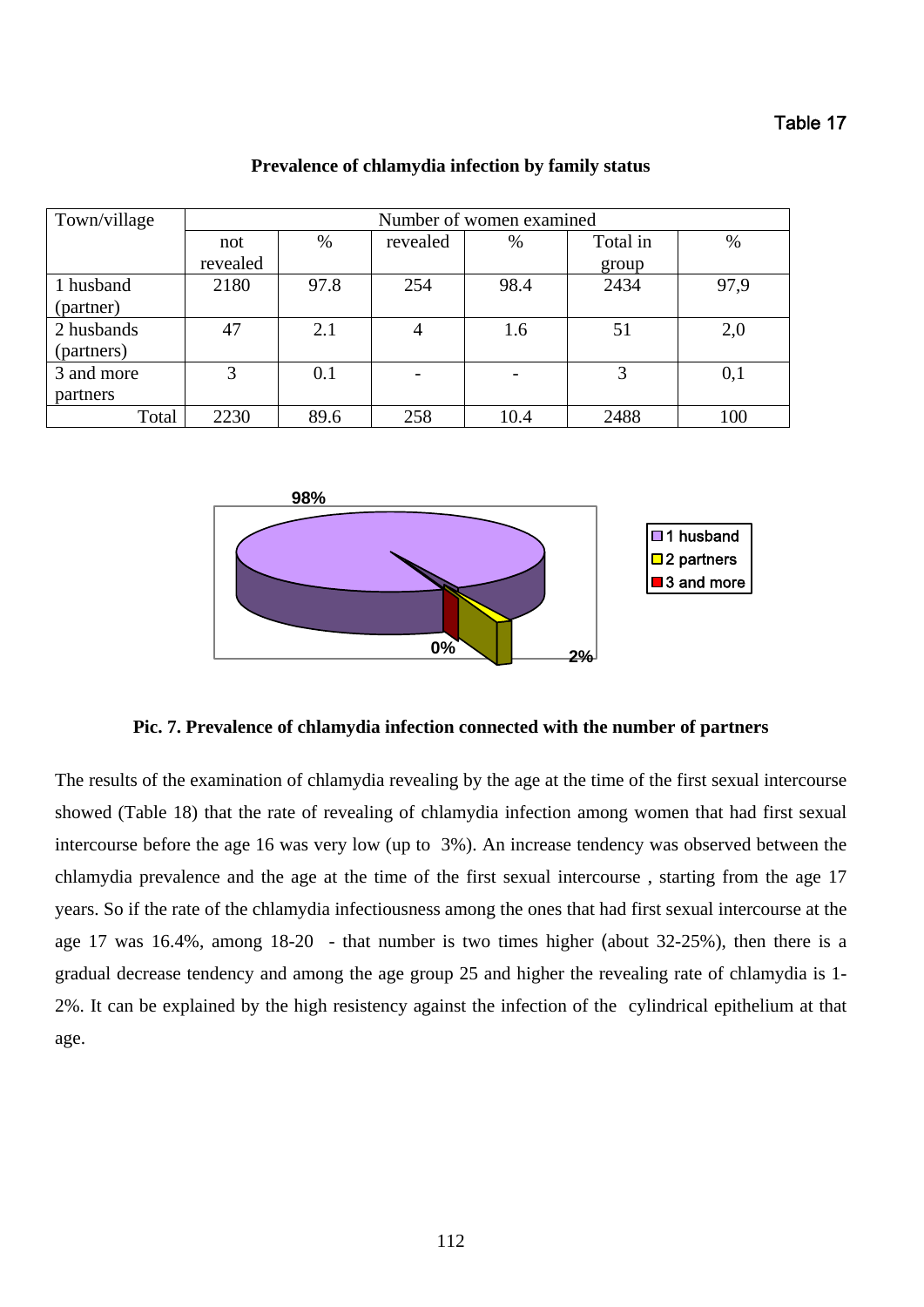| Age at the time of<br>the first sexual<br>intercourse | revealed                     | $\%$  | Total in<br>group       | $\%$             |
|-------------------------------------------------------|------------------------------|-------|-------------------------|------------------|
| 13                                                    |                              |       | 1                       |                  |
| 14                                                    | 1                            | 0.63  | $\overline{c}$          | 0.1              |
| 15                                                    | $\overline{3}$               | 1.89  | 17                      | 0.7              |
| 16                                                    | 5                            | 3.16  | 61                      | 2.5              |
| 17                                                    | 26                           | 16.4  | 247                     | 9.7              |
| 18                                                    | 51                           | 32.2  | 379                     | 15.0             |
| 19                                                    | 47                           | 29.7  | 442                     | 15.2             |
| 20                                                    | $\overline{41}$              | 25.9  | 373                     | 14.8             |
| 21                                                    | $\overline{24}$              | 15.18 | 259                     | 10.4             |
| 22                                                    | 24                           | 15.18 | 220                     | 8.8              |
| 23                                                    | $\overline{9}$               | 5.69  | 123                     | 4.9              |
| 24                                                    | 9                            | 5.69  | 101                     | 4.1              |
| 25                                                    | $\overline{6}$               | 3.79  | 74                      | 3.0              |
| 26                                                    | $\overline{2}$               | 1.26  | 37                      | 1.5              |
| 27                                                    | $\overline{3}$               | 1.89  | 33                      | 1.3              |
| 28                                                    | $\overline{3}$               | 1.89  | 29                      | 1.2              |
| 29                                                    | $\overline{1}$               | 0.63  | 17                      | 0.7              |
| 30                                                    | $\frac{1}{2}$                |       | 22                      | 0.9              |
| 31                                                    | $\blacksquare$               |       | $\overline{7}$          | 0.3              |
| 32                                                    | $\frac{1}{2}$                |       | 13                      | 0.5              |
| 33                                                    | $\overline{2}$               | 1.26  | 6                       | $\overline{0.2}$ |
| 34                                                    | $\overline{a}$               |       | 6                       | 0.2              |
| 35                                                    | $\overline{1}$               | 0.63  | 8                       | $0.\overline{3}$ |
| 36                                                    | $\overline{a}$               |       | $\overline{\mathbf{4}}$ | 0.2              |
| 37                                                    |                              |       | 1                       |                  |
| 38                                                    |                              |       | $\mathbf 1$             |                  |
|                                                       |                              |       |                         |                  |
| 40                                                    | $\frac{1}{2}$                |       | 4                       | 0.2              |
|                                                       |                              |       |                         |                  |
| 42                                                    | $\qquad \qquad \blacksquare$ |       | 1                       |                  |
| 43                                                    | $\blacksquare$               |       | 1                       |                  |
| 44                                                    |                              |       | 3                       | 0.1              |
| Total                                                 | 258                          | 10.4  | 2491                    | 100              |

# **The prevalence of the chlamydiosis according to the age at the time of the first sexual intercourse**

Mostly the infected women had their first sexual intercourse at the age of 17-23 years old.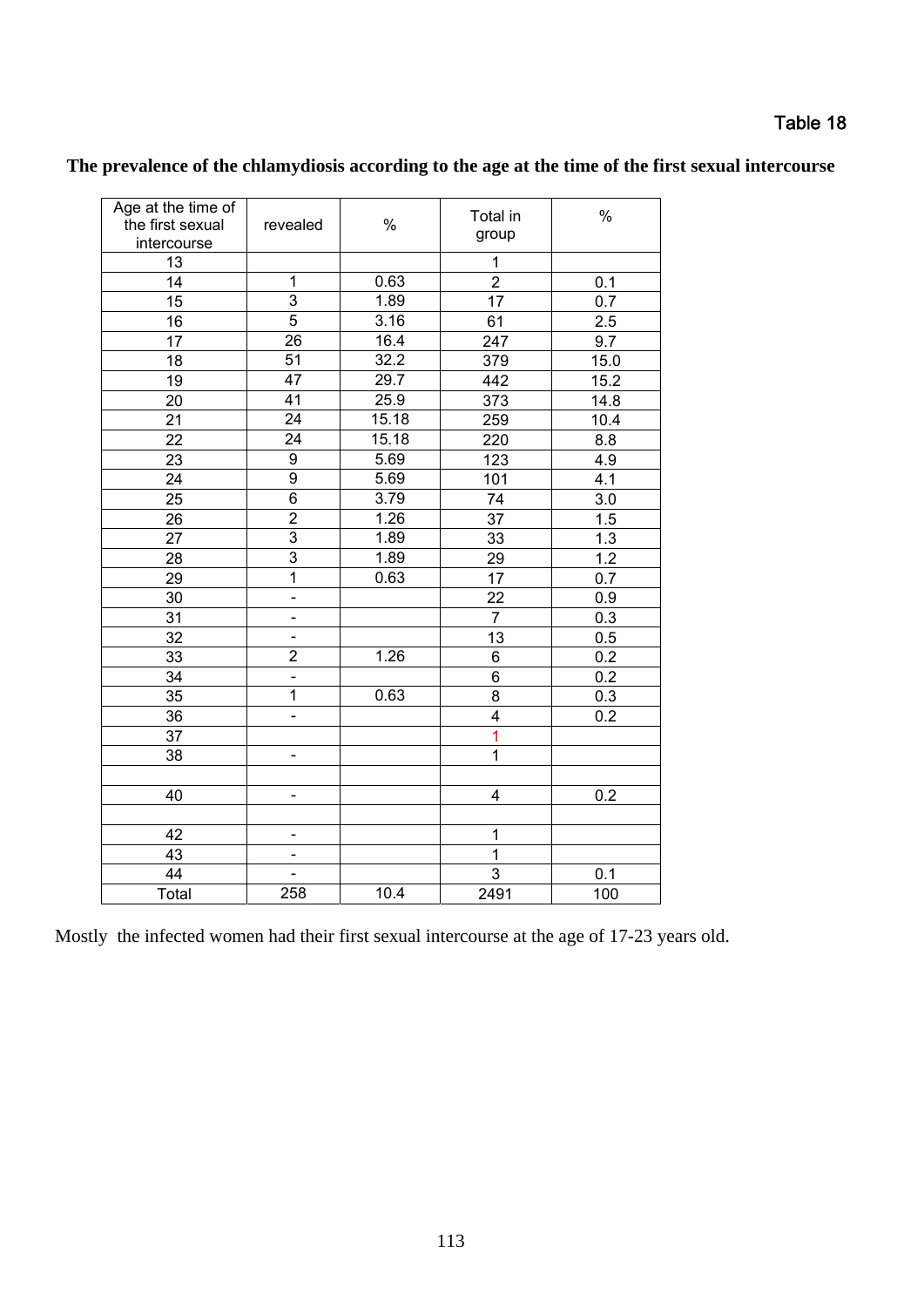

**Pic. 8. Link between chlamydia prevalence and age at the time of the first sexual intercourse**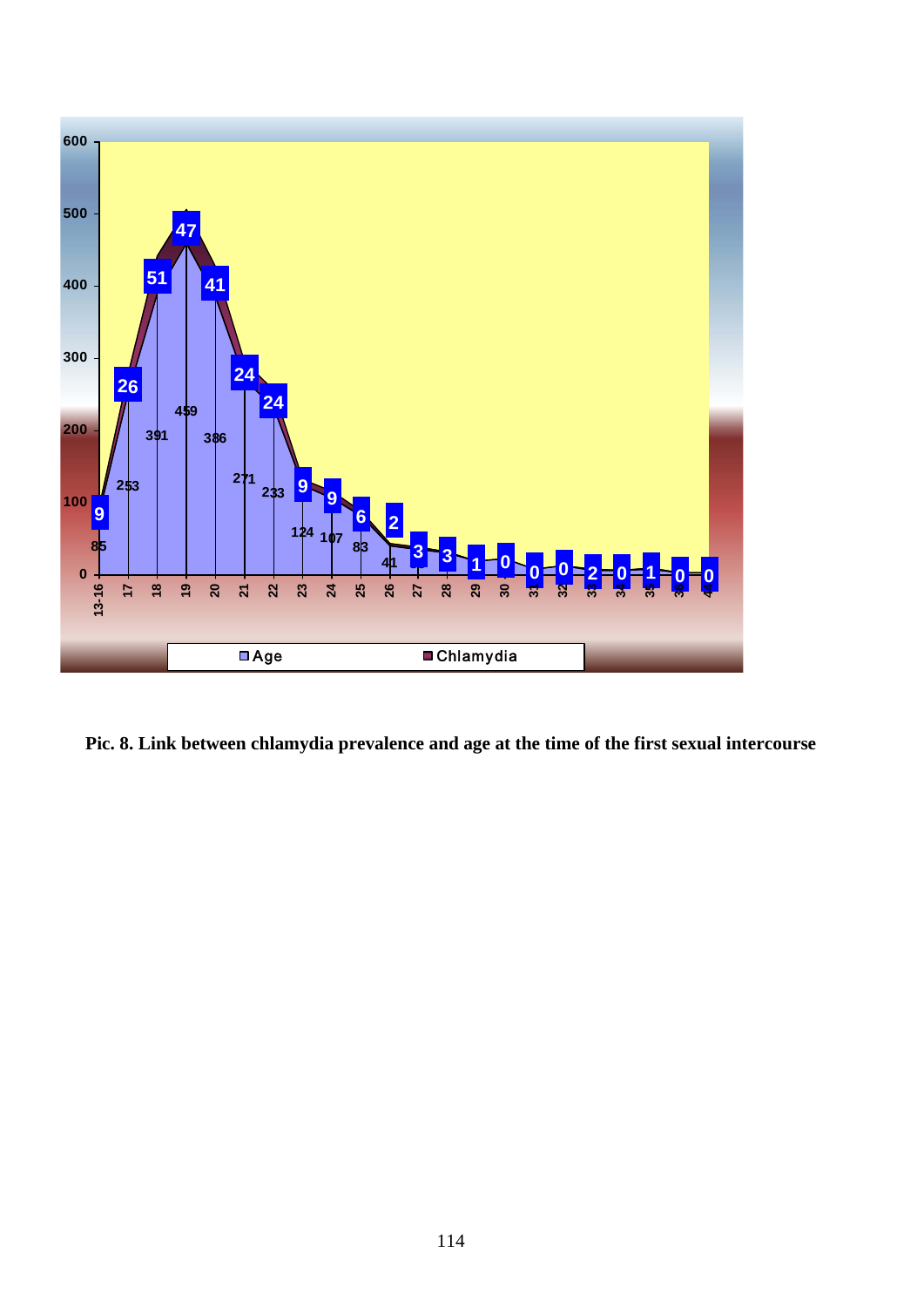## **CHAPTER 4.**

## **RESULTS OF THE CYTOLOGICAL EXAMINATION OF THE CERVIX**

## **4.1. Methodology of cytological examination**

The following procedures have been followed during PAP-smear taking and transfering the smears to laboratories:

The following supplies have been used for 1 examination:

- 1 object-plate (one of the sides being matte)
- 1 cervical brush
- 1 Ayre spatula
- 1 bottle with a 95% spirit
- 1 Fixative spray (pathofix)
- Diligently filled-in laboratory card
- Vaginal mirror

## **The Name of the patient was written on the matte side of the object plate with a N2 pencil (hard graphite).**

The vaginal mirror was placed in usual way by making the cervix visible.

The long part of the spatula was placed in the slot of the cervix and two turns were performed so that the surface of the spatula touches the cervic walls. In addition if transformation zone is located deeply in endocervix the cervicobrush is used. The scraping of the cervical material was put in an easily reachable place.

The cervicobrush was placed in the tube of the cervix for not more than 1 inch (2,5sm). Only one total turn of the brush was performed. The cervicobrush was put on the object-plate in a way to be just on the edge of the matte side and take the half of the object plate. Then the brush was rolled on the surface of the object plate trying to smear it with as much biological material as possible. The cervical material of the scraping was rapidly smeared on the other part of the object plate evenly and smoothly. The object plate was immediately fixed with the fixative spray "PATOFIX", which was held at 20-25sm from the object plate and was sprayed with 2 pushings. The exposition time was 20-25 ceconds. After the fixation the object plates were placed into the boxes for being transferred to the laboratory.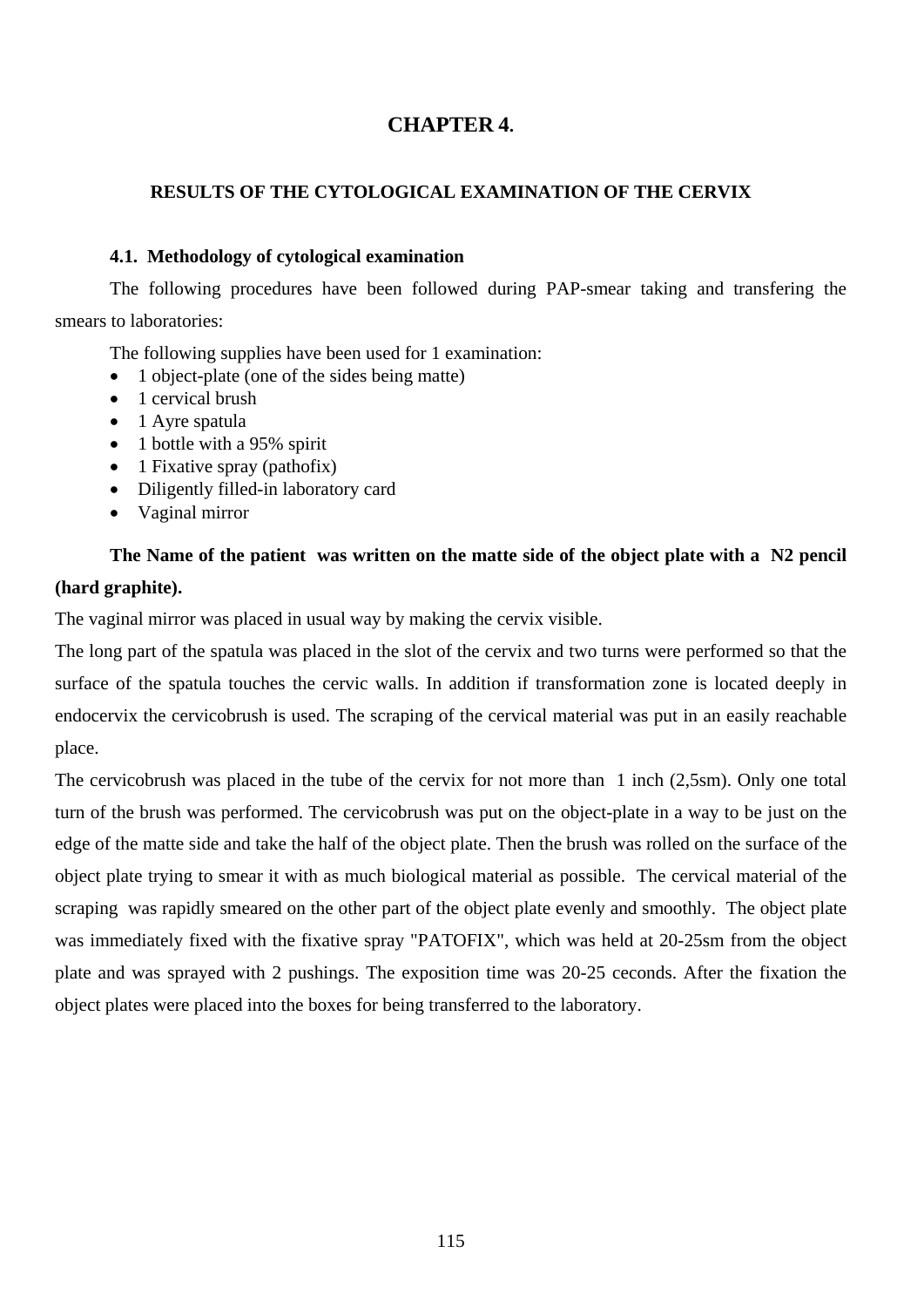## Annotations.

At first a cervical scraping was obtained, as far as the cervicobrush frequently caused bleeding. The citological examination is hardened in case of availability of blood sells in the smear.

Only a 95% high level spirit was used.

## **Preparation of dying procedure**

The obtained samples were enumerated and further transferred to the dying tray, after which they were ready for dying.

## **Dying materials**

- 1. All the dying reagents were filtered daily by squeezing before use.
- 2. The ready sold reagents of hematoxylin, OG-6, EA-50 and blue dying reagent (Shendon) were used during the dying process.
- 3. After obtaining the solutions and reagents the dates of their receiving, opening and suing time periods were written.
- 4. The date of the solution preparation and the name of the person who prepared that were written on all the solutions and reagents.
- 5. The titres or density of the solution was written on the label of the test tubes, as well as other necessary information was registered ( as the expiration date).
- 6. The spirit and xylole-substitute already used were thrown away of necessity. The xylol-substitute had been used until the water became troubled or the substitute did not simplify the object plates any more. Usually one standard tube of xylole-substitutes is enough for dying more than 1000 object plates.
- 7. After dying each tray of object plates the water was changed.
- 8. The bottom of the dying container with xylole was covered with drierite crystals. Once they were becoming pink the xylole was thrown away. The crystals were dried in the oven until they became blue, then they were used several times.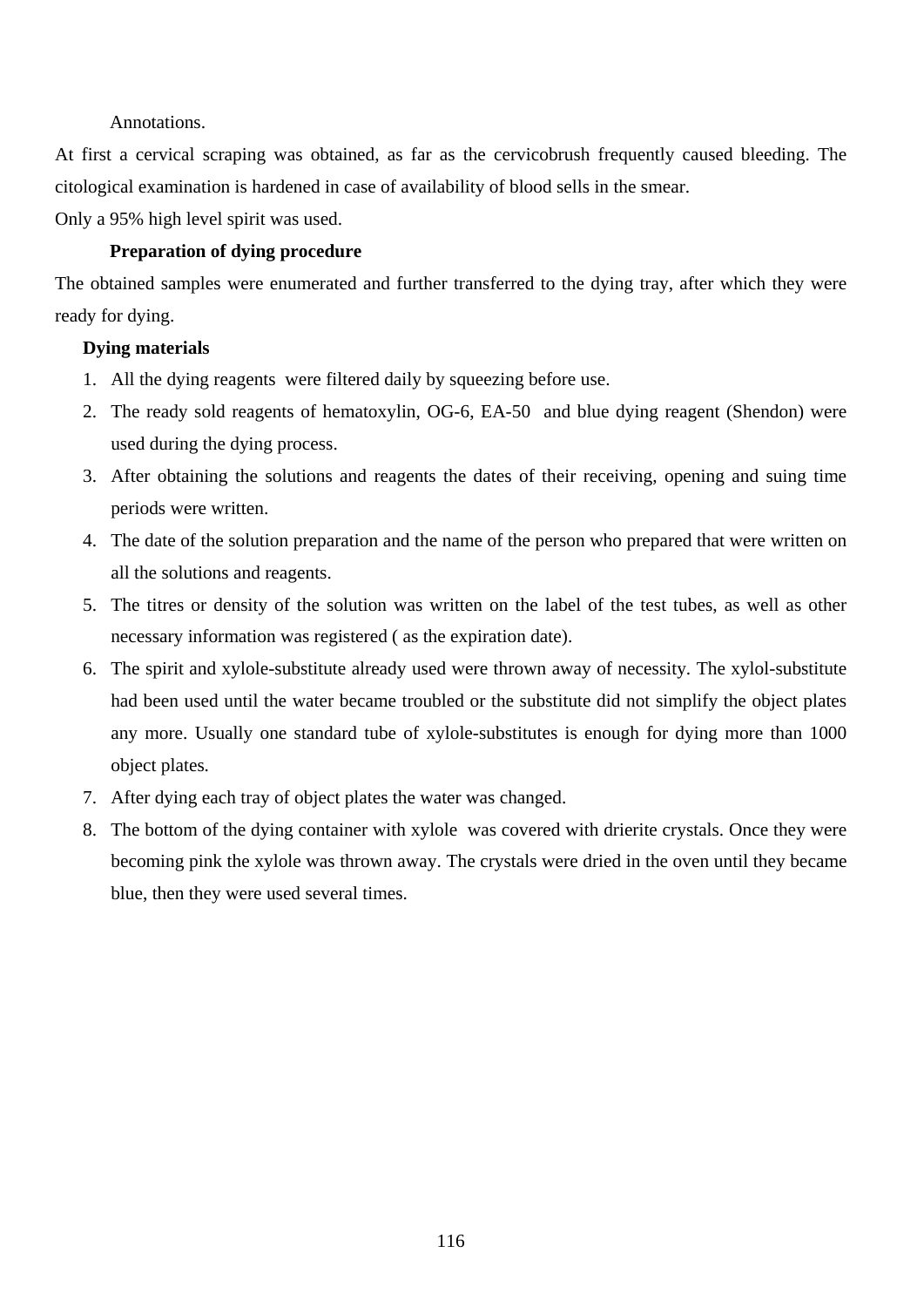## **Dying procedure**

After being prepared on the FinPrep equipment the object plates were ready to be dyed in the following way:

| <b>Stage</b> | <b>Reagent</b>     | <b>Time</b> |
|--------------|--------------------|-------------|
| 1            | 95% spirit         | 10 sinkings |
| 2            | distilled water    | 20 sinkings |
| 3            | hematoxylline      | 1,5 minutes |
| 4            | distilled water    | 10 sinkings |
| 5            | distilled water    | 10 sinkings |
| 6            | blue dying reagent | 20 sinkings |
| 7            | ordinary water     | 20 sinkings |
| 8            | 95% spirit         | 10 sinkings |
| 9            | 95% spirit         | 10 sinkings |
| 10           | $OG-6$             | 1 minutes   |
| 11           | 95% spirit         | 10 sinkings |
| 12           | 95% spirit         | 10 sinkings |
| 13           | EA-50              | 2 minutes   |
| 14           | 95% spirit         | 10 sinkings |
| 15           | 95% spirit         | 10 sinkings |
| 16           | 100% spirit        | 10 sinkings |
| 17           | 100% spirit        | 10 sinkings |
| 18           | 100% spirit        | 1 minutes   |
| 19           | hystosolve         | 20 sinkings |
| 20           | hystosolve         | 20 sinkings |
| 21           | hystosolve         | 15 minutes  |

## **Accepting procedure of PAP-smear samples**

## Getting samples

The samples have been brought to the laboratory during the whole working day. Sample

## receipt

After the receipt the gynecological samples were opened, the information written on the object plates was compared with that on the appointment card. The number of the object-plate was written on the matte side of the plate by a graphite pencil.

The enumerated object plates were placed into the dying stands in an inturn way.

## Sample registration

The data of the patient, the date, number of the sample, name of the patient, his date of birth and the name of the doctor was registered in the laboratory ledger. After examining the sample the diagnosis was also registered in the ledger.

## Placing of cover slips

After dying cover plates were placed on the object plates. After the object plates were completely dry, a test for dryness was carried out by taking the object plate out of the material (xylene- substitute). After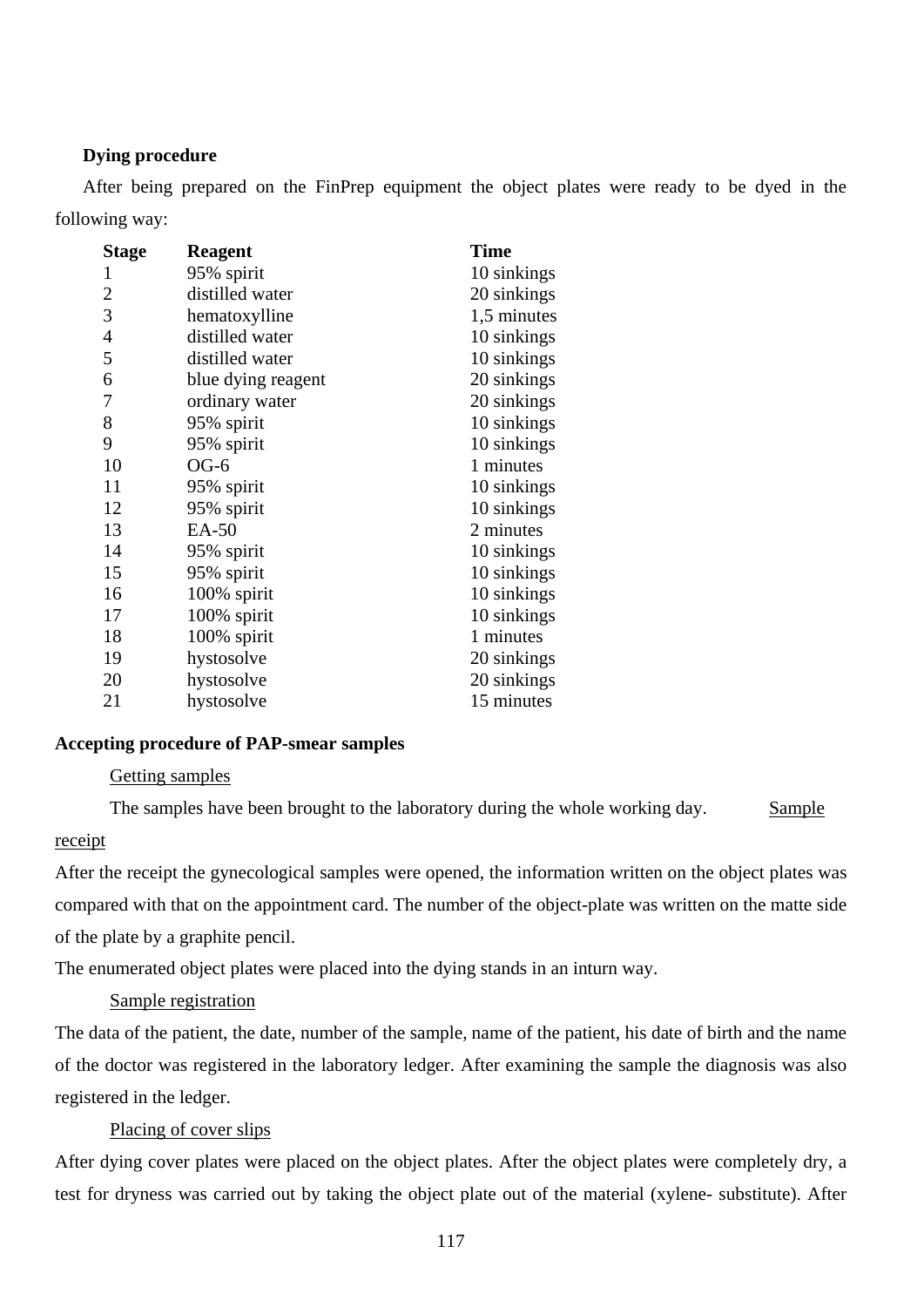that the surface of the object plate was examined, the water was seen in the way of little drops or bubbles. In case of water signs the object plate was sinked into a 100% spirit untill the water completely disappeared, and after that - into a new simplifying reagent. The placing of cover slips by hand was carried out in the ventillated Shendon Hiperclin suction closet.

The necessary items

- 1. cover slips,
- 2. cotton pads,
- 3. absorbent paper towel,
- 4. smear preparation environment (Permount),
- 5. tweezers,
- 6. gauze tampons,
- 7. empty stands of object plates,

In order to place the cover slips:

- 1. the object plate was taken out from the simplifying reagent with tweezers,
- 2. then it has been dryed by leaving only 1-2 drops of simplifying reagent
- 3. by holding the object plat ein a horizontal condition, in a little ange, 2-3 drops of preparation material was dripped on it
- 4. the cover slip was placed on the object plate moving away all the bubbles
- 5. the object plate was turned upside down and that edge was dryed with a paper towel
- 6. all the edges were dryed with a gauze or cotton tampon with the aim of eliminating the Permaunt excess.
- 7. the object plate was placed on the tray and the same activities were performed with the following object plate.

The object plates were dryed during the whole night leaving the trays open on the table, then in an inturn way the enumerated object plates were transferred to the examination area and were compared with the numbers written on the appointment cards. That was the method the smears had been prepared for the examination.

 2494 women undergone cytological examination, and the results were provided in the following way:

- normal epithelium,
- inconclusive, low-quality smear,
- reactive changes in epithelium,
- endocervicosis: ordinary, progressive, convalescent
- dysplasia of I , II, III grade,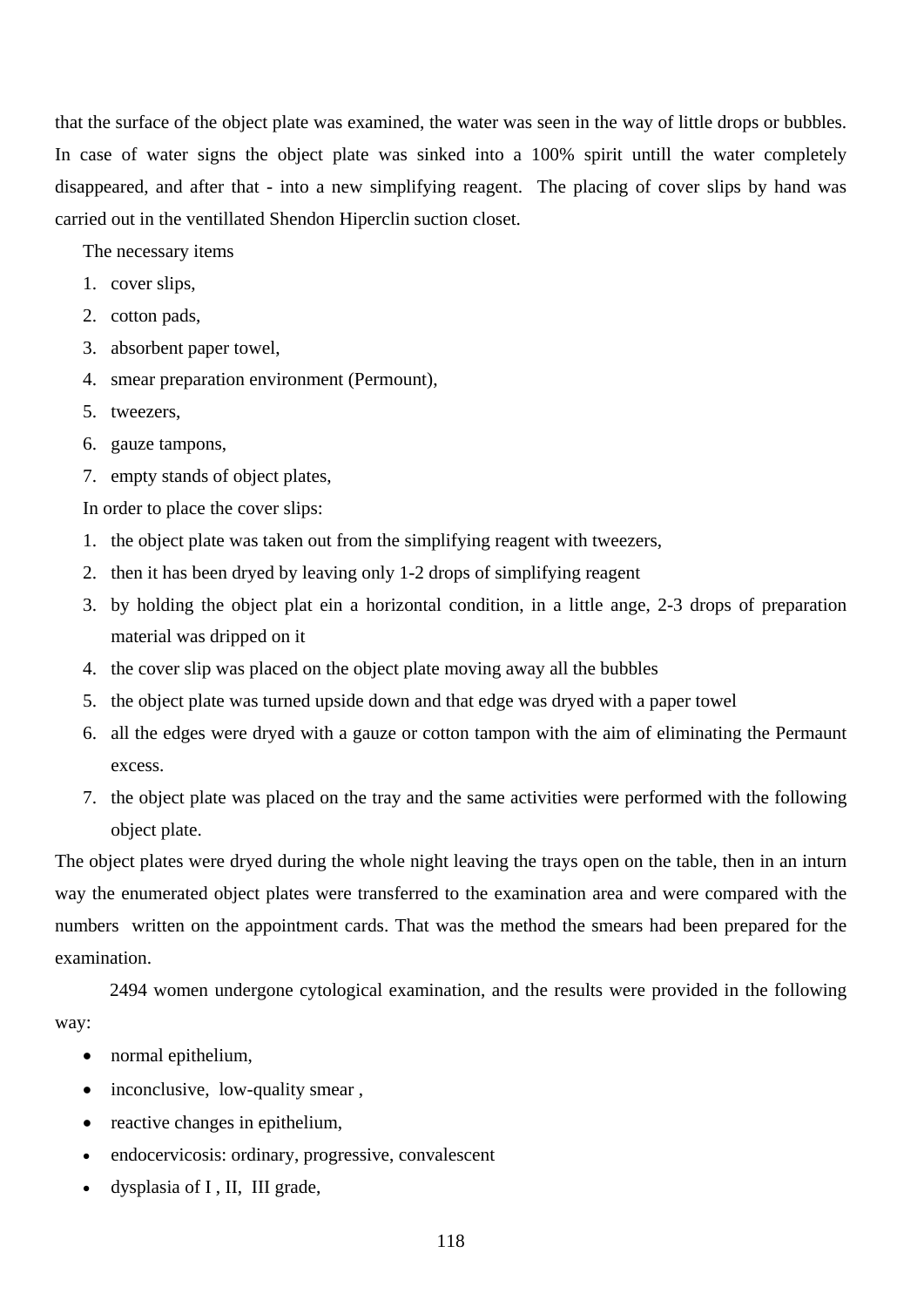- canser in situ,
- invasive cancer.

As a result of the cytological examination every second examined had normal epithelium - 1247 (50%) (Table 3 ).

## **4.2. Results of cytological examination**

## **Table 19**

## **Frequency of pathological cytology smears**

|         |            |      |            |      | <b>STDs</b> |      |           |      |          |        |                |     |  |
|---------|------------|------|------------|------|-------------|------|-----------|------|----------|--------|----------------|-----|--|
|         | Reactive   |      |            |      |             |      |           |      |          |        |                |     |  |
| Town/   | changes in |      | endocervic |      | displasia   |      | canser in |      | invasive |        | Total examined |     |  |
| village | the        |      |            | osis | I, II, III  |      |           | situ |          | cancer |                |     |  |
|         | epithelium |      | K4         |      | K5          |      | K6        |      | K7       |        |                |     |  |
|         | K3         |      |            |      |             |      |           |      |          |        |                |     |  |
|         |            | $\%$ |            | %    |             | %    |           | %    |          | %      |                | %   |  |
| Town    | 499        | 28   | 11         | 0,6  | 227         | 12,7 |           | 0,1  | 2        | 0,1    | 1785           | 100 |  |
| Village | 241        | 34   |            | 0,1  | 56          | 7,9  |           |      |          |        | 709            | 100 |  |
| Total   | 740        | 29.6 | 12         | 0.4  | 283         | 11.3 |           | 0.08 | っ        | 0.04   | 2494           |     |  |

**(town / village)** 

In 3 cases (0.2%) the smear was not informative. Most often the reactive changes in the epithelium were observed (29.6%), which is conditioned with high prevalence of STDs, 12% - had endocervicosis, 11.3% - displasias of various grades, 3 cases of preinvasive and invasive cancer.

As it can be seen from the pathological smears (Table 19) the pathologies (endocervicosis, dysplasias of various grades, preinvasive and invasive cancer) were revealed among the urban population, excluding the cases with reactive changes in the epithelium.

## Table 20

**Frequency of pathological cytology smears by marzes** 

|                | <b>Marz</b> | N of women | examined |          | Reactive<br>changes in<br>the<br>epithelium |                          | endocervicosis |     | displasia<br>I, II, III |                          | canser in<br>situ |                          | invasive<br>cancer |
|----------------|-------------|------------|----------|----------|---------------------------------------------|--------------------------|----------------|-----|-------------------------|--------------------------|-------------------|--------------------------|--------------------|
| 1              | Yerevan     | 768        | 703      | 118      | 16.8                                        | 5                        | 0.7            | 116 | 16.5                    |                          |                   | $\blacksquare$           |                    |
| $\overline{c}$ | Aragatsotn  | 133        | 132      | 31       | 23.5                                        |                          |                | 12  | 9.1                     | $\overline{\phantom{0}}$ |                   | $\overline{\phantom{a}}$ |                    |
| 3              | Ararat      | 219        | 201      | 71       | 35.3                                        | 6                        | 3,0            | 39  | 19.4                    | Ξ.                       |                   | $\overline{\phantom{0}}$ |                    |
| 4              | Armavir     | 206        | 206      | 77       | 37.4                                        |                          |                | 24  | 11.7                    |                          | 0.5               | $\overline{\phantom{0}}$ |                    |
| 5              | Gegharkunik | 197        | 197      | 75       | 38.1                                        | 1                        | 0.5            | 24  | 12.2                    | -                        |                   | $\overline{\phantom{a}}$ |                    |
| 6              | Lori        | 228        | 228      | 82       | 36.0                                        | -                        |                | 23  | 10.1                    | $\sim$                   |                   | $\overline{\phantom{0}}$ |                    |
| 7              | Kotayk      | 260        | 259      | 87       | 33.6                                        | $\overline{\phantom{0}}$ |                | 42  | 16.2                    | Ξ.                       |                   | 2                        | 0.8                |
| 8              | Shirak      | 202        | 202      | 87       | 43.1                                        |                          |                | 3   | 1.5                     |                          |                   | $\overline{\phantom{0}}$ |                    |
| 9              | Syunik      | 172        | 152      | $\Omega$ |                                             |                          |                | -   |                         |                          |                   | $\overline{\phantom{a}}$ |                    |
| 10             | Vayots Dzor | 76         | 76       | 44       | 57.9                                        | ۰                        |                | -   |                         | $\overline{\phantom{0}}$ |                   | ۰                        |                    |
| 11             | Tavush      | 139        | 138      | 68       | 49.3                                        |                          |                |     |                         |                          |                   | $\overline{\phantom{0}}$ |                    |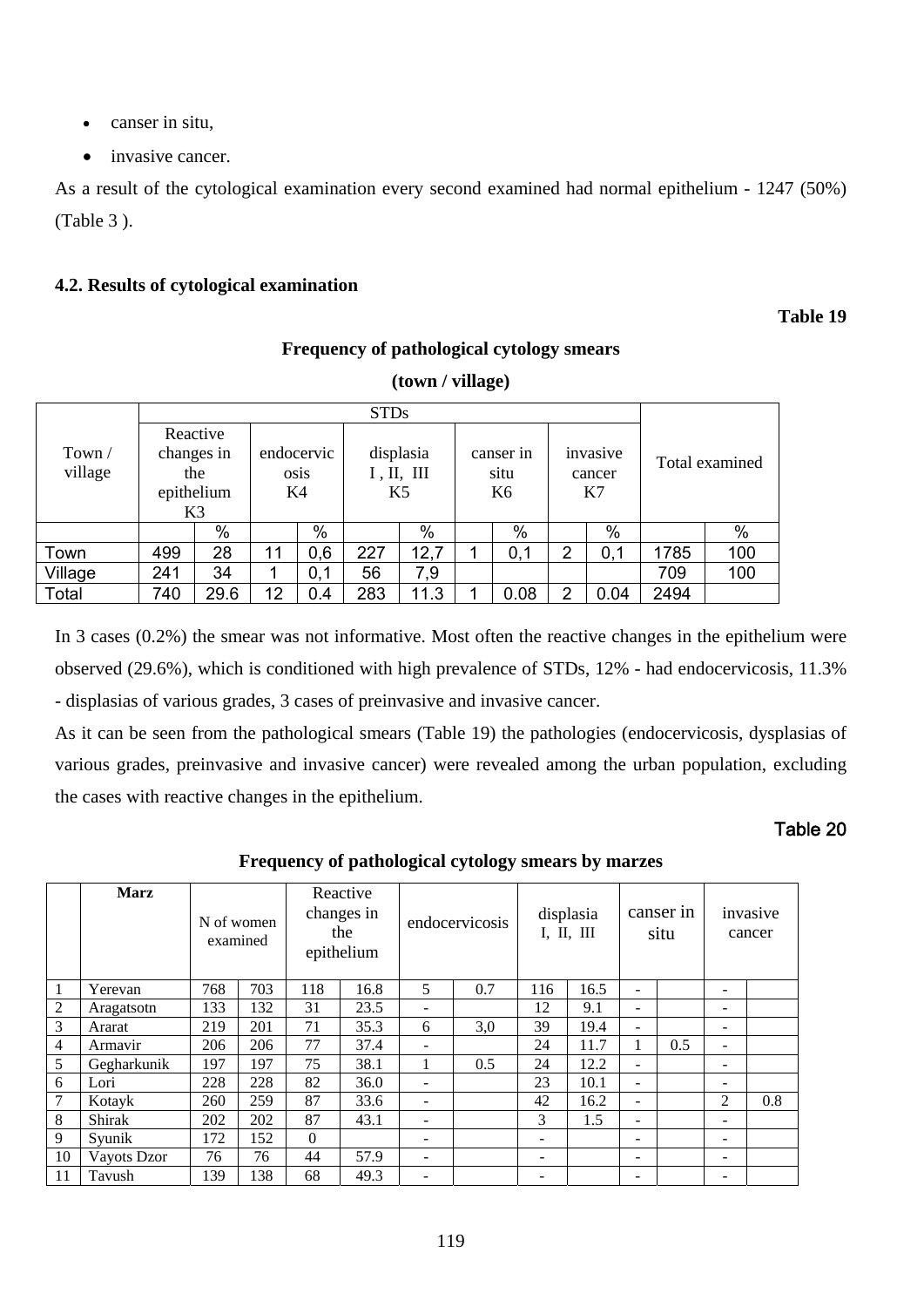|       | <b>2600</b> | 2494 | 740 | $20^{\circ}$<br>h<br>27.0 | $\overline{1}$<br>- 12<br>-- | U.4 | 283 | 11.J | - | 0.08 | 0.04 |
|-------|-------------|------|-----|---------------------------|------------------------------|-----|-----|------|---|------|------|
| Total |             |      |     |                           |                              |     |     |      |   |      |      |

The highest rate of reactive changes in the epithelium was observed in Vayots Dzor (57.9%), Tavush (49.3%), Shirak (43.1%), while the total percentage among the examined was 29.6%, 23.5% - in Aragatsotn, 16.8%- in Yerevan.

Only 22 cases of endocervicosis were revealed, meanwhile the 90% of them were in Yerevan and Ararat, 5 and 6 cases correspondingly, and 1 case in Gegharkunik.

The highest rate of precancer situations, displasias /I, II, III/ was observed in Ararat (19.4%), Kotayk and Yerevan  $(16%)$  $\alpha$ . The lowesr rate was registered in Shirak marz  $(1.5%)$ , the frequency in the number of all the women examined made 11.3%. 3 cases of invasive and preinvasive cancer were revealed: 1 - in Armavir, 2 - in Kotayk marz.

## Table 21

|                | Age group   |      | N of women<br>examined in<br>the group |     | Reactive<br>changes in the<br>epithelium |                              | endocervicosis |     | displasia<br>I, II, III |                              | canser in<br>situ |                | invasive<br>cancer |
|----------------|-------------|------|----------------------------------------|-----|------------------------------------------|------------------------------|----------------|-----|-------------------------|------------------------------|-------------------|----------------|--------------------|
|                | 18-23       | 181  | 185                                    | 55  | 30.4                                     |                              | 0.6            | 21  | 11.6                    | $\overline{\phantom{a}}$     |                   |                |                    |
| 2              | 24-28       | 351  | 369                                    | 110 | 31.3                                     | 3                            | 0.9            | 43  | 12.3                    |                              | 0.3               |                |                    |
| 3              | 29-33       | 377  | 397                                    | 109 | 28.3                                     | 4                            | 1.1            | 40  | 10.6                    | $\overline{\phantom{0}}$     |                   |                |                    |
| $\overline{4}$ | 34-38       | 397  | 410                                    | 114 | 28.7                                     | $\qquad \qquad \blacksquare$ |                | 42  | 10.6                    | $\overline{\phantom{0}}$     |                   |                |                    |
| 5              | 39-43       | 518  | 535                                    | 154 | 29.7                                     | 3                            | 0.6            | 61  | 11.8                    | $\qquad \qquad \blacksquare$ |                   |                |                    |
| 6              | 44 and more | 670  | 704                                    | 198 | 29.6                                     |                              | 0.1            | 76  | 11.3                    | $\overline{\phantom{a}}$     |                   | ↑              | 0.3                |
|                |             | 2494 | <b>2600</b>                            | 740 |                                          | 12                           |                | 283 |                         | 1                            |                   | $\overline{c}$ |                    |
|                | Total       |      |                                        |     |                                          |                              |                |     |                         |                              |                   |                |                    |

**Frequency of pathological cytology smears by age groups** 

The highest occurrence rate of the reactive changes in the epithelium was observed in the age group 18-23 & 24-28 (30-31%).

The frequency of displasia is nearly the same in all age groups.

Only 1 case of invasive cancer was revealed in the age group 24-28 and 2 cases of preinvasive cancer in the age group 44 and more.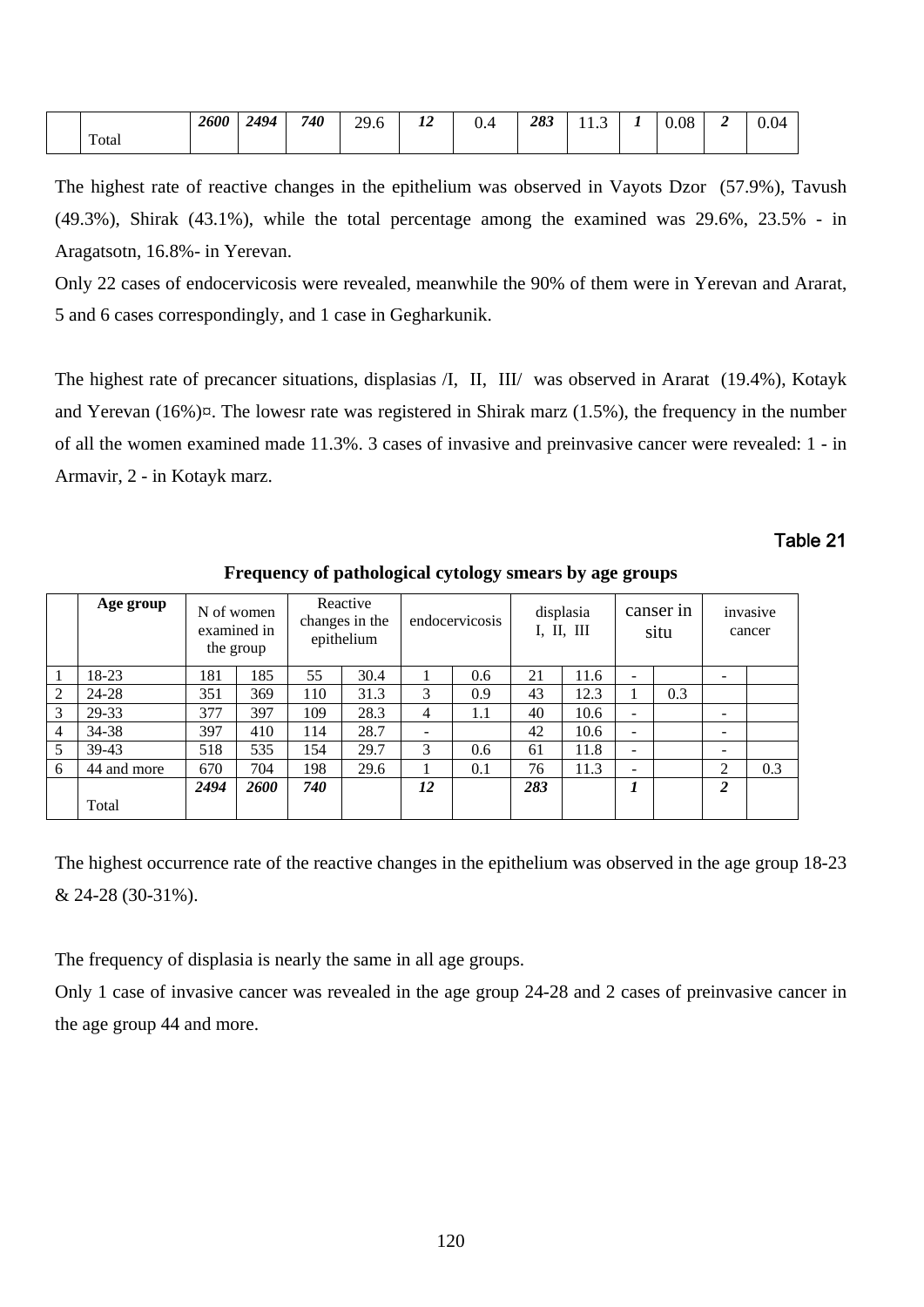|                | <b>Marz</b> | N of<br>women<br>examined | $\frac{0}{0}$     |                          | <b>Retest</b><br>$\mathbf{I}$ |                              | Colposcopy<br><b>I2</b> | <b>Byopsy</b><br>$\mathbf{I}3$ |     | <b>Treatment</b><br>in a<br>specialized<br>center<br><b>I4</b> |      |
|----------------|-------------|---------------------------|-------------------|--------------------------|-------------------------------|------------------------------|-------------------------|--------------------------------|-----|----------------------------------------------------------------|------|
|                | Yerevan     | 768                       | 29.6              | 1                        | 0.1                           | $\overline{\phantom{a}}$     |                         | $\overline{\phantom{a}}$       |     |                                                                | 0.1  |
| $\overline{2}$ | Aragatsotn  | 133                       | 5.1               |                          |                               |                              |                         | $\overline{\phantom{a}}$       |     |                                                                |      |
| $\overline{3}$ | Ararat      | 219                       | 8.4               | 43                       | 21.4                          | $\overline{\phantom{a}}$     |                         | $\qquad \qquad \blacksquare$   |     |                                                                | 0.5  |
| $\overline{4}$ | Armavir     | 206                       | 7.9               |                          |                               |                              |                         | -                              |     | $\qquad \qquad -$                                              |      |
| 5              | Gegharkunik | 197                       | 7.6               | 1                        | 0.5                           | $\overline{\phantom{a}}$     |                         | $\overline{\phantom{0}}$       |     | $\overline{\phantom{a}}$                                       |      |
| 6              | Lori        | 228                       | 8.8               | ۰                        |                               | $\overline{\phantom{0}}$     |                         | $\overline{\phantom{0}}$       |     | $\overline{\phantom{0}}$                                       |      |
| $\tau$         | Kotayk      | 260                       | 10.0              | 50                       | 19.3                          | $\overline{4}$               | 1.5                     | 3                              | 1.2 | 32                                                             | 12.4 |
| 8              | Shirak      | 202                       | 7.8               | $\overline{\phantom{0}}$ |                               | $\overline{\phantom{a}}$     |                         | $\overline{\phantom{0}}$       |     | $\overline{\phantom{a}}$                                       |      |
| 9              | Syunik      | 172                       | 6.6               | $\overline{\phantom{0}}$ |                               | $\overline{\phantom{a}}$     |                         | $\overline{\phantom{0}}$       |     | $\overline{\phantom{a}}$                                       |      |
| 10             | Vayots Dzor | 76                        | 2.9               | $\overline{\phantom{0}}$ |                               | $\qquad \qquad \blacksquare$ |                         | $\overline{\phantom{0}}$       |     | $\qquad \qquad \blacksquare$                                   |      |
| 11             | Tavush      | 139                       | 5.3               | -                        |                               | $\overline{\phantom{a}}$     |                         | -                              |     | $\overline{\phantom{a}}$                                       |      |
|                | Total       | <b>2600</b>               | <i><b>100</b></i> | 95                       | 3.8                           | $\boldsymbol{4}$             |                         | 3                              |     | 34                                                             | 1.4  |

## **Distribution of investigated women by type of investigation (by marzes)**

## 4.3. **Re-tests and specialized treatment**

At the end of the clinical, gynecological, ultrasound and laboratory (STDs and cytology) examination 95 women were appointed for a retest, thus: 1 case in Yerevan and Gegharkunik, 43 cases - in Ararat and 50 cases in Kotayk marzes.

4 women from Kotayk marz were proposed colposcopy, which later ended with biopsy.

34 women received specialized treatment, 32 of which were from Kotayk marz, one from Yerevan and one from Ararat.

**Table 23** 

|                | <b>Marz</b> | Chlamydia |      | <b>Displasia</b><br>I, II, III |      | <b>Canser</b> in<br>situ |     | Ovary |     |  |
|----------------|-------------|-----------|------|--------------------------------|------|--------------------------|-----|-------|-----|--|
|                | Yerevan     | 82        | 11.7 | 11<br>6                        | 16.5 | $\overline{\phantom{0}}$ |     | 8     | 0.1 |  |
| $\overline{2}$ | Aragatsotn  | 18        | 13.6 | 12                             | 9.1  | $\overline{\phantom{a}}$ |     | −     | 5.3 |  |
| 3              | Ararat      | 23        | 11.4 | 39                             | 19.4 | $\overline{\phantom{a}}$ |     | 17    | 7.0 |  |
| 4              | Armavir     | 27        | 13.1 | 24                             | 11.7 |                          | 0.5 | 15    | 7.3 |  |
| 5              | Gegharkunik | 18        | 9.1  | 24                             | 12.2 | $\overline{\phantom{a}}$ |     |       | 0.5 |  |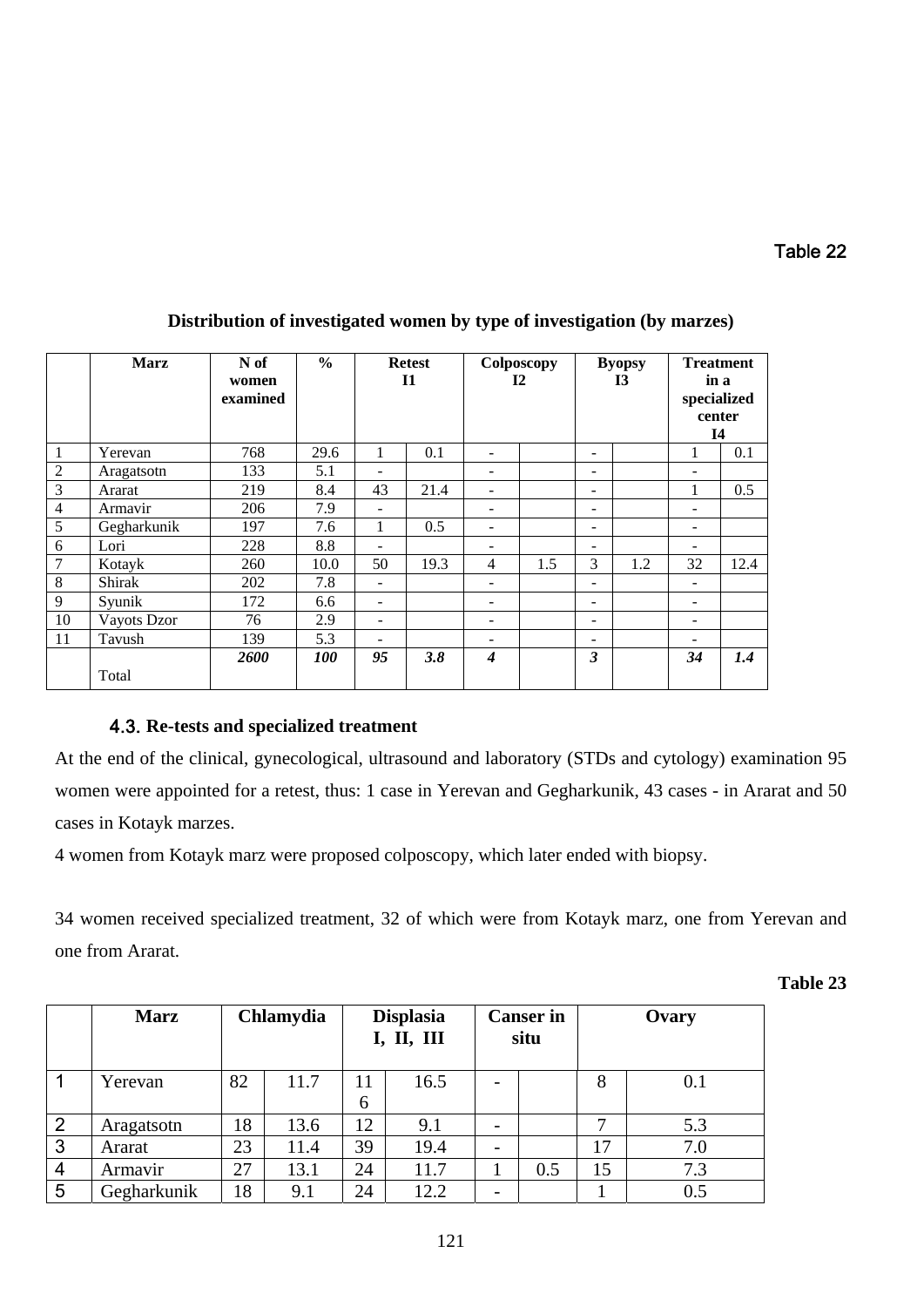| 6  | Lori        | 33 | 14.5 | 23                       | 10.1 |          |     | 10  | 4.4  |
|----|-------------|----|------|--------------------------|------|----------|-----|-----|------|
|    | Kotayk      | 24 | 9.3  | 42                       | 16.2 | ◠        | 0.8 | 4   | 1.5  |
| 8  | Shirak      | 4  | 2.0  | 3                        | 1.5  | -        |     | 4   | 2.0  |
| 9  | Syunik      | -  |      | $\overline{\phantom{0}}$ |      | -        |     | 24  | 15.8 |
| 10 | Vayots Dzor | 15 | 19.7 | $\overline{\phantom{0}}$ |      | -        |     | ∠   | 2.6  |
| 11 | Tavush      | 14 | 10.1 | $\overline{\phantom{0}}$ |      |          |     | 13  | 9.4  |
|    |             | 25 | 10.3 | 28                       | 11.3 | <u>_</u> |     | 105 |      |
|    | Total       | 8  |      | J.                       |      |          |     |     |      |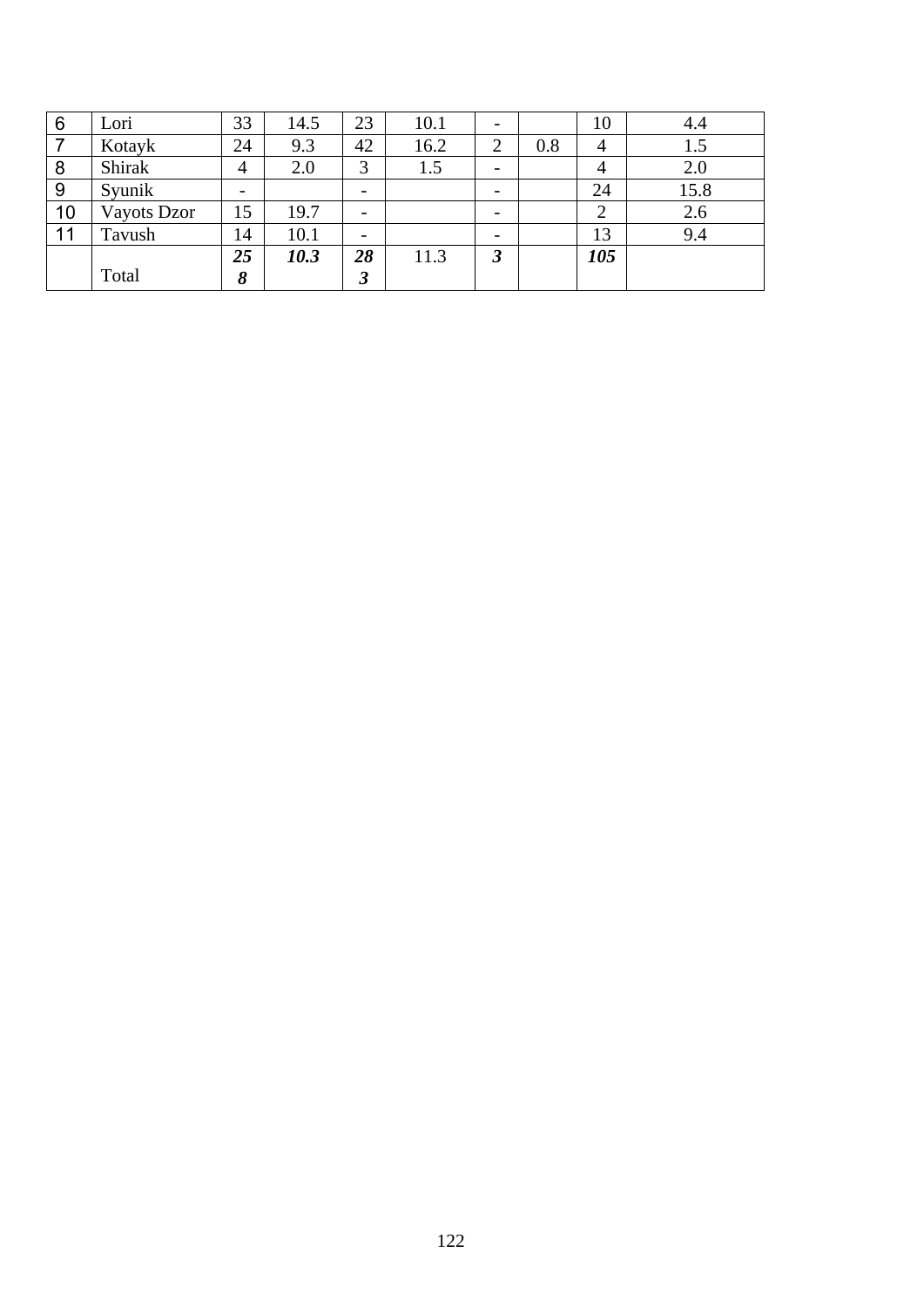## **CONCLUSIONS**

The following conclusions can be made at the end of the results received:

1.Every 4-5th woman in the Republic was revealed to have a uterine pathology, most often hysteromyoma (17.8%), adenomyosis and hypoplastic uterus, absence of uterus as a result of hysterectomy  $(1.5\%)$ .

2. Every 5th examined woman (520 (20.8%)), had adnexa pathologies, most often - enlargement of ovaries (various cysts, cystomas or inflammatory formations), right - 13.2%, left - 4.1%, hypoplastic ovaries  $(1.8\%)$ , ovaryectomy  $(2\%)$ .

 3. The hysteromyoma was by 15% frequently revealed among the rural population, the rest of the pathologies were revealed in the same frequency. As for the adnexa, the prevalence of their pathology was 2 times higher among the urban population.

 4. The highest prevalence of bacterial coccus was revealed in Shirak marz (99.5%), Gegharkunik (99%), Armavir (98.1%), Lori (96.9%), while in Yerevan the rate was 33.6%. The share of the total respondents was 72.7%.

 5. The dysbiosis and vaginosis are the most frequently appearing types of vaginal microflora pathologies. The examinations of every second woman showed that the cause of that are gardnerella or candida.

6. Gardnerella has been revealed in 27.9% cases, the highest frequency was in Shirak (39.6%), Tavush (36.2%) and Gegharkunik (34.5%) marzes, while in Yerevan it was only 23.5%.

 7. The prevalence of candida among the women examined was 21.8%, the highest frequency of occurrence was in Yerevan (29.6%), Ararat (24.4%), Tavush (17.4%), Vayots Dzor (15,8%).

 8. Trichomoniasis was revealed in 4.6% cases. The highest frequency was registered in Armavir (7.3%), Ararat (6.5%), Tavush (5.8%), Yerevan (4.6%), the lowest – in Gegharkunik (2%), Vayots Dzor (3.9%).

9. The gonorrhea revealing rate was low, only 11 cases were registered:  $6 - in$  Ararat,  $2 - in$ Armavir, 2 – in Kotayk, and 1 case – in Yerevan.

10. Though gonorrhea is in the list of tests the pregnants are obliged to pass, the results of the survey show that it has been revealed in only 11 cases, while every 10th examined had chlamydia trachomatis, which has a destructive influence of the reproductive system and there is an urgent need for investigation.

11. The highest frequency of occurrence was observed in the age group 29-33 (13.8%), the lowest – in the age group 18-23 (8.8%). No substantional differences were observed in the frequency of chlamydia occurrence depending on the place of living (town/village). The highest frequency was in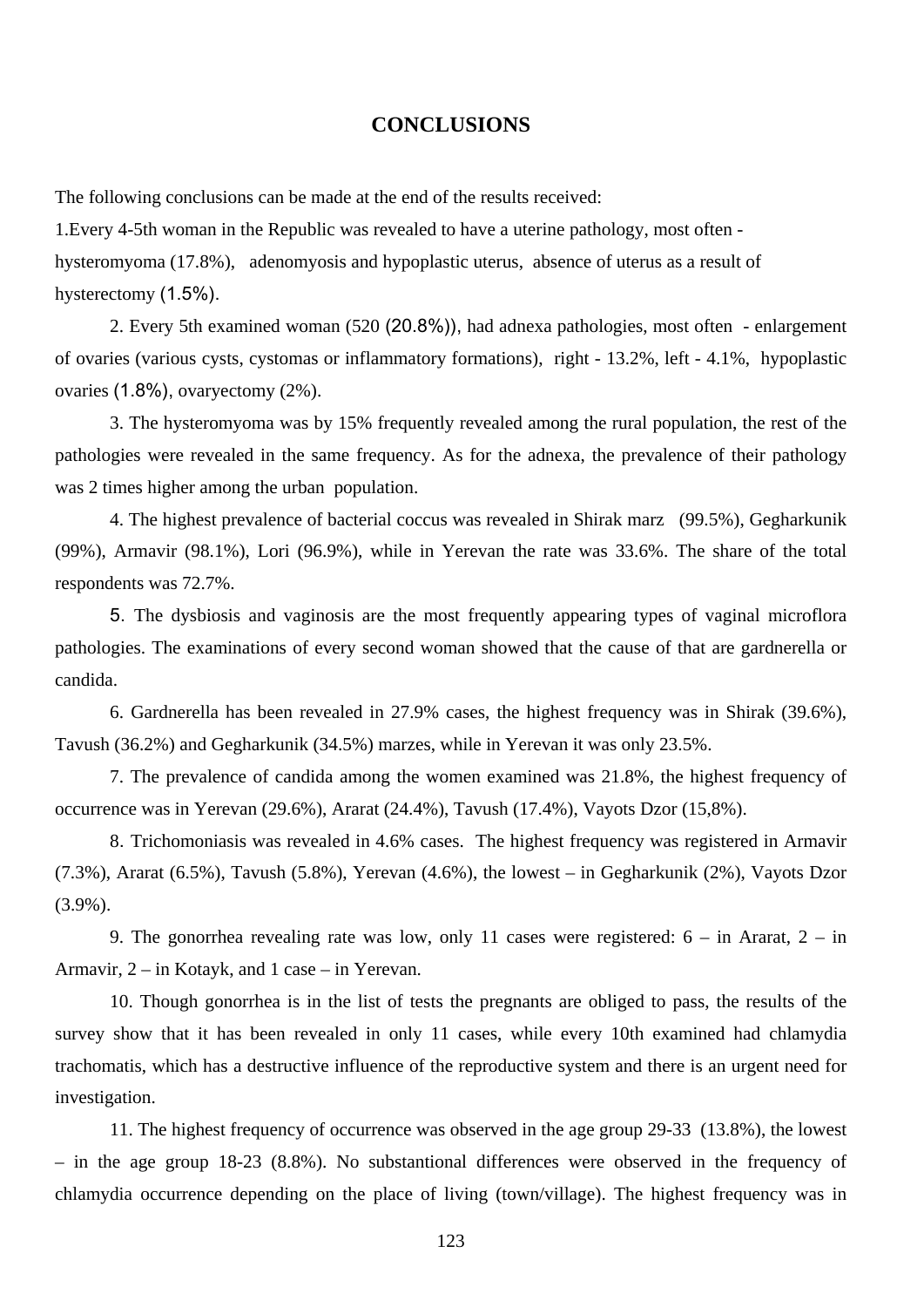Vayots Dzor (19.7%), Lori (14.5%), Armavir (13.1%), Aragatsotn (13.6%). The share of chlamydia occurrence in Shirak is very low (2%).

 12. Mainly the virus carriers were in the age group 17-23 at the time of their first sexual intercourse.

13. During the cytological examination of the cervix changes in the cytological condition was revealed in nearly every second woman examined (1247 cases (50%)), most often reactive changes in the epithelium (29.6%), endocervicosis (12%), various grades of dysplasia (11.3%), preinvasive and invasive cancer in 3 cases, which is conditioned with high prevalence of STDs.

14. Pathology smears (endocervicosis, precancer condition of cervix, various grades of dysplasia, preinvasive and invasive cancer) were more frequently revealed among the urban population and frequency of occurrence is nearly the same in the age groups.

15. The share of reactive changes in epithelium made 29,6%, the highest frequency was observed in Vayots Dzor (57.9%), Tavush (49.3%), Shirak (43.1%), Yerevan (16.8%). The highest frequency was registered in the age group 18-23 and 24-28 (30-31%).

16. The share of cervical precancer, various grades of dysplasias was 11.3% among the whole number of women examined, the highest frequency was observed in Ararat marz (19.4%), Kotayk and Yerevan  $(16\%)$ , the lowest – in Shirak marz  $(1.5\%)$ .

17. The frequency of dysplasia occurrence was nearly the same in all age groups.

18. Invasive and preinvasive cancers were revealed in 3 cases, one of which was in Armavir, 2 – in Kotayk marz. One case was in the age group 24-28, the other two – in the age group 44 and more.

 19. In the frame of the current study, with the aim of checking the results of the cytological examination 34 object slides were selected by the method of random sampling. Those object plates were sent to The Cancer Registry of Norway. In all the 34 cases the dyagnosis given by the armenian laboratory were adopted by the foreign authorized cytologists.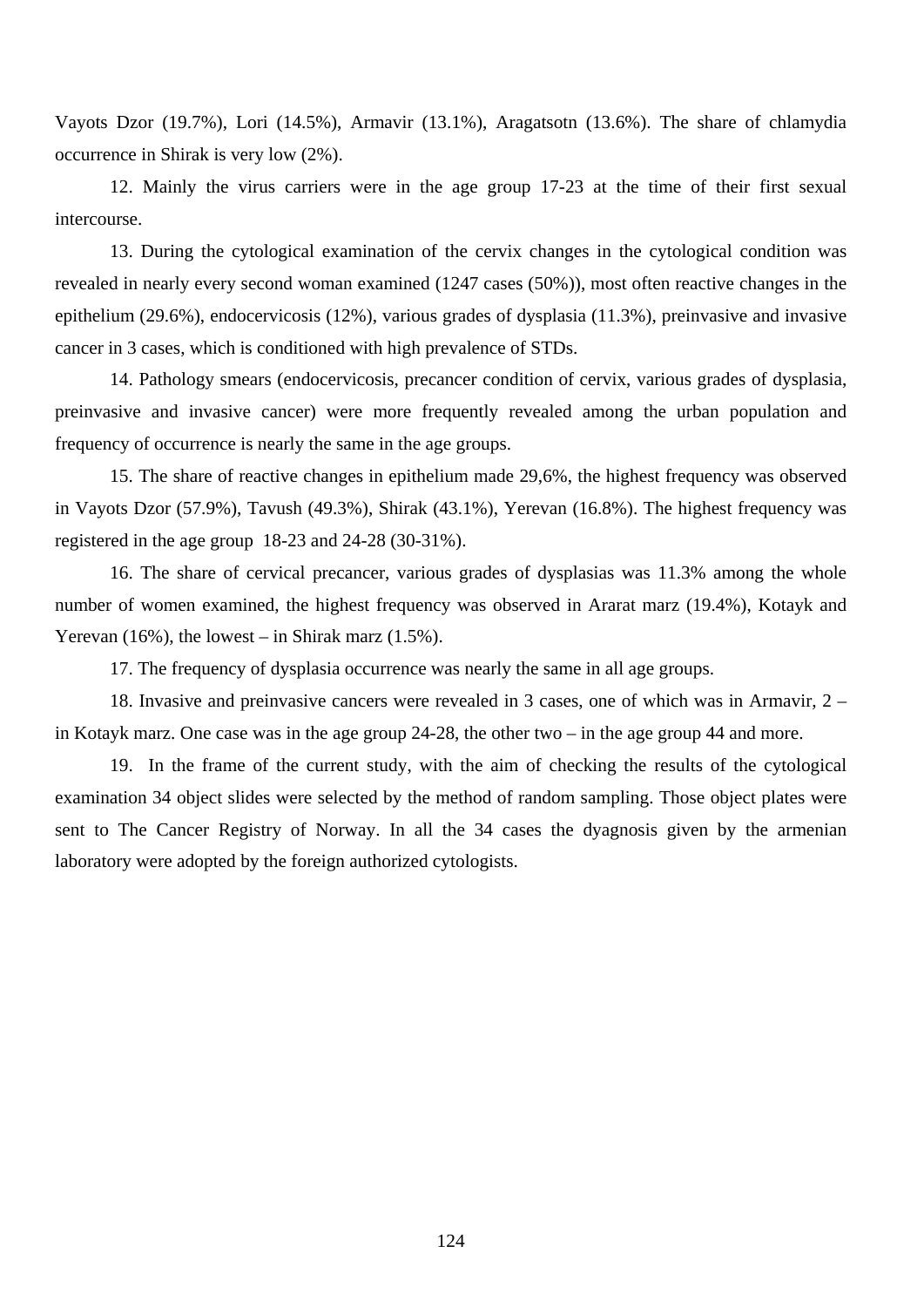## RA MINISTRY OF HEALTH RA NATIONAL STATISTICS SERVICE UNITED NATIONS POPULATION FUND

The data will be used solely for statistic analysis purposes and are not subject to publication

## A CLINICAL AND EPIDEMIOLOGICAL STUDY OF THE PREVALENCE OF THE CERVICAL PRECANCER/CANCER AND SEXUALLY TRANSMITTED DISEASES

|                           | Number of questionnaire |             |
|---------------------------|-------------------------|-------------|
|                           | Household ID number     |             |
| Period of the study       |                         | month, 2004 |
| Residence                 | name                    | code        |
| Marz (Region)             | name                    | code        |
| Number of the interviewer |                         |             |
| Number of reviewer        |                         |             |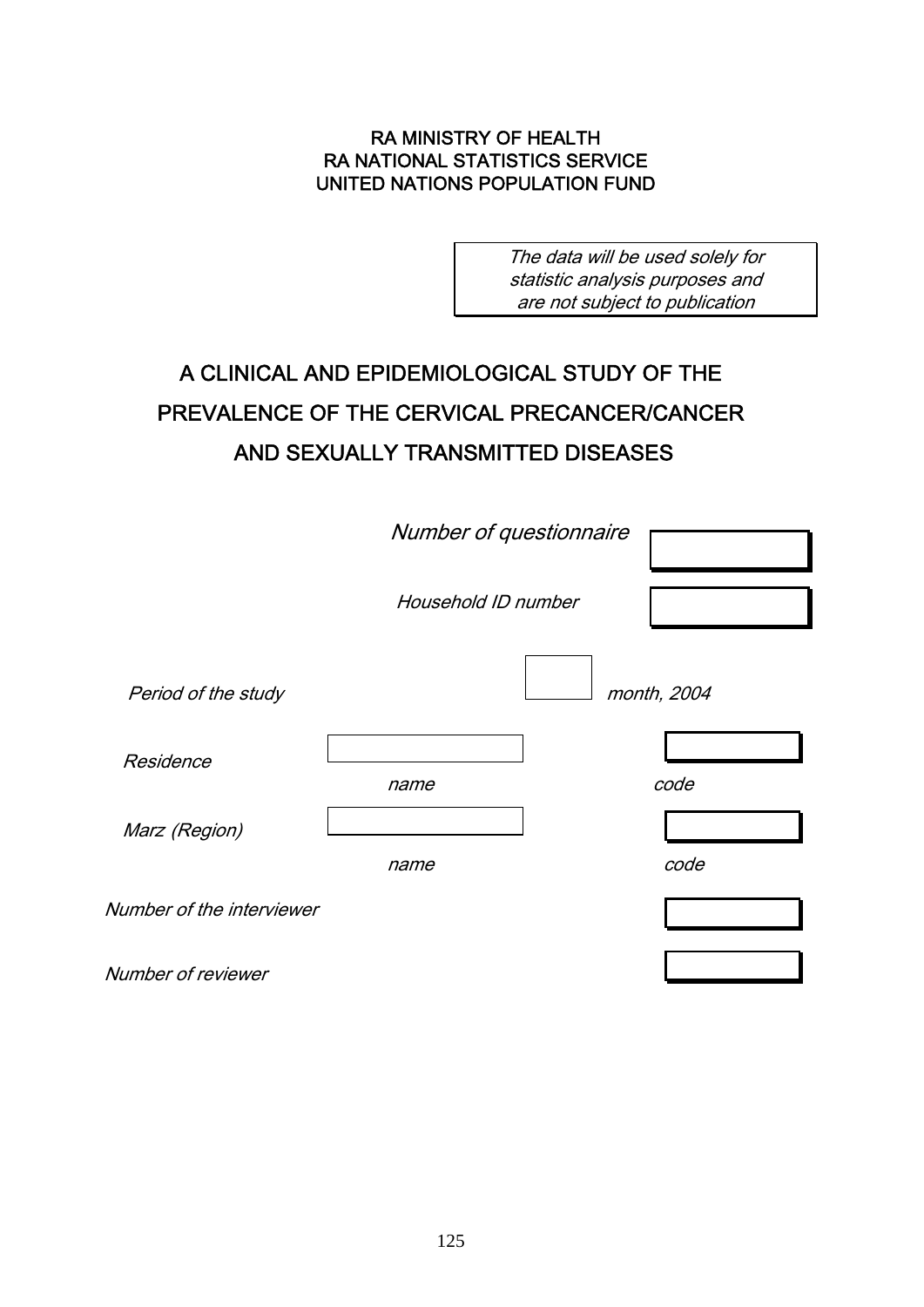1.1 How many persons actually live in this house/apartment?

 $\rule{1em}{0.5em} \begin{picture}(180,170) \put(0,0){\line(1,0){1}} \put(10,0){\line(1,0){1}} \put(10,0){\line(1,0){1}} \put(10,0){\line(1,0){1}} \put(10,0){\line(1,0){1}} \put(10,0){\line(1,0){1}} \put(10,0){\line(1,0){1}} \put(10,0){\line(1,0){1}} \put(10,0){\line(1,0){1}} \put(10,0){\line(1,0){1}} \put(10,0){\line(1,0){1}} \put(10,0){\line$ 

1.2 How many 18-49 year old females that have experienced sexual relations live in this household?

 $\overline{\phantom{a}}$  women and  $\overline{\phantom{a}}$  women and  $\overline{\phantom{a}}$ 

### • Those 18-49 year old women who have never been married, have never had a sexual partner or are pregnant now should not be interviewed

1.3Please provide information about the age and marital status of each of the women to be interviewed:

| N/N | Age | Marital Status* |
|-----|-----|-----------------|
|     |     |                 |
|     |     |                 |
|     |     |                 |
|     |     |                 |
| 5   |     |                 |
|     |     |                 |
|     |     |                 |

\* Marital status:

- 1. Currently married, living with her husband
- 2. Currently married, but separated
- 3. Cohabits with a man in a civil marriage (without registering marriage)
- 4. Divorced
- 5. Widowed
- 6. Never married but has a child(ren)
- 7. Other
- If within a household there are women who correspond to the criteria of this study, then it will be necessary to get their consent for a meeting, to introduce yourself and to work towards getting their agreement regarding their participation in the interview in accordance with the Instruction.
- If the selected women are not at their home or they prefer to answer the questions at some other time, more convenient for them, then you should make a note of their first names (no surnames!) and of the date and time of your second visit:

Names **and the Second Structure** Date of the second visit example of the second visit

- If after the second visit you still do not succeed in meeting with the selected woman, mark code (4) across the item "Registration of the visits — results" and go for the next address.
- If you succeed to meet with the selected woman, introduce yourself, explain the aim of your visit and try to get her consent for being interviewed in accordance with the Instruction.

Visit registration

| <br>$\overline{\phantom{a}}$<br>the visit<br>Numbel |  |
|-----------------------------------------------------|--|
|                                                     |  |

\*Visit results code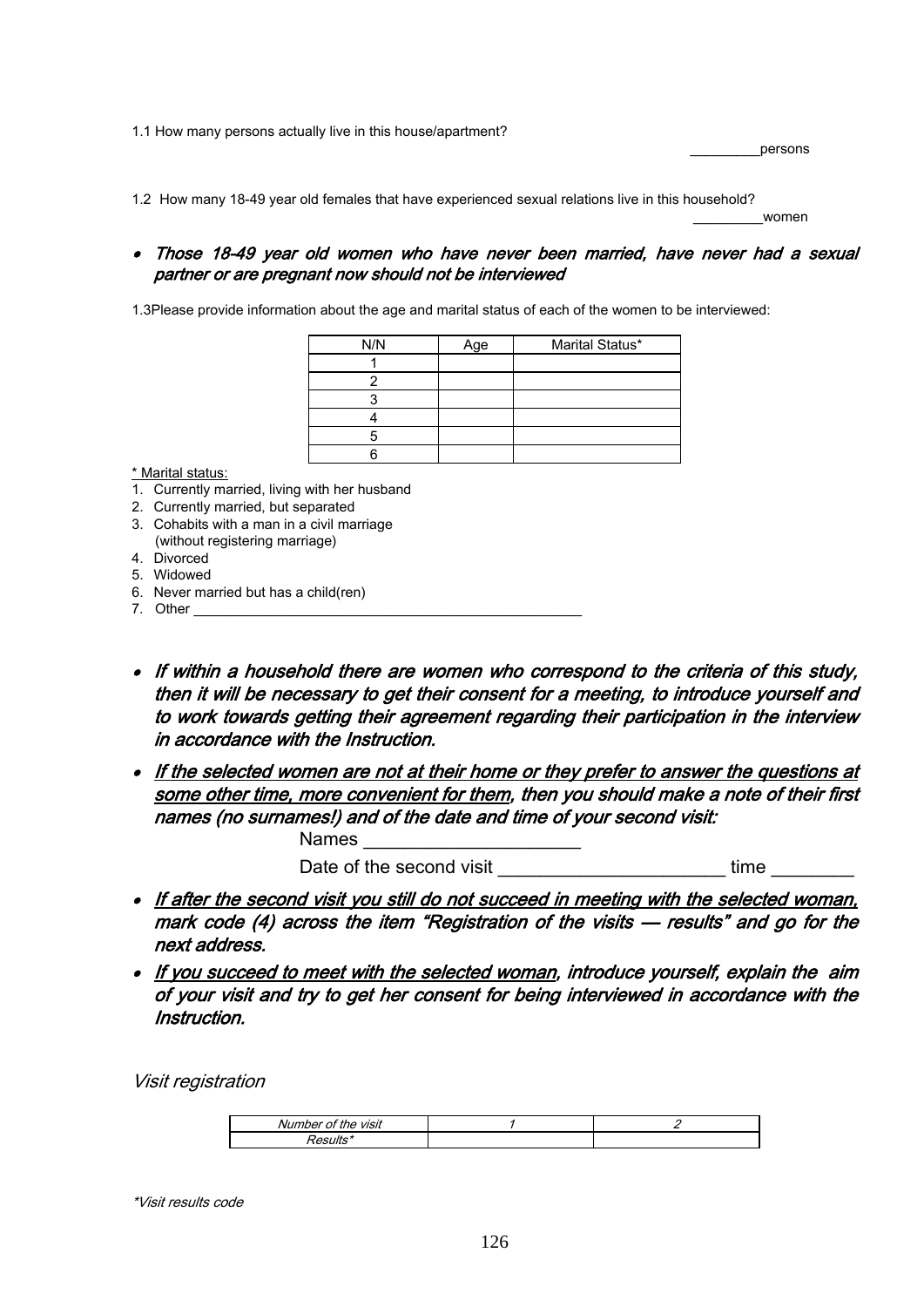- 1. The interview was conducted at home and was successfully completed 2. The interview was conducted in another location \_\_\_\_\_\_\_\_\_\_\_\_\_\_\_\_\_\_\_\_\_\_\_\_\_\_\_\_\_\_\_\_\_\_\_\_\_\_\_\_ and was successfully completed 3. There were no women matching the criteria of the study 4. Nobody in 5. The selected woman not in 6. Full refusal 7. The selected woman refused to answer the questions and the selected measure of the house/apartment (reason)
- 9. The respondent is not informed \_\_\_\_\_\_\_\_\_\_\_\_\_\_\_\_\_\_\_\_\_\_\_\_\_\_\_\_\_\_\_\_\_\_\_\_\_\_\_\_\_\_\_\_\_\_\_\_\_\_\_\_\_\_\_\_\_\_\_\_\_
- 10. They wouldn't open the door
- 11. Other

## Individual Questionnaire for 18 – 49 year old women

## BEGINNING OF THE INTERVIEW (DATE AND TIME): \_\_\_\_\_\_\_\_\_\_\_\_\_\_\_\_\_\_\_\_\_ \_\_\_\_\_:\_\_\_\_\_

## 1. General Information

100. In what month and year were you and your husband/partner (recent) born?

1. I was born in  $\qquad (month), \qquad (year)$ 

- 2. He was born in  $(month)$ ,  $(year)$
- 102. On the whole, for how many years have you lived in Armenia? \_\_\_\_\_\_\_\_months \_\_\_\_\_\_\_\_\_\_\_ years

## 104. What is your educational background? (only one answer should be checked)

- 1. illiterate
- 2. incomplete primary  $(1 3$  grades)
- 3. primary (4 grades)
- 4. incomplete general (5 7grades)
- 5. full general (8 grades)
- 6. incomplete secondary (9 grades)
- 7. general secondary (10/11 grades)
- 8. specialized secondary
- 9. incomplete higher school
- 10. higher school
- 11. postgraduate

#### 105.What is your recent husband's (partner's) educational background?

(only one answer should be checked)

- 1. illiterate
- 2. incomplete primary  $(1 3$  grades)
- 3. primary (4 grades)
- 4. incomplete general (5 7grades)
- 5. full general (8 grades)
- 6. incomplete secondary (9 grades)
- 7. general secondary (10/11 grades)
- 8. specialized secondary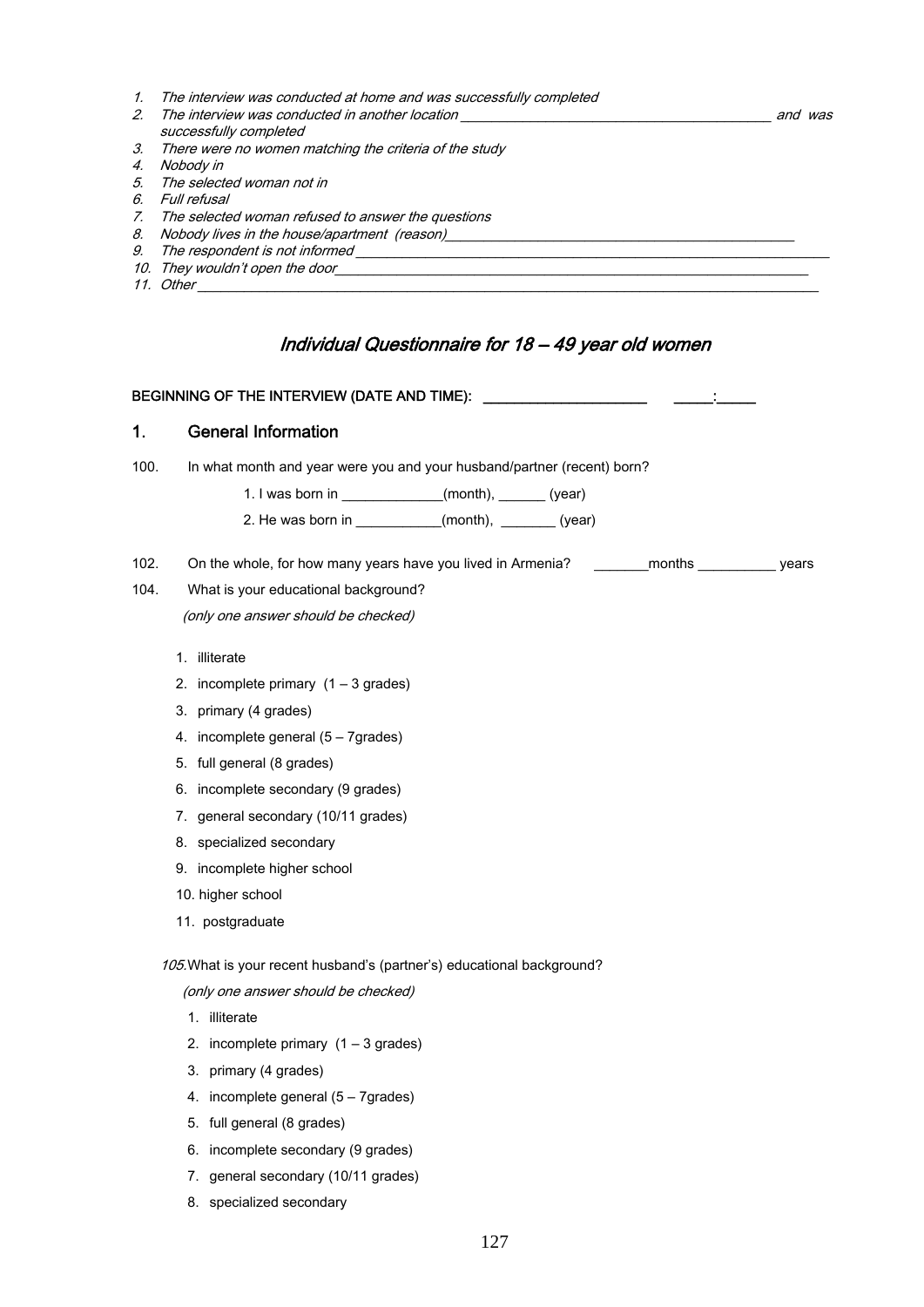- 9. incomplete higher school
- 10. higher school
- 11. postgraduate

## 2. Age at the time of the first sexual intercourse and marriage/cohabitation, sexual behavior

200. Now I am going to ask you a few questions which relate to your private life. What is your current family status? (mark with the corresponding code)

- 1. At present the woman is married and lives with her husband
- 2. At present she is married but they are separated
- 3. Lives with a man in a civil marriage (without marriage registration)
- 4. Divorced
- 5. Widowed
- 6. Has never been married but has a child (children)
- 7. Other \_\_\_\_\_\_\_\_\_\_\_\_\_\_\_\_\_\_\_\_\_\_\_\_\_\_\_\_\_\_\_\_\_\_\_\_\_\_\_\_\_\_\_\_\_\_

- 201. How many times have you been married or had sexual partners? (only one answer should be checked)
	- 1. one
	- 2. two
	- 3. three and more *(list)*
- 202. How old were you when you had your first sexual intercourse?

1. years old

2. Don't remember *(if the exact age cannot be recalled, indicate the approximate age)* 

3. Doesn't want to answer

- 203. On the whole how many years have you lived in a marriage/cohabitation? (refer to all the marriages/cohabitations). (more than one answers are possible)
	- 1. The last marriage / cohabitation lasted \_\_\_\_\_\_\_\_\_\_\_\_\_ years\_\_\_\_\_\_\_\_\_\_\_\_\_\_\_ months
	- 2. The previous one: \_\_\_\_\_\_\_\_\_\_\_\_ years\_\_\_\_\_\_\_\_\_\_\_\_\_\_ months
	- 3. On the whole (all the marriages / cohabitations): \_\_\_\_\_\_\_\_ years\_\_\_\_\_\_\_\_\_ months
	- 4. Doesn't remember/ doesn't want to answer
- 203. Within the last two years how often did you usually have sexual relations? (only one answer should be checked)
	- 1. Almost every day or every other day
	- 2. At least once a week
	- 3. Not more than 3 times a month
	- 4. Rarely (occasionally and not in every month)
	- 5. There were no sexual relations involved
	- 6. Doesn't want to answer
	- 7. Other

205. When was your most recent sexual intercourse?

- 1. It was in \_\_\_\_\_\_\_\_\_\_\_\_(month) \_\_\_\_\_\_\_\_\_\_\_\_(year)
- 2. It was \_\_\_\_\_\_\_\_\_\_days \_\_\_\_\_\_\_\_\_\_\_\_months \_\_\_\_\_\_\_\_\_\_\_ years ago
- 3. Doesn't remember/ doesn't want to answer
- 4. Other (explain) **Example 1**
- 206. Please say when did your last husband/partner die?

 $(month)$  (year)

3. Family planning and use of contraceptives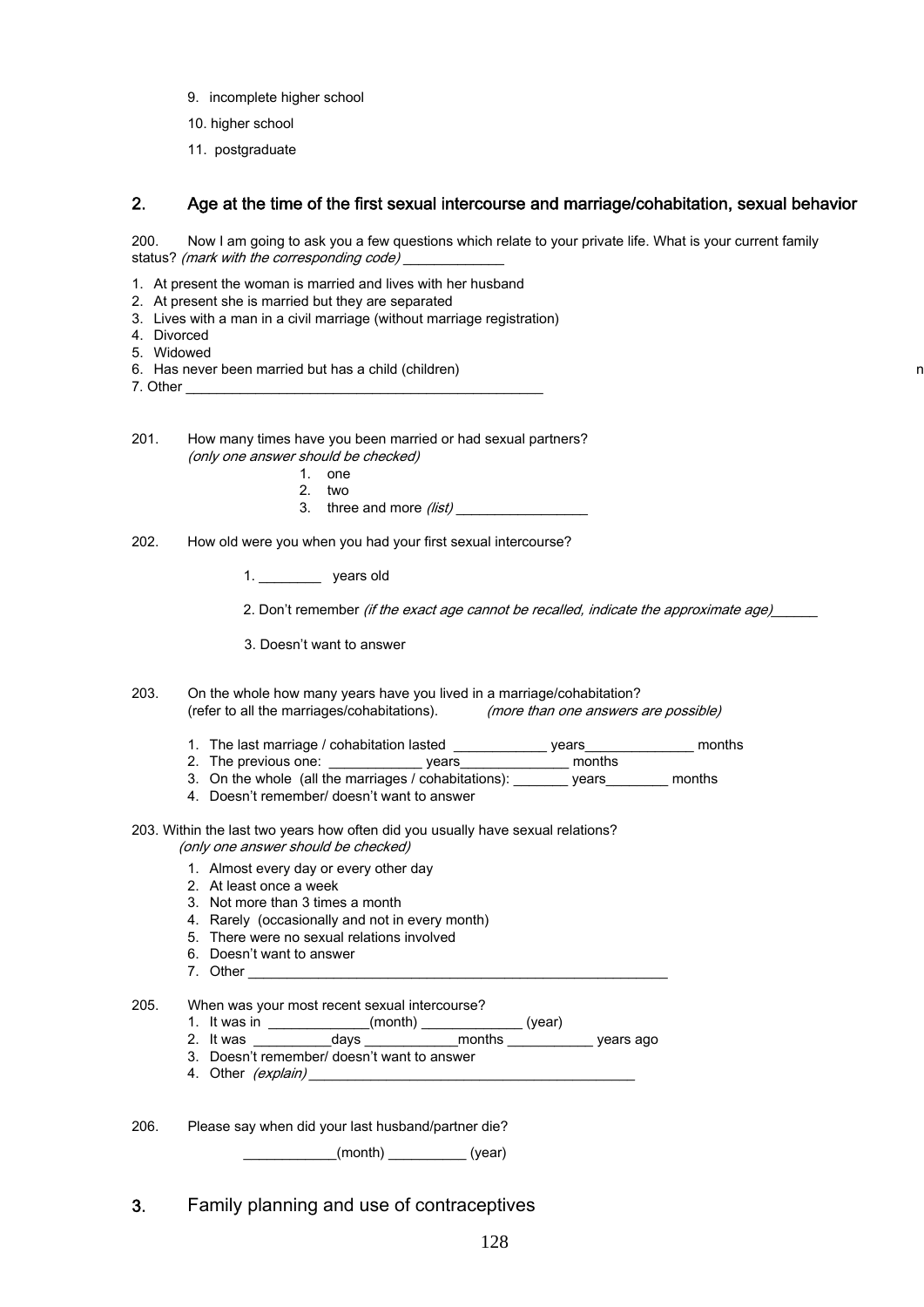#### 300. Have either you or your husband ever used any means for prevention of conception? If yes, please specify the type(s). (more than one answers are possible)

#### 0. Never used any --------------Æ go on to Question 600

- 1. Hormonal pills (combination oral contraceptives)
- 2. Injected hormonal preparations (injections)
- 3. Hypodermic injections
- 4. Intrauterine contraceptive device (coil)
- 5. Condoms
- 6. Vaginal diaphragms
- 7. Women's condoms
- 8. Vaginal spermicidal agents suppositories, pills or jellies
- 9. Tying up of the fallopian tubes (Female sterilization)
- 10. Tying up of the ejaculatory duct (male sterilization)
- 11. Abstaining from sex on certain days of the month (rhythmic method)

 $\mathcal{L}_\mathcal{L} = \{ \mathcal{L}_\mathcal{L} = \{ \mathcal{L}_\mathcal{L} = \{ \mathcal{L}_\mathcal{L} = \{ \mathcal{L}_\mathcal{L} = \{ \mathcal{L}_\mathcal{L} = \{ \mathcal{L}_\mathcal{L} = \{ \mathcal{L}_\mathcal{L} = \{ \mathcal{L}_\mathcal{L} = \{ \mathcal{L}_\mathcal{L} = \{ \mathcal{L}_\mathcal{L} = \{ \mathcal{L}_\mathcal{L} = \{ \mathcal{L}_\mathcal{L} = \{ \mathcal{L}_\mathcal{L} = \{ \mathcal{L}_\mathcal{$ 

- 12. Interrupted sexual intercourse
- 13. Breastfeeding
- 14. Vaginal infusions
- 15. Other (explain)

301. Do you use any means to prevent conception now?

- 1. Yes.
- 2. No.

302. Do you use condoms?

 1. Yes. 2. No.

If yes, then`

- 1. regularly
	- 2. rarely

### 4. Prevalence of the sexually transmitted diseases

 400. Have you heard of sexually transmitted diseases (STD)? If yes, then please say which of the following diseases are sexually transmitted:

- 1. gonorrhea
- 2. tuberculosis
- 3. toxoplasmosis
- 4. chlamydiosis
- 5. genital warts
- 6. scab
- 7. syphilis
- 8. HIV/AIDS
- 9. mycoplasma
- 10. herpes
- 11. trichomoniasis
- 12. influenza
- 13. salmonellosis, dysentery
- 14. hepatitis
- 15. pubis pediculosis

 401. In what ways that I will enumerate one can be infected with sexually transmitted diseases? (read each of the lines)

Yes, In some Impossible DA/D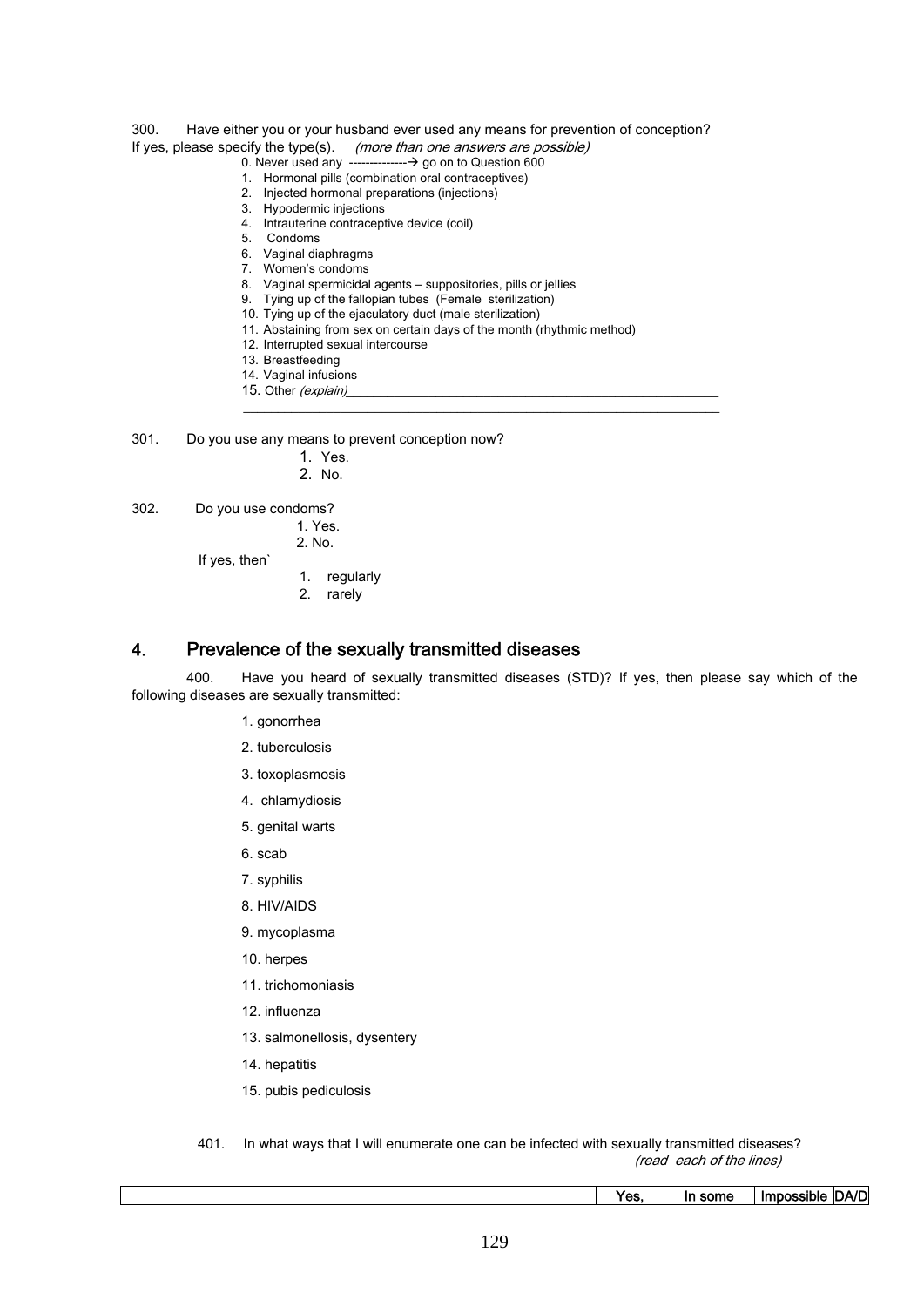|                                                                            | possible | cases | N |
|----------------------------------------------------------------------------|----------|-------|---|
| A. During blood transfusion                                                |          |       |   |
| B. In public bath-houses                                                   |          |       |   |
| C. When kissing                                                            |          |       |   |
| D. Through sexual intercourse                                              |          |       |   |
| E. When shaking hands                                                      |          |       |   |
| F. When being injected with an already used syringe                        |          |       |   |
| G. Through a sting of a mosquitoes                                         |          |       |   |
| H. When using the household objects of a person diseased with chlamydiosis |          |       |   |
| I. When getting treatment from a physician or dentist                      |          |       |   |
| U. Through transmission from mother to fetus                               |          |       |   |

#### Accessibility to mass media

- 402. Do you regularly watch TV programs? If yes, then at what time usually? (more than one answers are possible)
	- 1. No, very rarely
	- 2. Yes, in the morning *(Indicate time)*
	- 3. Yes, in the daytime (Indicate time) \_\_\_\_\_\_\_\_\_\_\_\_\_\_\_\_\_\_\_
	- 4. Yes, in the evening (Indicate time)
	- 5. Yes, at night (Indicate time)
- 403. The programs of which TV channels do you usually watch? (more than one answers are possible)
	- 1. Armenian National Television 1
	- 2. Armenian National Television 2
	- 3. Other local TV channels (list)
	- 4. Video channels
	- 5. Russian TV channel (RTR)
	- 6. Russian Public Television (ORT)
	- 7. ALM
	- 8. Armenia
	- 9. AR
	- 10. Other (explain)
- 404. Do you regularly listen to the radio programs? If yes, at what time usually? (more than one answers are possible)
	- 1. No /very rarely --------------Æ go on to Question 615
	- 2. Yes, in the morning (Indicate time)
	- 3. Yes, in the daytime (Indicate time) \_\_\_\_\_\_\_\_\_\_\_\_\_\_\_\_\_\_\_
	- 4. Yes, in the evening (Indicate time)
	- 5. Yes, at night (Indicate time)
- 405. Which of the local radio programs do you usually listen to? (more than one answers are possible)
	- 1. Don't listen to local broadcasts
	- 2. News
	- 3. Sport updates
	- 4. Press digests
	- 5. Other *(specify)*
- 406. Do you regularly read papers and magazines which publish materials relating to health care issues?

 $\mathcal{L}_\mathcal{L} = \mathcal{L}_\mathcal{L} = \mathcal{L}_\mathcal{L} = \mathcal{L}_\mathcal{L} = \mathcal{L}_\mathcal{L} = \mathcal{L}_\mathcal{L} = \mathcal{L}_\mathcal{L} = \mathcal{L}_\mathcal{L} = \mathcal{L}_\mathcal{L} = \mathcal{L}_\mathcal{L} = \mathcal{L}_\mathcal{L} = \mathcal{L}_\mathcal{L} = \mathcal{L}_\mathcal{L} = \mathcal{L}_\mathcal{L} = \mathcal{L}_\mathcal{L} = \mathcal{L}_\mathcal{L} = \mathcal{L}_\mathcal{L}$ 

 $\mathcal{L}_\mathcal{L} = \mathcal{L}_\mathcal{L} = \mathcal{L}_\mathcal{L} = \mathcal{L}_\mathcal{L} = \mathcal{L}_\mathcal{L} = \mathcal{L}_\mathcal{L} = \mathcal{L}_\mathcal{L} = \mathcal{L}_\mathcal{L} = \mathcal{L}_\mathcal{L} = \mathcal{L}_\mathcal{L} = \mathcal{L}_\mathcal{L} = \mathcal{L}_\mathcal{L} = \mathcal{L}_\mathcal{L} = \mathcal{L}_\mathcal{L} = \mathcal{L}_\mathcal{L} = \mathcal{L}_\mathcal{L} = \mathcal{L}_\mathcal{L}$ 

(more than one answers are possible)

- 1 No
- 2 Yes, from time to time I read the following periodicals:
- 3 Yes, I regularly read the following: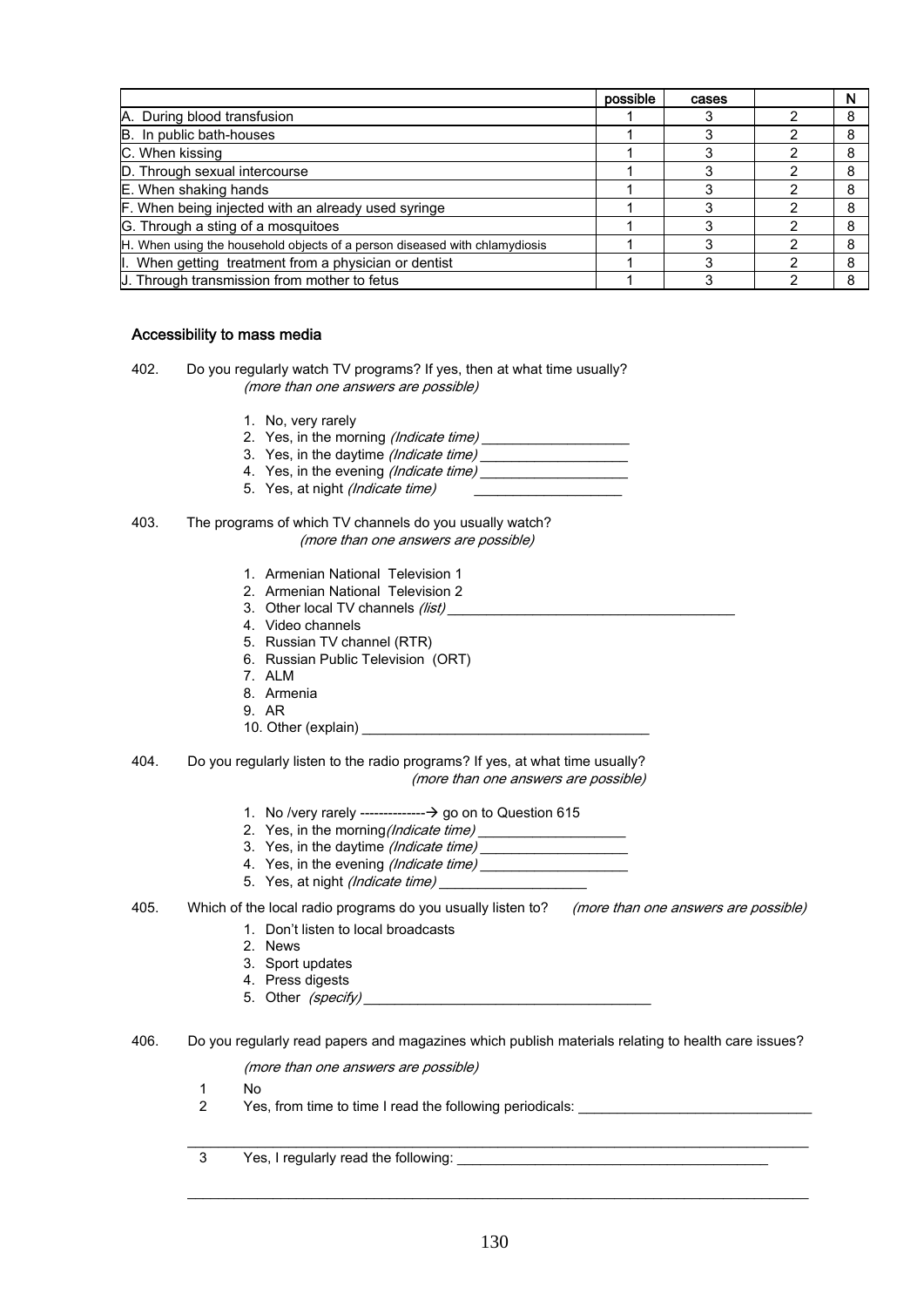407. From which of the mass media do you get the fullest information on family planning, sexuality, sexually transmitted diseases, AIDS and other issues of reproductive health?

- 1. Newsletters 5. Radio
- 2. Magazines 6. Video
- 3. Books/brochures 7. None of these
	-
- 
- 
- 
- 4. Television

408. Give your evaluation of the purposefulness of using mass media for keeping the population informed of the sexuality and reproductive health issues.

|                    | Highly purposeful | Purposeful in some cases | Not purposeful |
|--------------------|-------------------|--------------------------|----------------|
| 1. Newsletters     |                   |                          | 8              |
| 2. Magazines       |                   |                          | 8              |
| 3. Books/brochures |                   |                          | 8              |
| 4. Television      |                   |                          | 8              |
| 5. Radio           |                   |                          | 8              |
| 6. Video           |                   |                          | 8              |
| 7. Other           |                   |                          | 8              |

## 5. Safe Motherhood

500. How did each of your pregnancies discharge, both in the present and previous marriages/cohabitations (read each of the lines)

|                                     | A. During the present (last)<br>marriage/cohabitation<br>(state the number of pregnancies) | During the previous marriage/<br>cohabitation<br>(state the number of pregnancies) |
|-------------------------------------|--------------------------------------------------------------------------------------------|------------------------------------------------------------------------------------|
| 1. Delivery with a live fetus       |                                                                                            |                                                                                    |
| 2. Delivery with a stillborn fetus  |                                                                                            |                                                                                    |
| 3. Miscarriage (less than 28 weeks) |                                                                                            |                                                                                    |
| 4. Abortion                         |                                                                                            |                                                                                    |
| 5. Extra-uterine pregnancy          |                                                                                            |                                                                                    |
| 6. Bubble clusters                  |                                                                                            |                                                                                    |
| 7.<br>Immature pregnancy            |                                                                                            |                                                                                    |
| <b>TOTAL:</b>                       |                                                                                            |                                                                                    |

501. When, how and in what period did your last pregnancy discharge?

| (month) of<br>In.            | (year) |         |
|------------------------------|--------|---------|
| Live fetus delivery          | weeks  | monthls |
| Delivery of stillborn fetus  | weeks  | monthls |
| Miscarriage                  | weeks  | monthls |
| Abortion                     | weeks  | monthls |
| Extra-uterine pregnancy      | weeks  | monthls |
| Formation of bubble clusters | weeks  | monthls |
| Immature pregnancy           | weeks  | monthls |

502. Did you have any complications during the end your last pregnancy, childbirth or abortion?

- 1. Yes
- 2. No

If yes, then did you have uterine tears?

- 1. Yes
- 2. No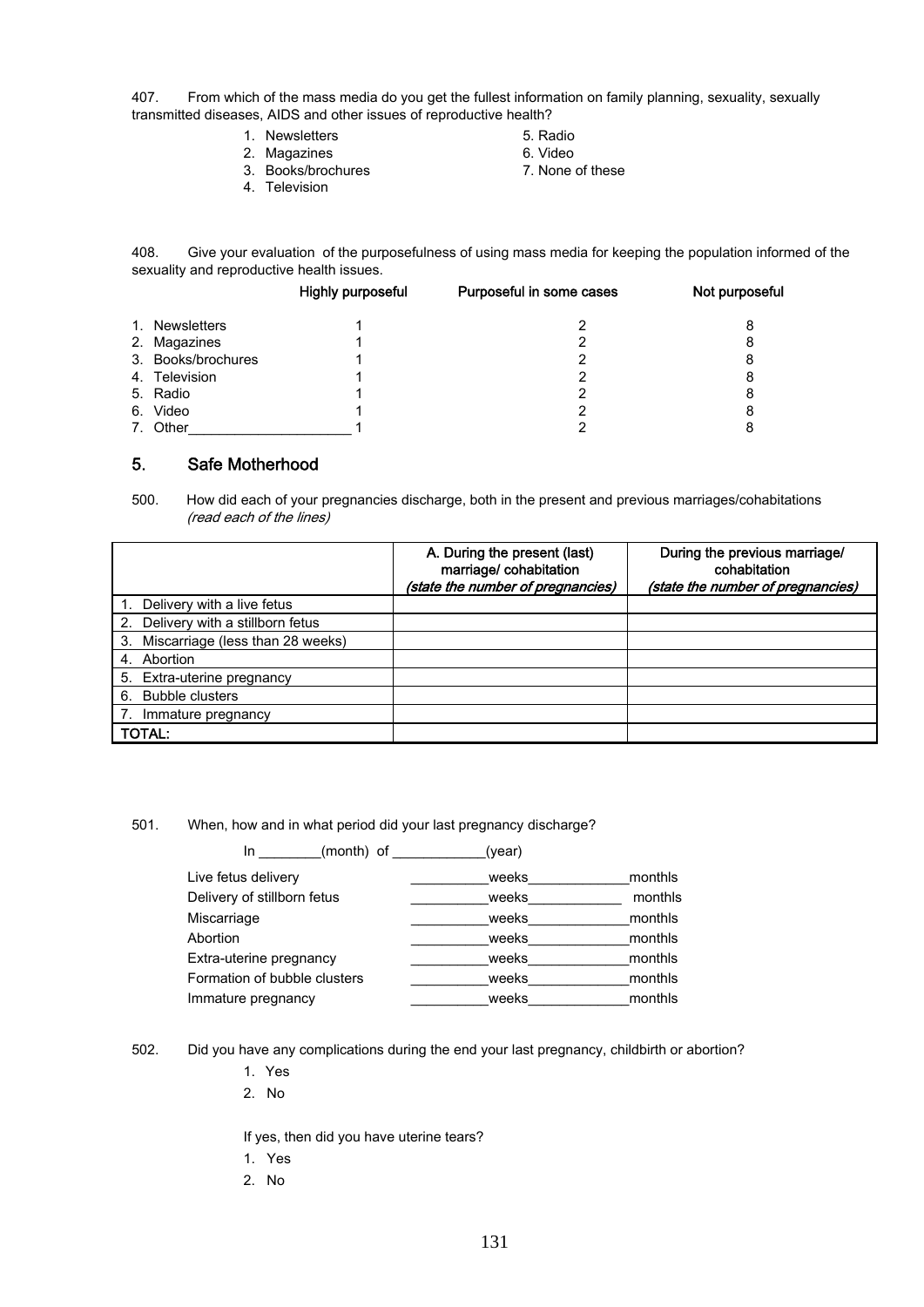503. Please try to recall the details of all your childbirths starting from the last pregnancy. When and how was the particular pregnancy discharged and were all these pregnancies desirable?

| 504                  | 505                              | 506                                                                                           | 507                                       | 508                                                   | 509                                                                                           |
|----------------------|----------------------------------|-----------------------------------------------------------------------------------------------|-------------------------------------------|-------------------------------------------------------|-----------------------------------------------------------------------------------------------|
| <b>Number</b>        | Delivery date                    | Delivery timing                                                                               | Result                                    | Sex of child                                          | Was the pregnancy desirable?                                                                  |
| 1 (last<br>delivery) | Month $\qquad \qquad$<br>Year 19 | 1 in time<br>2 earlier<br>3 later<br>(specify the month of<br>pregnancy)                      | 1. Live fetus<br>2. Stillbirth<br>3.Both  | 1. Boy<br>2. Girl<br>3. Twins/triplets<br>boy<br>girl | 1.Yes<br>2. No, wished to postpone that<br>pregnancy<br>3. No, didn't want to have that child |
| 2 (last but<br>one)  | Month<br>Year 19                 | 1 in time<br>2 earlier _____<br>3 later<br>(specify the month of<br>pregnancy)                | 1. Live fetus<br>2. Stillbirth<br>3.Both  | 1. Boy<br>2. Girl<br>3. Twins/triplets<br>boy<br>girl | 1.Yes<br>2. No, wished to postpone that<br>pregnancy<br>3. No, didn't want to have that child |
| 3<br>(previous)      | Month $\_\_$<br>Year 19          | 1 in time<br>2 earlier $\frac{1}{2}$<br>3 later<br>(specify the month of<br><i>pregnancy)</i> | 1. Live fetus<br>2. Stillbirth<br>3. Both | 1. Bov<br>2. Girl<br>3. Twins/triplets<br>boy<br>girl | 1.Yes<br>2. No, wished to postpone that<br>pregnancy<br>3. No, didn't want to have that child |
| 4<br>(previous)      | <b>Month</b><br>Year 19          | 1 in time<br>2 earlier<br>3 later<br>(specify the month of<br>pregnancy)                      | 1. Live fetus<br>2. Stillbirth<br>3. Both | 1. Boy<br>2. Girl<br>3. Twins/triplets<br>boy<br>girl | 1.Yes<br>2. No, wished to postpone that<br>pregnancy<br>3. No, didn't want to have that child |
| 5<br>(previous)      | Year 19                          | 1 in time<br>2 earlier ______<br>3 later<br>(specify the month of<br><i>pregnancy)</i>        | 1. Live fetus<br>2. Stillbirth<br>3. Both | 1. Boy<br>2. Girl<br>3. Twins/triplets<br>boy<br>girl | 1.Yes<br>2. No, wished to postpone that<br>pregnancy<br>3. No, didn't want to have that child |
| 6<br>(previous)      | Month _______<br>Year 19         | 1 in time<br>2 earlier ______<br>(specify the month of<br>pregnancy)                          | 1. Live fetus<br>2. Stillbirth<br>3.Both  | 1. Boy<br>2. Girl<br>3. Twins/triplets<br>boy<br>girl | 1.Yes<br>2.No, wished to postpone that<br>pregnancy<br>3. No, didn't want to have that child  |

#### • If the woman has had more than 5 childbirths, then please make use of an additional page:

510. So, let's clarify one more time how many deliveries have you had?

1. \_\_\_\_\_\_\_\_\_\_ delivery (s) with live fetus born

2. \_\_\_\_\_\_\_\_\_\_ deliveries with stillborn fetus

511. Are all your live born children alive now?

(only one answer is possible)

- 1. Yes
- 2. No, one child of mine has died
- 3. No, \_\_\_\_\_\_\_\_\_\_ of my children have died

512. At what age did (each) child die, including those that lived only a few hours/days after their birth? What was the cause of the death and what sex was the child/children?

| А.<br>Successive number | At what age did the<br>child die?   | C. Cause of death | Child's sex        |
|-------------------------|-------------------------------------|-------------------|--------------------|
|                         | days old<br>months old<br>years old |                   | 1 Male<br>2 Female |
| $\mathcal{P}$           | days old<br>months old<br>years old |                   | 1 Male<br>2 Female |
| 3                       | days old<br>months old              |                   | 1 Male<br>2 Female |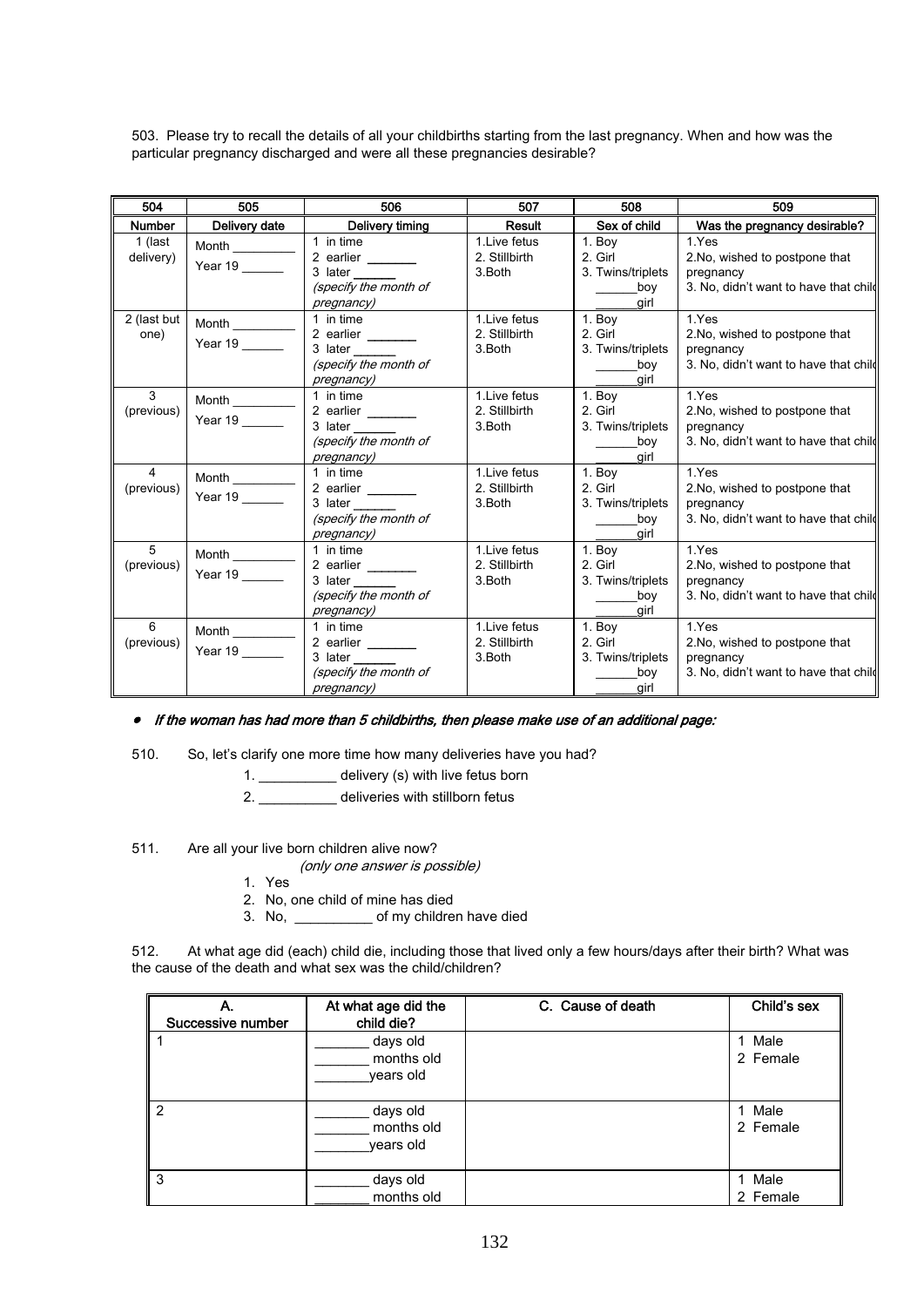|      | years old                           |                  |
|------|-------------------------------------|------------------|
| ll 4 | days old<br>months old<br>years old | Male<br>2 Female |

## Questions for women who have never been pregnant

600.Let's try to clarify again whether you have ever tried to become pregnant?

(only one answer should be checked)

- 1. No, I haven't tried to become pregnant and have always taken measures to prevent conception -----  $\rightarrow$  go on to Question 830
- 2. No, I haven't tried to become pregnant, but I was not always taking measures to prevent conception
- 3. No, I haven't tried to become pregnant, but never did anything to prevent conception
- 4. Yes, I have.

601. On the whole, for how long have you had regular sexual relations without taking precautions against undesirable conception?

- •Those sexual relations should be considered regular which occur at least once a week.
- Remind the respondent that the interrupted coitus, vaginal infusions and natural methods are also considered as ways of prevention of conception.

#### •Take into consideration the total period of time, during both present and past marriages /cohabitations

(only one answer should be checked)

- 0. I have rarely had sexual relations / didn't have at all
- 1. Up to 6 months
- 2. 7-12 months
- 3. 13-24 months
- 4. from 2- to 5 years
- 5. from 6 to 10 years
- 6. more than 10 years
- 7. Doesn't remember/Doesn't want to answer
- 8. Has taken measures to prevent conception

602. Try to remember how often did you usually have sexual relations within the recent years with no precautions taken for preventing conception

(state the sexual relations frequency code)

#### \* Sexual relations frequency code s

- 1. Almost every day or every other day
- 2. At least once a week
- 3. Not more than 3 times a month
- 4. Rarely (occasionally and not in every month)
- 5. There were no sexual relations involved
- 6. Doesn't want to answer
- 7. Other (specify)

#### Accessibility of medical care

603. Have you or your husband/partner applied to a medical institution or a non-traditional specialist (sorcerer) for getting advice on, being observed or getting treatment for the reproductive health problems?

(only one answer should be checked)

- 1. No, none of us did
- 2. I did, but my husband/partner didn't
- 3. He did, but I didn't
- 4. I did, but I am not sure about whether my husband/partner did, too -------  $\rightarrow$  go on to Question 809
- 5. Yes, both of us did
- 604. If not, what was the reason? (more than one answers are possible)
	- 1. We decided to wait a little bit more, hoping the illness will pass without treatment
	- 2. Financial problems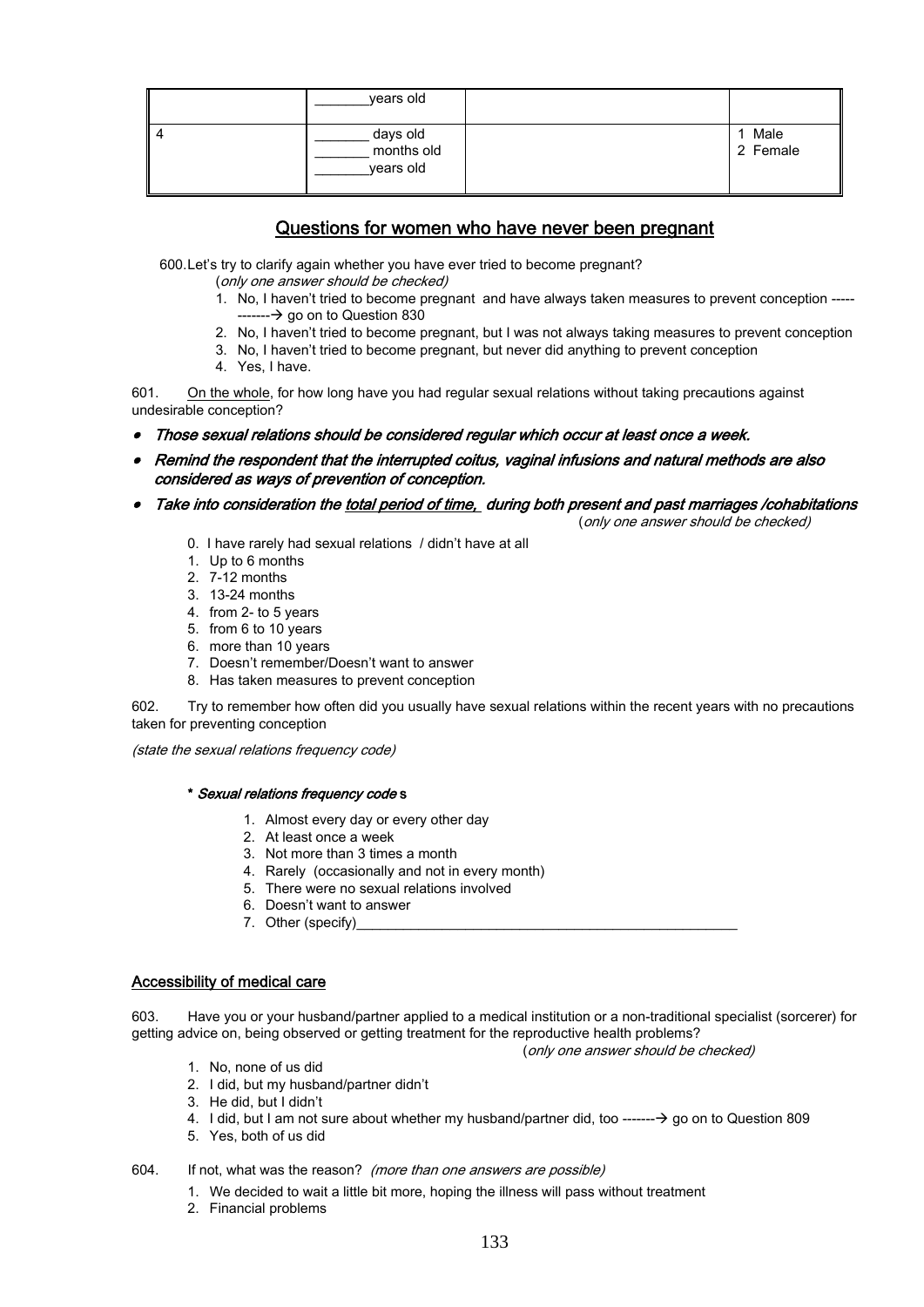- 3. Don't know where to apply for addressing such issues
- 4. My husband objects to my being observed and treated
- 5. Our relatives object to my being observed and treated
- 6. We are afraid of side effects or complications
- 7. Don't have time
- 8. Absence of favorable sanitary and hygiene conditions in medical institutions
- 9. Other (specify)

605.Where did you apply for getting consultancy or medical treatment related to the disease? (more than one answers are possible)

- 1. junior surgeon's and obstetrics station (JSOS)
- 2. Village ambulatory / hospital
- 3. Women's polyclinics
- 4. Regional maternity house/hospital
- 5. Specialized center
- 6. Private clinic
- 7. Private doctor
- 8. Sorcerer
- 9. Other (specify)
- 10. Don't know/ Not sure where my husband/partner applied
- 606. What kind of examinations were carried out in your case?
	- 1. None
	- 2. The following tests were carried out: (specify)

| 607. | Have any of these examinations been carried out?<br><i>(read all the lines)</i> |              |              |   |
|------|---------------------------------------------------------------------------------|--------------|--------------|---|
|      |                                                                                 | <b>YESNO</b> | <b>DN/DR</b> |   |
|      | Measuring blood pressure                                                        |              | 2            | 8 |
|      | Blood pressure measured                                                         |              |              |   |
|      | General physical examination<br>2.                                              |              | 2            | 8 |
|      | 3. Gynecological examination                                                    |              | 2            | 8 |
|      | Mirror examination                                                              |              | 2            | 8 |
|      | 5. Smear tests                                                                  |              | 2            | 8 |
|      | Testing for infections<br>6.                                                    |              | 2            | 8 |
|      | Testing for the quantity of hormones in blood                                   |              | 2            | 8 |
|      | Cytological test of the uterus cervix<br>8.                                     |              | 2            | 8 |
|      | 9.<br>Colposcopy                                                                |              | 2            | 8 |
|      | 10. Sonography                                                                  |              | 2            | 8 |
|      | 11. Diagnostic scrape of the uterine cavity endometrium                         |              | 2            | 8 |
|      | 12. Hysterosalpingography                                                       |              | 2            | 8 |
|      | 13. Laparoscopy                                                                 |              | 2            | 8 |
|      | 14. Other                                                                       |              | 2            | 8 |

- 608. What kind of examinations of your husband/partner were carried out?
	- 1. None
	- 2. The following examinations/tests were carried out:  $\it (specific)$

| 609. | Have these tests been carried out? (read all the lines) |     |    |              |  |  |  |
|------|---------------------------------------------------------|-----|----|--------------|--|--|--|
|      |                                                         | YES | NΟ | <b>DN/DR</b> |  |  |  |
|      | 1. Taking the blood pressure information                |     |    |              |  |  |  |
|      | 2. General physical observation                         |     |    | 8            |  |  |  |
|      | 3. Examination and tests for urogenital infections      |     |    | 8            |  |  |  |
|      | 4. Sperm investigation                                  |     |    | 8            |  |  |  |
|      | 5. Doppler sonography                                   |     |    |              |  |  |  |

 $\mathcal{L}_\text{max}$ 

609A. Have you received treatment? If yes, then specify please the type of treatment: (more than one answers are possible)

#### \* Treatment method codes:

- 1. Antibiotics / Sulphanilamides
- 2. Tampons
- 3. Physiotherapy
- 4. Antibacterial suppositories
- 5. Non-traditional, sorcerer's means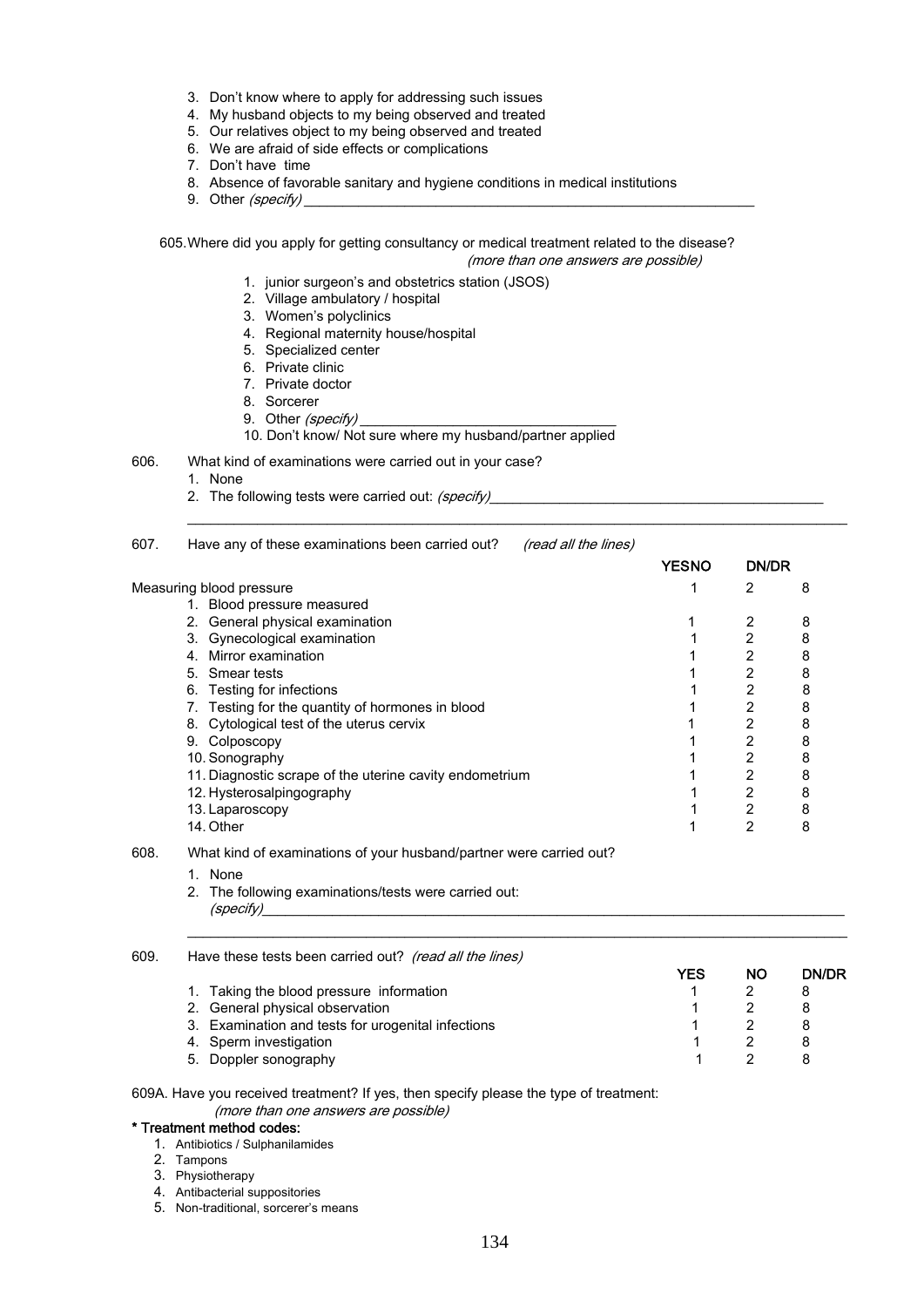- 6. Vitamins /Biostimulators
- 7. Surgical intervention

610. Has your husband/partner received any treatment for urogenital diseases and if yes – do you know what kind of treatment(s) he received?

- 1. No
- 2. Yes, but I don't know the further details
- 3. Yes, I know

611. Try to remember what kind of treatments he received and for how long, starting from the most recent method of treatment.

| N  | Treatment method * | How long was she treated | Has she stopped the treatment, or<br>continues to be treated |
|----|--------------------|--------------------------|--------------------------------------------------------------|
| 1. |                    | days<br>months<br>vears  | 1 Stopped<br>2 Դեռ շարունակում է բուժումը                    |
| 2. |                    | days<br>months<br>years  | Stopped<br>2 Still is being treated                          |
| 3. |                    | days<br>months<br>vears  | Stopped<br>2 Still is being treated                          |
| 4. |                    | days<br>months<br>vears  | 1 Stopped<br>2 Still is being treated                        |
| 5. |                    | day<br>months<br>years   | Stopped<br>2 Still is being treated                          |
| 6. |                    | days<br>months<br>vears  | Stopped<br>2 Still is being treated                          |

#### \* Codes of the treatment methods:

- 1. Vitamins / Biostimulators
- 2. Antibiotics /Sulphanilamides
- 3. Preparations improving the sperm quality
- 4. Hormonal treatment
- 5. Medication fostering sexual potency
- 6. Non-traditional methods
- 7. Psychotherapy
- 8. Physiotherapy
- 9. Massage of prostatic gland
- 10. Surgical intervention (state in the table)
- 11. Other method (state in the table)

## 7. Symptomatic situations, diseases, surgical interventions and unhealthy habits that may negatively affect the reproductive health

700. Is your period usually regular? (*more than one answers are possible*)

- 
- 1. I have my periods regularly on every example and day
- 2. As a rule, my period is not regular
- 3. Sometimes I have blood excretion in between two periods
- 4. My periods are regular but there happen blood excretions in between
- 5. I don't have periods for already more than 6 months (specify)
- 6. Other (specify)

701. Do you ever have blood excretion in the course of sexual relations?

- 1. yes
- 2. no

702. Have you ever had inflammatory diseases of the external and internal genitalia, or other organs and tissues of the abdominal cavity?

- 1. yes
- 2. no

If yes, then which one(s)? Please circle them:

| ----<br>diseases<br>ınnar<br>.omr<br>nı<br>-30363<br>так | .<br>vη<br>'av-<br>nar<br>-14 | Wł<br>iť?<br><b>MOC</b> |
|----------------------------------------------------------|-------------------------------|-------------------------|
|                                                          |                               |                         |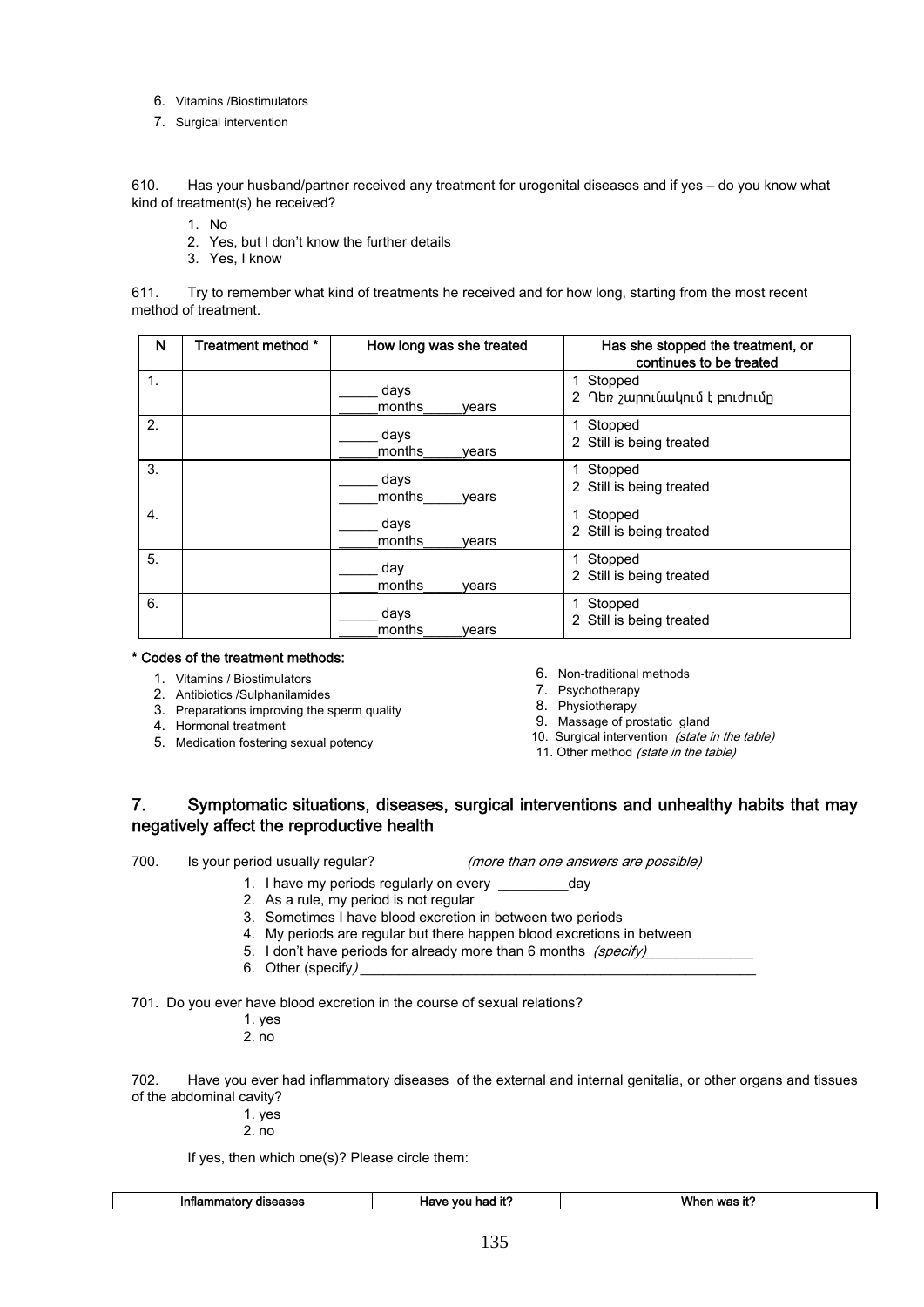| Inflammation of the external genitalia                   | 1 No<br>2 Yes, one occurrence<br>3 Yes, cases<br>4 Not sure/Don't remember | 1 First occurence _________ month<br>year.<br>2 Last case month<br>vear<br>3. Don't remember  |
|----------------------------------------------------------|----------------------------------------------------------------------------|-----------------------------------------------------------------------------------------------|
| 2. Vaginal inflammation                                  | 1 No<br>2 Yes, one occurrence<br>3 Yes, cases<br>4 Not sure/Don't remember | 1 First occurence __________ month<br>year.<br>2 Last case month<br>year<br>3. Don't remember |
| 3. Cervical inflammation or erosion                      | 1 No<br>2 Yes, one occurrence<br>3 Yes, cases<br>4 Not sure/Don't remember | 1 First occurence _________ month<br>year.<br>2 Last case month<br>vear<br>3. Don't remember  |
| 4. Inflammation of uterine body, ovaries and<br>oviducts | 1 No<br>2 Yes, one occurrence<br>3 Yes, cases<br>4 Not sure/Don't remember | 1 First occurence month<br>vear.<br>2 Last case month<br>year<br>3. Don't remember            |
| 5. Cystitis                                              | 1 No<br>2 Yes, one occurrence<br>3 Yes, cases<br>4 Not sure/Don't remember | 1 First occurence _________ month<br>year.<br>2 Last case month<br>year<br>3. Don't remember  |

703. Have you ever had ulcerations, bubbles, wart-like or other neoplasms (new growths) on the external genitalia or in their neighborhood?

1. yes

2. no

If yes, then which one(s). Please circle them:

| Symptom                       | Have you had it?                                                             | When was it?                                                                                  |
|-------------------------------|------------------------------------------------------------------------------|-----------------------------------------------------------------------------------------------|
| 1. Multiple small ulcerations | 1 No<br>2 Yes, one occurrence<br>3 Yes, cases                                | 1 First occurence month<br>year.<br>2 Last case month<br>vear                                 |
|                               | 4 Not sure/Don't remember                                                    | 3. Don't remember                                                                             |
| 2. Isolated ulcer             | 1 No<br>2 Yes, one occurrence<br>3 Yes, cases<br>4 Not sure/Don't remember   | 1 First occurence month<br>year.<br>2 Last case month<br>vear<br>3. Don't remember            |
| 3. Wart likeneoplasms         | 1 $No$<br>2 Yes, one occurrence<br>3 Yes, cases<br>4 Not sure/Don't remember | 1 First occurence month<br>vear.<br>2 Last case <b>the month</b><br>vear<br>3. Don't remember |
| 4. Bubble clusters            | 1 No<br>2 Yes, one occurrence<br>3 Yes, cases<br>4 Not sure/Don't remember   | 1 First occurence month<br>vear.<br>2 Last case month<br>vear<br>3. Don't remember            |
| 5. Cysts                      | 1 No<br>2 Yes, one occurrence<br>3 Yes, cases<br>4 Not sure/Don't remember   | 1 First occurence _________ month<br>year.<br>2 Last case month<br>vear<br>3. Don't remember  |
| 6. Uterine cervix polyps      | 1 No<br>2 Yes, one occurrence<br>3 Yes, cases<br>4 Not sure/Don't remember   | 1 First occurence month<br>vear.<br>2 Last case month<br>vear<br>3. Don't remember            |

704. Have you suffered from any of the diseases listed below?

- 1. yes
	- 2. no

3. I don't know

If yes, then which one(s)? Please circle them:

| N                | Name of disease | Suffered or not    | First time diseased | Treatment      | Result                     |
|------------------|-----------------|--------------------|---------------------|----------------|----------------------------|
|                  | Gonorrhea       | Yes                | month               | 1 Only me      | Full cure                  |
|                  |                 | $2$ No             | vear                | 2 Only husband | 2 Improvement              |
|                  |                 | 3 Unaware/Nor sure |                     | 3 Both of us   | 3 Symptoms still available |
|                  |                 |                    | 2 Unaware/Nor sure  | 4 No treatment | 4 Frequently repeated      |
| $\overline{2}$ . | Syphylis        | Yes                | month               | 1 Only me      | Full cure                  |
|                  |                 | $2$ No             | vear                | 2 Only husband | 2 Improvement              |
|                  |                 | 3 Unaware/Nor sure |                     | 3 Both of us   | 3 Symptoms still available |
|                  |                 |                    | 2 Unaware/Nor sure  | 4 No treatment | 4 Frequently repeated      |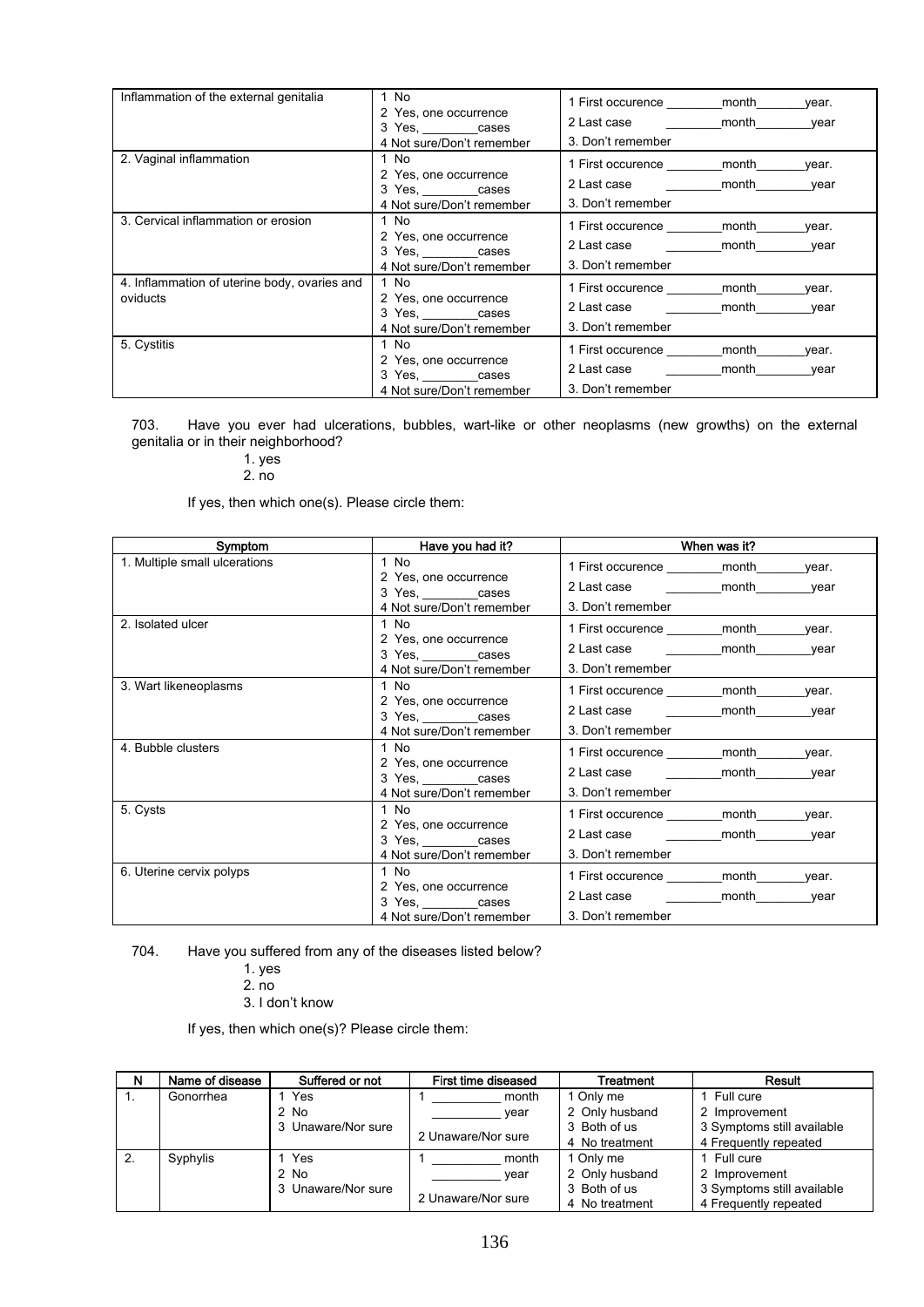| 3.               | Chlamydiosis    | 1 Yes              | $\mathbf{1}$<br>month                     | 1 Only me      | 1 Full cure                |
|------------------|-----------------|--------------------|-------------------------------------------|----------------|----------------------------|
|                  |                 | $2$ No             | year                                      | 2 Only husband | 2 Improvement              |
|                  |                 | 3 Unaware/Nor sure | 2 Unaware/Nor sure                        | 3 Both of us   | 3 Symptoms still available |
|                  |                 |                    |                                           | 4 No treatment | 4 Frequently repeated      |
| 4.               | Hepatitis<br>B  | 1 Yes              | month                                     | 1 Only me      | 1 Full cure                |
|                  |                 | $2$ No             | year                                      | 2 Only husband | 2 Improvement              |
|                  |                 | 3 Unaware/Nor sure |                                           | 3 Both of us   | 3 Symptoms still available |
|                  |                 |                    | 2 Unaware/Nor sure                        | 4 No treatment | 4 Frequently repeated      |
| 5.               | Herpes          | 1 Yes              | month                                     | 1 Only me      | 1 Full cure                |
|                  |                 | $2$ No             | year                                      | 2 Only husband | 2 Improvement              |
|                  |                 | 3 Unaware/Nor sure |                                           | 3 Both of us   | 3 Symptoms still available |
|                  |                 |                    | 2 Unaware/Nor sure                        | 4 No treatment | 4 Frequently repeated      |
| 6.               | Thrichomoniasis | 1 Yes              | 1 __________________month                 | 1 Միայն ես     | 1 Full cure                |
|                  |                 | $2$ No             | year<br><b>Contract Contract Contract</b> | 2 Uh1 Only me  | 2 Improvement              |
|                  |                 | 3 Unaware/Nor sure |                                           | 2 Only husband | 3 Symptoms still available |
|                  |                 |                    | 2 Unaware/Nor sure                        | 3 Both of us   | 4 Frequently repeated      |
|                  |                 |                    |                                           | 4 No treatment |                            |
| $\overline{7}$ . | Mycosis         | 1 Yes              | $1 \quad \qquad$<br>month                 | 1 Only me      | 1 Full cure                |
|                  |                 | $2$ No             | year                                      | 2 Only husband | 2 Improvement              |
|                  |                 | 3 Unaware/Nor sure |                                           | 3 Both of us   | 3 Symptoms still available |
|                  |                 |                    | 2 Unaware/Nor sure                        | 4 No treatment | 4 Frequently repeated      |
| 8.               | Gardnereliosis  | 1 Yes              | 1 ______________ month                    | 1 Only me      | 1 Full cure                |
|                  |                 | $2$ No             | vear                                      | 2 Only husband | 2 Improvement              |
|                  |                 | 3 Unaware/Nor sure |                                           | 3 Both of us   | 3 Symptoms still available |
|                  |                 |                    | 2 Unaware/Nor sure                        | 4 No treatment | 4 Frequently repeated      |
| 9.               | Toxoplasmosis   | 1 Yes              | month                                     | 1 Only me      | 1 Full cure                |
|                  |                 | $2$ No             | year                                      | 2 Only husband | 2 Improvement              |
|                  |                 | 3 Unaware/Nor sure |                                           | 3 Both of us   | 3 Symptoms still available |
|                  |                 |                    | 2 Unaware/Nor sure                        | 4 No treatment | 4 Frequently repeated      |
| 10.              | Citomegalovirus | 1 Yes              | month                                     | 1 Only me      | 1 Full cure                |
|                  | infectiopn      | 2 No               | year                                      | 2 Only husband | 2 Improvement              |
|                  |                 | 3 Unaware/Nor sure |                                           | 3 Both of us   | 3 Symptoms still available |
|                  |                 |                    | 2 Unaware/Nor sure                        | 4 No treatment | 4 Frequently repeated      |

705. Have you ever had the following symptoms listed below:

| A. Pain in the lower half of the abdomen or waist                      |  |  |
|------------------------------------------------------------------------|--|--|
| B. Abundant secretion from vagina                                      |  |  |
| C. Irritation and itching in the vaginal area or in external genitalia |  |  |
| D. Pain, burning in the course of urination                            |  |  |
| E. Frequent urination with difficulties                                |  |  |
| F. Pain during sexual relations                                        |  |  |
|                                                                        |  |  |

706. Have you or your husband received treatment for the above mentioned symptoms:

1. yes

2. no

707. Have you received a uterine erosion treatment?

- 1. yes
- 2. no

If yes, then which of these:

- 1. tampons
- 2. suppositories
- 3. cryosurgery
- 4. thermal surgery
- 5. extraction

708. Do you or does your husband/partner smoke currently?

1. No.

- 2. If yes, then how many cigarettes per day?
- Woman:
	- a) up to 10 cigarettes
	- b) up to 10-20 cigarettes
	- c) 20 and more cigarettes

Man: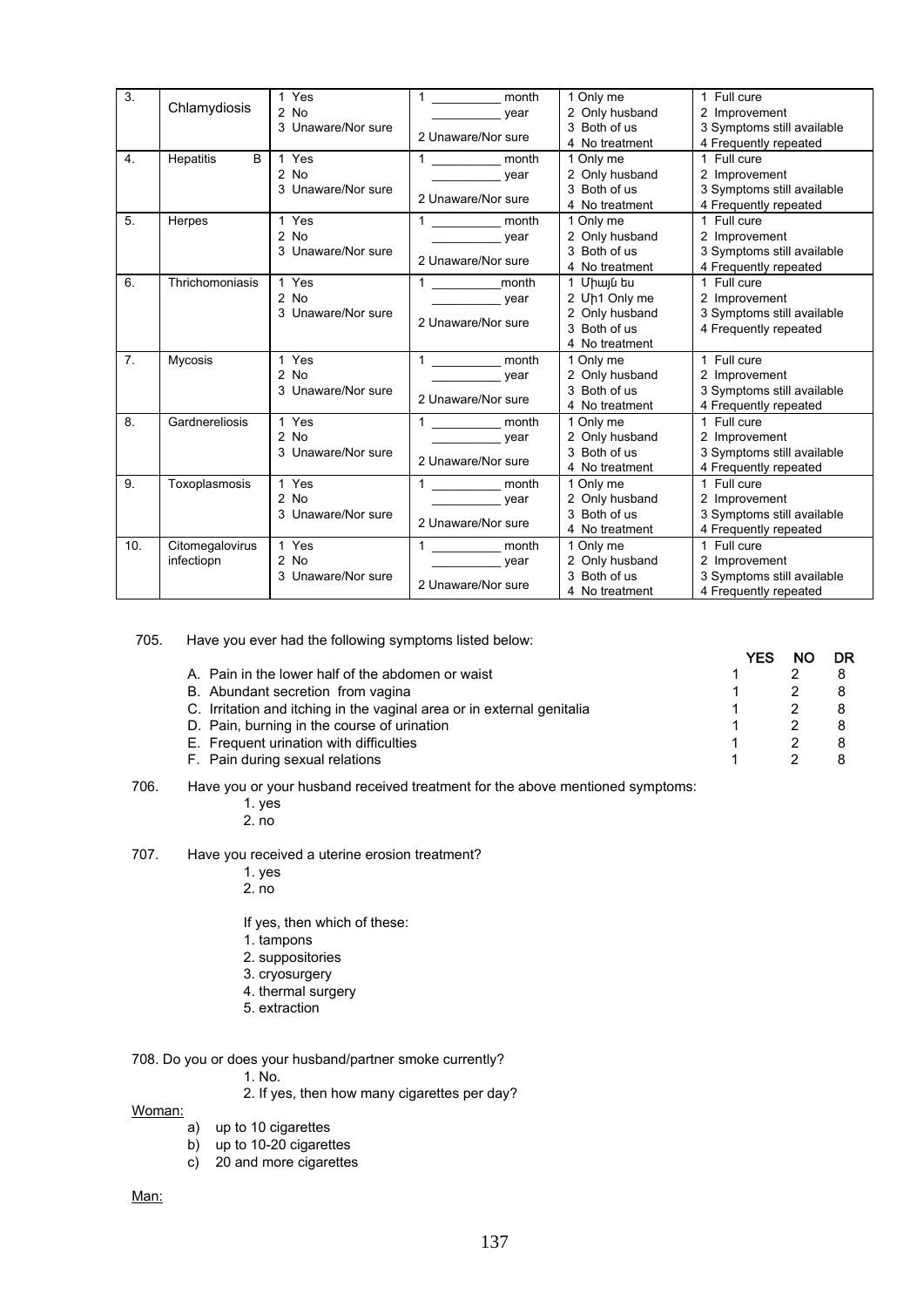- a) up to 10 cigarettes
	- b) up to 10-20 cigarettes
	- c) 20 and more cigarettes

## 8. Information gathered regarding the treatment received

800. Have you received an antibiotic treatment within the last 3 weeks? 1. yes

 $2. no$ 

## COMPLETION OF THE INTERVIEW

| 1. DATE AND TIME OF THE INTERVIEW;                                                           | date:                   | hour: _______; ______         |                          |
|----------------------------------------------------------------------------------------------|-------------------------|-------------------------------|--------------------------|
| THE INTERVIEW WAS CONDUCTED BY:                                                              |                         |                               |                          |
|                                                                                              | Signature _____________ |                               |                          |
| ID number_______________________<br>2. Date when the Questionnaire was submitted for review: |                         | Date: _____________           |                          |
| The questionnaire was reviewed by:                                                           |                         |                               |                          |
|                                                                                              |                         |                               | Signature ______________ |
|                                                                                              |                         |                               | Signature                |
| 3. Date of submitting the questionnaire to the operator for entry:                           |                         | Date <b>Date</b>              |                          |
| 4. Date of questionnaire entries:                                                            |                         | Date                          |                          |
|                                                                                              |                         | Signature _____ _____________ |                          |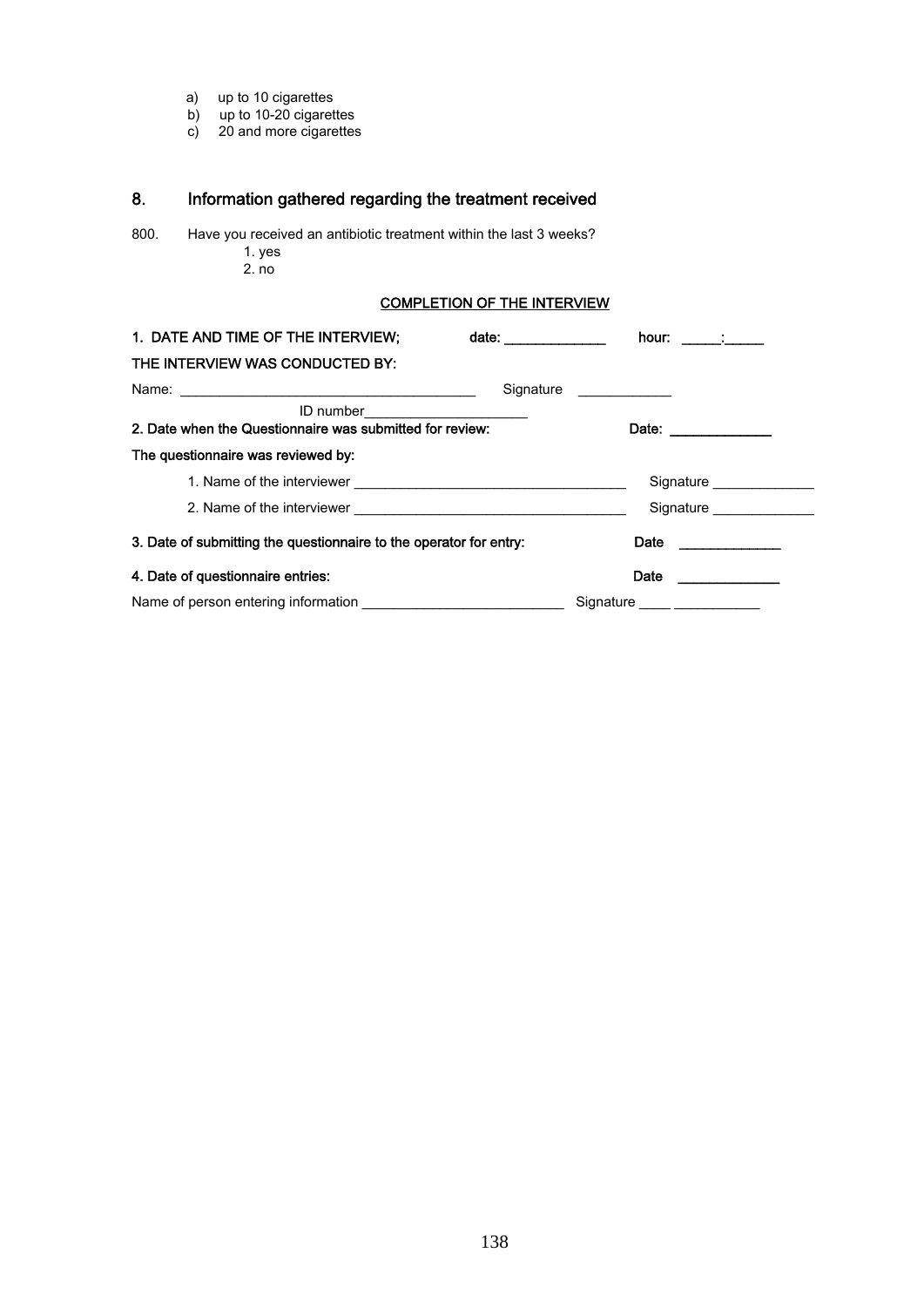Insert

## RA MINISTRY OF HEALTH RA NATIONAL STATISTICS SERVICE UNITED NATIONS POPULATION FUND

The data will be used solely for statistic analysis purposes and are not subject to publication

# A CLINICAL AND EPIDEMIOLOGICAL STUDY OF THE PREVALENCE OF THE CERVICAL PRECANCER/CANCER AND SEXUALLY TRANSMITTED DISEASES

|                                   | Number of<br>quest ionnaire          |      |
|-----------------------------------|--------------------------------------|------|
|                                   | <b>ID</b> number of the<br>household |      |
| Period of study:<br>month, 2004p. |                                      |      |
| Location                          | name                                 | code |
| Marz                              | name                                 | code |
| Number of the interviewer         |                                      |      |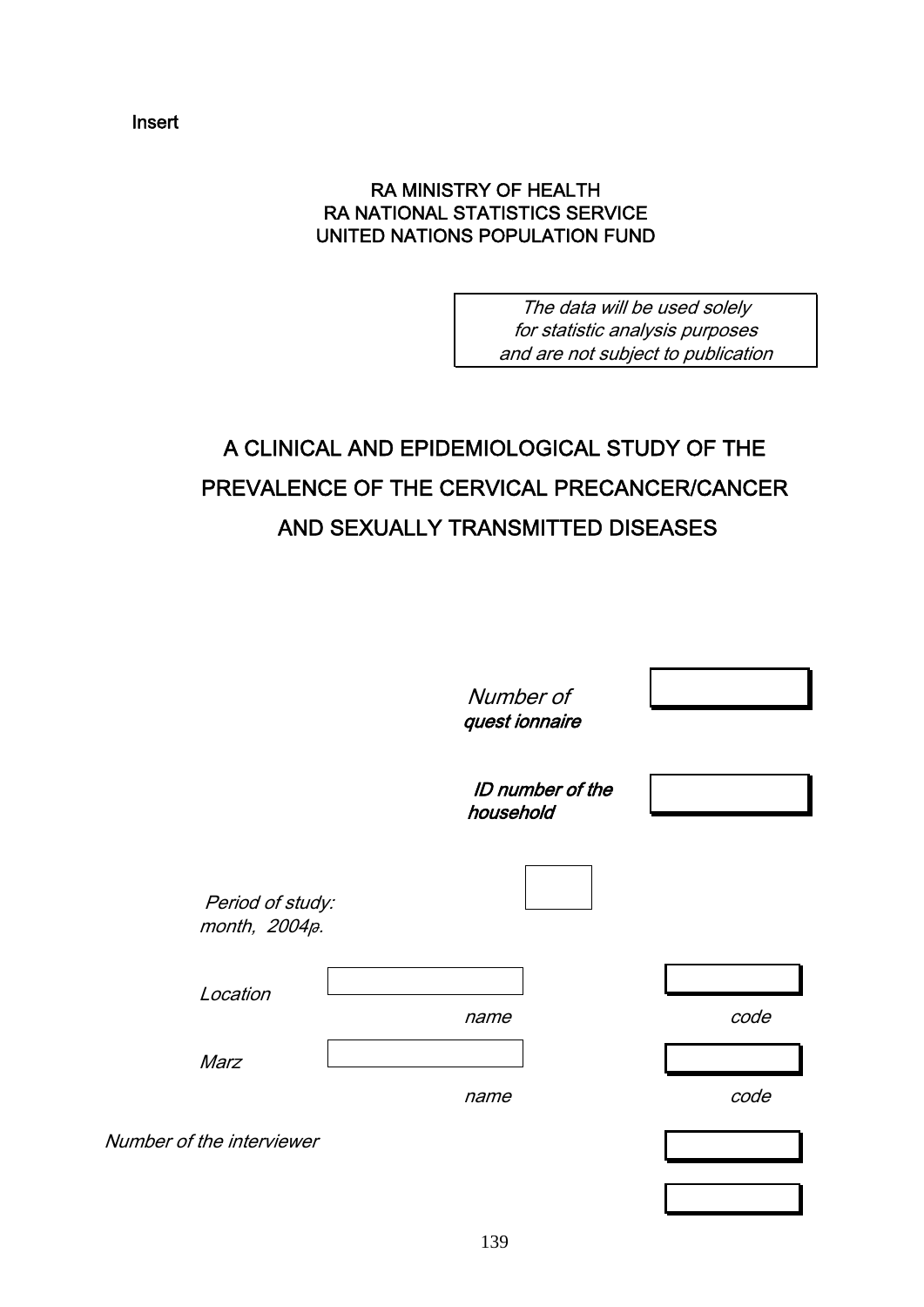## **Minutes**

of the clinical examination of eproductive organs/uterus cervix patology and study of sexually transmitted diseases (STD)

- 1. weight kg
- 2. height sm
- $3$  ADI -

External genitals

- 1. normal
- 2. hypoplastic
- 3. subjected to hypertrophy
- 4. presence of ulcers, blisters, warts
- 5. color of the endometrium: 5.1 rosy, 5.2 with white patches, 5.3 red

## Vagina

- 1. normal
- 2. narrow
- 3. color of the endometrium: 3.1 normal, 3.2 hyperemic, 3.3 with white patches
- 4. swollen, 4.1 irritated, 4.2 atrophic
- 5. presence of warts, ulceration
- 6. excretion insignificant
- 7. excretion abundant
- 8. with unpleasant smell

Uterus cervix

- 1. cone-like
- 2. tube-like
- 3. subjected to hypertrophy
- 4. lacerated, deformed
- 5. subjected to elongation
- 6. color of the endometrium:  $6.1 -$  normal,  $6.2 -$  hyperemic,  $6.3 -$  with white patches
- 7. nabothian ovulae
- 8. endometroid lesions
- 9. endometrium ulcerated

## External opening

- 1. roundish
- 2. slot-like
- 3. with scar alterations

## **Uterus**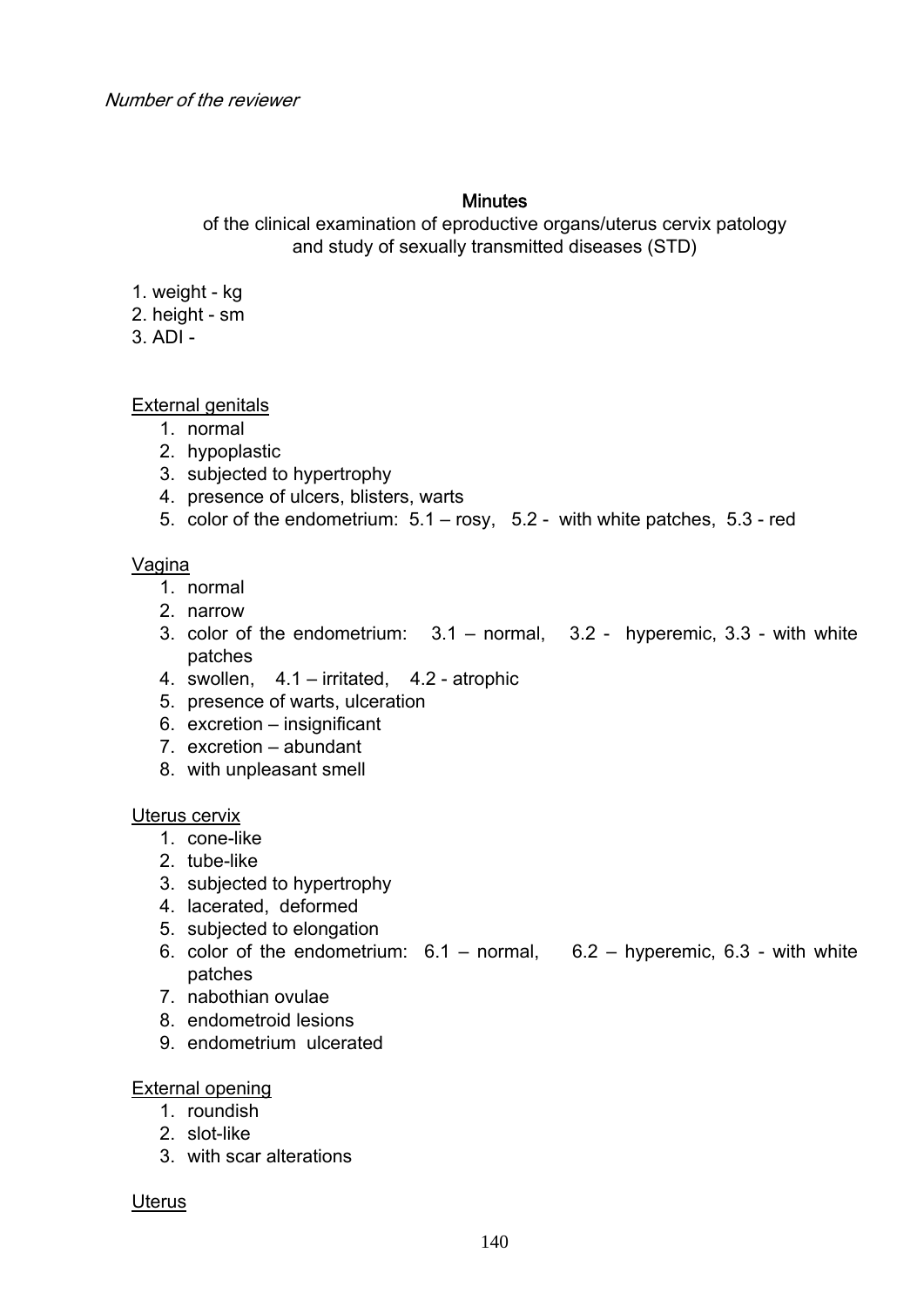- 1. size normal
- 2. enlarged to 6-week pregnancy size
- 3. enlarged to 12-week pregnancy size
- 4. enlarged to more than 13-week pregnancy size
- 5. soft consistence
- 6. hard consistence
- 7. palpation painful
- 8. palpation painless
- 9. surface 9.1 smooth, 9.2- unsmooth, with knots

## Appendages

- 1. not felt through palpation
- 2. enlarged, painful
	- a. right-side appendages
	- b. left-side appendages
- 3. tumor-like neoplasm felt through palpation, 3.1 from the right 3.2 from the left

## Sonographic data

- 1. Size of the uterus
- 1.1 normal
- 1.2 enlarged
- 1.3 hypoplastic
- 1.4 unavailable
- 1.5 subjected to hysterectomy
- 2. Ovary sizes
- 2.1 normal

| 2.2 enlarged                             | 2.2.1. right | 2.2.2. | left |
|------------------------------------------|--------------|--------|------|
| 2.3 hypoplastic                          | 2.3.1. right | 2.3.2. | left |
| 2.4 unavailable                          | 2.4.1 right  | 2.4.2  | left |
| 2.5 subjected to ovariectomy 2.5.1 right |              | 2.5.2  | left |

## 8. Laboratory tests

- 1. smear taken for the microscopic examination of the vaginal secretion
- 2. smear taken for chlamydiosis
- 3. Pap smear taken

9. Tentative diagnosis --------------------------------------------

## -------------------------------------------------------------------------------------------------------------

## Recommendations

- 1 secondary observation
- 2 colposcopy
- 3 biopsy
- 4 examination and treatment in specialized medical institutions

Results of the laboratory tests